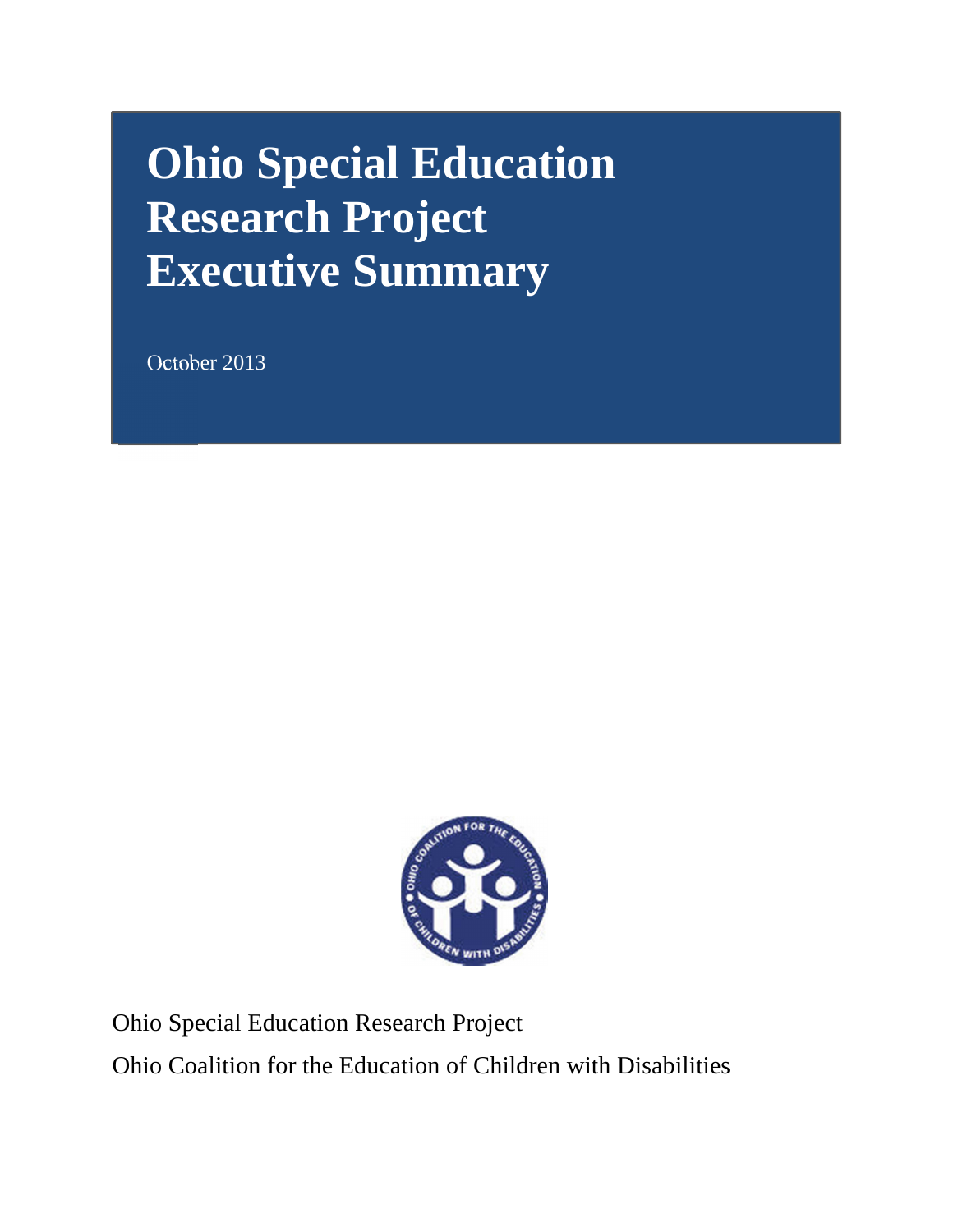#### **Ohio Coalition for the Education of Children with Disabilities**

Margaret Burley, Executive Director

# **Ohio Special Education Research Project Executive Summary**

Authors:

Karen Sanders, Ph.D. (Principal Investigator)

Sonia Jurich, Ed.D.

Kavita Mittapalli, Ph.D.

Laura Taylor, M.Ed.

Supporting Contributors:

Robert Reece, M.Ed.

Kathleen Schindler, M.A.

Jerry Walker, Ph.D.

Publications as part of this study:

*Evidence-Based Practices in Special Education: A Review of the Literature Identifying Successful Practices for Students with Disabilities in Ohio Schools: Final Report OCECD Special Education Research Project: Executive Summary* 

## **This study was funded by the Ohio Department of Education, Office for Exceptional Children.**

#### **.IDEA Disclaimer Notice**

There are no copyright restrictions on this document. However, please cite and credit the source when copying all or part of this document. This document was supported in whole or in part by the U.S. Department of Education, Office of Special Education Programs, (Award number H027A130158, CFDA84.027A awarded to the Ohio Department of Education). The opinions expressed herein do not necessarily reflect the policy or position of the U.S. Department of Education, Office of Special Education Programs, and no official endorsement by the Department should be inferred.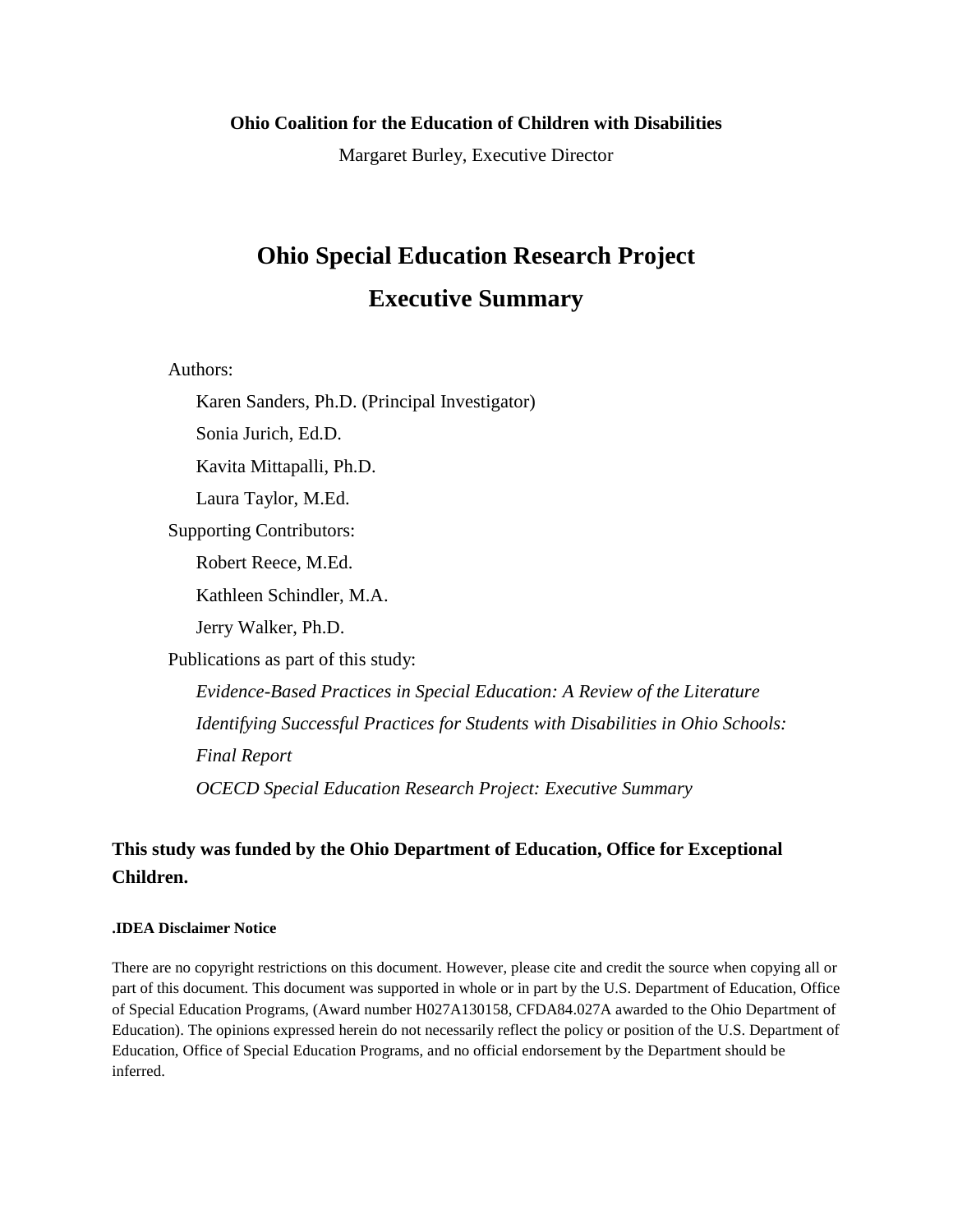#### **ACKNOWLEDGMENTS**

We extend our sincere gratitude to the many organizations and individuals who contributed to this study.

To the *Ohio Department of Education, Office for Exceptional Children* for providing funding as well as technical guidance and support.

To the *Ohio State Support Team (SST) Network* for assisting with communications and site visit logistics and, generally, being available to lend a helping hand when needed.

To the *Worthington City School District* for serving as the pilot site for testing data collection protocols for site visits.

To our *Advisors*:

*Margaret Burley* for her leadership and commitment to doing what's right for the kids and providing us with the parents' perceptive.

*Greg Browning* (Capitol Partners) for guidance on policy and budget considerations.

*Larry Magliocca* (Professor Emeritus, The Ohio State University) for volunteering his time to review drafts and provide comments.

*Ohio Coalition Governing Board* for providing insights on behalf of member organizations.

To our "behind the scenes" partners:

*Bonnie Sudnick* for document preparation;

*Marcy Thorner* (The Grammar Guru) for professional editing; and

*Bridget Dritz, Ben Koshland*, *Sandra Stein*, and *Word Wizards, Inc*., for professional transcription of interview recordings.

#### *Cooperating Public School Districts and Public Charter Schools*

Last but not least, we wish to express our thanks to the districts and schools that participated in the study. We offer our sincere appreciation and respect to the many individuals who shared their time and experiences toward the goal of improving the lives of Ohio's children. These individuals were gracious hosts for our site visits and made the experience professionally rewarding for all of us.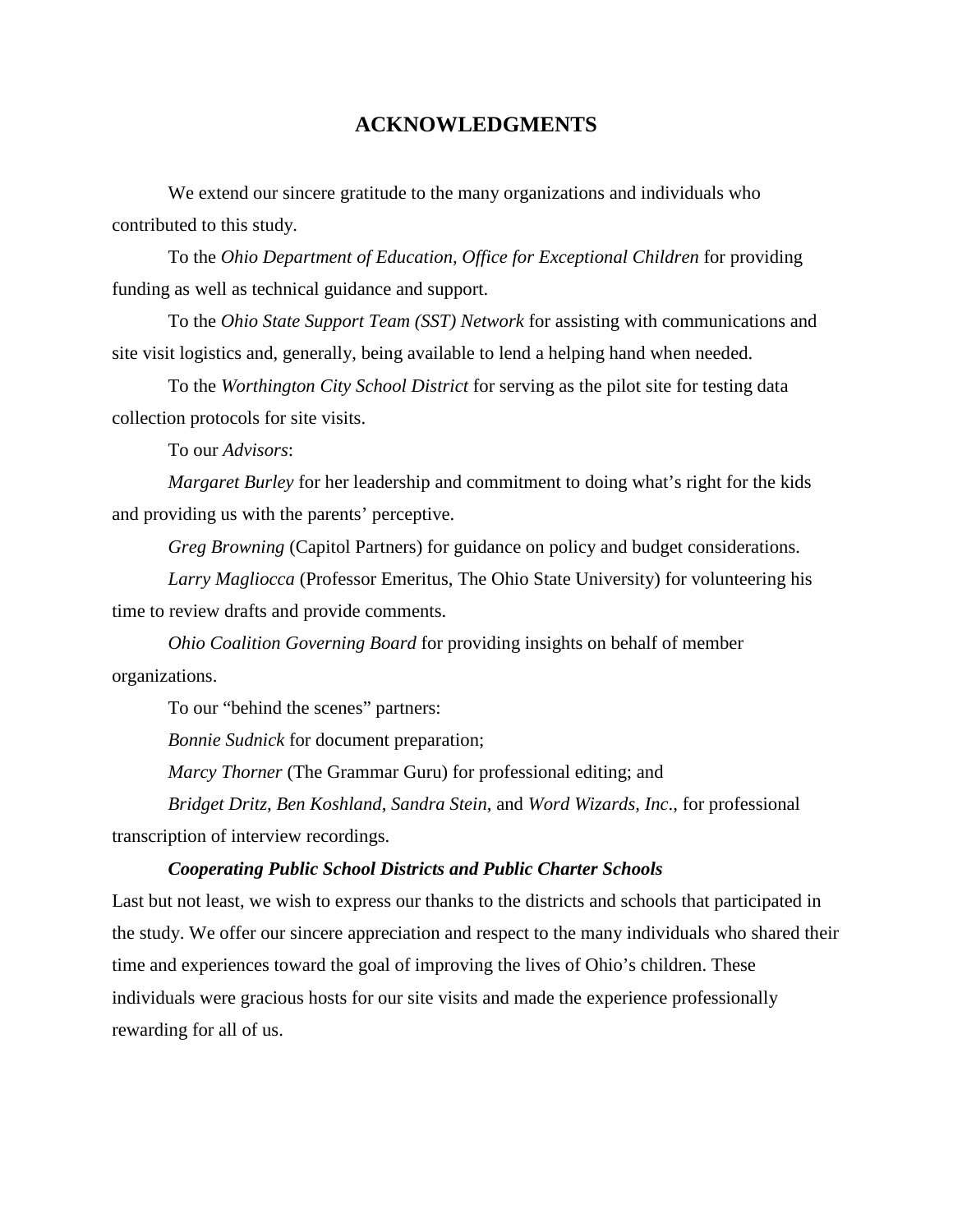# **TABLE OF CONTENTS**

| 21 |
|----|
|    |
|    |
|    |
|    |
|    |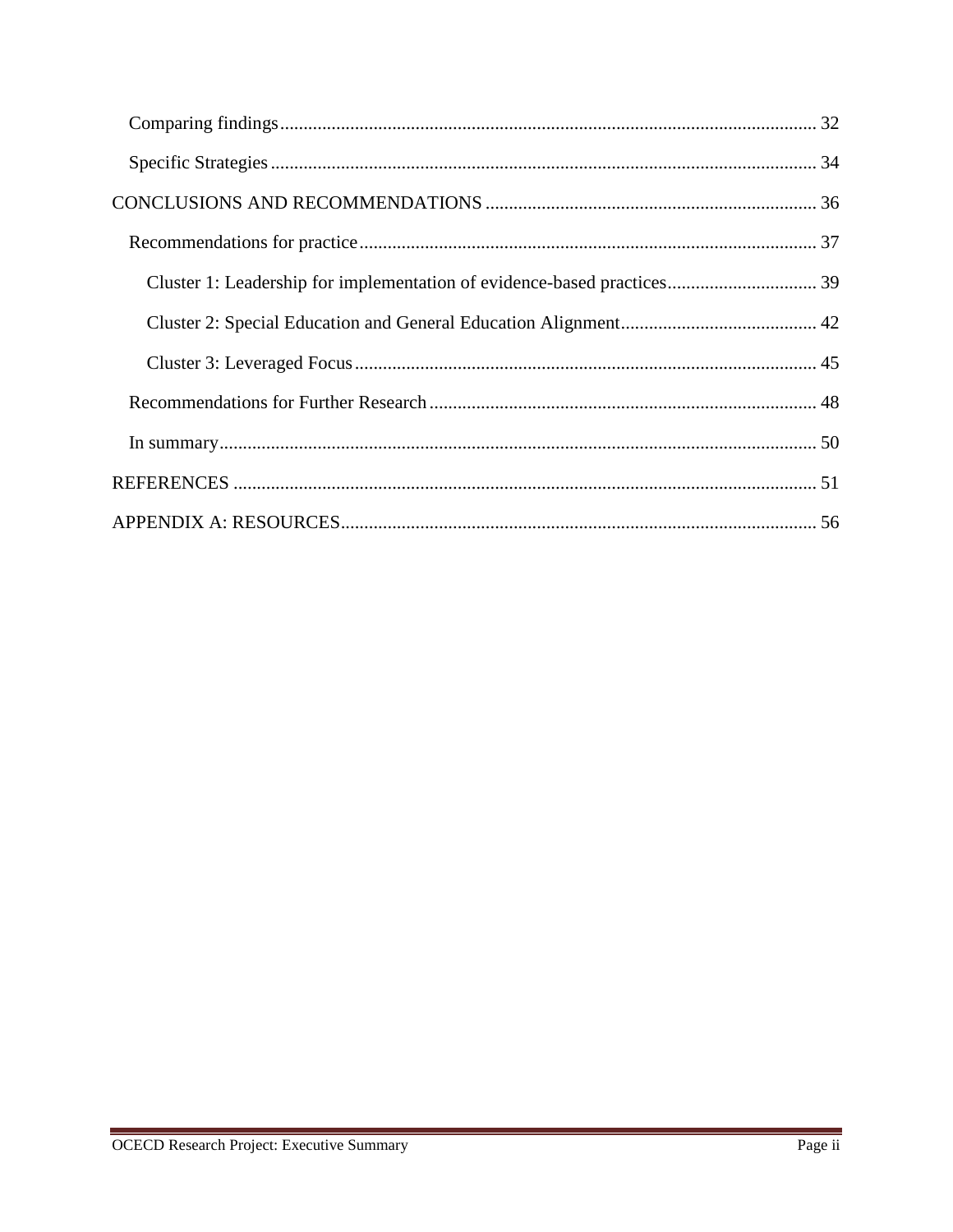# **LIST OF TABLES**

| Table 5: Comparison of findings from literature review on students with disabilities and the |  |
|----------------------------------------------------------------------------------------------|--|
|                                                                                              |  |
|                                                                                              |  |

# **LIST OF FIGURES**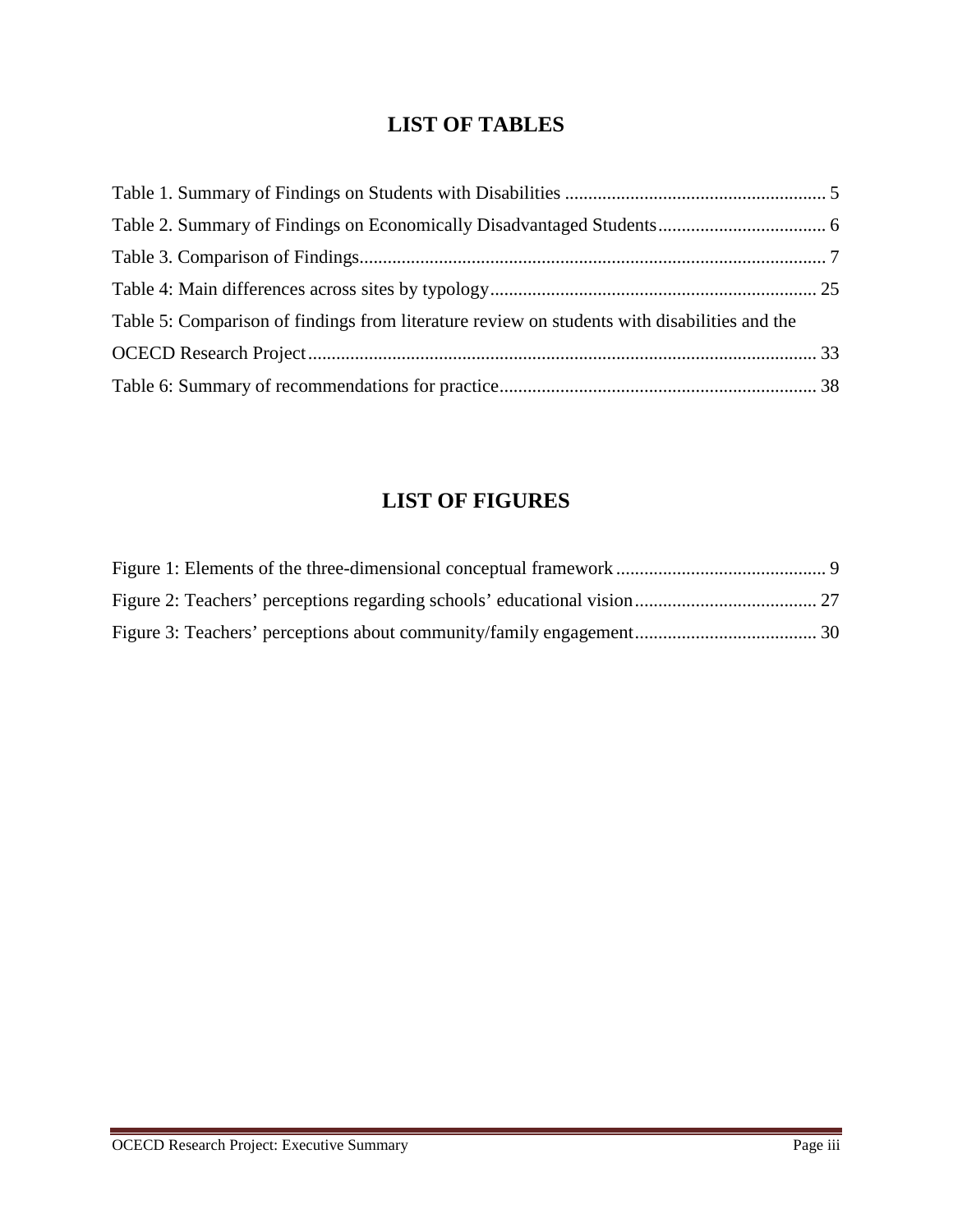# **INTRODUCTION**

This Ohio Special Education Research Project (OCECD Research Project) is funded by the Ohio Department of Education, Office for Exceptional Children (ODE-OEC) to the Ohio Coalition for the Education of Children with Disabilities (OCECD). The OCECD is a statewide nonprofit organization that serves families of infants, toddlers, children, and youth with disabilities in Ohio and agencies that provide services to them. The purpose of the Coalition, which represents more than 40 parent and professional disability organizations, is to ensure that every Ohio child with special needs receives a free, appropriate, public education in the least restrictive environment.

The goal of the OCECD Research Project is to enhance the understanding of educational strategies that are commonly found in schools with successful track records in the education of students with disabilities. The project examined a stratified sample of public school districts and public community schools in Ohio that serve students with all types of disabilities at the elementary, middle, junior high, and/or senior high school levels.

ODE-OEC, in collaboration with OCECD, outlined the context, purpose, and methods for the current study. OCECD contracted with a group of researchers to conduct the study. The selected research team brings extensive experience with large scale evaluation studies, education policy and best practices, as well as in-depth understanding of the current and emerging system of education in Ohio.

The timeline for the current study extended from the formal notification of award on October 1, 2012, to the completion of the study, in June 30, 2013. Established public school district typologies were used to identify sample sites with similar demographic and geographic characteristics, along with performance data on statewide assessments. Similar criteria were used to select public charter/community school sites.

The OCECD Research Project was conducted in two stages. The first stage, which spanned from October to December 2012, included a review of research on educational practices related to improved academic performance for students traditionally at risk for academic failure; that is, students with disabilities and economically disadvantaged students. The findings from the literature review were then used to build the conceptual framework for the second stage of the study. This stage comprised a field study conducted between January and May of 2013 with two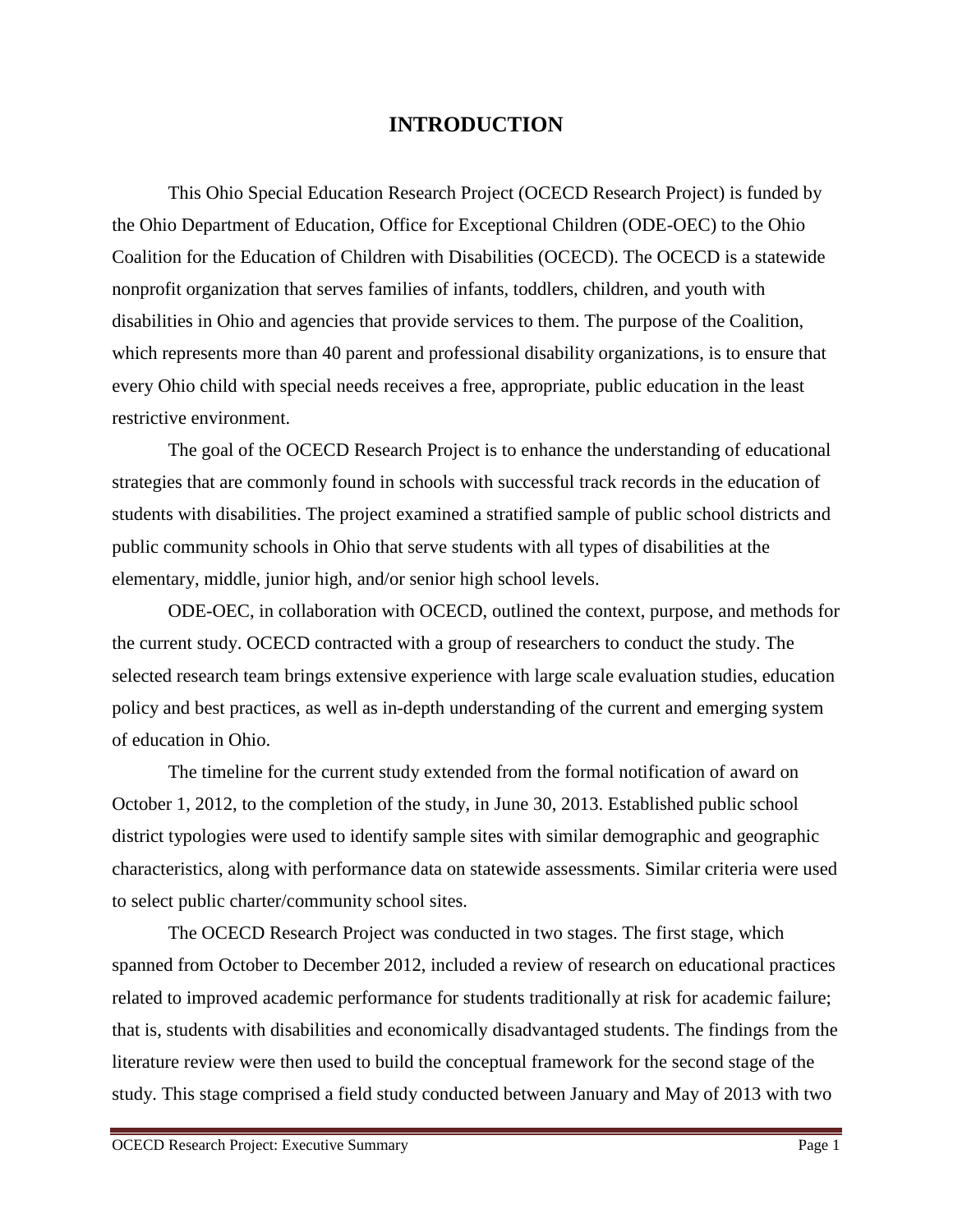public charter/community schools and 10 public school districts that represented 5 of the 7 school district typologies in Ohio.

This *Executive Summary* synthesizes the information that is detailed in two other reports: *Evidence-Based Practices in Special Education: A Review of the Literature* and *Identifying Successful Practices for Students with Disabilities in Ohio Schools: Final Report.* 

The *Executive Summary* provides an overview of the methods used in the study and its findings. The report includes four chapters and an appendix:

- Stage 1: Literature Review
- Stage 2: Field Study
- Cross-Typology
- Conclusions and Recommendations.
- Appendix A provides a list of resources for implementation of strategies highlighted in the report.

This report was written for a diverse audience that includes educators, advocates, policy makers, and families. As a note of caution, any attempt to synthesize information brings the risk of oversimplification and sometimes misunderstandings. Therefore, the evaluators recommend the reading of the larger reports for those who are left with questions or are interested in further exploration of specific aspects of the study.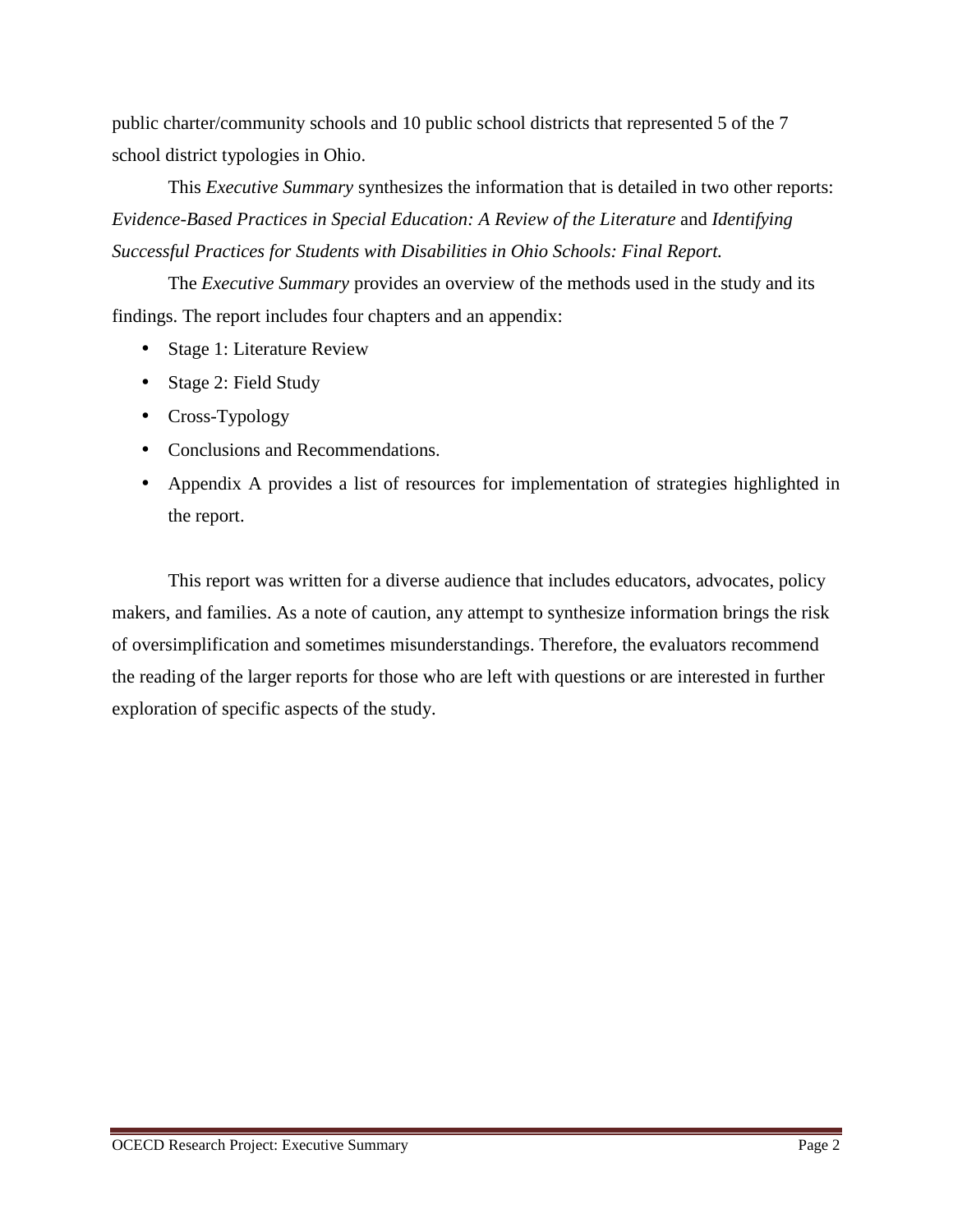# **STAGE 1: LITERATURE REVIEW**

#### **Method**

**Purpose:** The purpose of the literature review was to identify research related to best practices in special education in American public, private, and charter schools, from kindergarten through high school. The ultimate goal of the review was to define the conceptual framework for the second stage of the OCECD Research Project.

**Process**: The review was conducted within a three-month time span, from October to December 2012. The search targeted articles in peer-reviewed research journals, technical documents, and books written in the past 12 years. Research related to best practices in general education, with a focus on economically disadvantaged students also was included for two reasons. First, many students with disabilities come from low socioeconomic backgrounds. Second, both groups struggle academically and exploration of successful strategies for the two groups adds to the generalizability of the findings and feasibility of replication.

**Definition**: The terms *high-performing* and *low-performing* were adopted directly from the literature. The most frequently used method by which to rate performance relied on results from statewide assessments, sometimes controlled for school demographics and location. Other strategies to rate performance included: comparison between potential and actual growth; use of state definitions of high-performing schools; and adoption of multiple indicators to develop a district (or school) performance index.

**Criteria:** The documents were screened for inclusion according to three criteria. First, the review covered only documents that reflected research, although no limitations were imposed on the quality or types of research. Second, the documents had to provide information on the criteria used to define success or high-performance and for what groups of students. Third, the documents were required to describe the practices that could explain successful performance.

**Selected documents:** From the 176 studies reviewed, 19 documents were selected. Sixteen studies used mixed methods that included interviews, site visits, and surveys. One study was a review of literature, another used an audit process to collect and examine data, and a third reviewed the status of special education in three large cities. Three documents compared practices between high-performing and low-performing schools.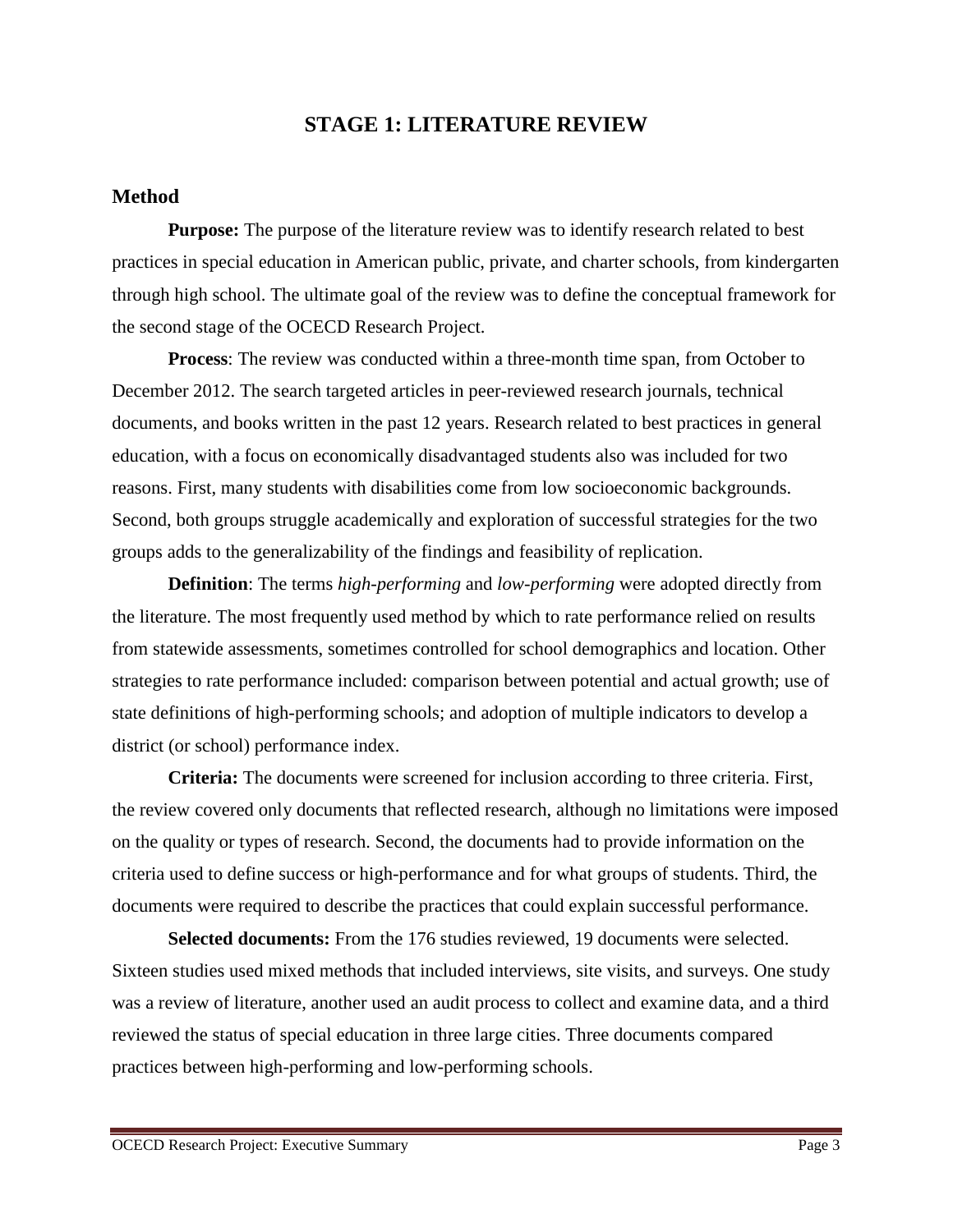The selected studies examined practices adopted in schools located in Alabama, California, Colorado, Florida, Georgia, Illinois, Indiana, Kentucky, Massachusetts, North Carolina, Tennessee, Texas, and Washington. Five of the studies involved Ohio schools.

Seven studies focused on schools that were succeeding in improving the academic performance of students with disabilities (Group A studies). Group A studies included: Ellis, Gaudet, Hoover, Rizoli, and Mader (2004); Edmonds and Spradlin (2010); Huberman and Parrish (2001); Huberman, Parrish, Arellanes, Gonzalez, and Scala (2012); Mandlawitz (2003); Ohio State University (OSU), Center for Special Needs Population (2005); and Telfer (2011).

 The remaining 12 studies examined high-performing schools that served a majority of economically disadvantaged students (Group B studies). Group B studies included: Anderson and DeCesare (2008); Bowers (2008); Craig, Butler, Cairo, Wood, Gilchrist, Holloway, and Moats (2005); Dailey, Fleischman, Gil, Holtzman, O'Day, and Vosmer (2005); Hagelskamp and DiStasi (2012); Kannapel and Clements (2005); Ragland, Clubine, Knight, Schneider, and Smith (2001); RMC Research Corporation (2003); Robinson, Stempel, and McCree (2005); Shannon and Bylsma (2007); Suffren and Wallace (2010); and William, Kirst, and Haertel (2005).

#### **Findings: Students with disabilities**

The seven Group A studies were examined individually and findings were organized in six categories that emerged from the analysis: requirements from the *Individuals with Disabilities Education Act* (IDEA), defining principles, infrastructure, school organization, external supports, and instructional strategies. Findings from the diverse studies were then compared for commonalities.

Collaboration among teachers, particularly among general and special education teachers, was a common finding in all seven studies, although only one mentioned that the teachers had scheduled planning time to collaborate. Ongoing use of student assessments to plan and modify instruction was a finding in five (71%) of the Group A studies. Findings common to four (57%) of the studies included: high expectations for all stakeholders (administrators, teachers, students, and sometimes families), a shared sense of responsibility for student learning, and access to core curriculum. It is important to observe that access to core curriculum was a finding even in schools (and districts) that were not identified as having full inclusion.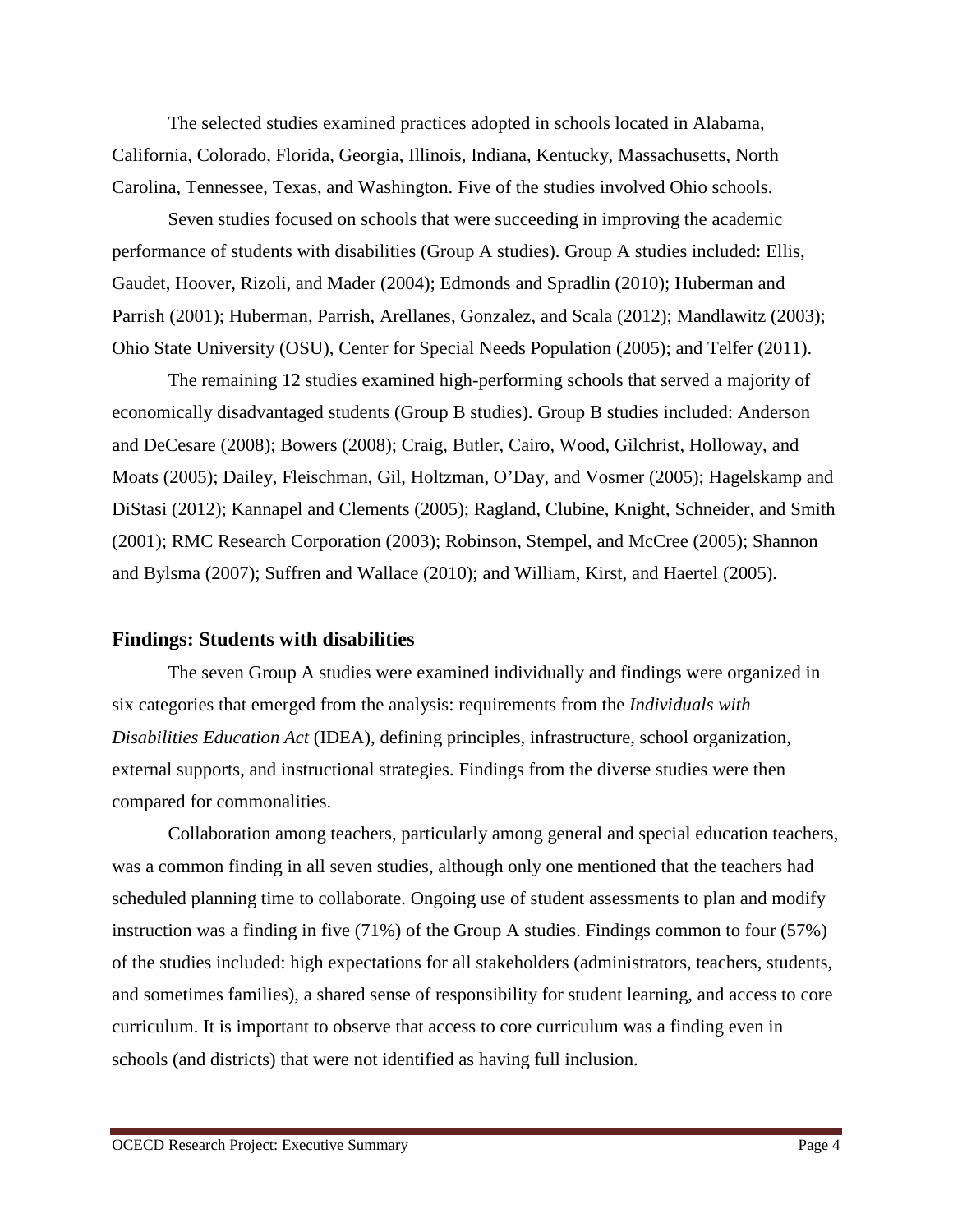Findings common to three of the Group A studies included: school administrators as instructional leaders, ongoing professional development tailored to teachers' needs, and districts with policies focused on hiring and maintenance of high quality personnel. Three studies also observed that not one specific supplemental program or instructional strategy was found to be associated to high-performing schools. Table 1 summarizes the findings and the number of studies that reported those findings.

| <b>Categories</b>           | <b>Findings</b>                                                               | # of Studies |
|-----------------------------|-------------------------------------------------------------------------------|--------------|
|                             | Early identification                                                          | 2            |
| <b>IDEA</b> requirements    | Focus on facilitating transition                                              |              |
|                             | Use of inclusion                                                              | 3            |
| Defining principles         | High expectations for all and shared responsibility for                       | 4            |
|                             | achievement                                                                   |              |
| Infrastructure              | Creative use of funding                                                       |              |
|                             | New/renovated buildings                                                       |              |
|                             | Clear behavior expectations and positive reinforcement                        | 2            |
|                             | Leadership focused on instruction but no specific style                       | 3            |
|                             | Teacher collaboration (general education and special education)               |              |
| School organization         | Professional learning communities                                             |              |
|                             | Guaranteed planning time to collaborate                                       |              |
|                             | Ongoing professional development tailored to teachers' needs                  | 3            |
|                             | District policies focused on hiring and maintaining high quality<br>personnel | 3            |
| <b>External supports</b>    | District staff supports instruction at school level                           |              |
|                             | Family involvement                                                            |              |
|                             | Business and higher education partnerships                                    | 2            |
|                             | Access to core curriculum for all students                                    | 4            |
| Instructional<br>strategies | Ongoing assessments with the use of data to inform instruction                | 5            |
|                             | No specific support/supplemental programs                                     | 3            |

**Table 1. Summary of Findings on Students with Disabilities** 

*Note*. Total number of studies = 7.

None of the Group A studies used a comparison design. Consequently, findings from these studies cannot be considered as exclusive of high-performing schools or districts.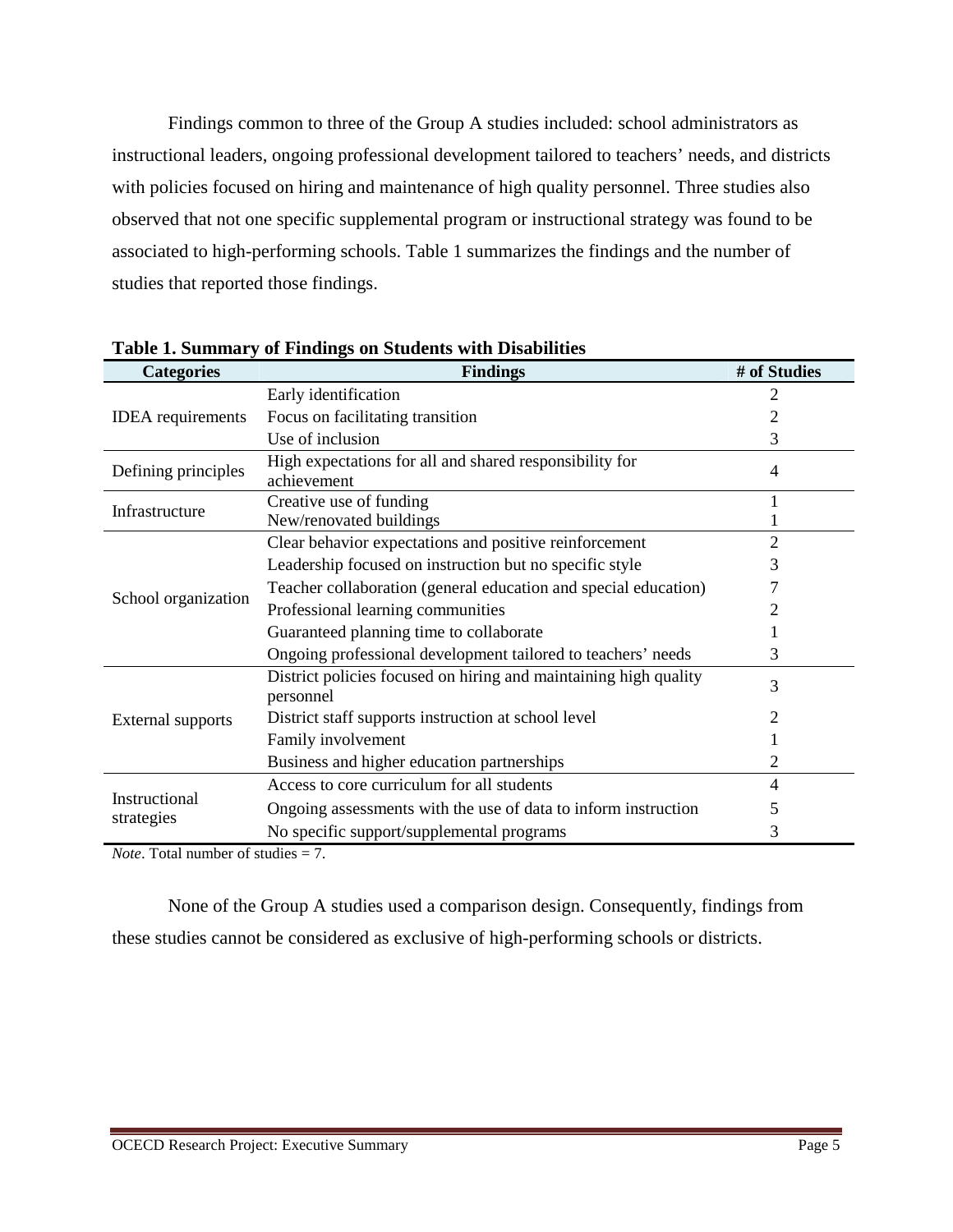#### **Findings: Students from low socioeconomic backgrounds**

Three findings were common to more than half of the 12 Group B studies: high expectations shared by all stakeholders (administrators, teachers, students, and families); administrators as instructional leaders; and the use of ongoing student assessments to plan and modify instruction. Six studies also highlighted teacher collaboration and professional development tied to teachers' needs. Table 2 summarizes these findings.

| <b>Categories</b>           | <b>Findings</b>                                                         | # of Studies |
|-----------------------------|-------------------------------------------------------------------------|--------------|
| Defining principles         | High expectations shared by all                                         | 12           |
| Infrastructure              | Presence of updated technology                                          | 2            |
|                             | Clear rules of conduct consistently enforced in positive ways           | 3            |
|                             | Administrators as instructional leaders                                 | 10           |
| School organization         | Shared leadership, creative leadership                                  | 4            |
|                             | Collaboration among teachers                                            | 6            |
|                             | Teacher support through coaching and mentoring                          | 3            |
|                             | Professional development tied to teachers' needs                        | 6            |
|                             | Partnerships with businesses, colleges, and universities                | 2            |
|                             | Families and communities support schools                                | 5            |
| External supports           | Family involvement is not essential                                     |              |
|                             | District has little or negative influence on school achievement         | 2            |
|                             | District has strong influence on school achievement                     | 4            |
|                             | Curriculum alignment with state standards                               | 5            |
|                             | Ongoing assessments with the use of data to inform instruction          | 10           |
| Instructional<br>strategies | Individualized attention to students who are struggling<br>academically | 4            |
|                             | Attention to time in instruction                                        | 3            |
|                             | Extra academic supports for needy students (after school, etc.)         | 3            |

**Table 2. Summary of Findings on Economically Disadvantaged Students** 

*Note*. Total number of studies = 12.

Three Group B studies compared practices adopted by high-performing and lowperforming schools. In the study by Kannapel and Clements (2005), high-performing schools, different from the low-performing ones, were found to offer a nurturing environment of high expectations for all students, ensure the alignment of curriculum to standards and assessments, and plan for efficient use of resources and instructional time.

The study by Robinson, Stemple, and McCree (2005) highlighted a greater focus on preparing students for college and careers at the high-performing schools, and low-performing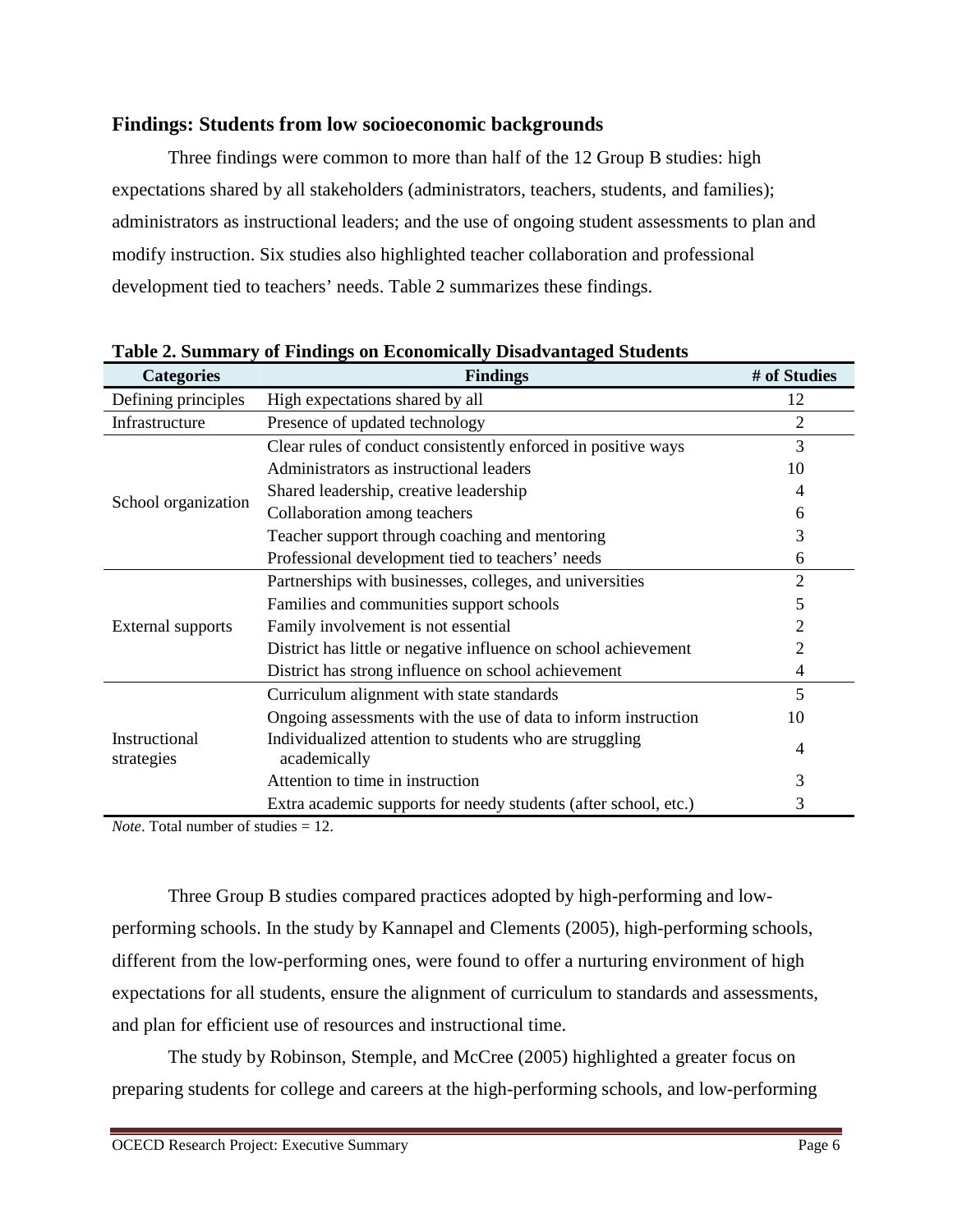focused on preparation of students for no more than high school graduation. Additionally, highperforming schools were more likely to provide all students with access to college preparatory courses and create a system of early warning signs and mandatory supports to ensure that struggling learners could succeed in those courses.

William, Kirst, and Haertel (2005) found that high-performing schools focused on implementation of standards-based curricula and programs and used vertical and horizontal curricula alignment. High-performing schools also provided teachers with sufficient and up-todate instructional materials. Common to all three studies was the finding that in high-performing schools, administrators and teachers maintain ongoing analysis of student academic performance data to inform instruction.

#### **Findings from Group A and Group B studies**

Table 3 lists side by side the most frequent findings from Group A and Group B studies. To be included in the table, findings had to be mentioned in at least half of the studies in each group or be a finding in at least 2 of the 3 studies that had comparison groups. Findings from Telfer (2011) are not included as the study focuses on a single factor (use of data).

| <b>Group A: Students with Disabilities</b>  | <b>Group B: Economically Disadvantaged Students</b> |                                              |        |  |  |
|---------------------------------------------|-----------------------------------------------------|----------------------------------------------|--------|--|--|
| <b>Findings</b>                             | $\frac{0}{6}$ *                                     | <b>Findings</b>                              | $\% *$ |  |  |
| Teacher collaboration                       | 100                                                 | Teacher collaboration                        | 50     |  |  |
| High expectations for all                   | 67                                                  | High expectations for all                    | 100    |  |  |
| Access to core curriculum                   | 67                                                  | Alignment of curriculum and standards        | $**$   |  |  |
| Ongoing assessments/data to inform          | 67                                                  | Ongoing assessments/data to inform           | 83     |  |  |
| instruction                                 |                                                     | instruction                                  |        |  |  |
| Administrators as instructional leaders     | 50                                                  | Administrators as instructional leaders      | 83     |  |  |
| Ongoing professional development tailored   | 50                                                  | Ongoing professional development tailored to | 50     |  |  |
| to teachers' needs                          |                                                     | teachers' needs                              |        |  |  |
| Districts focused on hiring and maintaining | 50                                                  |                                              |        |  |  |
| high quality personnel                      |                                                     |                                              |        |  |  |
| Number of studies in the group              | 6                                                   | Number of studies in the group               | 12     |  |  |

*Note.* \*Percentage of studies that included those findings; \*\*Five studies, two of which were comparison studies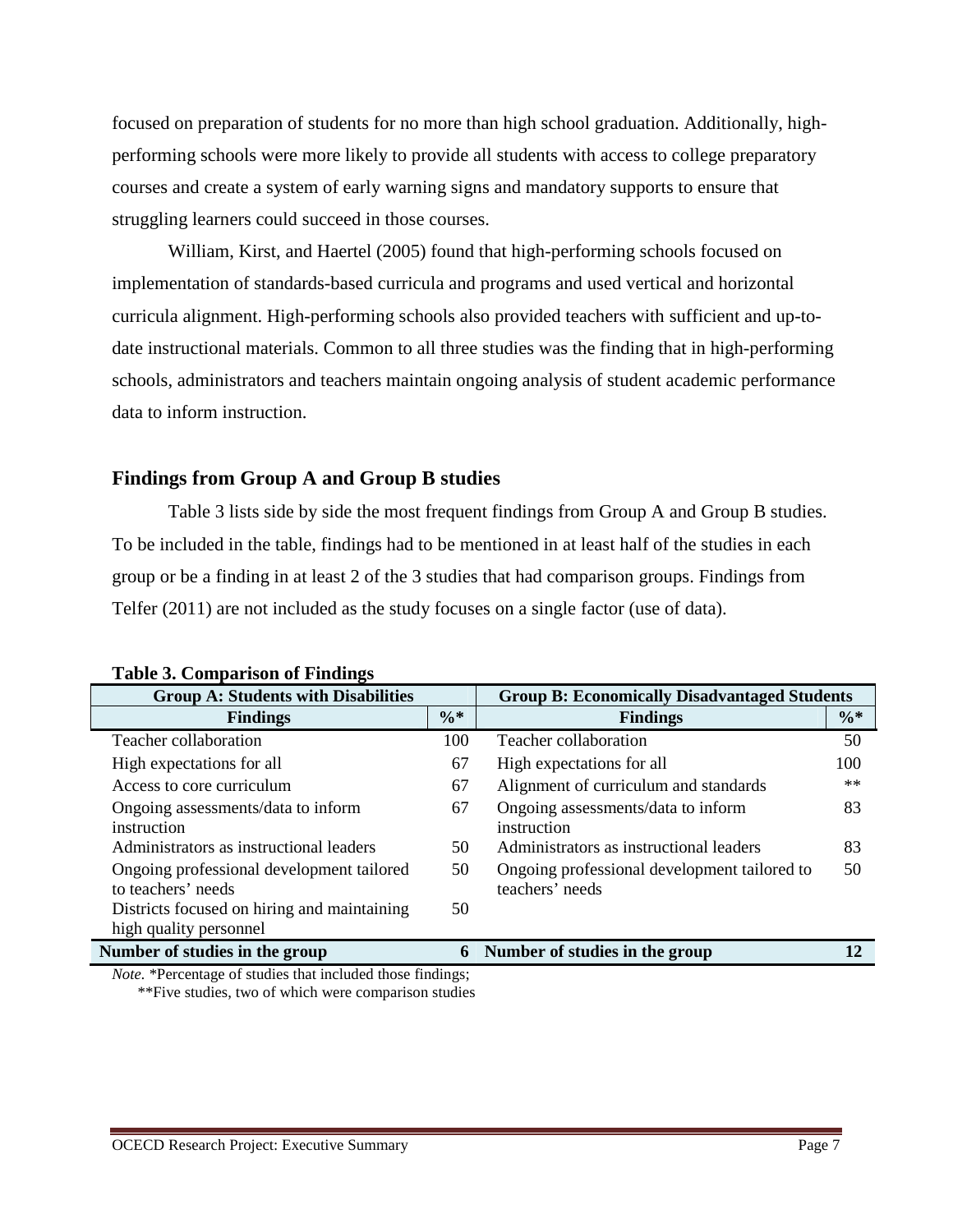As suggested by the table, five characteristics of high-performing schools were frequently found in both groups of studies (A and B): schools encourage collaboration among all teachers; administrators and teachers share a vision of high expectations for all stakeholders; school administrators, regardless of leadership style, maintain a focus on teaching and learning; and professional development is ongoing and tailored to the needs of teachers.

Findings related to district support were contradictory for Group B studies but appeared more relevant when students with disabilities were the focus (Group A studies). Access to core curriculum, as opposed to the use of adapted curricula, was a common finding for the Group A studies. Comments regarding curriculum from Group B studies highlighted the need for alignment between curriculum and standards as well as vertical (across grade levels) and horizontal (within grade levels) alignment.

 In addition to identifying the assets of high-performing schools, the literature reviewed the challenges faced by them. Challenges raised in the Group A studies included: lack of funding that threatens the delivery of services; personnel being stretched too thin and dealing with a plethora of paperwork; lack of long-term commitment from districts to programs (i.e., changing programs before seeing results); and the growth in the number of students with disabilities who also have limited English proficiency.

In the Group B studies, mobility was the major challenge. Mobility includes both student and personnel mobility. Each year, schools receive a new group of students who bring different needs that must be addressed by the schools. Therefore, strategies that may be successful with one cohort may not work with another group, and the process of finding solutions is ongoing. Personnel mobility is another challenge, as schools and districts must find ways to maintain continuity of leadership and high quality teaching despite ongoing loss of personnel.

#### **Defining the Conceptual Framework**

The review of research highlighted factors that appear connected to high-performing schools for students at risk of academic failure. These factors included the presence of a welldefined and encompassing vision accompanied by strategies that support the vision's implementation. These support strategies involved faculty (hiring practices, professional development, induction processes), curriculum and instruction (curriculum alignment with standards, inclusion, co-teaching, supports for struggling students), and external supports (school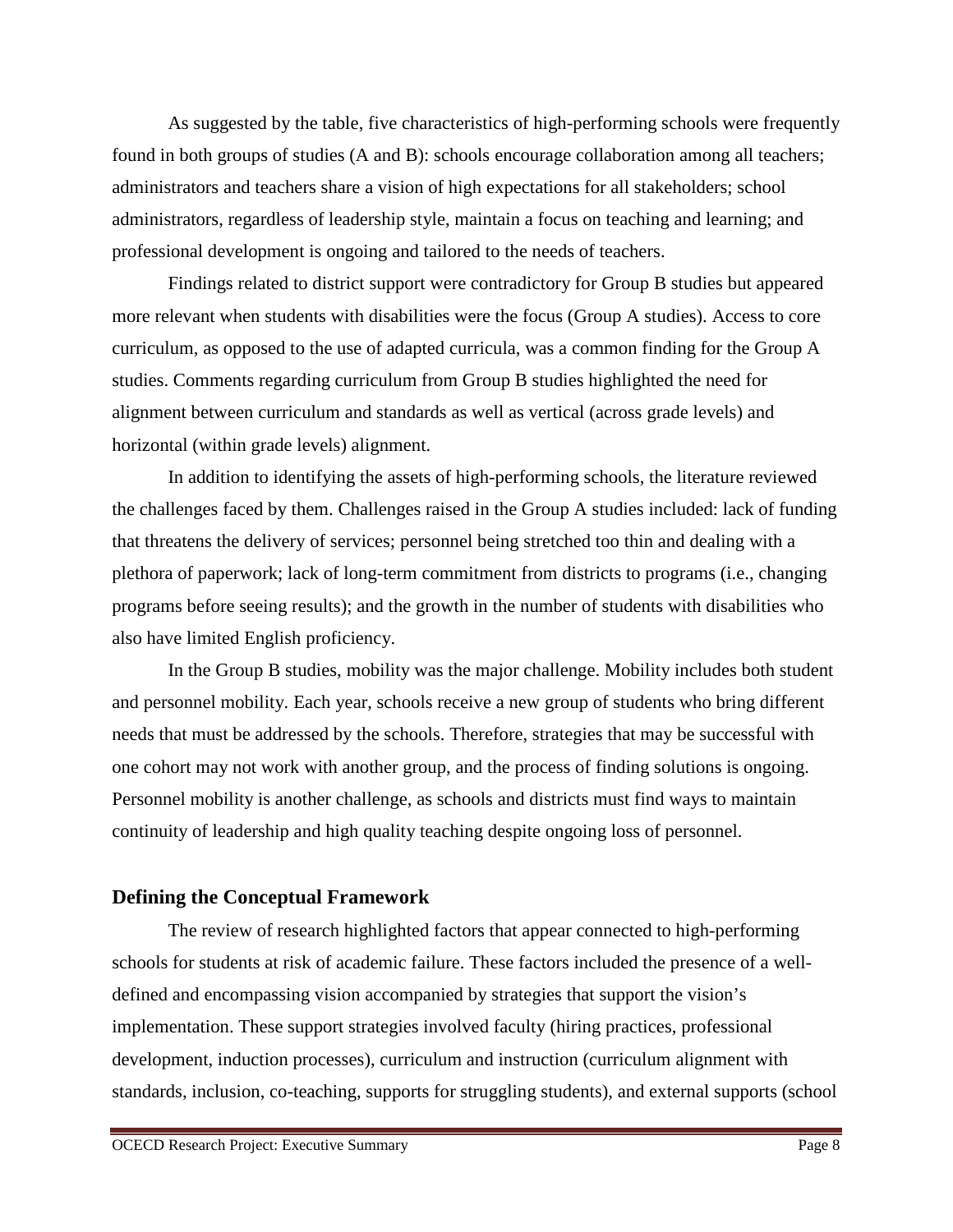district/sponsors, families, and communities). Federal and state policies defined the platform on which educational practices are implemented.

From the literature review, a three-dimensional framework was defined that delineated what to collect (1<sup>st</sup> dimension), from whom ( $2<sup>nd</sup>$  dimension), and at what grade level (3<sup>rd</sup>) dimension). The conceptual framework guided the development of the data collection instruments, the analysis of the data collected from the field, and the presentation of findings. Figure 1 summarizes the framework's components.

|                  | <b>Foundations Subcomponents</b>              | 2 <sup>nd</sup> Dimension: Roles |                            |                                     |
|------------------|-----------------------------------------------|----------------------------------|----------------------------|-------------------------------------|
| Vision           | Perspectives                                  | <b>General</b>                   | <b>Specific</b>            | 3 <sup>rd</sup><br><b>Dimension</b> |
|                  | Contributors<br>Challenges                    |                                  |                            | <b>Grade Level</b>                  |
|                  | Leadership continuity                         | Superintendent                   |                            |                                     |
| <b>Structure</b> | Funding<br>Infrastructure                     | / Executive<br>Director          |                            | High                                |
|                  | Organization<br>State role                    |                                  | Special<br>Education       |                                     |
| <b>Teachers</b>  | <b>Hiring practices</b>                       |                                  | Director                   |                                     |
|                  | Professional development<br><b>Supports</b>   | Curriculum<br>Director           |                            | Middle/Junior                       |
| Instruction      | Collaboration<br>Identification and           |                                  | Intervention<br>Specialist |                                     |
|                  | Placement<br>Intervention structure           | Treasurer                        |                            |                                     |
|                  | Role of special educator                      |                                  |                            |                                     |
|                  | <b>Transitions</b><br>Technology              | School<br>administrators         | Auxiliary<br>services      | Elementary                          |
|                  | Specific strategies<br>(programs)             | <b>Teachers</b>                  |                            |                                     |
|                  | Use of data                                   |                                  |                            |                                     |
| <b>Supports</b>  | Behavior management<br>Continuum of services  |                                  |                            |                                     |
|                  | Parental involvement<br>Community involvement |                                  |                            |                                     |

| Figure 1: Elements of the three-dimensional conceptual framework |  |
|------------------------------------------------------------------|--|
| 1 <sup>st</sup> Dimension: Content                               |  |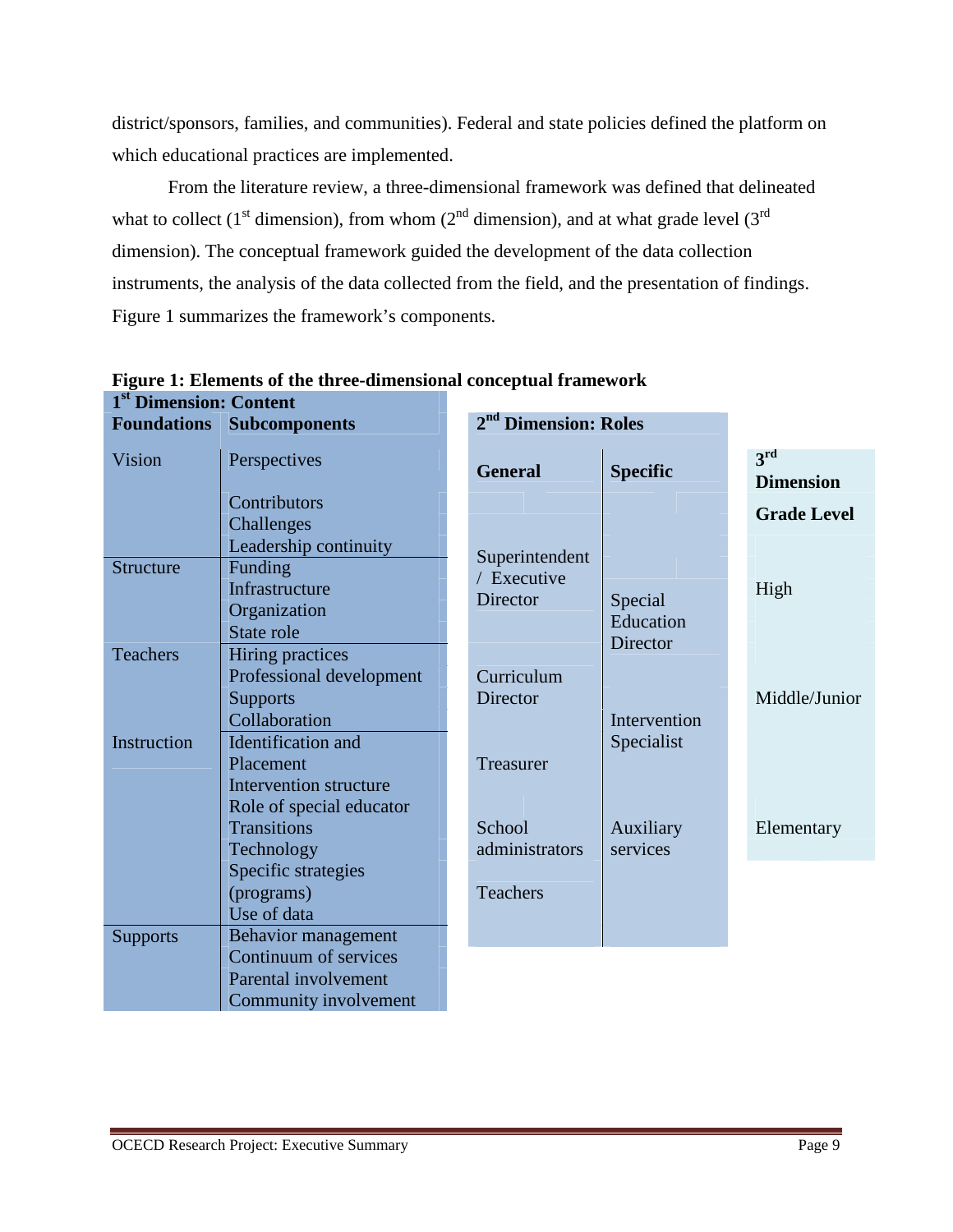## **STAGE 2: FIELD STUDY**

#### **Methods**

**Purpose:** As requested by OCECD, the purpose of the field study was twofold: (1) to provide insight into why geographically and demographically similar local education agencies (LEAs) are achieving substantially different levels of academic progress for students with disabilities; and (2) to provide evidence on practices related to improved academic achievement for students with disabilities that inform ODE's and OCECD's initiatives. The term *practice* is here adopted to describe procedures, initiatives, and/or strategies employed by schools and school districts in their mission to educate Ohio students.

**Sampling:** The selection of school districts and community schools that were to participate in the study was conducted by ODE-OEC. The sample was stratified by typologies, with the exclusion of small LEAs that do not serve students with disabilities and large urban districts for which a district-level analysis was not recommended. The high/low-performance definition was based on district-level average scaled scores on the 2012 Ohio Achievement Assessment (OAA) and Ohio Graduation Tests (OGT) for reading and mathematics. Average scores were calculated for students in general education and students with disabilities. The difference or gap between the average scaled scores for the two groups of students was then computed, and within each typology, the districts were ranked according to the achievement gap.

The list was reexamined with results from three years of OAA and OGT to test whether performance was a one-time event that resulted from factors extraneous to the LEAs. No changes in ranking were observed. The academic gap also was reexamined to discern its meaning. Small academic gaps may reflect an overall low achievement whereby all students are performing at low levels. It may also reflect the presence of inequities, whereby one group of student performs quite well while another group struggles academically. The review of the gap indicated that students with disabilities in LEAs with small academic gaps also were achieving on average above their peers in schools with large gaps, except for Typology 6. In this case, the district with the smallest gap had the lowest average performance for all students. Therefore, the average performance of students with disabilities, rather than gap, defined the high/low terminology used in the study.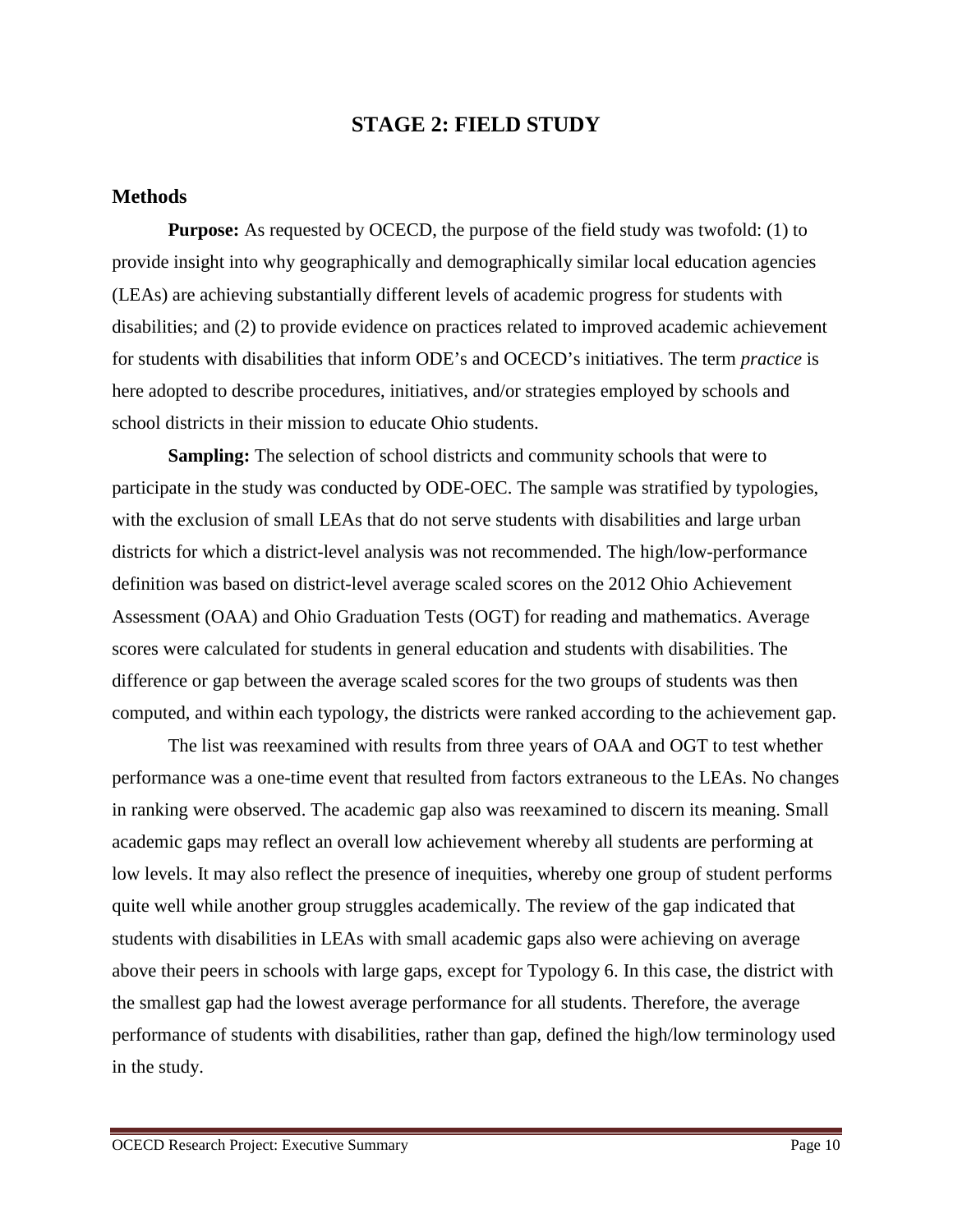Public charter schools (also called community schools) are not clustered in typologies. The list of potential participants was provided by the ODE's Office of Community Schools, following similar criteria.

**Final sample**: One charter school declined to participate but was replaced by another equally ranked charter. Both sites in Typology 1 declined to participate after a long process of indecision, leaving no time to locate replacements. The final sample included two public charter schools and 10 LEAs clustered in 5 of the 7 typologies, as follows:

Typology 2: Rural/agricultural–small student population, low poverty, low to moderate median income;

Typology 3: Rural/small town–moderate to high median income;

Typology 4: Urban– high poverty, low median income;

Typology 6: Urban/suburban–high median income;

Typology 7: Urban/suburban– very low poverty, very high median income.

**Identification**: To maintain participants' privacy, the school districts and charters are identified in the reports by a code that indicates their typology and ranking. For instance, CH is a charter school that shows high performance for students with disabilities, and 2L is an LEA in typology 2 that has low performance for students with disabilities.

**Study Design**: The study used a comparative case study approach (Yin, 2009). A case study design cannot establish causality between academic success and teaching practices. However, by collecting the same data from participants on the two ends of the achievement spectrum, the study identifies those practices that are common to all schools, regardless of achievement, in contrast to practices that are exclusive to schools that attain academic success.

**Instruments**: Interview protocols, the school walkthrough rubric, and the survey questionnaire were developed based on the conceptual framework informed by the literature review. The instruments were tested in a visit to a volunteer school district that did not participate in the study.

**Data collection**: From March through April 2013, each site in the final sample received a one- to three-day visit from the researchers, depending on the number of schools. The visits included guided walkthrough observations of schools for each grade level (elementary, middle, junior high, and high). A total of 27 schools were visited, representing 10 school districts and 2 community schools. Interviews were conducted with 97 school personnel, including 33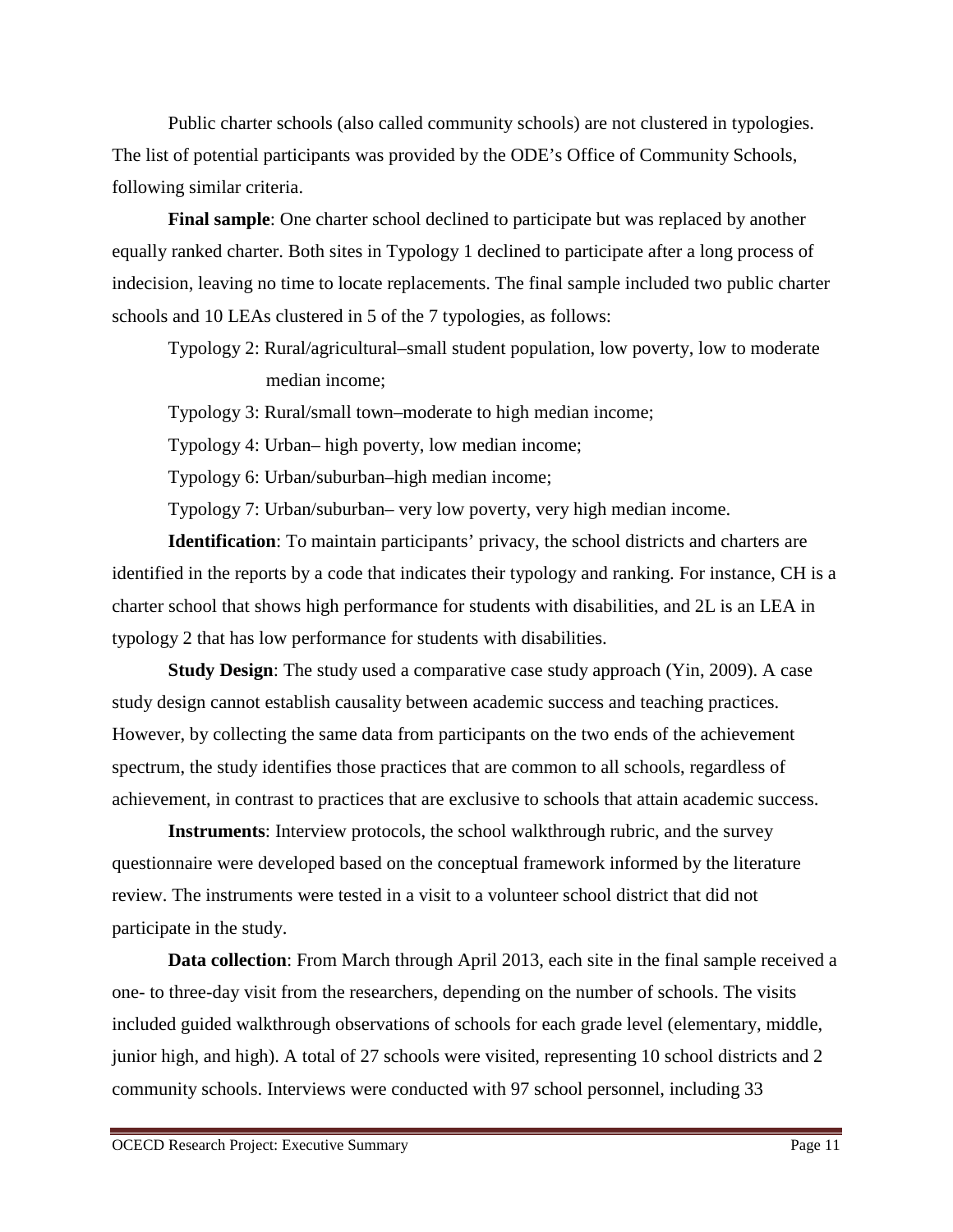representatives of LEA's central office or charter school sponsors, 23 student support personnel (counselors, psychologists, speech-language therapists), and 41 school administrators and teachers. Special education and general education teachers from the selected LEAs also participated in a survey that explored the conceptual framework components as implemented at the classroom level. Invitations were sent to 814 teachers across the 12 sites and 395 participated for an overall response rate of 49%. Information from the interviews and observations were triangulated with the survey results to provide an all-inclusive perspective on the participating schools and school districts.

**Data analysis**: All data collected were entered in a master project database. To avoid potential bias acquired during the site visits and interviews, two researchers who had not participated in the site visits coded the data. Moreover, to avoid bias that might have resulted from previous knowledge of achievement levels, for the two initial rounds of data reduction, the researchers were kept purposely unaware of ranks. The analysis, following the conceptual framework, focused on: vision, infrastructure; teaching (hiring practices, professional development, and supports); learners (identification, Least Restrictive Environment, continuum of services, transitions, behavior management); classroom strategies (co-teaching, curriculum alignment, use of data, technology, student supports); family and community involvement; and similarities and differences within typologies. The presence of common findings within each typology led to a cross-typology analysis.

**Limitations**: The findings presented in this report should be interpreted with three considerations in mind. First, the research is descriptive in nature and does not propose causal relationships between specific practices and student outcomes. Second, reflecting the sampling process, findings are Ohio-specific, as only Ohio education agencies are represented. Third, data for this study were collected during a two-month period from select LEAs and charters across the state. Thus, the data represent a snapshot in time within the districts' and schools' much lengthier trajectories. At the time of the study, all LEAs and charters were, in one way or another, embarking on significant changes to address the Ohio's Learning Standards initiative.

Following is a brief description of findings from each typology. Table 4, at the end of the chapter, summarizes the information by presenting only those factors that showed contrast between high and low-achieving sites. For a detailed description of findings within each typology, readers should refer to the *Final Report*.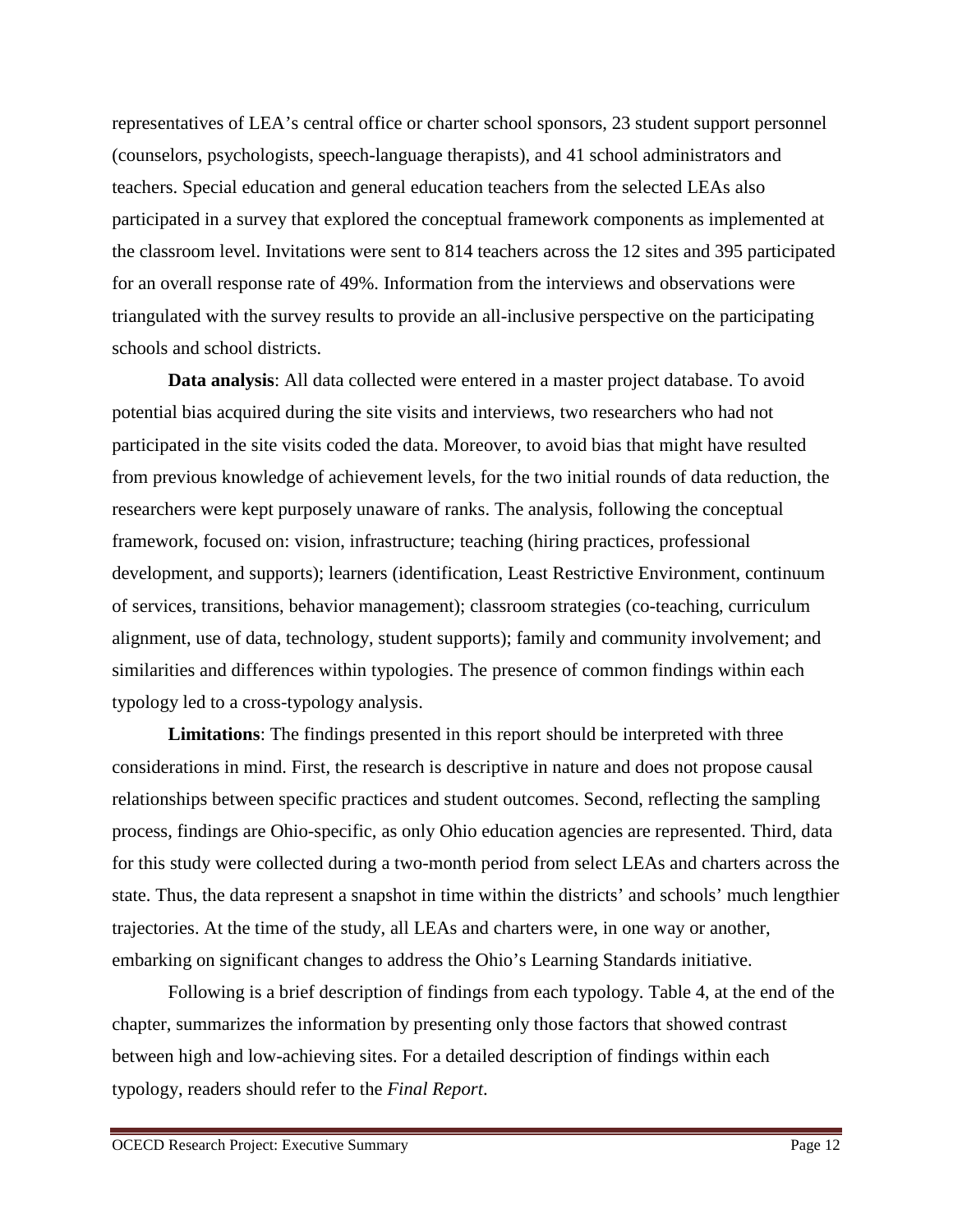#### **Community/Charter Schools**

The two public charter schools included in the study are located in impoverished urban areas in two counties. In both schools, more than 80% of the students come from minority backgrounds, and 90% are classified as economically disadvantaged. Both sites have similar percentages of students with disabilities (about 20%). The schools serve students from elementary to middle grades (K-8).

**Similarities**: Interviewees from both sites indicated a focus on compliance with IDEA requirements. Challenges to attain the vision included low teacher salaries leading to high teacher turnover, teachers' resistance to change their practices, and low family involvement. Collegiality among teachers was seen as a contributor at both sites.

I make sure that we are in compliance. . . . I come in and audit the files once a year. I would like to do it twice a year, but it's been a crazy year so at least once. . . . Just basically try to keep us in compliance with everything. *CL administrator*

Both schools provide mentoring for newly hired teachers and professional development (PD) to faculty, with the top-

ranked (CH) site using a professional learning community system. Responses from the survey suggested that teachers from both sites are quite satisfied with their PD opportunities and the supports they receive from the administration. Both schools contract for specialized services and offer similar strategies to facilitate the transition of students as they come into the schools. Both schools also offer supports for parents as students leave for high school. None of the schools were technology-rich but were moving toward expansion of technology.

**Differences**: The higher-ranked (CH) site uses a well-structured, multitiered system of intervention with a preventive approach. The lower-ranked site (CL) was adopting Response to Intervention (RtI), but the process was still incipient. Likewise, both sites opted for inclusion of students with disabilities into general classrooms, but levels of implementation were diverse. The CH was introducing co-teaching, and the CL was mostly providing specialized interventions using a pull-out system.

CH teachers use short-cycle assessments to assess student performance and offer an extra hour of instruction daily for struggling students. CL administrators indicated that their teachers were being trained in the use of formative assessments, and the site expects to have a process in place quite soon. At this point, the focus is on the so-called bubble students, that is, students who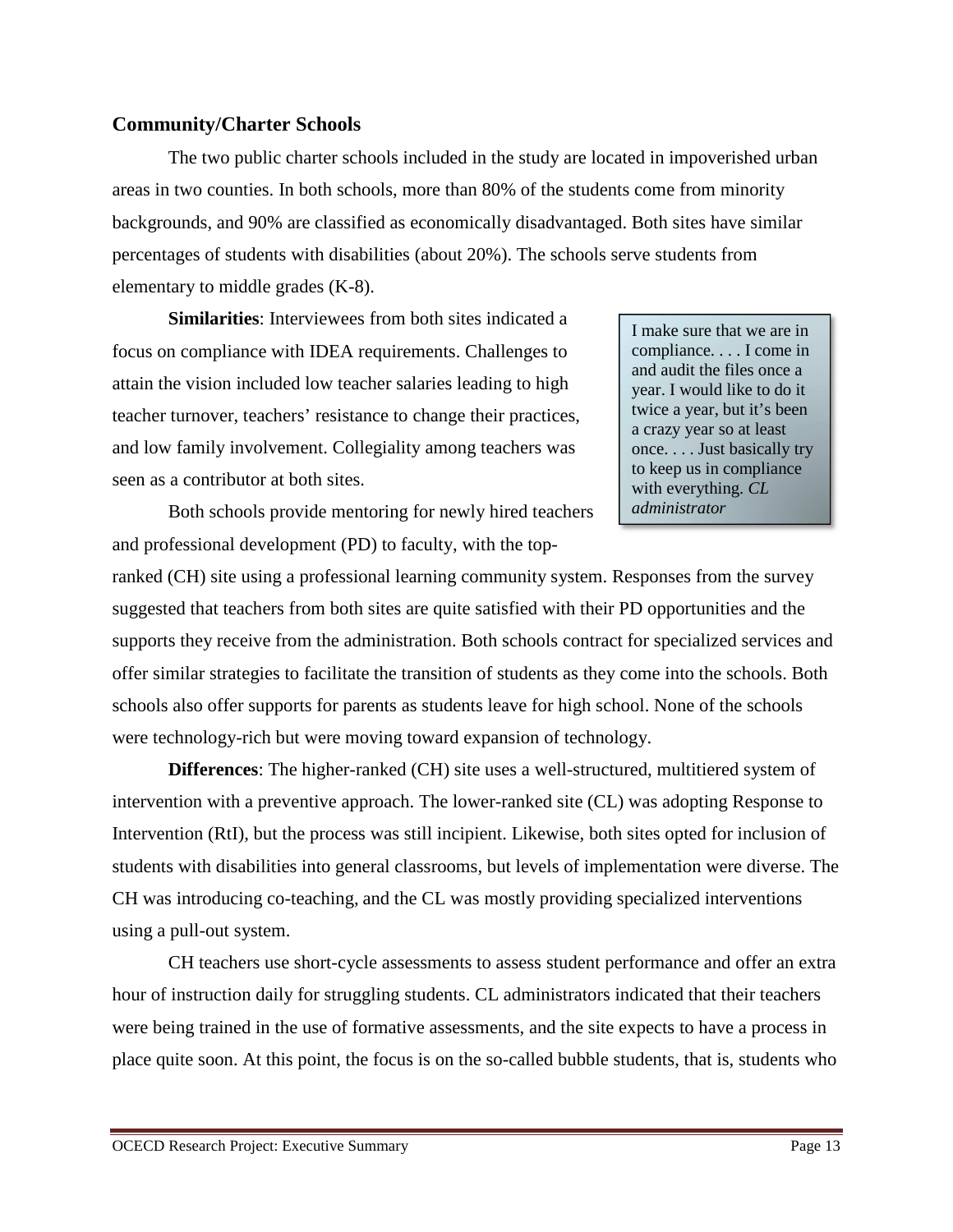are close to achieving proficiency in the state assessments and not necessarily students with disabilities.

The CH has been implementing Positive Behavior Intervention and Supports (PBIS) for some time. Information from the CL site is contradictory. Some interviewees stated that there are no school-wide behavioral intervention programs, and other interviewees and survey participants mentioned the use of PBIS.

**Summary:** Findings suggest that the two sites are looking toward the same goals and adopting similar strategies that include preparation for the Ohio Learning Standards, use of data to differentiate instruction, adoption of the Ohio Improvement Process (OIP), and multitiered systems of intervention. The main difference is the stage of implementation. CH is farther along in the implementation process. Many of the CL administrators are new, particularly in the special education area, and the site is only starting a reform process. These different stages of a similar

trajectory offer a good example of what schools can attain if reforms are given time to solidify.

Two strategies used by the high-performing site should be mentioned. One is the parent-volunteer requirement, which is bringing parents into the school in active roles. The school requires parents to provide 20 hours of volunteer services each year. The service can be provided at the school building or at the

I feel like general education teachers don't quite understand what we do. And by the same token, I don't think we fully understand what [they] have to do. So there's huge disconnect. *CL special education* 

parents' home, when needed. In contrast, 2L interviewees described many initiatives that have been implemented to bring parents into the schools, such as school dinners, presentations, and raffles, but without success.

The second potentially successful strategy is the mentor system. The CH uses a one-onone mentor system for students with disabilities. Mentors are assigned from a teaching cadre at the school. The same mentor is available to the student every day and throughout the year, even during test time. The mentors provide academic support and work on accommodations and modifications. This daily mentor may be the key for the success of students with disabilities on the state assessments. The mentors are instrumental in ensuring that students have appropriate accommodations and provide the sense of confidence needed by students who struggle academically.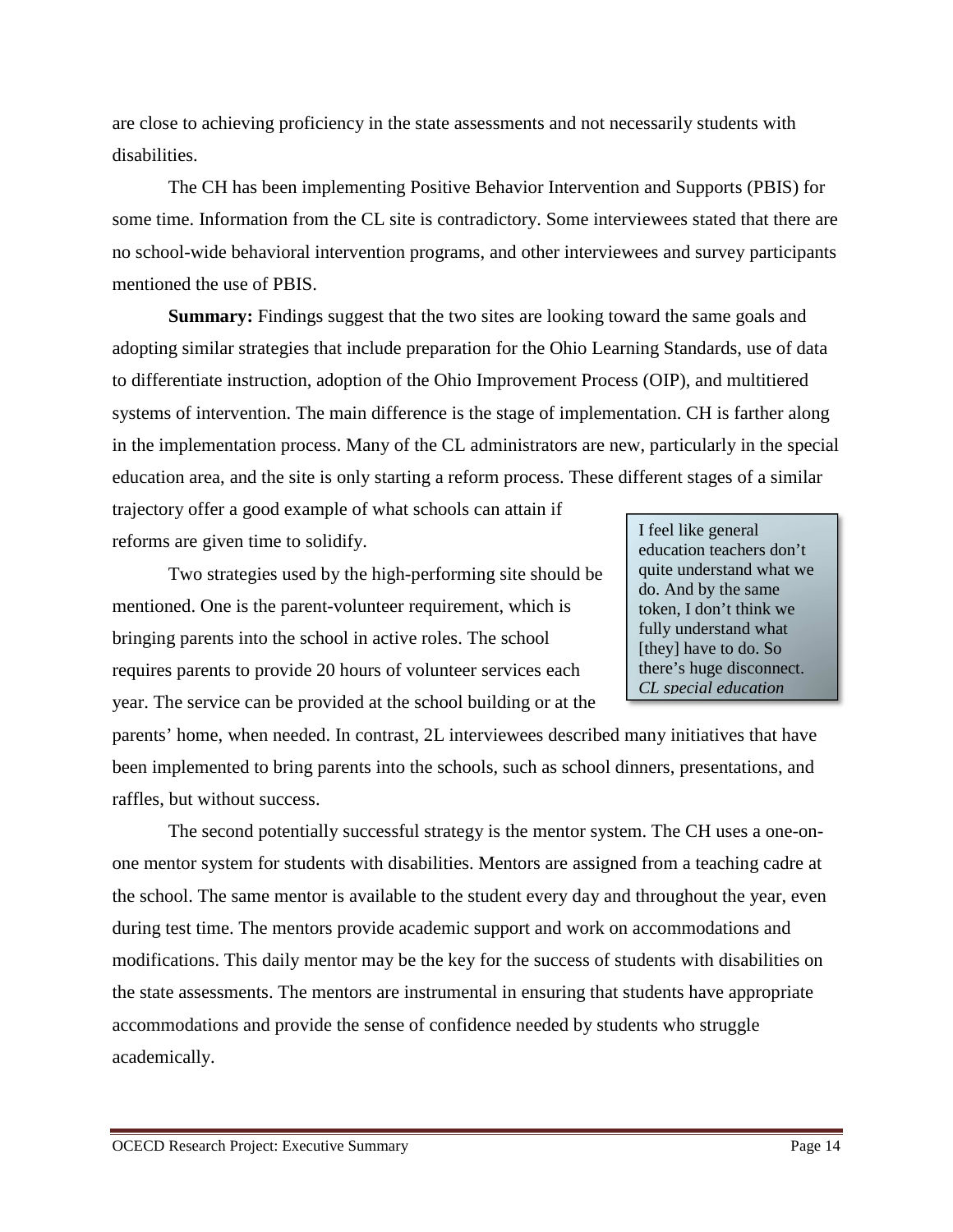# **Typology 2**

Typology 2 includes public school districts that are located in rural settings, within low to moderate median income areas. The 2H had twice the number of students of the 2L (900 vs. 400,

Our number one student in our class this year [the valedictorian] is a student with disabilities. . . . That says a lot about our students with disabilities, about what they've overcome and how strong they are. *2L administrator* 

respectively). Alternatively, the 2L site had twice the percentage of students classified as economically disadvantaged (85% vs. 46%, respectively). Percentages of students with disabilities were 12% (2H) and 19% (2L).

**Similarities**: Interviewees from both sites shared the vision that all students can learn, if given supports. Interviewees from both sites identified changing teachers' perspectives as the main challenge to achievement of the educational vision. Lack of

resources was second on the list, as these are both small sites with limited financial and personnel resources. Indeed, the 2L was just recovering from a severe financial crisis.

At both sites, the psychologists, who are employed by the regional Education Service Centers (ESC), provide inservice for teachers on topics related to special education. Further professional development is provided by the Ohio State Support Teams (SSTs). In both sites, an attempt is made to schedule IEP meetings during teachers' planning time.

Both sites have school visits and orientation days for students transitioning from elementary to middle school and from middle to high school. Special education teachers from the different schools meet to talk about the incoming students with disabilities and introduce the students to the special educators at the new school. Both sites also share the expectation that all students will pursue a college education and offer supports and transition programs that connect the school to area colleges.

The two sites do not have formal school-wide programs for behavior management. The 2H interviewees stated that behavior is not an area of concern at their schools, and 2L staff defined student behavior as a challenging area. Interviews and surveys from both sites indicated the presence of supportive families and strong connections with local colleges and business.

**Differences:** The 2H site has a well-structured RtI system, with a focus on early intervention. The concern with careful and well-documented observation and identification processes appears to permeate all grade levels, from preschool through high school. The other side of this carefully designed system is the feeling of drowning in paperwork shared by special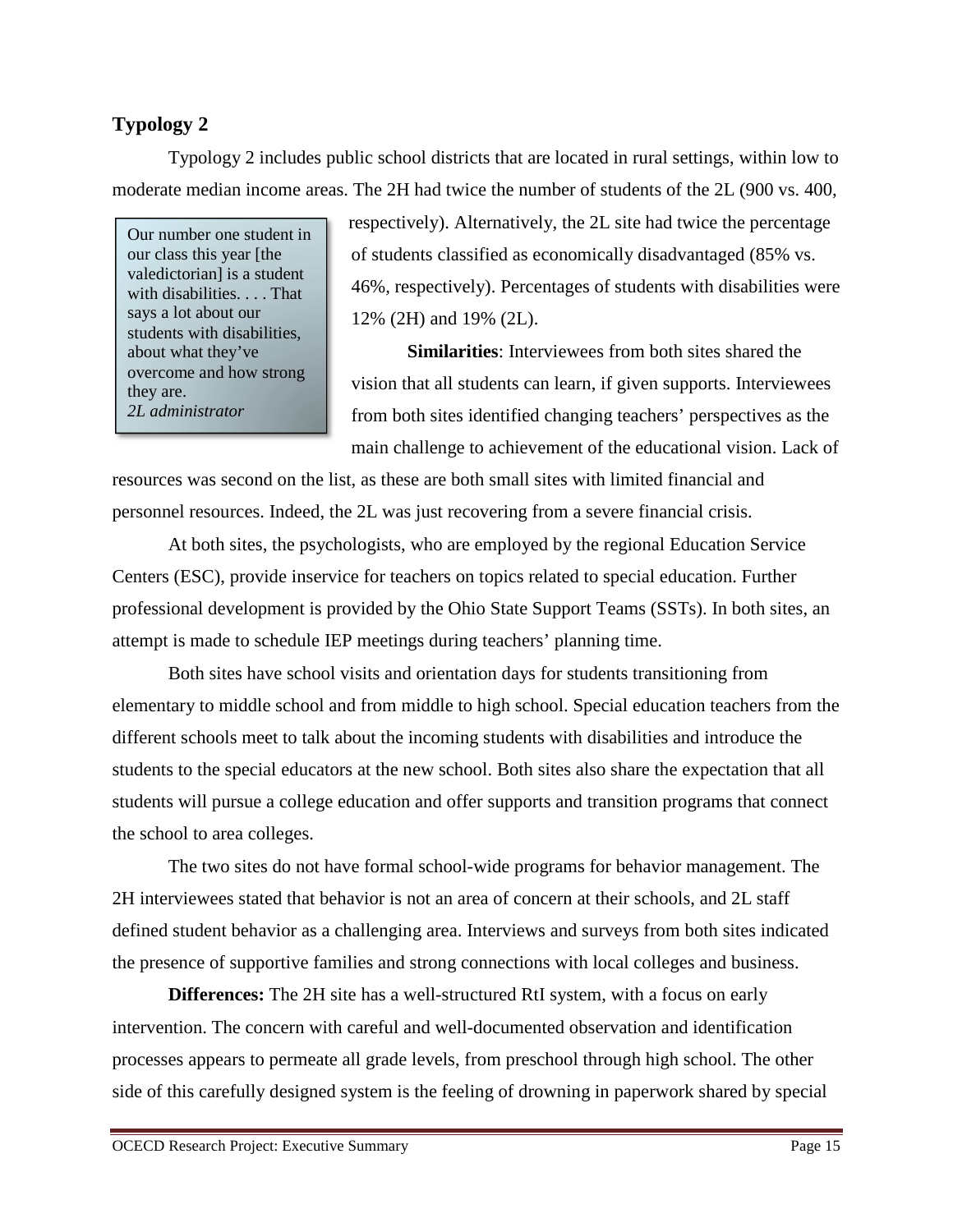education personnel. The 2L is in the process of adopting a multitiered system to identify students in need of further intervention or potential identification for special education services. Yet, at this point, focus is still on compliance with IDEA requirements.

At the 2H elementary and middle schools, students with disabilities are being taught in general education classrooms for most of the school day. At the high school level, inclusion occurs for science and social studies, and students are pulled to resource rooms for mathematics and English. Teachers' personalities and content knowledge were identified by interviewees as influencing the success of co-teaching. Inclusion is a new process at the 2L site. Co-teaching is starting at the junior high school, but pull out is still the most used strategy to provide services for students with disabilities.

The two sites are moving toward the adoption of Ohio Learning Standards. The 2H site is moving fast, particularly for the elementary grades, and the 2L site is moving slowly and just finished training teachers on the new standards. Likewise, both sites were using data to monitor

student progress and differentiate instruction. However, at the 2H, data analysis has been in place for a long time, and the 2L site has only recently adopted a meeting structure that encourages the analysis and discussion of data. Technology is another area in which the two sites differ. At the 2H, technology is an asset; the 2L site struggles with the lack of technology.

**Summary**: The two schools are adopting similar instructional practices, such as multitiered systems of intervention and co-teaching. The main difference among them is

We have high expectations for all of our students, and I know that sounds very broad. . . . We don't believe in hitting the minimum standards. We want to push our kids to [reach] the maximum. We know all kids can learn, so it's our job to find out the best path for them and push them there. *2H administrator* 

time. The 2H has been implementing those practices for a long time; administrators and teachers had the opportunity to correct errors and become experts. The lower-ranked site was in a state of fiscal emergency until recently. The focus on dealing with the financial emergency delayed the process of dealing with the instructional emergency. The newly hired 2L administrators are now trying to implement reforms that may yield much needed improvement in student performance (if they can remain in their positions, as funding is still precarious).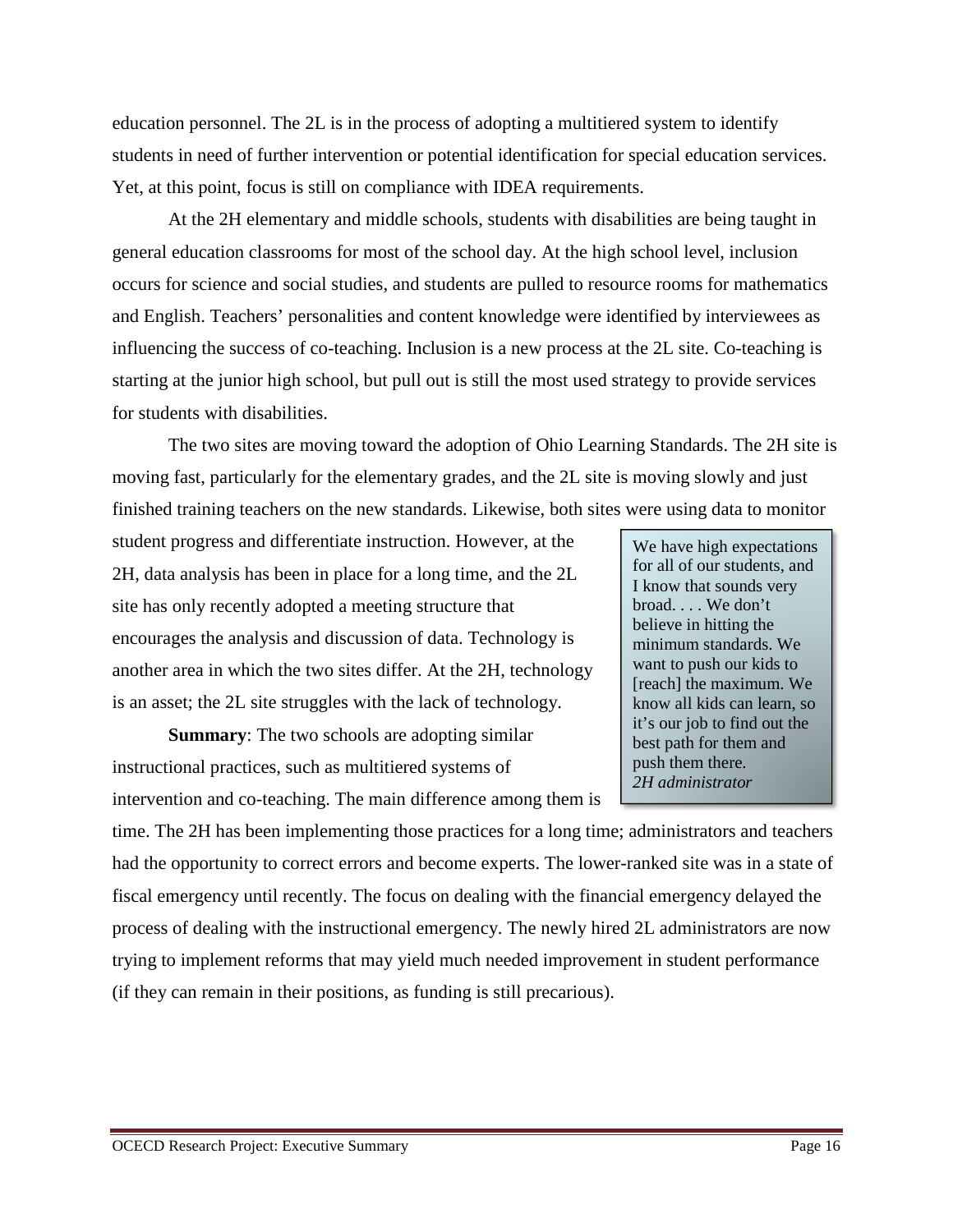## **Typology 3**

Typology 3 sites are located in small towns in rural settings in areas of moderate to high median income. The 3H is a small district, and the 3L site is almost four times larger; however, the percentage of students with disabilities was similar, at 13% (3H) and 15% (3L).

**Similarities:** Limited resources were a common finding at both sites. To address lack of resources, staff must prioritize funding, rely on each other, and be creative. At both sites, students with disabilities, who require more intensive

Our theory is . . . we want our teachers to work smarter, not harder. We don't want them to go overboard, but we want them to put the right kind of information in the IEP, so we give them things like graphic organizers to help write a [student] profile. *3H administrator* 

intervention or specialized services (e.g., blind/visually impaired students), are placed in units operated by the ESCs. Both sites organize activities to facilitate the transition of students who are moving to middle or to high school. Both sites have ESC-run career and technology education centers (CTCs) that are described as rigorous and focus on postsecondary education. None of the sites use a specialized behavior management program, although the 3L site has a partnership with a social services agency to support students who have behavior or family problems.

Co-teaching is not regularly used at any of the sites. Both sites schedule planning time for teachers either by grade level or departments. Both sites are involved in aligning the curriculum with the Ohio Learning Standards. At the 3H, the ESC is leading the process; at the 3L, a position of curriculum coordinator was created to help with the alignment. Interviewees from both sites stated that they offer the same core curriculum to all students, including students with disabilities. Both sites use data to inform instruction. Teachers at both sites tend to use Lexia and Accelerated Reading as supplemental reading programs, but both districts do not support or encourage the use of any particular supplemental program.

**Differences:** Although interviewees from both sites shared the vision that all students can learn, challenges to attain the vision differed among sites. At the 3H, interviewees cited teachers' resistance to change and the district's size, as small size may favor communication but also limits the resources available. At the 3L, interviewees cited lack of resources, weak family participation, and transient leadership.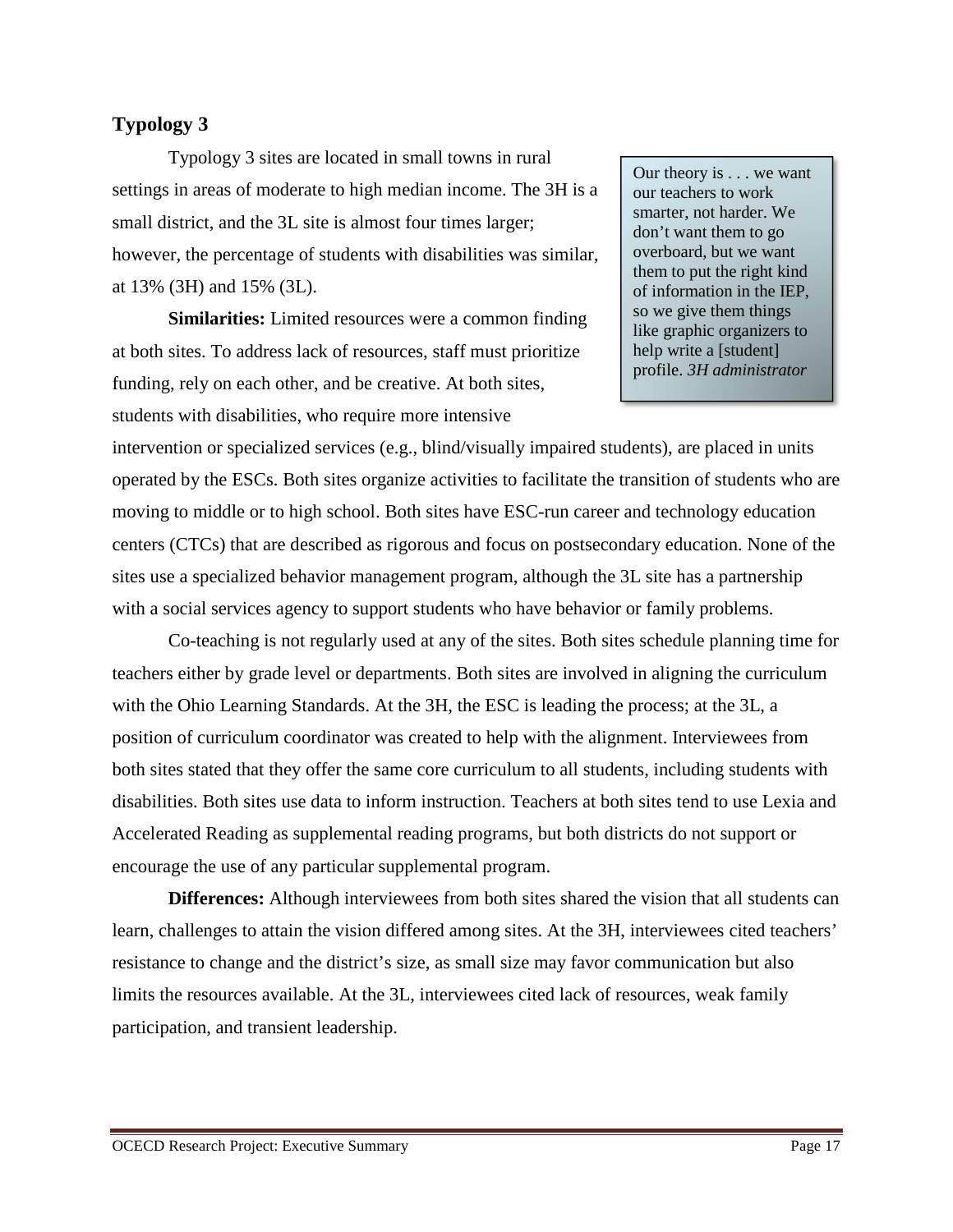Although both sites invest in PD, the 3H site has an organized process. PD focuses on yearly themes, such as Ohio Learning Standards, empowerment, or teacher evaluation. For the past five years, the district has brought in experts to work with teachers, students, and parents on interventions for autistic children. At the 3L site, PD is mostly provided by the ESC and has been focused on Ohio Learning Standards. The LEA contracted with a consultant for an initiative on "Writing across the Curriculum."

When hiring new teachers . . . the number one [concern] is probably someone that's going to care, because if they care about what's going on, then they're going to be good at everything. . . . Anybody can open a book up and dive in, and learn the material, and get it across to [the students]. Caring is probably number one. *3H administrator*

The 3H site uses a well-structured system to identify students for further interventions. The ESC provides PD, resources, and guidance, and central office staff is closely involved in the process. Students with disabilities are placed preferentially within general education classrooms. At the 3L site, the newly hired special education coordinator is improving the identification process and working with teachers to improve the IEPs. The site is starting inclusion at the elementary school level. Regarding technology, the 3H is located in a technology-driven county where the ESC serves as an information technology center

and data storage warehouse. The status of technology at the 3L site was summarized by an interviewee: "Not possible; no money."

**Summary**: Differences between the two sites in this typology are found in a number of areas. First, although the sites are located in similar communities, the 3L has a considerably larger population of students classified as economically disadvantaged (47%) compared to the 3H (17%). Second, the 3H site has a stable leadership structure with close ties to the community. The LEA has a strong focus on professional development, a technology-rich environment, and a well-developed system of intervention that appears to be working appropriately. Alternatively, the 3L site has had three superintendents in 10 years. Financial resources are scarce, technology is scarce, and initiatives are all too recent to have had an impact on student outcomes. A strategy that appears unique to the top-ranked district is the use of computer programs for test preparation. The question that only an experimental study can address is whether this strategy explains the small achievement gap between students with and without disabilities at the 3H site when controlling for differences in demographics.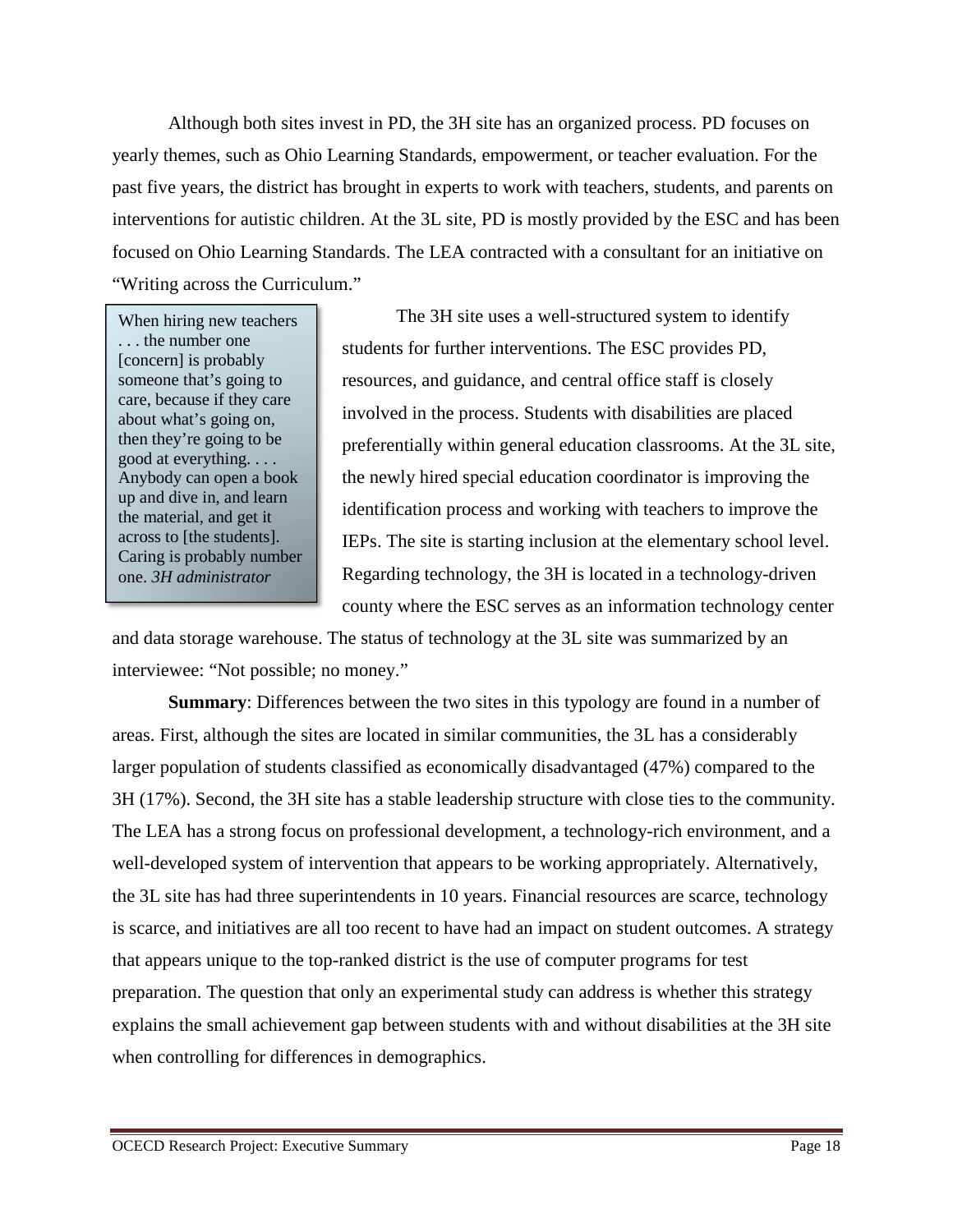## **Typology 4**

Typology 4 sites are located in urban, high poverty areas. The 4H has a relatively small, homogenous population (less than 700 students). In contrast, the 4L site is significantly larger (close to 4,000 students), with a diverse and mostly poor population. Students with disabilities comprise 14% of the 4H student population and 20% at the 4L.

 **Similarities:** Both sites expressed the vision that all students can learn and it is the schools' responsibility to find ways to support students. Administrators from both sites describe themselves as involved leaders, with a focus on instruction rather

There is no intervention that works well for all students. [Teachers] need to adapt. *4L teacher* 

than management. Challenges to achievement of the vision also were common to both sites and included teachers' resistance to change their old habits and open enrollment. Open enrollment was viewed by both sites as a challenge but for different reasons. For the 4H staff, open enrollment keeps them open but brings large numbers of needy students, and the LEA does not have enough personnel and resources to help them. Staff from the 4L stated that the good students are leaving to attend smaller school districts and the more challenging students are staying. Both sites have a focus on PD and good relationships with the local SSTs. Both sites also use a multitiered system of intervention and focus on early detection and intervention. Both sites offer services to facilitate transition of students from elementary to middle, from middle to high school, and beyond high school. The 4H site is becoming wireless; students at the 4L have access to laptops.

**Differences:** At the 4H site, funding is tight, and administrative and teaching positions have been cut. To obtain extra resources, the nearby districts are pooling resources. For instance, the 4H high school offers calculus to the nearby LEAs, and another LEA offers chemistry. Also, to maximize resources, the district tries to hire teachers who have more than one area of expertise, such as mathematics and science. Because the 4L site is in high priority status, money is not an issue. Moreover, the locality just approved a levy to allocate more money for the LEA. However, schools have been consolidated to cut expenses.

In the 4H elementary schools, students with disabilities stay 240 minutes a week in the general education classroom and 160 minutes in the intervention room. The middle school is starting inclusion but not the high school. Students with disabilities in the 4H are mostly high functioning, and students with more severe disabilities are placed in the ESC units. The 4L,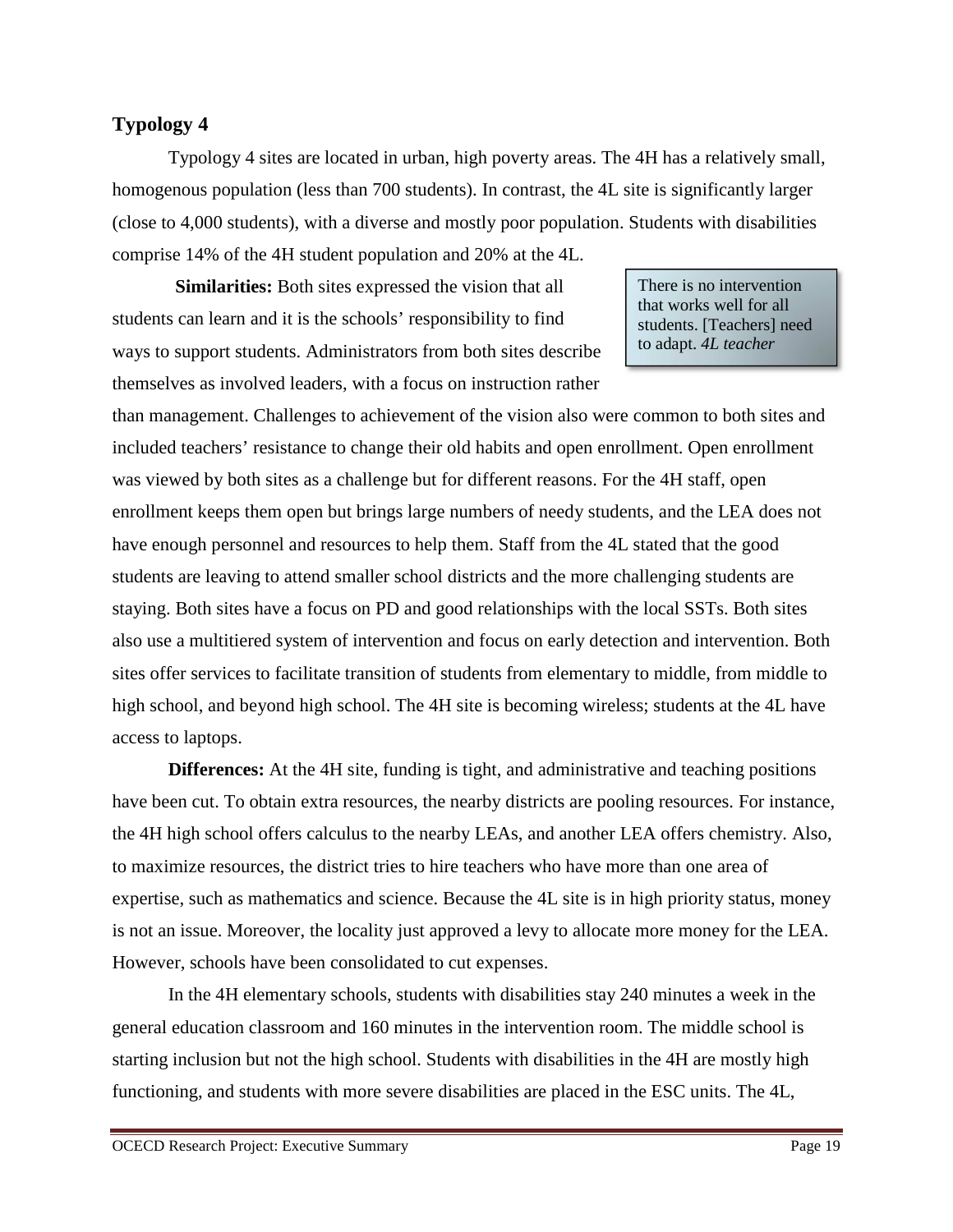which serves students with a range of disabilities, is moving toward full inclusion and coteaching. At the high school, the students work in resource rooms during mathematics and reading but are in the general classrooms for the other content areas. Although some co-teaching is used, the interviewees commented that the schools do not have enough special education teachers for the number of students with disabilities. The 4H does not use co-teaching, as they do not have enough staff, but collaboration is an asset. The 4L site is providing training on coteaching and has started the process at its elementary school. Use of data to inform instruction is well-implemented in the 4H site and starting at the 4L.

Teachers here are very competent and . . . as I said a lot of times, they have things in place well before . . . I am even called in [for meetings]. The students who are identified and are in the program really benefit from the small supportive nature of this school. We have good special education teachers, we have good regular education teachers, and the school is small enough that teachers can really keep track of these students well*. 4H student support staff*

Behavior is not a concern at the 4H schools. The 4L site uses PBIS for the elementary grades. For the upper grades, size is a problem. The counselors are overwhelmed, have no time to develop good functional behavior management plans, and responses tend to be more punitive than corrective. The 4H interviewees mentioned supportive parents and community and partnerships with the local university. Interviewees from 4L reported a number of initiatives to involve parents, including a parent liaison position, broadcast calls, weekly folders that must be signed, festivals, celebrations, and home visits. Participation, though, "is a challenge."

**Summary**: The two sites are quite similar in the ways they envision and approach education. Although the 4L is moving

toward inclusion and co-teaching, the 4H appears to be comfortable in how it is serving students with disabilities. The key factor, it appears, it is time to implement initiatives fully. A lesson that may be learned from this typology is that small schools and supportive families are two assets that strongly influence student achievement. Unfortunately, school districts have no control over these assets. Moreover, findings from these sites and other districts in this study show that support from families is not so much an outcome of schools' efforts to involve them but mostly of societal factors that are beyond school control. All schools can do is minimize the impact of those factors on students' engagement in learning. Community-based organizations, such as parent organizations, may have a key role to boost support for schools amidst transient communities.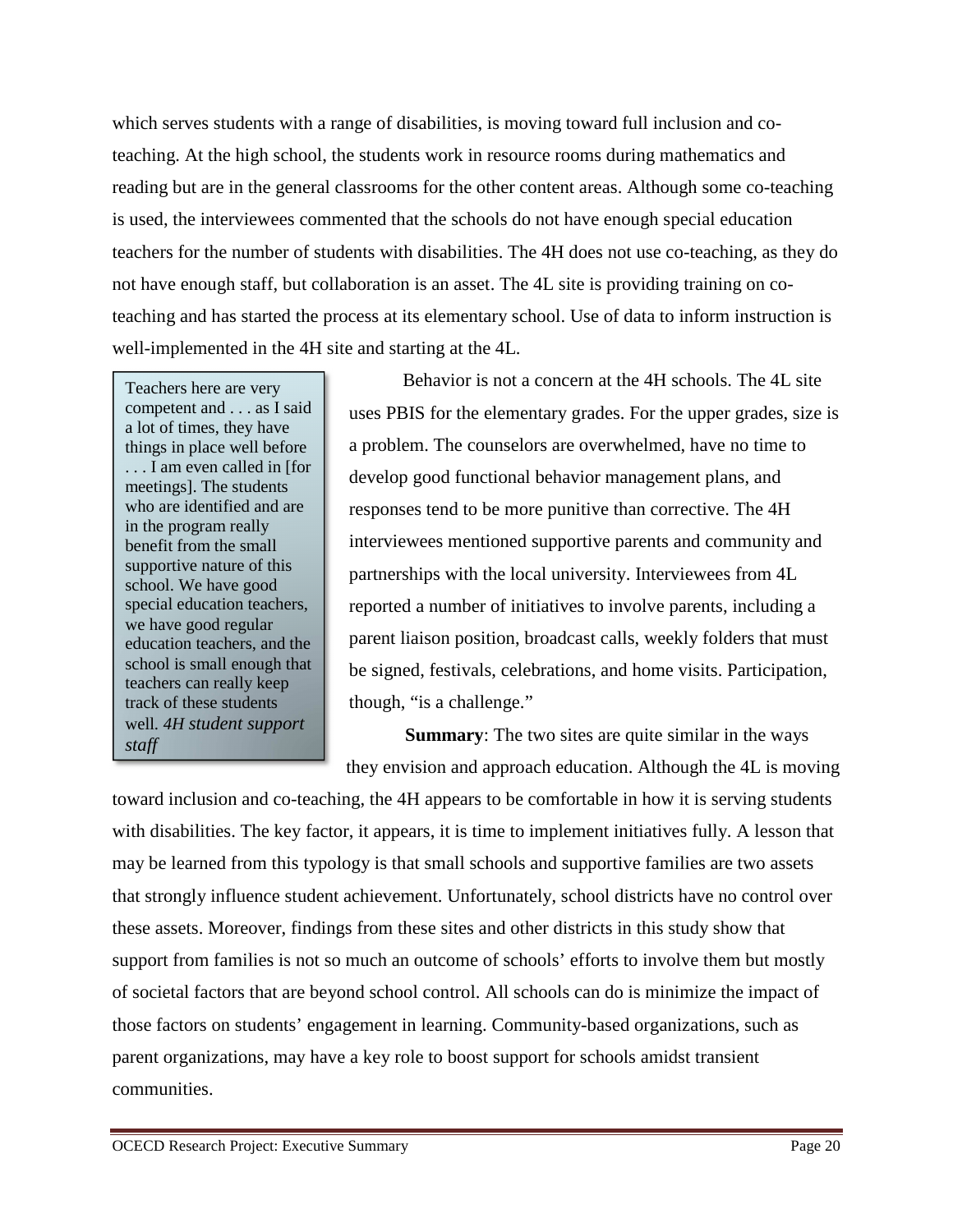# **Typology 6**

To have the best teachers working with the students with the most needs. Honor students will do well despite of the teacher, but not the other way around. It also sends a message to the school—if these students were not important, the school wouldn't be sending the best teachers [to work with them]. *6H principal* 

Typology 6 sites are located in urban or suburban, high median income areas. The 6H site has a large student enrollment, but low diversity (93% White) and poverty (4%). The 6L has a smaller student enrollment, with the majority of students from minorities (92%) and low-income (56%) families. The site also has a slightly larger percentage of students with disabilities (17%) than the 6H (11%).

**Similarities**: Both sites have transition services for students moving from elementary to middle school and from middle to high school. At the 6H, the elementary schools organize

joint activities for their  $6<sup>th</sup>$  graders, and the middle school brings the  $7<sup>th</sup>$  graders so that students get used to each other and start making friends. Conversations about career start at junior high and 90% of the high school graduates, including those with disabilities, attend college. The 6L interviewees commented about strong relationships with a number of community colleges that send speakers and organize field trips for juniors and seniors.

Both sites are moving toward Ohio Learning Standards. Interviewees and survey respondents from both sites commented that they use a variety of assessments to differentiate

instruction. To provide extra student support, the 6H middle and high schools adopted the Learning Lab, a 30-minute period in the school day allotted for a variety of activities. For students who are struggling academically, this is the time to ask a teacher for help, complete a formative assessment, or work on the OAA practice test. Gifted and talented students use the time

The biggest obstacle to be great is being good. And we could easily talk about how good we are, but we want to be great. *6H principal* 

for special projects. Students with disabilities may receive specialized interventions. A similar support system, called Study Skills, is described in the 6L high school. Interviews and surveys from both sites highlight strong family participation and community support.

**Differences**: Both sites perceived special education as an integral component of general education but face quite different challenges. For the 6H, the challenges to attain the vision include teachers' resistance to change and conformism (the path from good to great). For the 6L sitye, student mobility, outsourcing services, and leadership instability are the challenges.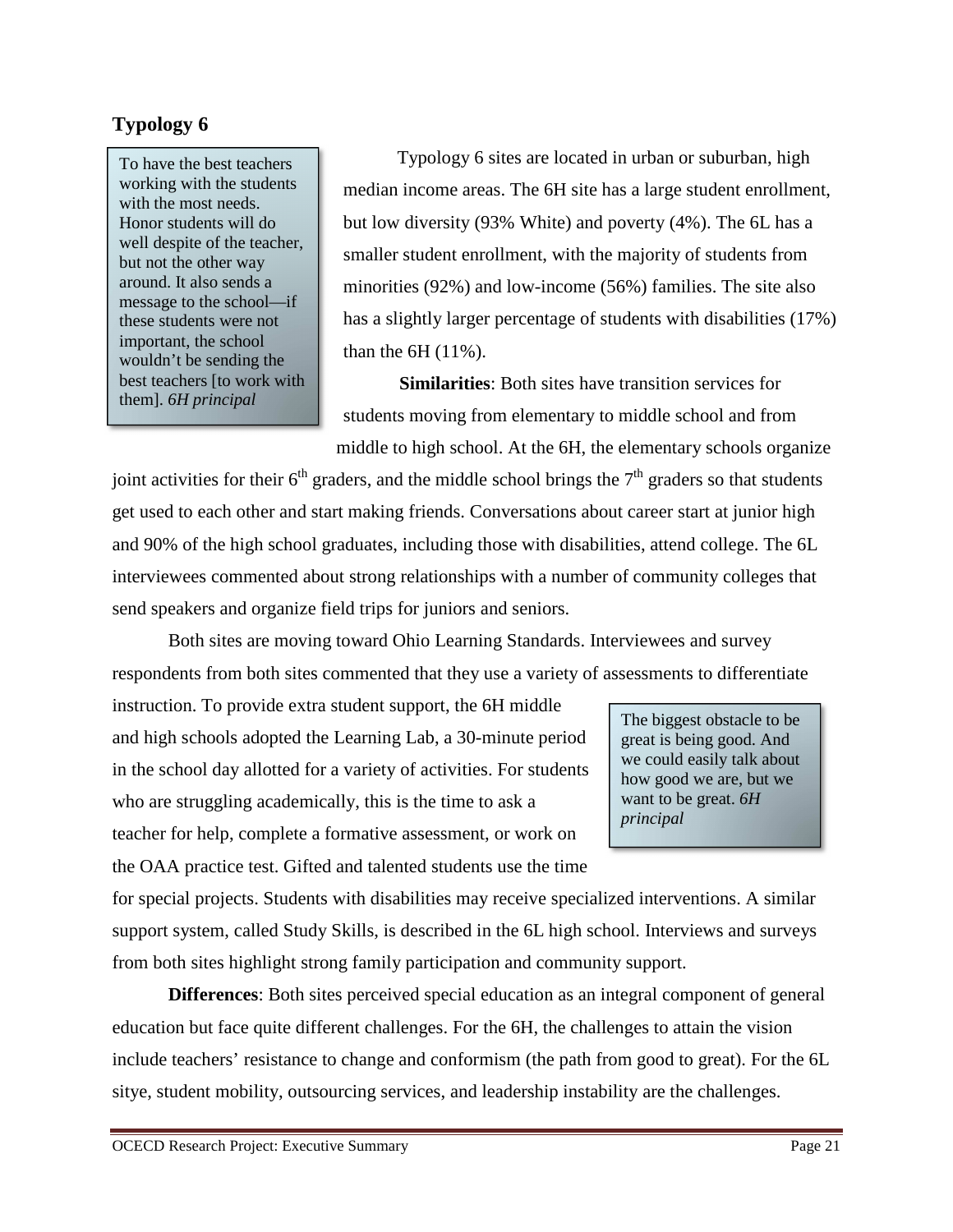The 6H has its own academy to provide professional development but also supports offcampus activities using a rotating system to ensure that all teachers have opportunities to attend conferences. Information from the 6L is contradictory, with some interviewees indicating no opportunities and others stating that PD opportunities are many.

The 6H has adopted inclusion and students lead their IEPs as early as grade seven. The site uses co-teaching at the junior high school and is now expanding it to the elementary school. The 6L just recently hired a special education director who is reviewing IEPs to improve quality.

It's not only about getting the right people on the bus, but it's getting the right people in the right seats on the bus. *6H administrator*

At the elementary level,  $5<sup>th</sup>$  graders but not  $6<sup>th</sup>$  graders with disabilities are now integrated into the general education classrooms, and at the high school, students are mainstreamed for most classes. Although co-teaching may not be fully implemented, collaboration occurs at all grade levels between general and special education teachers, according to interviewees.

The elementary school at the 6H site uses Love and Logic as the school-wide behavior management intervention. The upper grade schools have school climate committees and a system of incentives. However, interviewees agreed that behavior is not a problem. At the 6L site, the special education director tried to start PBIS at the elementary school, without success.

Regarding technology, the 6H site is distributing iPads to all students and bringing some elective classes online. At the 6L site, interviews and surveys indicated that not all teachers, particularly special education teachers, have technology available.

**Summary**: The LEAs are quite different regarding demographics, leadership experience, and strategies. The 6H has a homogenous, median high income population with long-standing leadership that has a clear vision of where to go and how to get there. This vision is shared across all levels. The word *careful* resonated throughout the findings from the 6H site: careful hiring process, careful assignment of teachers, careful adoption of programs through the use of pilots, and carefully implemented co-teaching. Additionally, the LEA is using technology to offer more electives and engage students. The 6L is a high poverty LEA, in a state of continuous leadership transition, and therefore, initiatives are always in an incipient stage of implementation.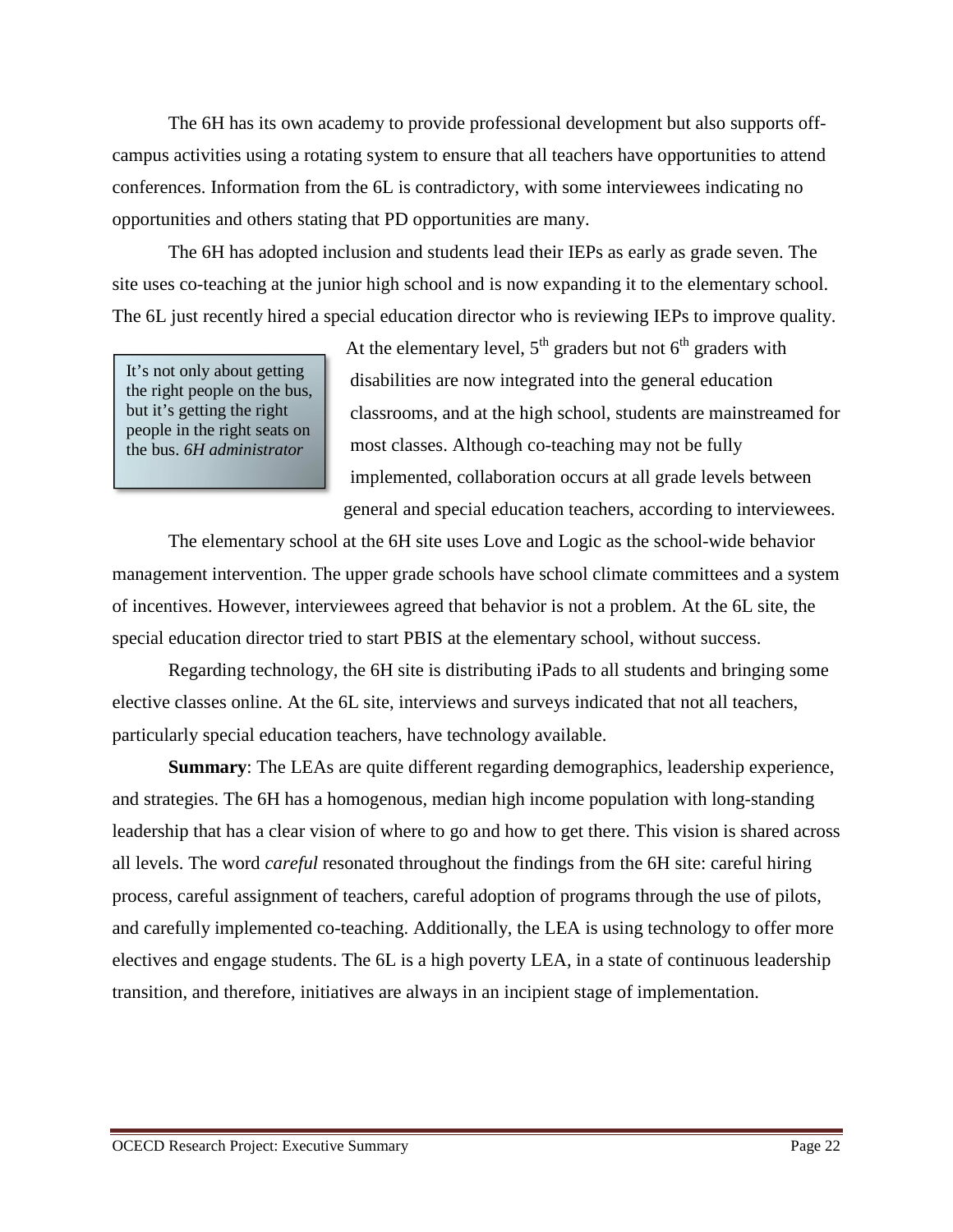# **Typology 7**

Typology 7 sites are located in suburban, high income areas. The two sites have high average scores on the state assessments but differ in the achievement gap between general education students and students with disabilities. The 7H has a smaller gap than the 7L site. 7H also has a smaller population of students with disabilities (18% vs. 34%, respectively).

**Similarities**: Both sites have a vision of high expectations for all students. Both sites

There's an expectation in our community that [students with disabilities] will not be just served but served well. *7H special educator* 

consider that the biggest challenge to attain the vision is that general education teachers are not well versed in differentiated instruction and lack information on students with disabilities, particularly the more severe disabilities. Comments on funding were similar for both LEAs. In the two districts, IDEA and state

funds do not cover expenses for students with disabilities, and the localities provide strong financial support to the schools.

Both sites are committed to professional development. The 7H site sets aside funds to support teachers to attend conferences and central office staff provides in-services with required attendance. The 7L site is implementing Professional Learning Communities (PLC) and is involved with the Schlechty Center for design quality. Both sites have partnerships with nearby universities and colleges and work with them to organize services for their students with disabilities as they enter postsecondary education. The two sites also are immersed in aligning curricula with the Ohio Learning Standards and analyzing student data to differentiate instruction. Both sites are technology-driven and have either a technology department or an expert to provide PD and support for teachers and students. Both sites are implementing technology initiatives, supported by local funds or grants, to provide computers to all students. Both sites state have strong family and community involvement.

**Differences**: The 7H has a focus on early intervention. IEPs are closely monitored by central office staff, although the focus is not compliance but student progress. High school students run their IEPs. Interviews at the 7L site conflicted, as some interviewees talked about their experience in using the RtI system and others stated that the system was not yet in place. At the 7H site, students with disabilities are integrated into general education classrooms with supports. Study hall is one of the strategies used to offer extra support for the students. The 7L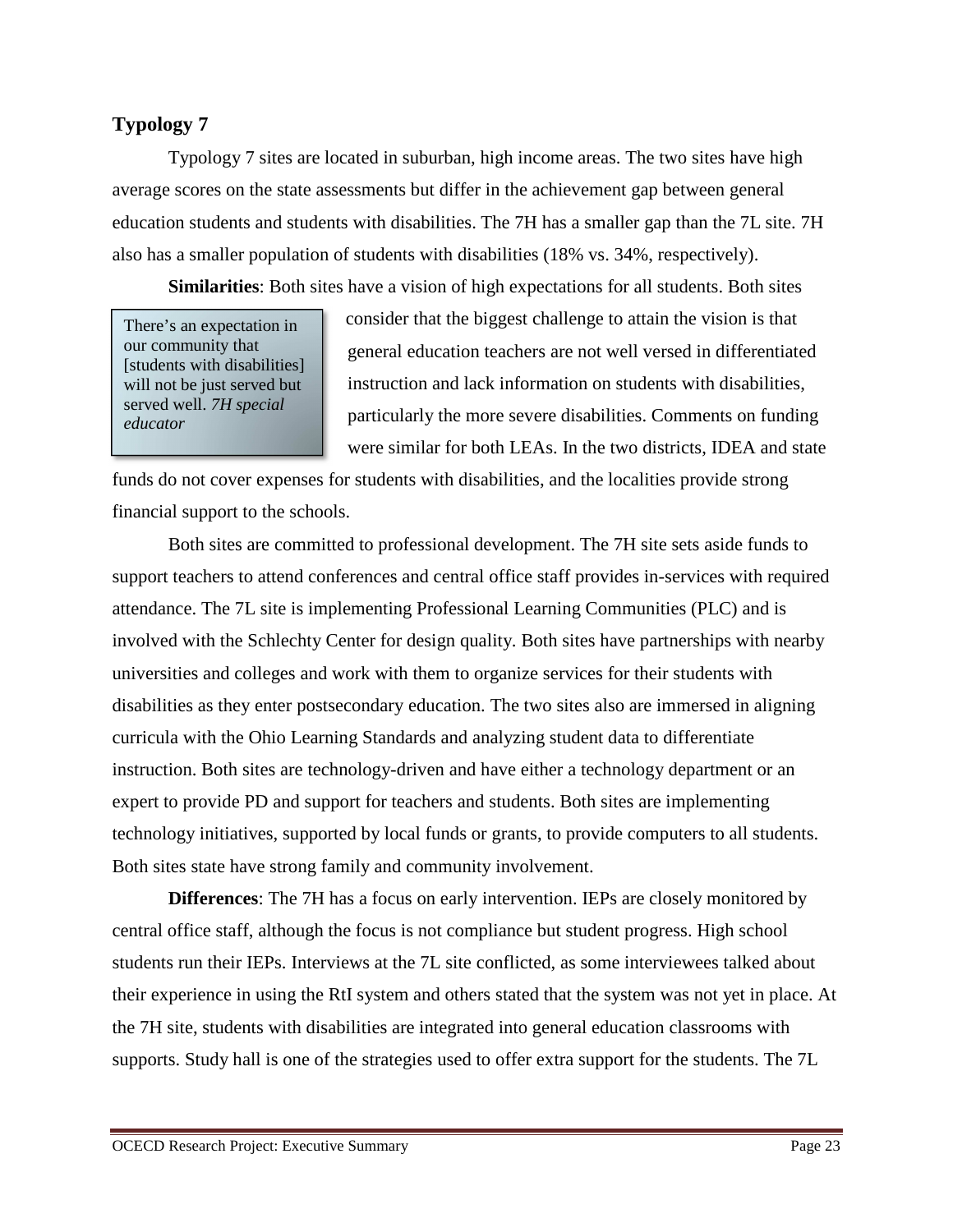site is moving toward full inclusion and expects to have all students with specific learning disabilities taught in general classrooms within a year.

Regarding behavior management, the 7H elementary school has a character education program. For the other grade levels, it is mostly clarification of rules and consequences for breaking the rules. At the 7L elementary school, students are assigned to small groups, called Pride, under a teacher's leadership. The Pride leader becomes the students' advocate and their advisor. In these small groups, the students learn about the Seven Habits of Highly Effective Teens.

**Summary**: These are two high achieving LEAs that are located in different communities and undergoing different stages of development. The 7H is located in a stable community that has not experienced many changes, and the 7L's community is quickly changing to become poorer and more diverse. The 7H site appears well settled in its organization and structure while keeping up with the changing educational landscape. The schools are preparing for Ohio

Learning Standards and new assessments, incorporating technology to enhance education, and using the Internet to improve communication. This "modernization" occurs side by side with well-established instructional processes that provide a sense of stability to the schools.

Both LEAs have unique strategies to share with other districts. The main strategy of the 7H is the integration of

students with disabilities into the spectrum of abilities and potentials that must be addressed by teachers. How to attain this integration is a challenge that merits exploration. To bring central office staff and teachers from this LEA to present to other LEAs may be a rich experience for all. The 7L, which is also high achieving, is using a system that has been successful in school districts across the country: small, teacher-student teams that remain together throughout the school years. No matter what these teams are called—*Pride Teams* is the name used by the LEA—they provide a supportive network that is particularly important for students who are struggling emotionally, socially, and/or academically. This may explain the success of their students with disabilities, who still attain high average performance scores despite the ongoing demographic changes experienced by the LEA. Table 4 shows the main differences across sites by typology.

There is just so much at one time that we're all trying, everyone is trying to wrap their heads around . . . and we've had a lot of change in central office recently, so it's kind of getting used to the new people again. *7L administrator*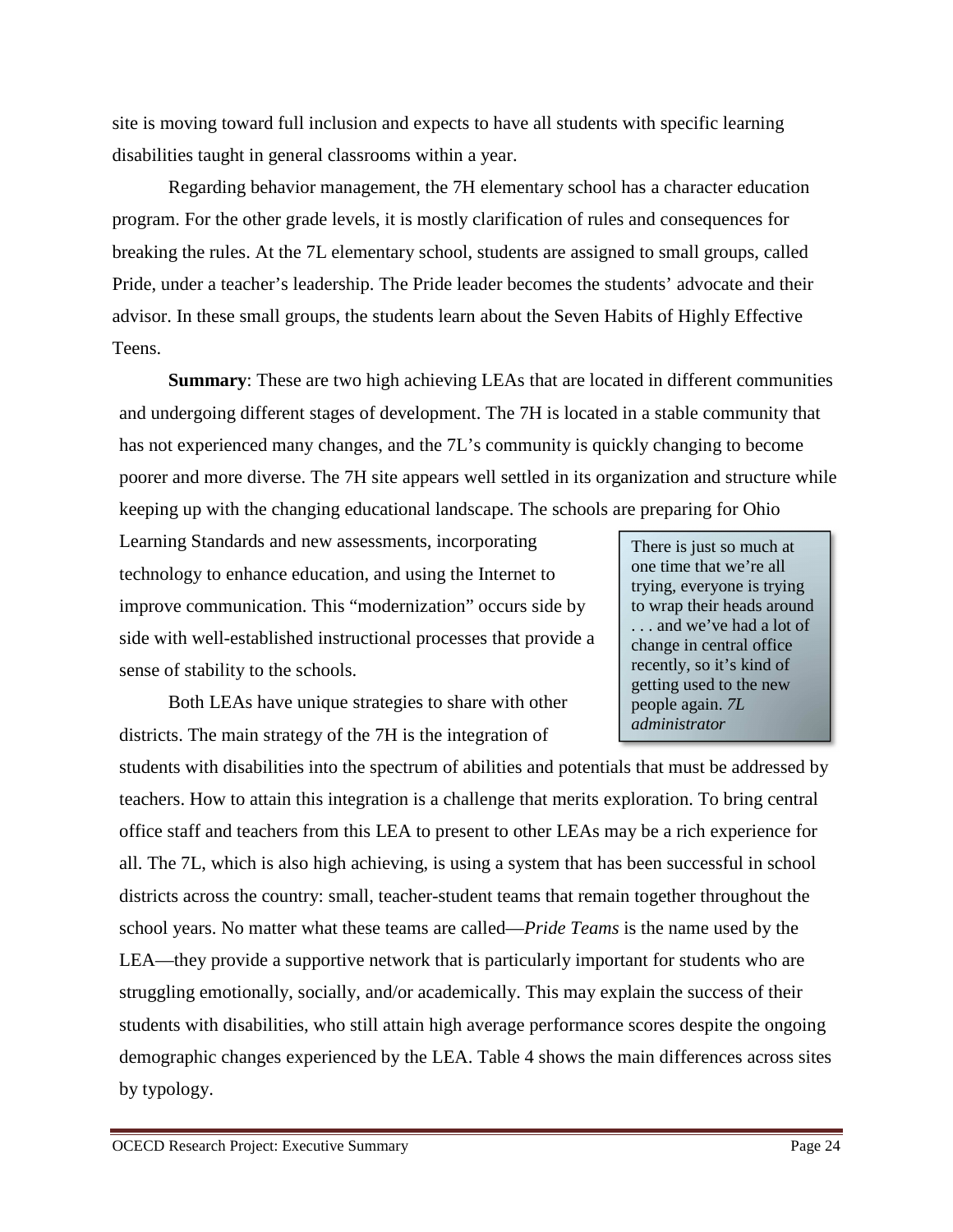|                                          | High-Ranked                                                              |                |                                           |                                                    |                                                                                                             | Low-Ranked                                                                                                  |            |                |                                 |                |           |                                                                                           |
|------------------------------------------|--------------------------------------------------------------------------|----------------|-------------------------------------------|----------------------------------------------------|-------------------------------------------------------------------------------------------------------------|-------------------------------------------------------------------------------------------------------------|------------|----------------|---------------------------------|----------------|-----------|-------------------------------------------------------------------------------------------|
|                                          | Charter                                                                  | $\overline{2}$ | 3                                         | $\overline{4}$                                     | $\sqrt{6}$                                                                                                  | $\overline{7}$                                                                                              | Charter    | $\overline{2}$ | 3                               | $\overline{4}$ | 6         | $7*$                                                                                      |
| Student<br>enrollment                    | 150                                                                      | 900            | 500                                       | 650                                                | 1,650                                                                                                       | 1,000                                                                                                       | 400        | 450            | 1,550                           | 4,000          | 850       | 2,150                                                                                     |
| Location                                 | Inner city                                                               | Rural          | Small town                                | Urban                                              | Urban                                                                                                       | Suburban                                                                                                    | Inner city | Rural          | Small<br>town                   | Urban          | Urban     | Suburban                                                                                  |
| Economically<br>disadvantaged            | 91%                                                                      | 43%            | 13%                                       | 39%                                                | 4%                                                                                                          | 0%                                                                                                          | 95%        | 93%            | 45%                             | 77%            | 56%       | 15%                                                                                       |
| Students with<br>disabilities            | 29%                                                                      | 12%            | 13%                                       | 14%                                                | 11%                                                                                                         | 6%                                                                                                          | 15%        | 19%            | 15%                             | 20%            | 17%       | 15%                                                                                       |
| Reading<br>average (SWD)                 | 426.67                                                                   | 411.22         | 414.61                                    | 420.92                                             | 415.39                                                                                                      | 428.80                                                                                                      | 389.36     | 387.93         | 391.25                          | 382.43         | 391.37    | 409.75                                                                                    |
| Math average<br>(SWD)                    | 432.00                                                                   | 415.70         | 417.83                                    | 412.76                                             | 409.00                                                                                                      | 428.31                                                                                                      | 383.98     | 379.69         | 384.23                          | 378.73         | 380.71    | 400.45                                                                                    |
| Reading gap                              | $-13.63$                                                                 | 23.04          | 21.25                                     | 13.91                                              | 32.28                                                                                                       | 17.76                                                                                                       | 13.66      | 23.68          | 37.00                           | 31.42          | 29.78     | 33.89                                                                                     |
| Math gap                                 | $-20.04$                                                                 | 27.34          | 27.79                                     | 24.83                                              | 41.12                                                                                                       | 22.71                                                                                                       | 15.17      | 28.31          | 39.98                           | 32.64          | 35.45     | 46.97                                                                                     |
| Leadership                               | Transient                                                                | Stable         | Stable                                    | Stable                                             | Stable                                                                                                      | Stable                                                                                                      | Transient  | Transient      | Transient                       | Transient      | Transient | Transient                                                                                 |
| Multitiered<br>intervention<br>processes | Mature                                                                   | Mature         | Mature                                    | Does not<br>use                                    | Mature                                                                                                      | Mature                                                                                                      | Incipient  | Incipient      | Incipient                       | Incipient      | Incipient | Change                                                                                    |
| Technology to<br>support<br>instruction  | Available                                                                | Available      | Available                                 | Available                                          | Available                                                                                                   | Available                                                                                                   | Poor       | Poor           | Poor                            | Poor           | Poor      | Available                                                                                 |
| Family<br>engagement                     | Strong                                                                   | Strong         | Strong                                    | Strong                                             | Strong                                                                                                      | Strong                                                                                                      | Weak       | Weak           | Weak                            | Weak           | Not clear | Strong                                                                                    |
| Unique<br><b>Strategies</b>              | Parent<br>volunteer<br>1:1<br>mentoring<br>Cross-age<br>peer<br>tutoring |                | Technology<br>-driven test<br>preparation | Students<br>involved<br>in IEP<br>since<br>grade 3 | Wiki site<br>for<br>parents<br>Learning<br>Lab<br>Peer<br>support<br>Student-<br>led IEP<br>from<br>grade 7 | Careful<br>identifica-<br>tion<br>Study hall<br>Peer<br>support<br>Student-<br>led IEP at<br>high<br>school |            |                | Recent<br>inclusion<br>strategy |                |           | Pride<br>Teams<br>Schlechty<br>Center<br>Study<br>Hall<br>Recent<br>inclusion<br>strategy |

## **Table 4: Main differences across sites by typology**

\* Both sites in Typology 7 are high achieving; the difference was based on the size of the achievement gap.

OCECD Research Project: Executive Summary Page 25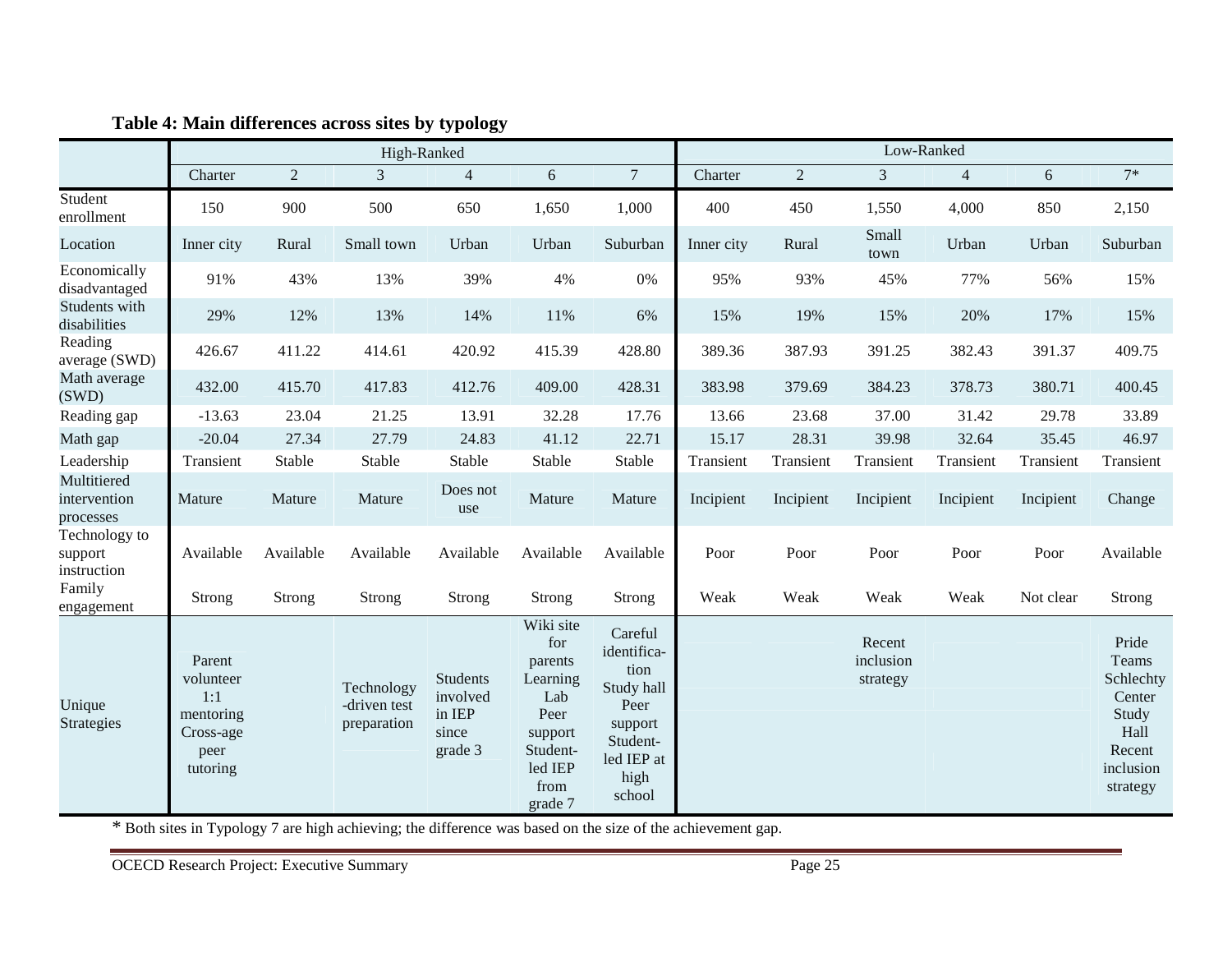## **CROSS-TYPOLOGY**

The analysis described in the previous chapter identified commonalities and differences among LEAs within each of the typologies. As the analysis proceeded, it became clear that some characteristics, frequently seen at successful LEAs, were not present in those LEAs that were less successful, independent of typology. Additionally, the teacher survey, conducted in April and May 2013, revealed important differences in responses from participants in the two groups of LEAs: higher-ranked (HR) and lower ranked (LR). In all components (vision, school supports, instruction, etc.), differences in mean responses between HR and LR teachers attained a 95% confidence level ( $\alpha = 0.05$ ; scales ranged from 1, strongly disagree, to 5, strongly agree).

This section is divided into three parts. The first part, titled "The Big Picture," highlights findings from the interviews, site visits, and teacher surveys to provide an overview of differences among the HR and LR sites that goes beyond their typologies. The second section, "Comparing Findings," compares the findings from this study to the findings from the literature review. The third part, "Specific Strategies," describes strategies to support students who are struggling academically, including students with disabilities, which are unique to the highperforming sites that participated in this study.

#### **The Big Picture**

#### **Major cross-typology findings**

 Eight components showed clear differences between high-performing and lowperforming sites. These components are discussed below.

**Size/Demographics:** Size (represented here as approximate average daily student enrollment) is not a clear factor in differentiating top- and bottom-ranked LEAs. In some cases, such as Typology 2 and 6, the top-ranked LEA was larger than the lower-ranked one. However, the two largest LEAs (2,000 students and more) had lower achievement within their typologies. Is there a tipping point at which size becomes a challenging factor? To answer this question is beyond the scope of the present project. Regarding demographics, HR sites, compared to the lower-ranked LEAs, tend to have a student population that is more homogenous and less impoverished. Homogeneity also was a finding within the population of students with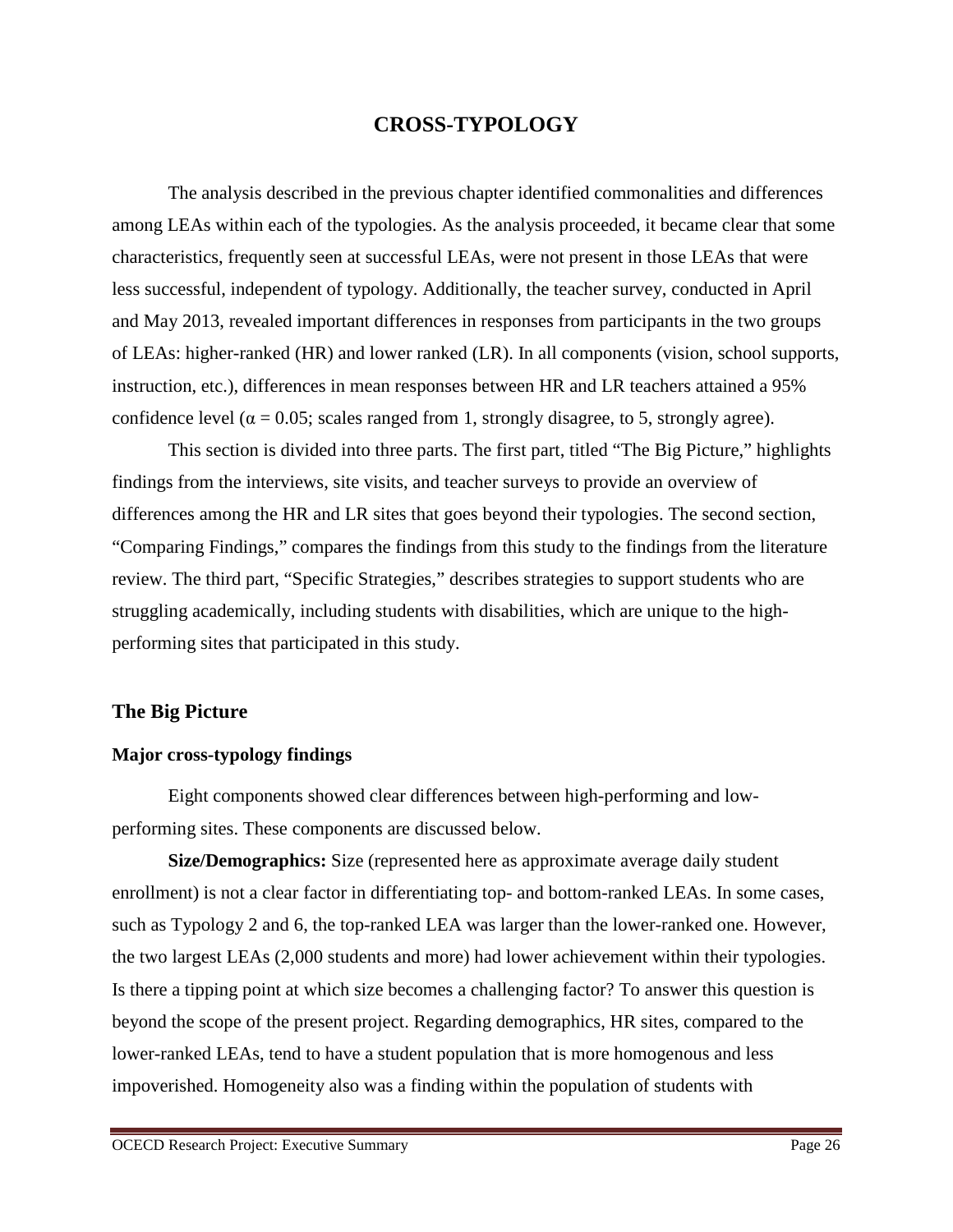disabilities, whereby HR sites tend to have more students classified as having specific learning disabilities, and LR sites tend to have more students classified as having emotional/behavioral disorders or developmental disorders.

**Vision:** The interviews suggested that across LEAs, administrators and teachers share a similar educational vision that embraces all students, including students with disabilities. However, the teacher survey indicated that HR respondents were more likely than their LR peers to see their schools as holding high expectations for all students, sharing these expectations with all stakeholders, and developing plans to help all students attain success. Figure 2 displays mean responses for the survey items related to educational vision. As seen in the graphic, means for HR responses ranged from 4.3 to 4.7 (i.e., tilted toward agree/strongly agree responses), and means for LR responses ranged from 3.5 to 3.9 (tilted toward "neither" responses). Differences were robust for all seven statements ( $p < .000$ ).



#### **Figure 2: Teachers' perceptions regarding schools' educational vision**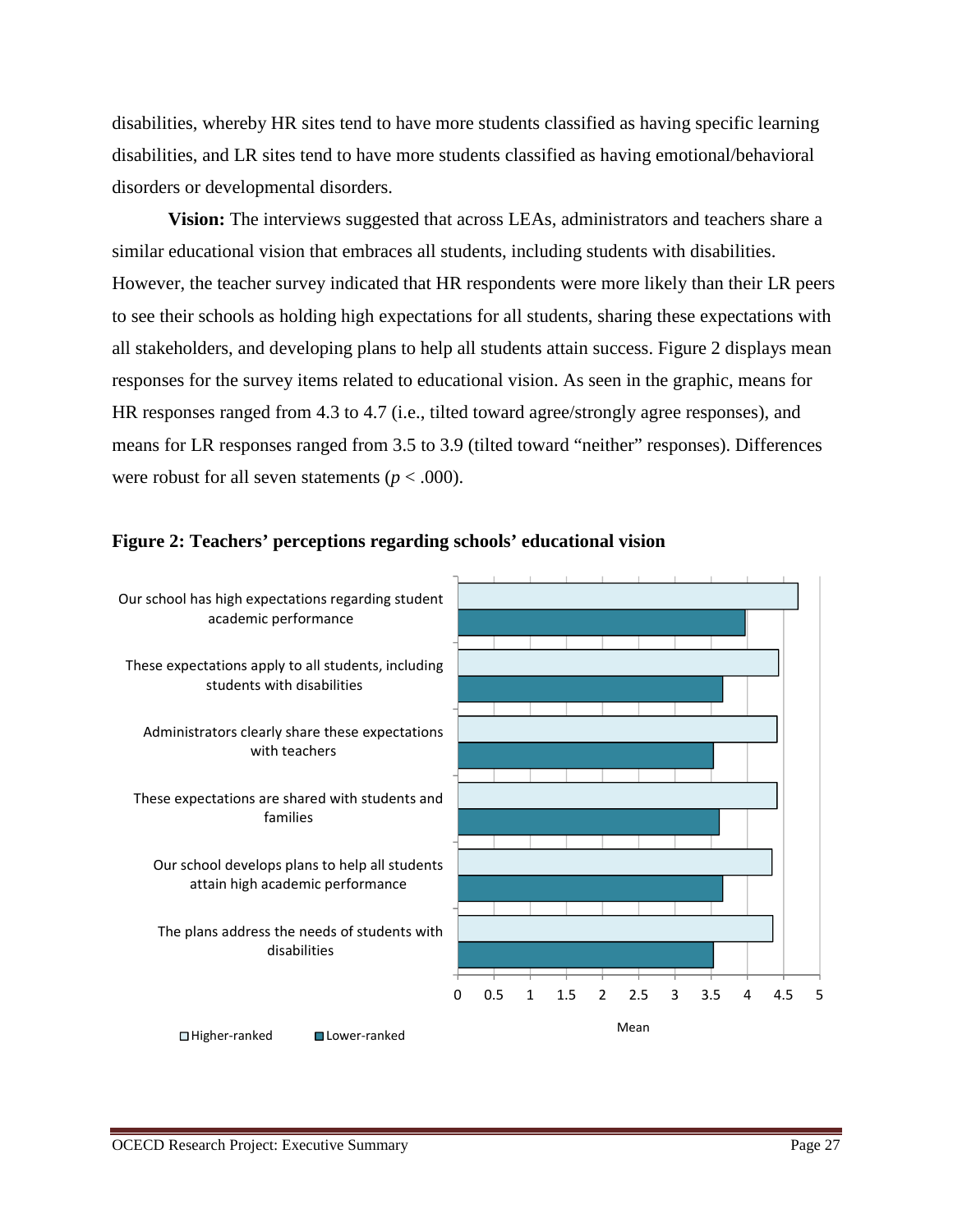**Leadership**: Interview findings suggested that most central office and school staff in all of the studied LEAs were involved, accessible, dedicated to their work, and have in mind the best interests of their students. The main difference was time in the position. In 5 of the 6 HR sites, leadership personnel had been in the position for four or more years and superintendents for at least five years. Alternatively, LR sites displayed a revolving door, particularly for central office staff. As initiatives start to be implemented, leadership changes; new leadership brings new initiatives, and none stay long enough to mature. Staff reacts to this "revolving door" with a sense that any initiative is a "fad of the month" and does not deserve much attention.

**Supports for teachers:** Two strong findings from the surveys that were not highlighted in the site visits included teachers' satisfaction with professional development and the supports received from school administrators and central office staff. Regarding LEA supports for professional development (PD), more HR (97%) than LEA respondents (78%) stated that their LEA supported participation in PD. Likewise, HR respondents were more likely (88%) than their LR peers (63%) to state that LEAs supported PD opportunities in a variety of ways. HR respondents also were more likely to give higher ratings to their schools (means of 4.0 and above) on topics related to support for their work, including the presence of mentoring, and their involvement in decisions regarding curriculum and instruction. Differences in mean responses between the two groups were robust for all the statements ( $p < .000$ ).

Time for planning lessons and collaboration was the only item that attained equal or slightly higher ratings among LR respondents than from HR teachers. Both groups were unhappy with the time they had scheduled for planning of lessons and collaboration across special and general education teachers (means around 3.0), but HR respondents seemed unhappier than their LR peers (i.e., gave lower ratings). The contrast in responses suggests that either HR schools do not provide teachers with sufficient time for planning, or teachers from high-expectations, highdemand schools also are more demanding (however, differences in mean responses were not statistically significant).

**Multitiered systems of identification and intervention:** The majority of the sites are using some type of multitiered system (MTS) of intervention to identify and support students. HR sites tend to use MTSs and use them well. The systems may not be called Response to Intervention (RtI), but they all propose levels of gradually more complex interventions, personalized to the individual student, with careful assessment of results. The focus of the system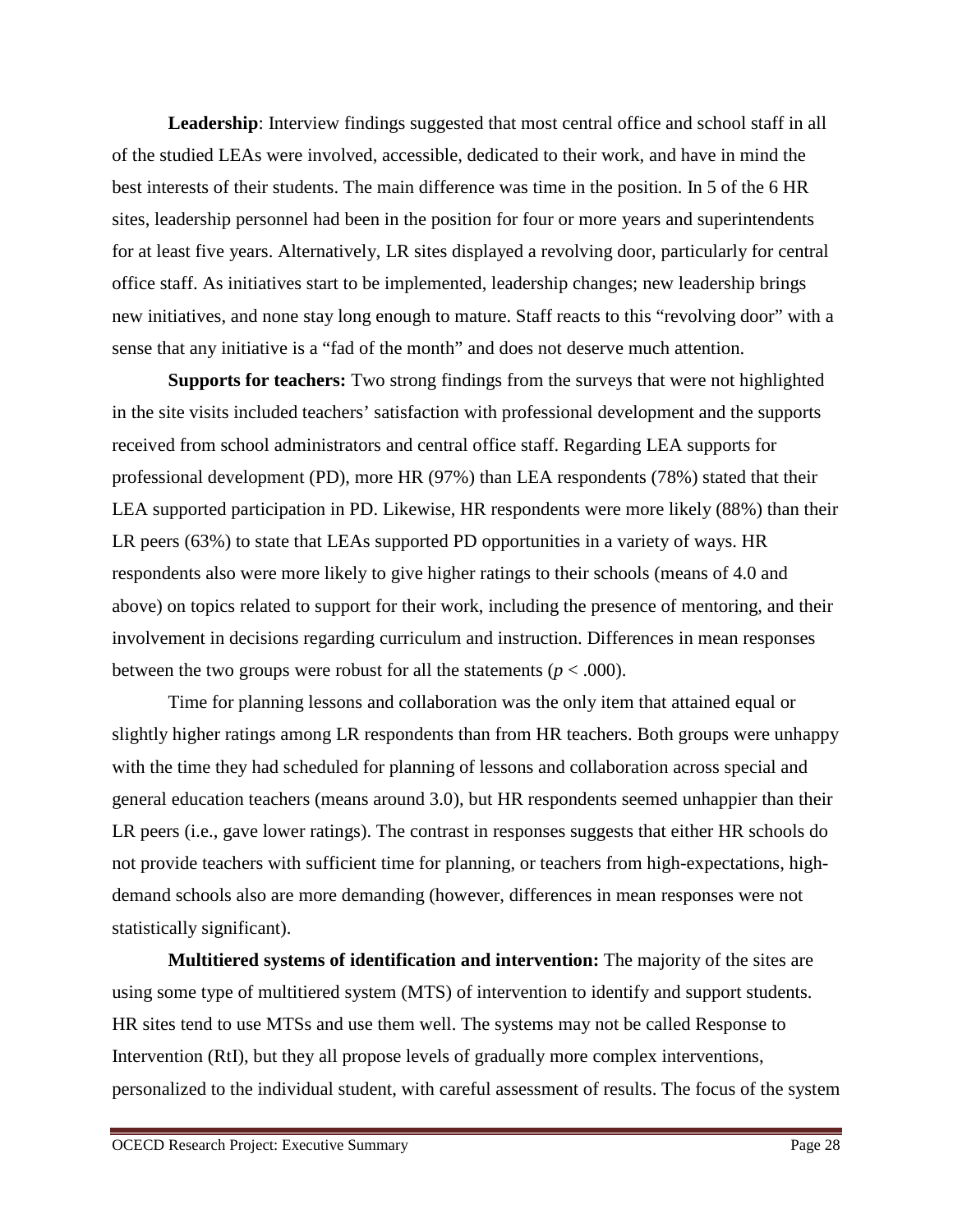is to recognize the students' needs as soon as possible and to ensure that the implemented interventions are appropriate to address these needs. LR sites also use MTSs, but most are in the beginning stages, still trying to find their way in terms of how best to apply the process and still concerned with compliance rather than results. This finding of incipient MTS, added to the finding that LR sites tend to have high student mobility (generally true of schools with high poverty populations), may explain the difficulty of these sites in helping struggling students. Students come later into the schools, with large academic gaps, and do not stay long enough to benefit from systems of intervention that are still in their developmental stages.

**Inclusion:** The inclusion of students with disabilities into general classrooms and their exposure to the general curriculum is another factor that distinguishes HR from LR sites. Although most sites are using inclusion strategies, implementation of these strategies is quite different across sites. HR sites tend to have been using inclusion for quite a while, teachers have become more familiar with the process, and co-teaching (general and special education sharing classroom responsibility) is increasing. LR sites are more likely to be in the beginning stages of inclusion and in need of more time to understand and improve the process.

Responses to the surveys indicate that the majority of general education teachers from both groups were teaching students with disabilities. However, 70% of the HR respondents (general education only) indicated that students with disabilities comprised no more than 10% of their classrooms, compared to 40% reported by their LR peers. In contrast, 24% of the LR (general education) respondents indicated that students with disabilities comprised more than 20% of their classrooms, compared to 6% at the HR sites. In addition to the sense of having more students with disabilities in their classrooms, general educators from LR sites also were more likely to perceive that they were not involved in the decision regarding placement of students with disabilities. Of the LR respondents, 63% reported that they receive a list of students at the beginning of the year, with no consultation, compared to 40% of the HR respondents.

**Technology**: As one of the interviewees commented, technology is an ideal way to provide multisensory stimuli that will reach the diverse students' learning styles, challenge gifted students, and familiarize all students with resources that are essential to the job market. During the interviews and site visits, it became clear that HR sites tend to be technology-rich. More importantly, staff is trained on how to use the technology to diversify instruction. LR sites tend to be technology-poor and therefore unable to offer their students the wealth of resources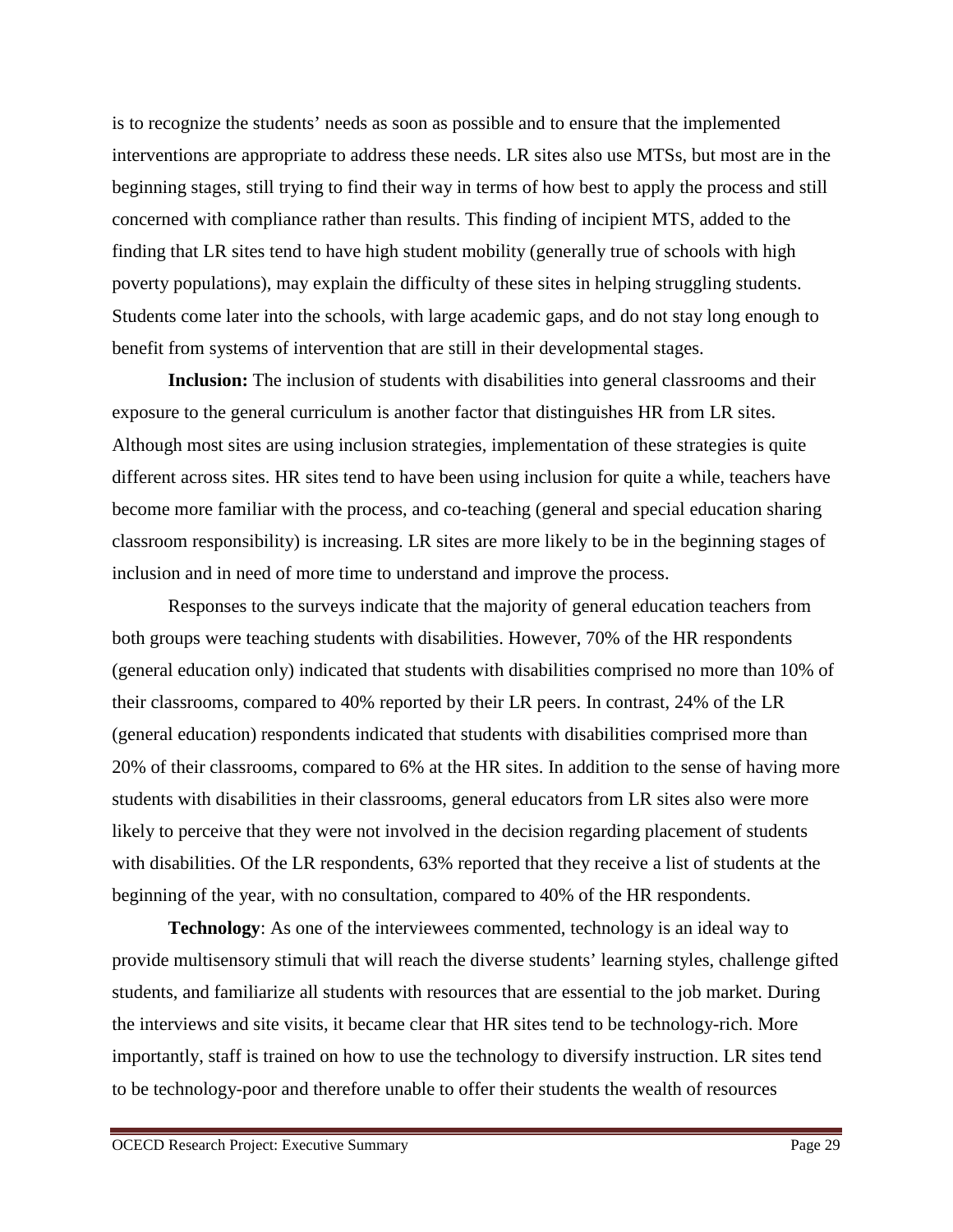provided by computers and the Internet. Responses to the teacher survey reinforced this finding. Compared to LR respondents, HR respondents rated their schools/LEAs higher in providing teachers with resources to support instruction, particularly computers and Internet. Differences were robust for all items ( $p < .000$ ).

**Family engagement**: Findings from the interviews suggest that the HR sites tend to be located in stable communities where families and other community members are actively involved in the schools. They are their children's advocates, demand the best services, check their children's progress, volunteer in classrooms, support school initiatives, and engage in fundraising. In general, interviews with LR staff suggested a less engaged community. The schools may invest time and money in activities to attract families, but it is an ongoing effort with mixed results. Responses to the teacher survey suggest a slightly different picture. Compared to LR respondents, HR respondents were more likely to give high ratings to their schools for items related to efforts to involve families and communities in school life, as displayed in Figure 3. Differences were robust for all items (*p* < .000). In other words, HR teachers are more likely than their LR peers to perceive their high-achieving schools as making efforts to bring families and community as partners.

#### **Figure 3: Teachers' perceptions about community/family engagement**

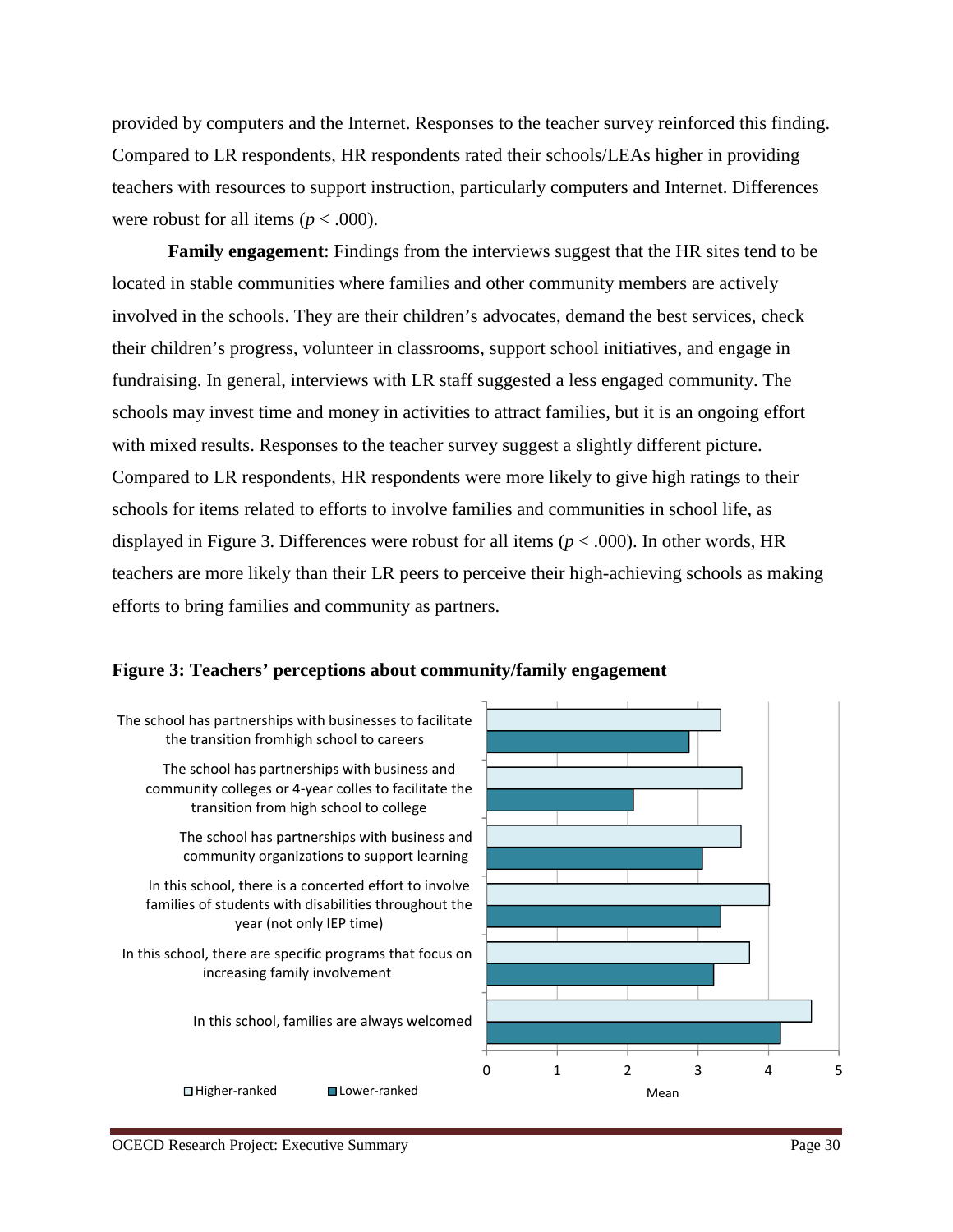## **Challenges and contributing factors**

During the interviews, all participants were asked about the LEA vision and the factors that they perceive as contributing to or challenging the attainment of the LEA's educational vision. The vision was found to be quite similar regardless of the LEA's success or typologies. The challenging or contributing factors, however, differed. The following is a summary of the challenging and contributing factors proposed by LEA superintendents, charter schools' sponsor representatives, and special education directors.

# **Challenging factors:**

- Changing teachers' views: General education teachers tend to perceive that students with disabilities are not their responsibility. As one of special education leader summarized, "Special education is down the hall."
- Professional development: Teachers, particularly new hires, need intensive professional development to be "up to the challenges." This is certainly an expensive demand for LEAs that are struggling with a shortage of funds. For the charter school leaders, the need for intensive PD is even more challenging, as they have high teacher turnover.
- Changing demographics: Open enrollment policies are changing the landscape for both sending and receiving sites. HR leaders fear that their high-performing schools are receiving more students with higher needs and will be unable to address the demand. LR leaders commented that the more challenging students are remaining and the highachieving students are leaving. Concerns with this changing population include lack of expertise on more severe disabilities and higher demand for resources without corresponding increase in funds.

# **Contributing factors**:

- Collaboration: Collaboration involves general education and special education teachers, administrators and teachers, and central office and school staff. Collaboration transcends the size of the district, but small districts appear to have it easier.
- Engaged community: Parents who value education and are engaged with their children's schools are a contributing factor cited by three of the HR interviewees but none of the interviewees from the LR sites.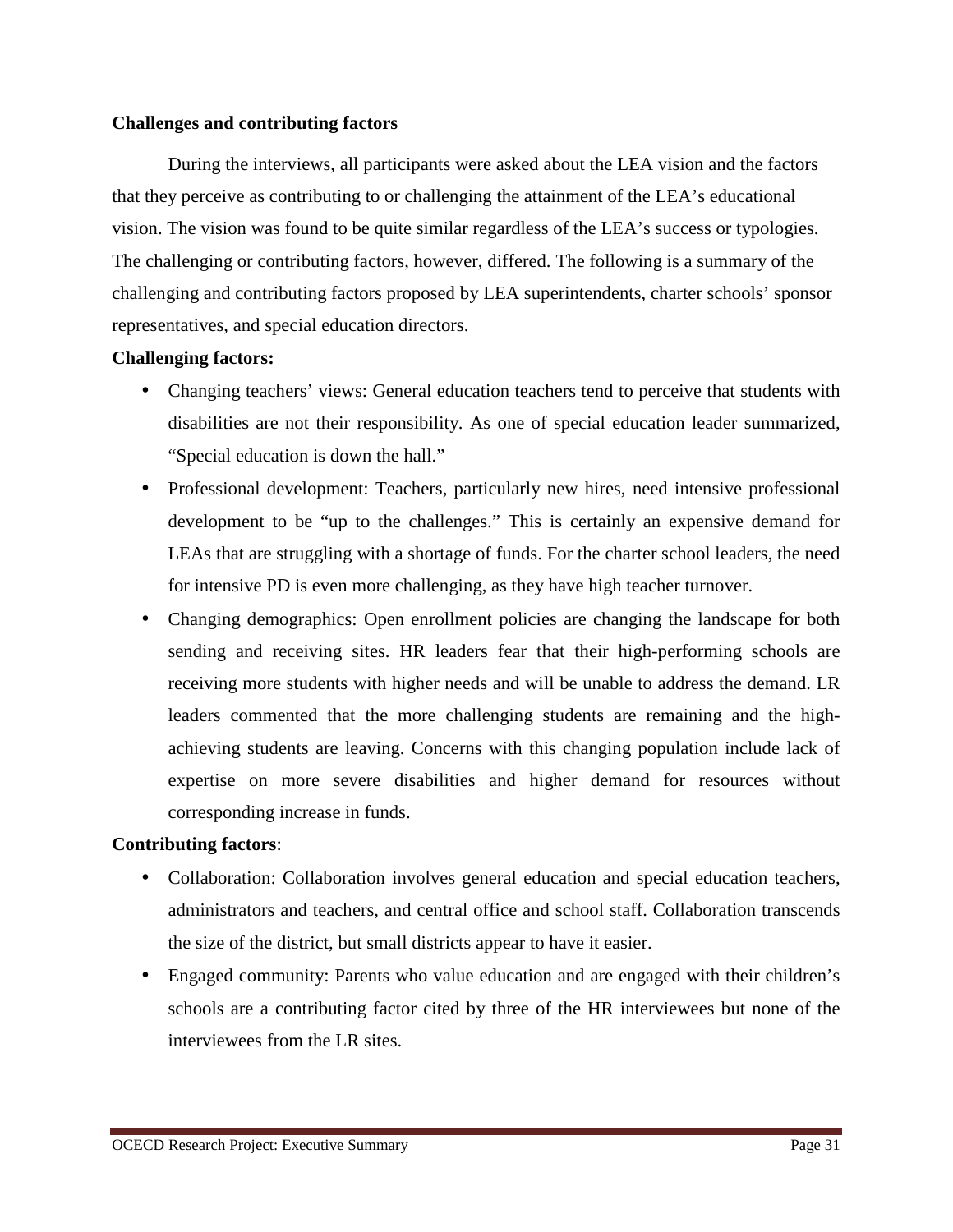## **Comparing findings**

As noted in the introduction, this study was founded upon a review of research on programs and practices adopted by school districts and schools that have been successful in educating students who tend to struggle academically: students with disabilities and economically disadvantaged students.

On the following page, Table 5 displays similarities and differences between findings from the literature related to students with disabilities and findings from the OCECD Research Project. It is important to observe that findings tend to repeat, regardless of the methods adopted by the researchers or the place where the study happened.

A second and equally important discovery is that some of the findings that are traditionally attributed to high-performing LEAs, such as high expectations, also may occur in lower performing LEAs. The key is not so much a difference in vision but the ability of planning the steps to attain the vision and implement the necessary initiatives. Lower performing LEAs may stop at the vision. They either did not plan how to get there, or leadership does not have enough time to implement the initiatives that might help to attain the vision. Therefore, the adoption of a specific strategy is not a guarantee of success. Whatever strategy is adopted, it must be well-planned and well-implemented, carefully monitored, and given time for correction of errors and maturation.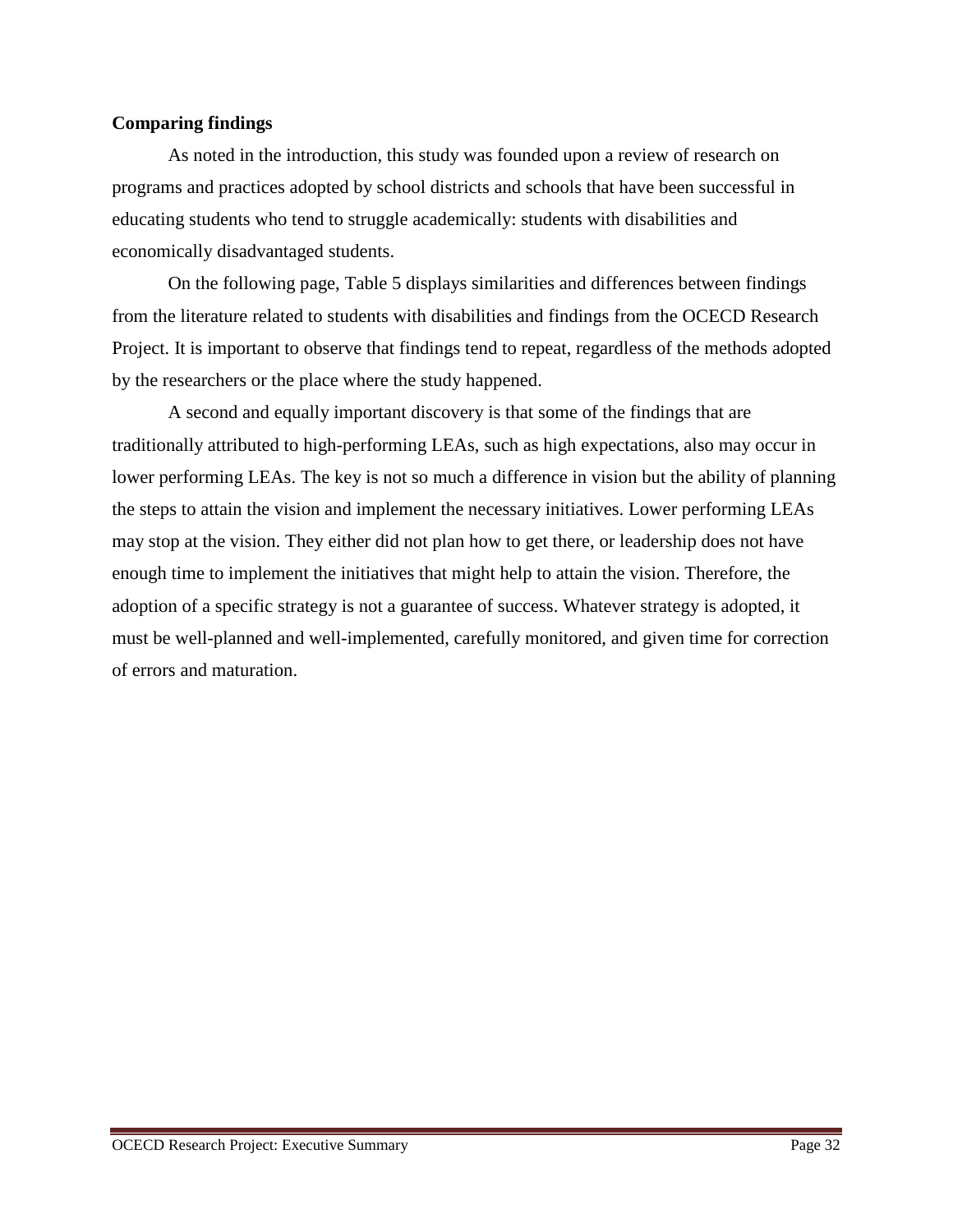| <b>Categories</b>           | <b>Literature Review Findings</b>                                                                   | <b>OCECD Research Project Findings</b>                                                                                                                                                               |
|-----------------------------|-----------------------------------------------------------------------------------------------------|------------------------------------------------------------------------------------------------------------------------------------------------------------------------------------------------------|
| <b>IDEA</b><br>requirements | Early identification<br>Focus on facilitating transition<br>Use of inclusion                        | Higher ranked LEAs (HR) were more adept to early identification<br>and use of inclusion than lower ranked LEAs (LR). All had programs<br>to facilitate transition across grade levels and postschool |
| Defining<br>principles      | High expectations for all and shared responsibility<br>for achievement                              | High expectations are a common vision; LEAs differ in the quality of<br>plans to achieve the vision and commitment to the plan                                                                       |
| Infrastructure              | Creative use of funding<br>New/renovated buildings                                                  | Most LEAs try to use funding creatively and renovate buildings when<br>possible; funding is an issue for most LEAs (high or low)                                                                     |
| School<br>organization      | Clear behavior expectations and positive<br>reinforcement                                           | All schools use positive reinforcement; behavior is not a major<br>finding<br>Major finding was stability of leadership; LR LEAs tend to have                                                        |
|                             | Leadership focused on instruction; no specific style<br>Teacher collaboration, particularly general | transient leadership<br>Teacher collaboration is a need, but teachers need time to collaborate                                                                                                       |
|                             | education and special education                                                                     | and plan lessons together                                                                                                                                                                            |
|                             | Professional learning communities (PLCs)                                                            | Not a finding; most higher ranked LEAs did not have PLCs                                                                                                                                             |
|                             | Guaranteed planning time to collaborate                                                             | Most LEAs (higher or lower ranked) offer grade-level or department-<br>level planning time; rarely time for general and special education<br>teachers to collaborate                                 |
|                             | Ongoing PD tailored to teachers' needs                                                              | All LEAs are investing in PD, despite shortage of funds. HR LEAs<br>are more systematic in what they offer                                                                                           |
| <b>External supports</b>    | District policies focused on hiring and maintaining<br>high quality personnel                       | All LEAs had similar hiring processes, were focused on hiring good<br>people, and provided mentoring to new teachers                                                                                 |
|                             | District staff supporting instruction at school level                                               | Teachers in HR LEAs perceive higher levels of support from central<br>office than teachers in lower ranked LEAs                                                                                      |
|                             | Family involvement                                                                                  | The study suggests that it is rather the family's own values (social<br>capital) that explain why some LEAs have more engaged families.                                                              |
|                             | Business and higher education partnerships                                                          | All LEAs search for partnerships; wealth of partners depend on<br>location                                                                                                                           |
| Instructional<br>strategies | Access to core curriculum for all students                                                          | Essential; either with inclusion or exposure to core curriculum in<br>resource rooms                                                                                                                 |
|                             | Ongoing assessments with the use of data to inform<br>instruction                                   | All LEAs are moving toward alignment of curriculum with Ohio<br>Learning Standards; HR LEAs were further along in the process                                                                        |
|                             | No specific instructional strategies and programs                                                   | It is not the program but the structure of instruction and supports                                                                                                                                  |

**Table 5: Comparison of findings from literature review on students with disabilities and the OCECD Research Project**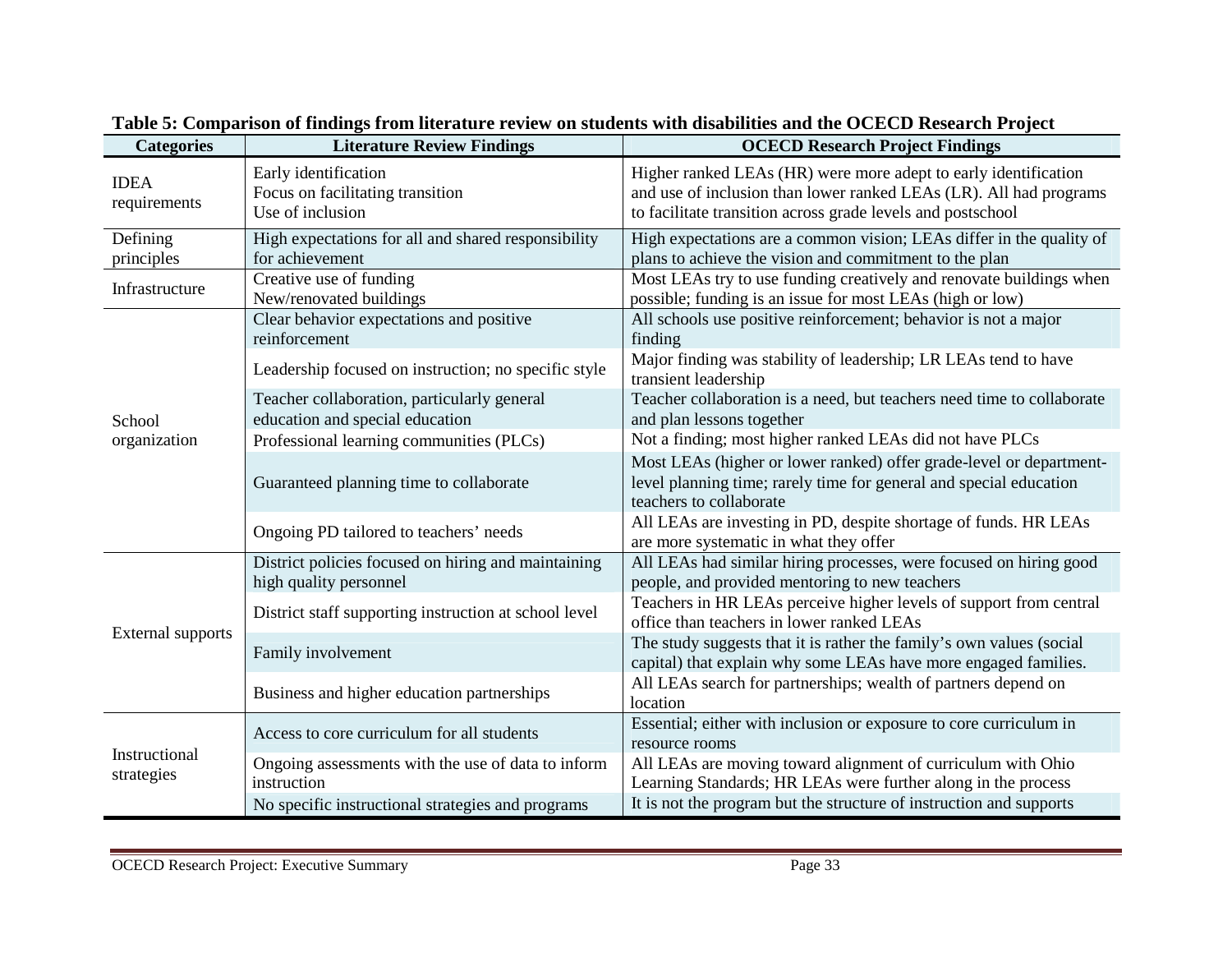## **Specific Strategies**

As researchers visited the schools and interviewed personnel, they looked for strategies that the sites were implementing to address the needs of students with disabilities, with an emphasis on the successful sites. Overall, top-ranked and lower ranked sites tend to use similar strategies and even similar supplemental programs. However, a few strategies found in HR sites appeared particularly useful or promising. Five merit further attention as discussed below.

**Required volunteer time from parents**: The charter school in this study, located in an impoverished urban setting, is the only site with an inverted achievement gap (students with disabilities score on average higher than those without disabilities). To enroll their children in the school, parents are required to provide a minimum of 20 hours of volunteer work a year. Parents who cannot come to the school building may still volunteer by doing at-home activities. This requirement seems a good tool with which to break the barrier between parents and schools so commonly mentioned by sites located in high-poverty areas. Maybe traditional public schools should be allowed to impose mandatory volunteer requirements on their parents.

**One-on-one mentoring:** Adopted by the same charter school, this system involves teachers who are assigned to one or a small group of students with disabilities and remain with them throughout the year. The teachers familiarize themselves with the students' needs and their IEPs' recommendations, become the students' advocates, mentor them, and make sure required accommodations are implemented for classroom work and statewide assessments. The continuity of relationship was described as providing familiarity and confidence for the students.

**Student-led IEPs**: Schools that involve students in their IEPs indicated a number of positive outcomes. The students familiarize themselves with their strengths and the areas in which they need support, become goal-oriented, and gain confidence in advocating for themselves. During the study, a couple of interviewees commented that schools overprotect students with disabilities and do not prepare them for adult life. Student-run IEPs may be the answer to this potential threat. Although a number of other sites have student-run IEPs, the 4H LEA starts the process earlier, sometimes as early as grade three, "depending on the student level of maturity," commented an interviewee.

**Peer-support systems**: Used by the 6H and both sites in Typology 7, in the peer-support system, a student is assigned to provide supports to a student with a disability. (The system also is used for students who struggle in specific academic areas.) Supports can take the form of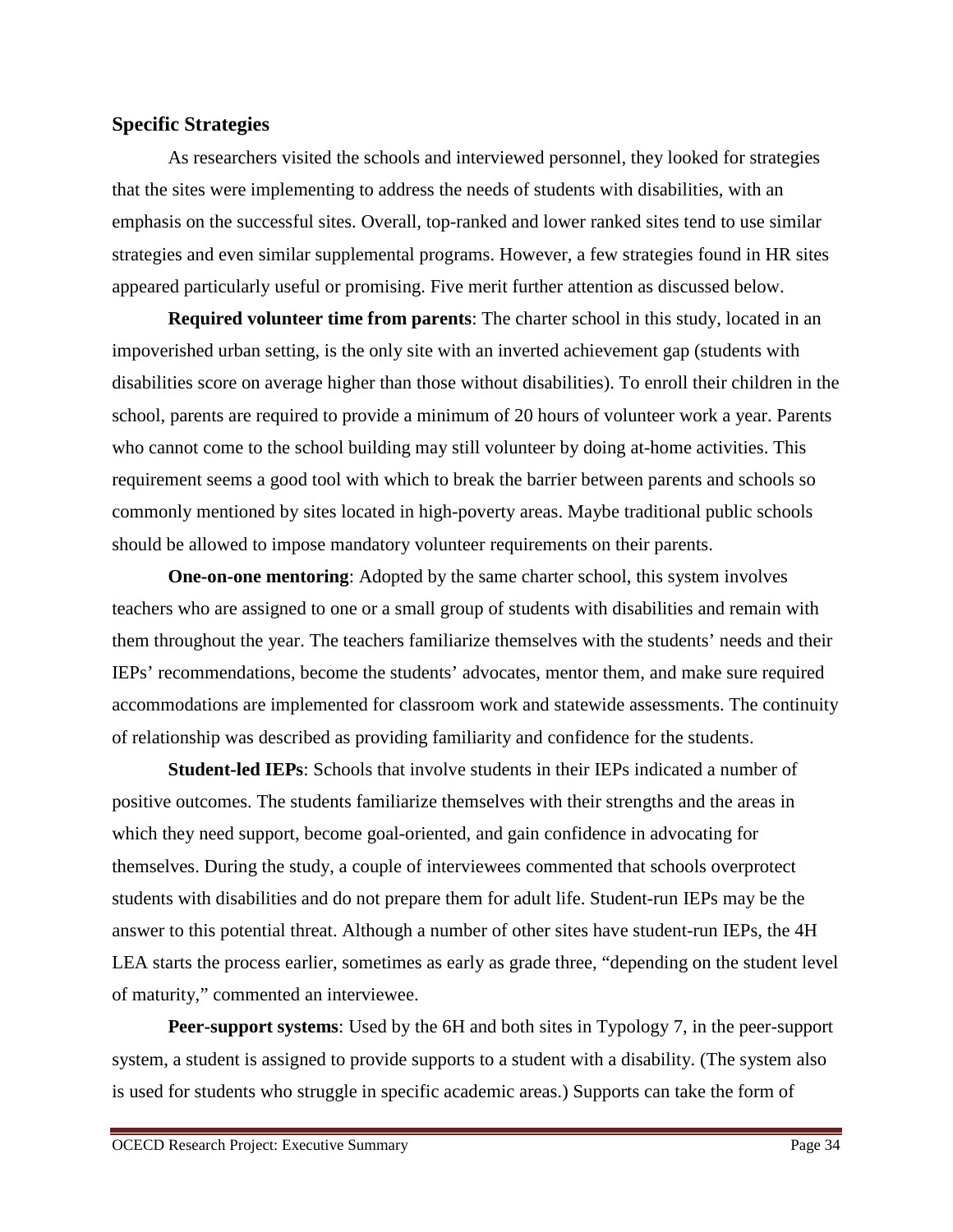helping a student with motor impairments to reach the cafeteria or the bus or helping a student with cognitive disability understand a teacher's direction. The peer system is described as beneficial to both students, as it provides the extra help for the student in need while fostering responsibility and leadership in the helper.

**Extra scheduled time**: The study hall/learning lab is a scheduled time during the school day, generally shorter than the full class period, in which students take the responsibility to search for help for their areas of need. For instance, a student struggling with mathematics will ask for help from a math teacher. Students who are doing well academically may use this time to work on a project or read a book. Students with disabilities may be part of the group that is working on an extra project, receiving assistance from the math teacher, or receiving extra supports from an intervention specialist, depending on their academic needs. The strategy, found in the 6H, 7H and 7L sites, individualizes supports and places greater responsibility on the student to initiate them.

Except for parent volunteers, the common thread across these strategies is personalized attention within a structured environment. To foster student's responsibility is another common element of at least three of those strategies. A cost-effective way to support struggling schools is to offer a chance to visit sites that are implementing these personalized strategies well, with positive outcomes, and bring representatives from these sites to talk to teachers and administrators across the state.

A note of caution is merited, however. This is an exploratory study that used a qualitative approach to identify best practices. A randomized controlled trial (RCT) is the only research design that can establish a cause-effect relationship; that is, only RCTs can establish that specific strategies are the causes of the sites' strong performance for students with disabilities. RCTs, albeit expensive and difficult to implement, are the correct path to answer the question of what works in the education of special needs students.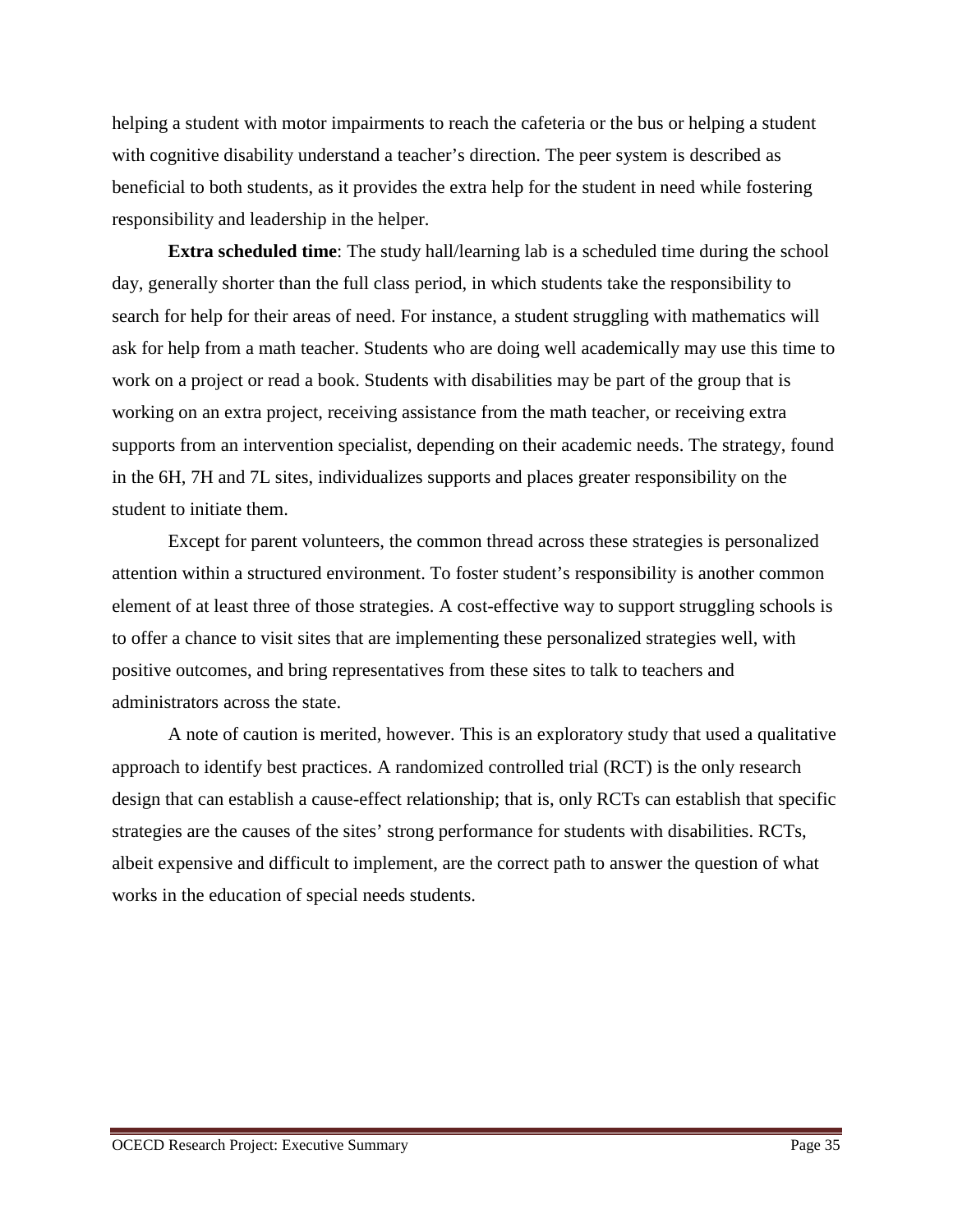# **CONCLUSIONS AND RECOMMENDATIONS**

As discussed in the companion report, *Evidence-Based Practices in Special Education: A Review of the Literature*, two criteria are recommended to identify evidence-based practices in education: quality of research and quantity of quality research. With these criteria in mind, the strength of the OCECD Research Project relies in its comparative design approach, founded upon a careful conceptual framework that draws from research. The study was able to compare and contrast information to corroborate or contradict findings from this research and the literature on best practices for students at-risk of academic failure. This process allows greater generalization of findings.

The OCECD Research Project highlighted a few strategies that are being adopted by all participating LEAs, higher or lower achievers, such as (1) multitiered systems of intervention that allows early identification of needs and immediate intervention; (2) the use of inclusion, particularly for students with disabilities who are cognitively high-functioning; (3) the emphasis on collaboration between general and special education teachers, including the use of coteaching; and (4) the emphasis on ongoing analysis of student performance data to inform instruction. The main difference between LEAs on the two extreme of the achievement range was the quality of the implementation of these strategies. The first lesson that can be taken from this study is that, whatever you decide to implement, do it well, give it time to correct mistakes and familiarize teachers with the process, and keep evaluating to be sure that the implementation is done with fidelity. This finding correlates with findings from Implementation Science studies.<sup>1</sup>

A second lesson from this study relates to teacher preparation. In both higher-achieving and lower-achieving sites, LEAs are focused and spending heavily on professional development. Part of the professional development is inevitable, as it relates to new state and federal initiatives that must be implemented with care, such as the new Ohio learning standards. However, part is basic pedagogical information, such as preparing IEPs or doing effective collaboration. The point of view frequently shared with the evaluators is that teachers come to the job market unprepared and need intensive preparation to become effective. Such preparation should be unnecessary and is particularly taxing to the LEAs, particularly when they are already struggling to contain costs.

 $\overline{a}$ 

<sup>&</sup>lt;sup>1</sup> For more information on Implementation Science in social sciences, see the National Implementation Research Network, http://nirn.fpg.unc.edu/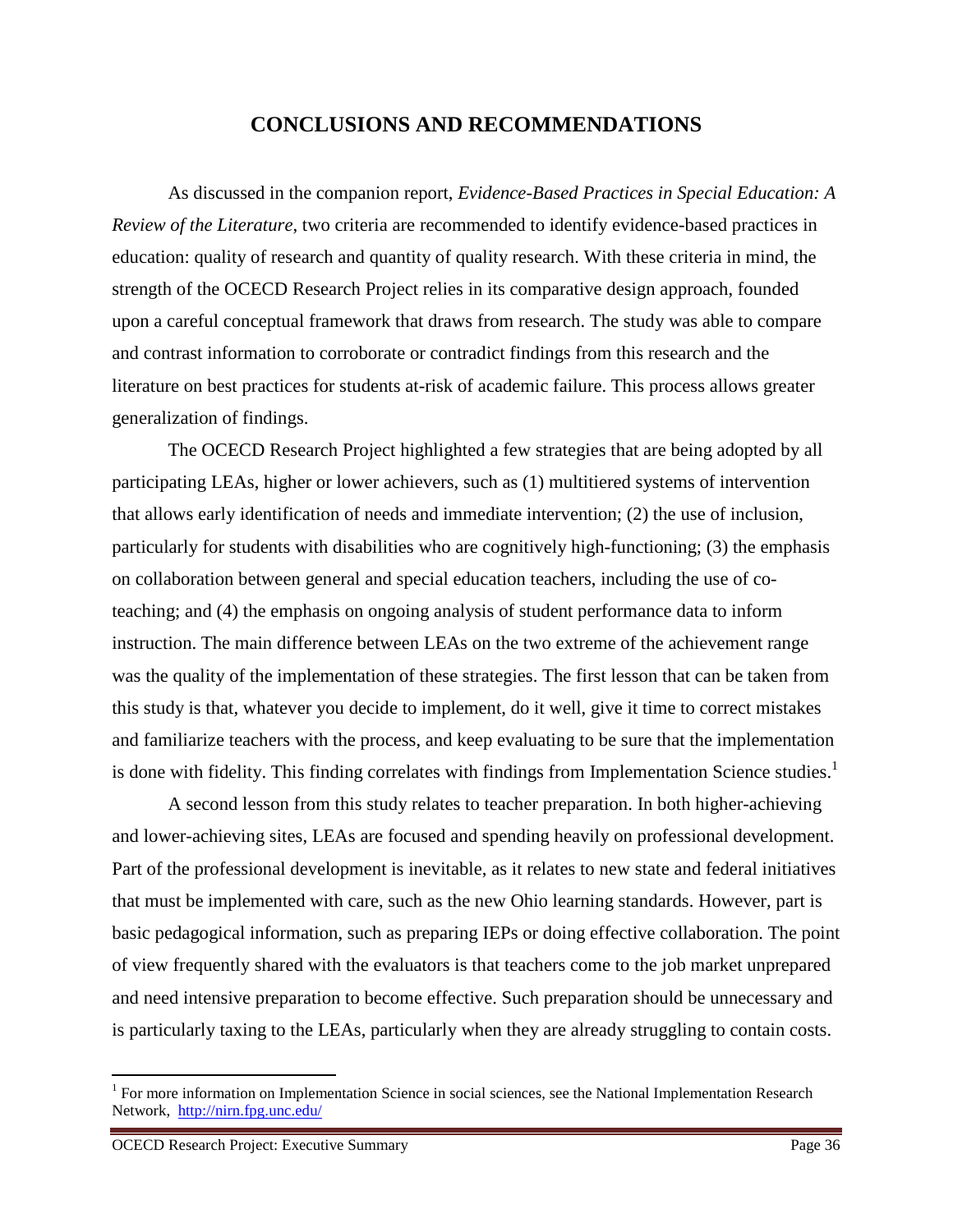A third important lesson from the study is the role of early intervention and personalized instruction on improving academic outcomes for students with disabilities. Early intervention is reflected in the care with which high-performing schools conduct their multitiered systems of intervention. Some of the unique strategies highlighted in this report include one-on-one mentoring, Study Hall/Learning Lab, or Pride teams. All these are strategies that place an emphasis on establishing relationships of trust between instructor and student, and greater responsibility on the students for their own learning. Responsibility is also the idea behind the student-led IEPs, an initiative adopted by many high-performing LEAs. Personalized instruction and responsibility are also underlining components of technology initiatives found in some LEAs, whereby students receive their own personal computers (iPods, iPads, laptops) to gain more control over learning process.

These three major lessons taken from the OCECD Research Project are reaffirmed in the literature reviewed for the study. Each of these three lessons brings forth different roles among stakeholders. With these two perspectives in mind (the current study and the literature review), the following recommendations are proposed as a bridge to connect educational research to practices.

## **Recommendations for practice**

Ohio schools are in a period of major redesign and students with disabilities are central to the success of these efforts. This context of change provides opportunities to move the overall system of special education in the direction of improved results. The following recommendations for practice draw from the Ohio Research Project's findings and align with OCECD and ODE policy priorities. The goal is to provide actionable strategies that have the potential to improve academic outcomes for students with disabilities as well as for all Ohioan students.

A total of eight recommendations are organized in three clusters. The first cluster proposes a framework to ensure implementation of quality (evidence-based) practices. The second cluster centers on the alignment between general and special education. The third cluster focuses on two other groups of stakeholders: students and parents. Table 6, on the next page, summarizes the recommendations. A more detailed discussion of each recommendation follows, and suggested resources for implementation are included in Appendix A.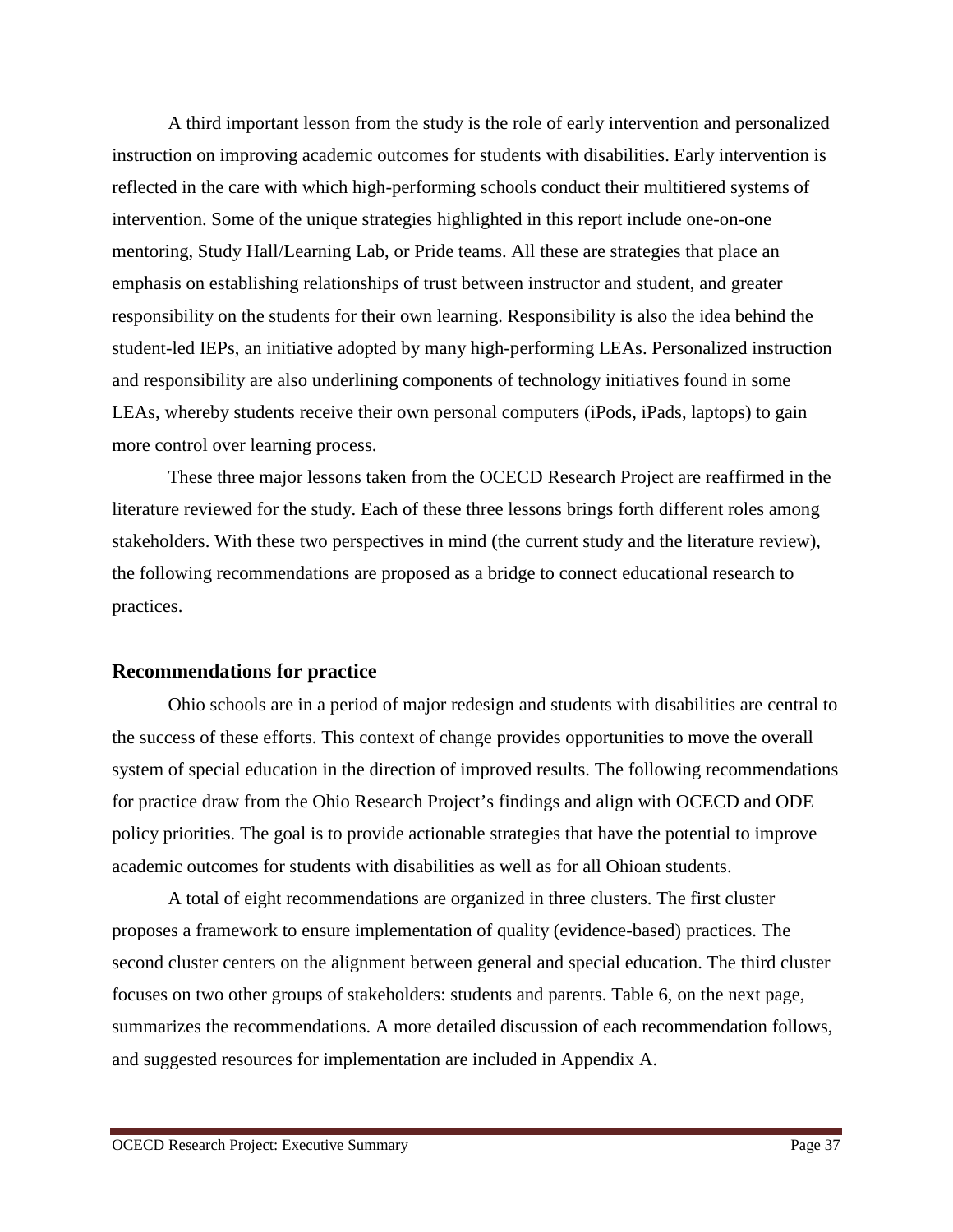### **Table 6: Summary of recommendations for practice**

**Cluster 1: Leadership for implementation of evidence-based practices** 

### *Recommendation: Implementation*

*Develop leadership capacity for implementing evidence-based practices at the district and school levels, with an emphasis on consistency and sustained focus.* 

#### **Cluster 2: Special education and general education alignment**

#### **Recommendation: Multitiered systems of interventions and supports**

*Fully implement multitiered systems of interventions and supports and use data to inform continuous improvement and redesign.* 

#### **Recommendation: Co-teaching**

*Fully implement co-teaching models that enable access to the general education curriculum and intentional collaboration between special education and general education teachers. Use data to inform continuous improvement and redesign.* 

#### **Recommendation: Teacher preparation**

*Redesign teacher preparation programs to prepare students more completely for competencies needed to work collaboratively within inclusive settings, including new roles and responsibilities for intervention specialists and differentiated instruction for general education teachers.* 

#### **Recommendation: Professional development**

*Provide collaborative PD opportunities including supports for job-embedded professional learning within inclusive settings.* 

#### **Cluster 3: Leveraged focus**

#### **Recommendation: Early literacy**

*Focus attention and commitment on students with disabilities within the context of early literacy initiatives and the new third-grade reading guarantee. Implement evidence-based practices and use data for continuous improvement. Draw from the most current early intervention research and incorporate findings.* 

#### **Recommendation: Postsecondary readiness**

*Focus attention and commitment on students with disabilities within the context of college and career readiness initiatives and new graduation requirements. Implement evidence-based practices and use data for continuous improvement. Draw from the most current research and incorporate findings.* 

#### **Recommendation: Parent partnerships**

*Focus attention and commitment on partnerships that strengthen parental capacity to support student learning and make informed decisions for and with their children with disabilities.*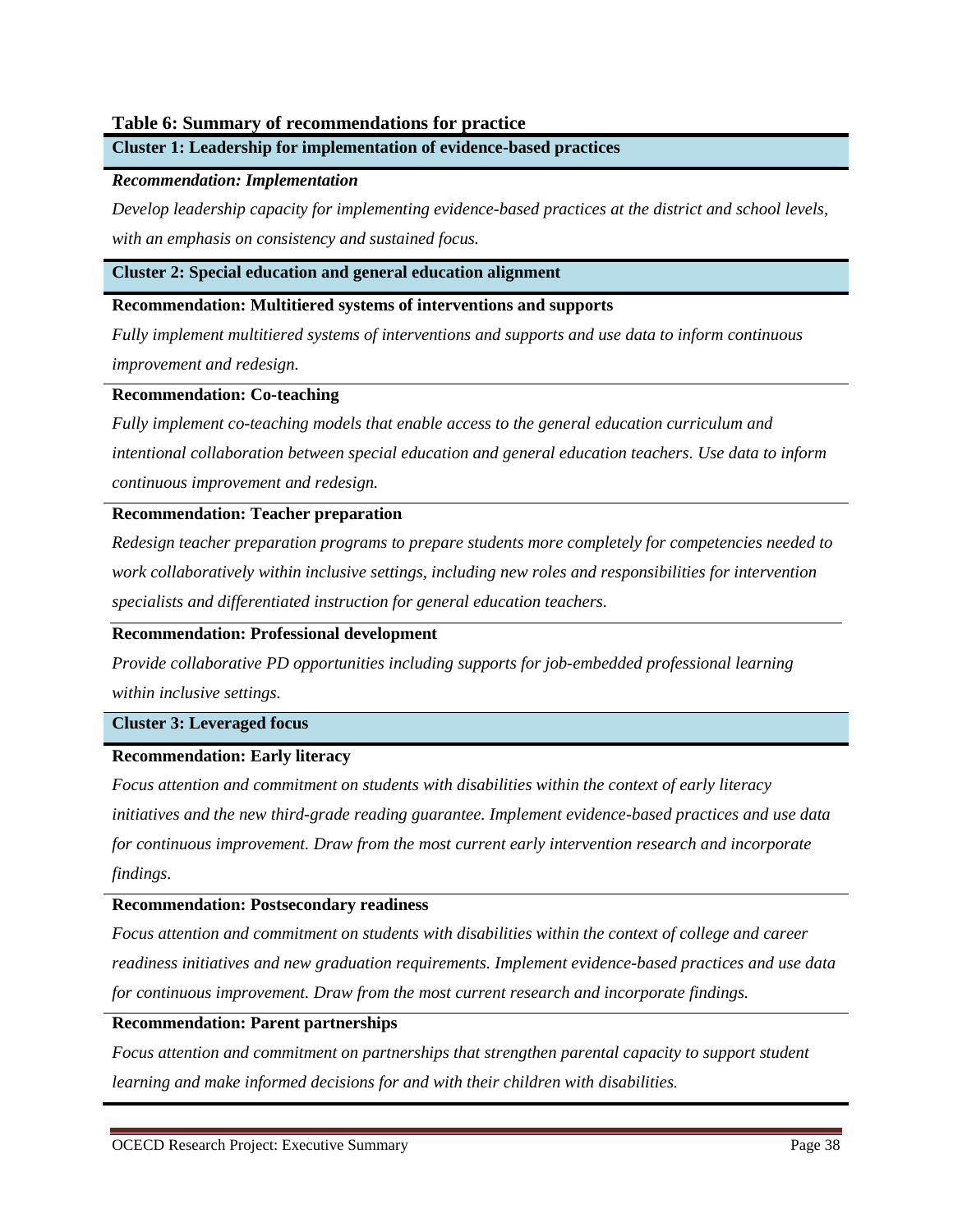### **Cluster 1: Leadership for implementation of evidence-based practices**

The importance of leadership at the district, school, and classroom levels emerged as the most powerful driver of significant changes to practice. This has been verified in the research literature and by the findings in this study that highlight particularly the importance of consistency and sustained focus. A shared leadership structure is critical to address the following three challenges: adoption of evidence-based practices that improve student outcomes, implementation of collaborative structures to create cross-district/school planning and teaching teams, and a focus on and commitment by everyone to a path of professional learning and accountability (Ohio Leadership Advisory Council, 2013).

## *1. Adoption of evidence-based practices*

Research literature highlights the challenges for many school districts to maintain fidelity in the implementation of its initiatives (Fixsen, Naoom, Blase, Friedman, & Wallace, 2005; Morrison & Magliocca, 2012). In successful school districts, implementation happens from two perspectives. First, learning standards provide the targeted instructional goals. This allows a focus of effort on effective teaching practices and multitiered intervention, and a basis for identification of the individual needs of students with disabilities. Second, differentiation and accommodations for the students with disabilities is enabled around these targeted goals.

Student performance data are current and readily available in an actionable format. Focused efforts are made to assess student performance on specific curricular tasks. Pacing of the learning tasks and adjustments become the essential activities of instructional planning.

Implementation occurs as a process. Clear, well-focused instructional objectives guide instruction. Planning time is provided to adapt and adjust how instruction proceeds. Finally, embedded PD allows practitioners to develop and share which evidence-based practices work for particular students (Coggshal, Rasmussen, Colton, Milton, & Jacques, 2012).

 The present study suggests that instructional leadership transcends all professional roles in the more successful school districts. Focused instruction is the highest priority. There is a noticeable pride in the craft of teaching. Students with disabilities are accepted as shared professional challenges to be met. High expectations for achievement are communicated in many positive ways to everyone. More importantly, clear plans are developed to document what must be done to achieve the proposed expectations.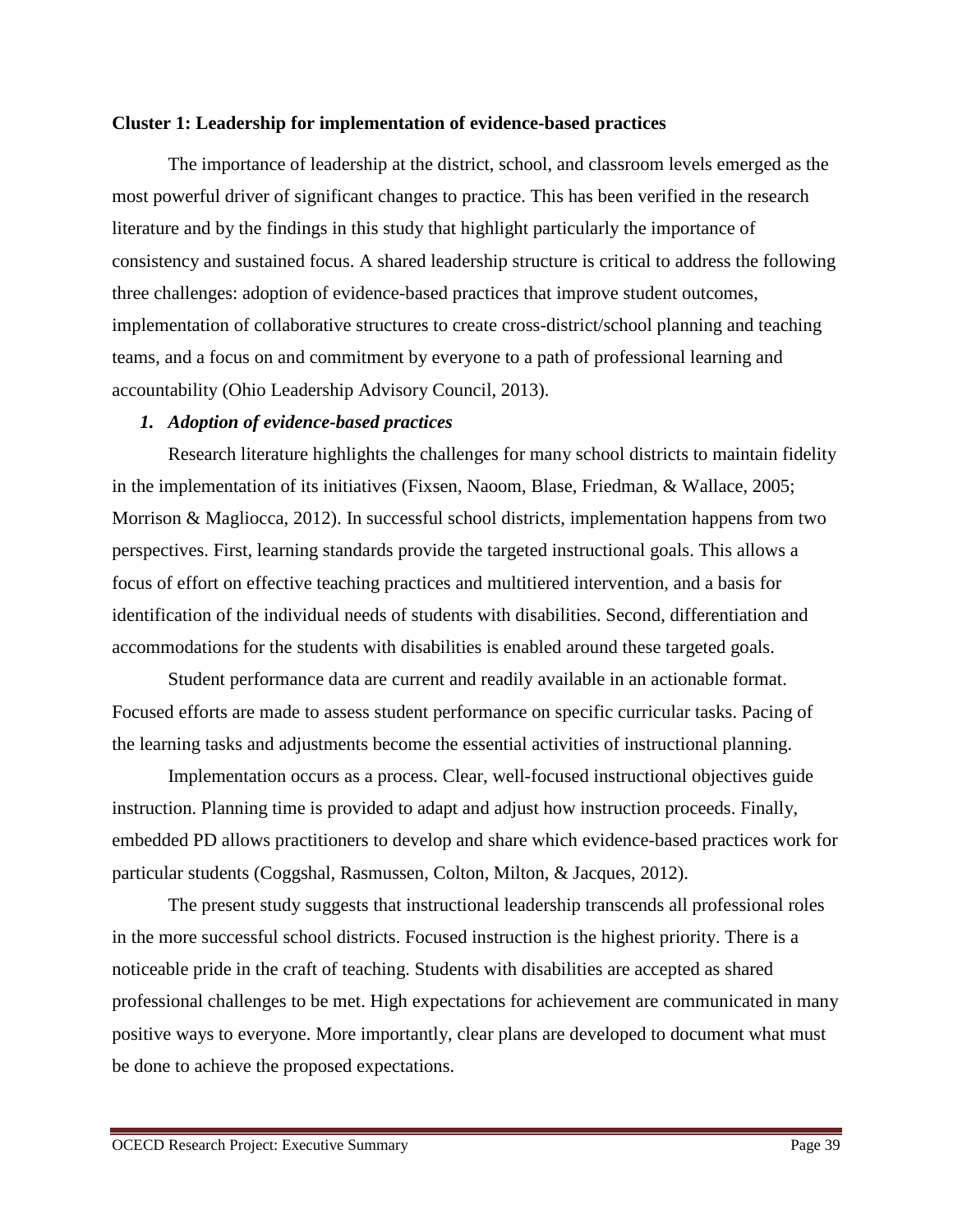# *2. Implementation of collaborative structures to create cross-district/school planning and co-teaching teams*

In successful school districts, collaborative structures are created throughout the organization. Collaborative teams provide coordinated planning between the central administration and the work within each school. In the best circumstances, this collaborative structure allows the flow of strategic information and promotes better planning and commitment.

Implementation of collaborative structures does not come easily. Leadership must create opportunities for these efforts. The need for closer coordination of efforts for students with disabilities, as well as tighter personnel resources, has created a driver for collaborative work. Success requires careful planning and attention to the ways collaboration may be possible. There seems to be focus on co-teaching and multitiered interventions as the basic vehicles. However, the effort extends to collaborative teaming across grade levels or departments. This requires special scheduling efforts to ensure joint planning and problem-solving are possible. As the current study identifies, however, planning time is a scarce commodity in many schools. The more successful LEAs have found creative ways to structure schedules to provide this valuable common time.

Findings from this study indicate that, in the majority of LEAs, teachers are involved in discussing and tracking student progress on common curriculum objectives. The levels of implementation of structures that support these discussions vary considerably between successful LEAs and their less successful counterparts. In several programs, it was apparent that differentiation and accommodations for students with disabilities was occurring frequently. Special education teachers benefited from a clearer understanding of the resources needed to provide students with disabilities with access to the core curriculum, and general education teachers benefited not only from discovering strategies that improve learning for students with disabilities but also for any student who is struggling academically. The study revealed general agreement that such an approach enhances the performance of these students in the common curriculum core and the performance testing that follows.

Accountability may be one of the most difficult barriers to overcome. Fundamentally, accountability begins with an attitude of attending to what is needed and changing one's approach when necessary. If a shared responsibility for students with disabilities emerges, there is greatly enhanced opportunity for teachers to more closely examine student performance data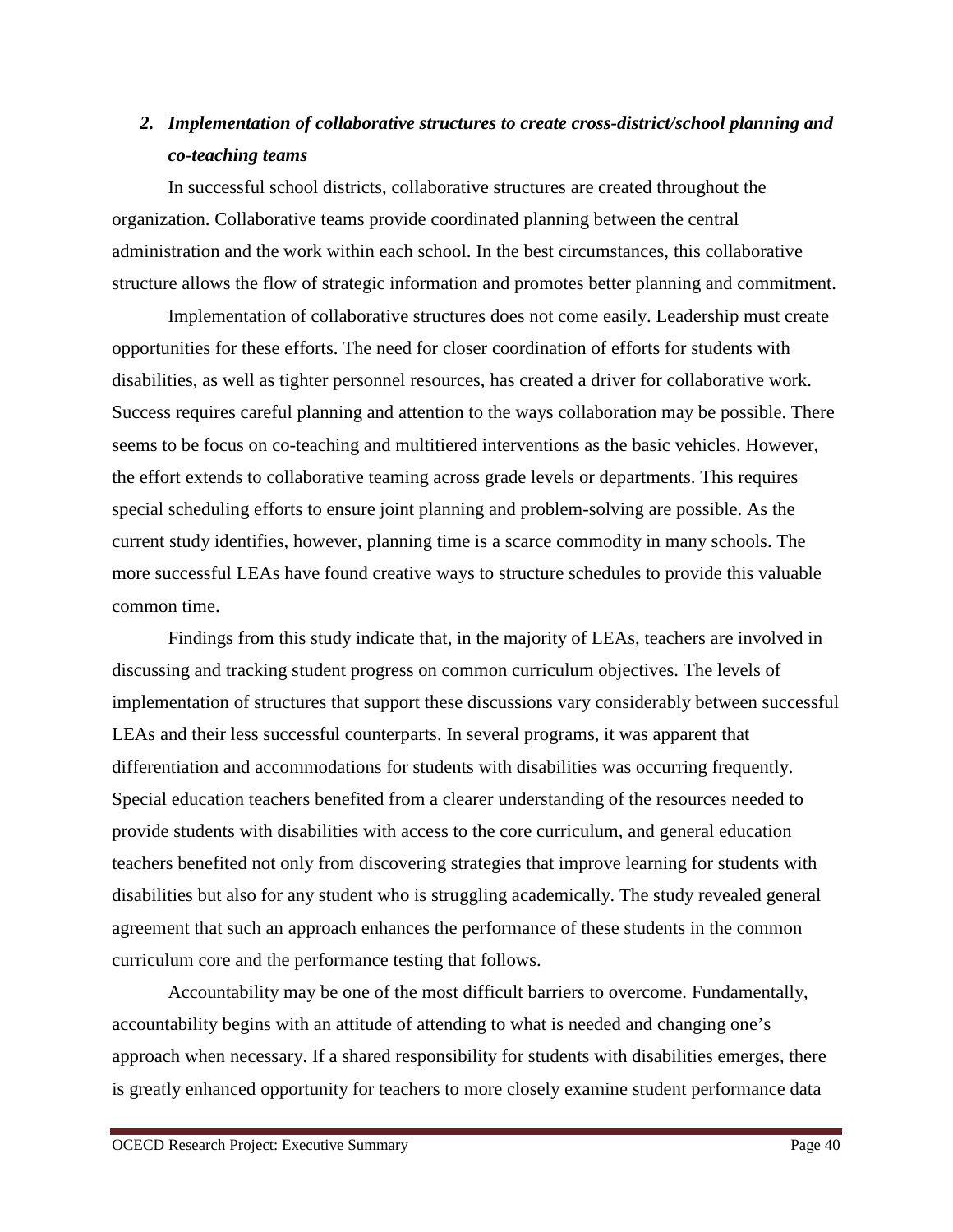and reflect on what works and what needs to be modified. However, without support and encouragement from key leadership personnel, implementation of collaborative structures is unlikely. In successful school districts, there is a great deal of attention paid to development of such structures and maintenance of continuity.

# *3. Focus and commitment of everyone to a path of professional learning and accountability*

Collaborative teaming and co-teaching require important new capabilities (Holdheide & Reschly, 2008; Holdheide, 2013). Teachers from the more successful schools reported perceptions of their being better prepared for these strategies. Successful school districts address teachers' needs and ongoing changes in the educational landscape using PD. Leadership focuses the limited time and resources available for PD among many competing initiatives.

Findings from this study reinforce findings from the literature review that students with disabilities, to be successful, must be exposed to the core curriculum. To be successful in teaching all students, teachers must clearly understand the structure of the core curriculum standards as the basis of their work. Special education teachers must be proficient in accessing and teaching a broad array of general curricula. Their understanding and skill allow the necessary accommodations for students with disabilities to be made. General educators must be able to differentiate their instructional approach to create a successful experience for the students with disabilities. Teachers voiced concern about their roles and skills to implement these new demands.

If teachers were already prepared to assume their roles in a modern classroom, the focus could be concentrated more on implementation and accountability. With staff turnover and changing priorities from year to year, implementation of new and essential instructional strategies tends to suffer. Successful school districts work very hard to make these skills an accepted way to work with all students. Current research and policy recommendations provide guidance for practice. For example,

- Implementation science provides a basis in research for the critical importance of implementation and guidance grounded in what is known about relevant components and conditions of implementation (Fixsen et al., 2005).
- The Institute of Education Sciences provides a central, independent, and trusted source of scientific evidence of what works in education (see www.whatworks.ed.gov).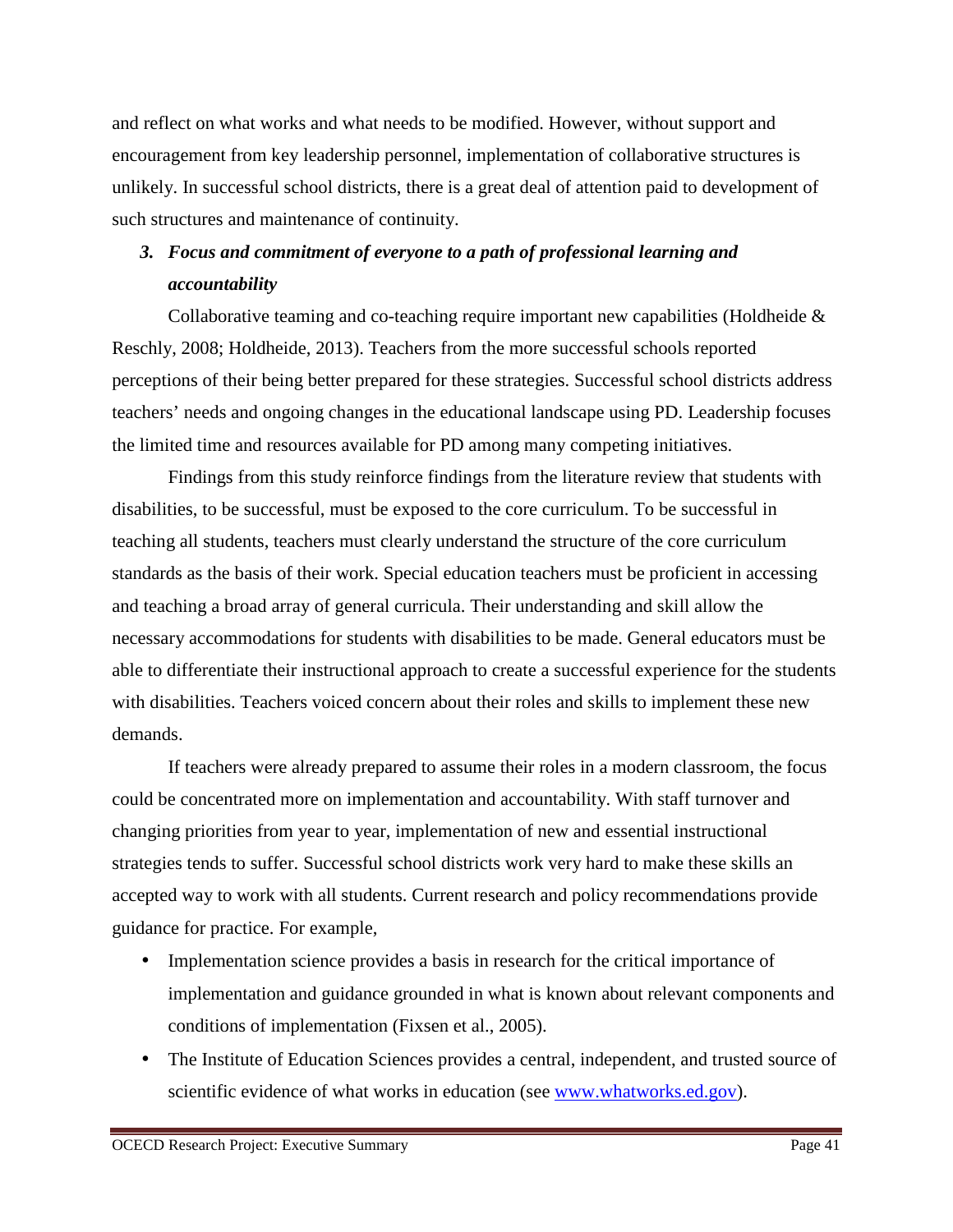- Consensus connects research to results on the attributes of school leadership that work (Marzano, Waters, & McNulty, 2005).
- Consensus connects research to results on the art and science of effective instruction (Johnson, Perez, & Uline, 2013; Marzano, 2007).

## **Recommendation: Implementation**

*Develop leadership capacity for implementation of evidence-based practices at the district and school levels, with an emphasis on consistency and sustained focus.* 

## **Cluster 2: Special Education and General Education Alignment**

## *1. Multitiered systems of intervention and supports*

Most if not all of the LEAs studied were implementing multitiered systems of interventions and supports. Many of the less successful LEAs were moving toward the same path although these efforts were either at their very beginning or the LEAs were not sure how to proceed. Few called their systems RtI. A lesson from this study is that LEAs may not need a formal RtI process but may benefit from careful implementation and monitoring of multitiered systems of intervention that involve all faculty (general and special educators) with a focus on the student rather than the process. Current research and policy recommendations provide guidance for practice. For example,

- Response to Intervention, or Response to Instruction (RtI), is seen as a viable strategy for closing the achievement gap (Martinez, Nellis, & Prendergast, 2006).
- RtI establishes a unique role for special education and special educators within the larger education system (Council for Exceptional Children, 2007).
- The National Association of State Directors of Special Education (NASDE) provides a comprehensive review of research related to both traditional and more recent approaches to RtI to inform local decision-making. Companion blueprints for implementation at the school and district levels also are provided (Elliott & Morrison, 2008; Griffiths, Parson, Burns, VanDerHeyden, & Tilly, 2007; Kurns & Tilly, 2007).
- Research-based reading interventions in grades K-3 have been synthesized for practice (Scammacca, Vaughn, Roberts, Wanzek, & Targesen, 2007).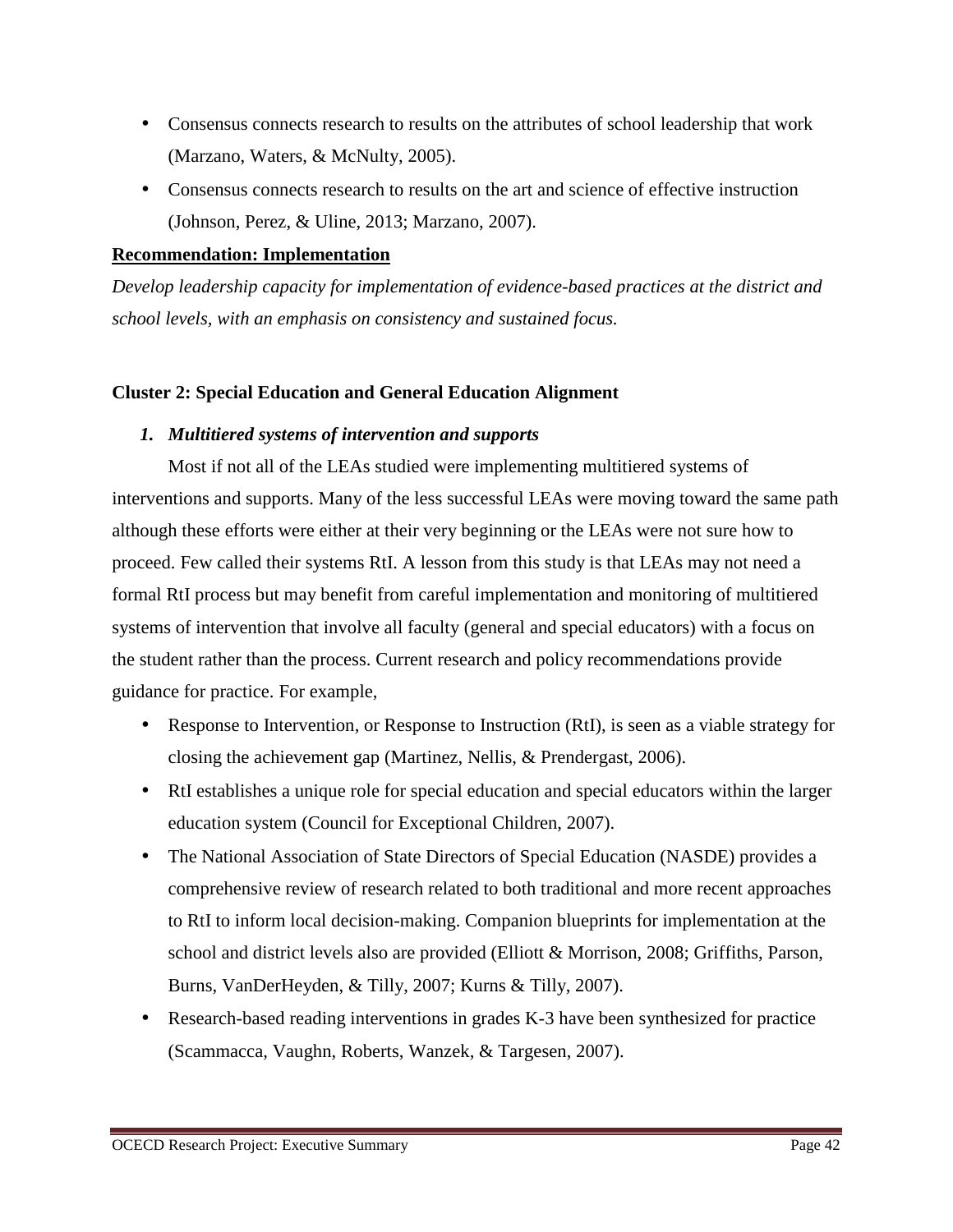- Research-based mathematics instruction for students that have difficulty learning mathematics have been synthesized for practice (Gersten, Chard, Jayanthi, Baker, Morphy, & Flojo, 2008).
- Research-based interventions for struggling adolescent readers have been synthesized for practice (Scammacca, Vaughn et al., 2007).

# **Recommendation: Multitiered Systems of Interventions and Supports**

*Fully implement multitiered systems of intervention and supports and use data to inform continuous improvement and redesign.* 

# *2. Co-teaching*

The presence of co-teaching and, in particular, the more experienced co-teaching partnerships was observed in higher performing districts that participated in this study. The most effective models integrate general education competencies related to content and high quality instruction with special education competences related to individualized instruction. This interface will become increasingly important as Ohio implements new learning standards incorporating instructional shifts and new online assessments with implications for accommodations.

Research shows that collaboration between general and special educators benefits the quality of instruction and supports for students with disabilities as well as students without disabilities. Teachers involved in collaborative partnerships often report increased feelings of worth, renewal, partnership, and creativity. These are among the findings of a metasynthesis of co-teaching research conducted by Scruggs, Mastropieri, and McDuffle (2007) and summarized by the National Dissemination Center for Children with Disabilities (NICHY).

The most common co-teaching variations outlined in the research are

- One teaches, one assists: One teacher leads the lesson for the whole class, while the other teacher provides support and behavioral management to individual students or small groups.
- Station teaching: The co-teachers provide individual support to students at learning stations set up around the classroom.
- Parallel teaching: Co-teachers present the same or similar material to different groups of students in the same classroom.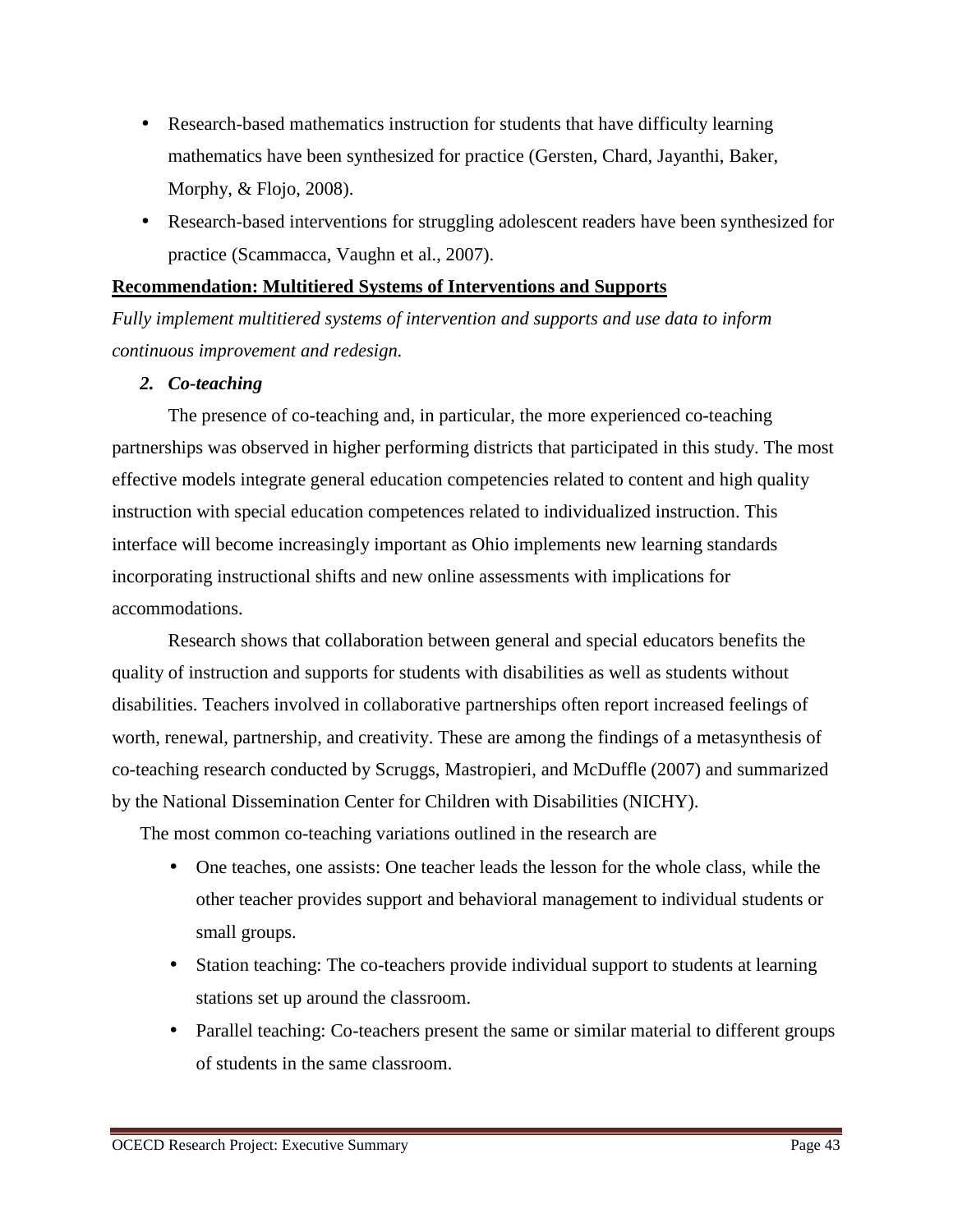- Alternative teaching: For a limited period of time, one teacher provides specialized instruction to a small group of students in a different location.
- Team teaching (or interactive teaching): Both co-teachers share curriculum planning, teaching, and other classroom responsibilities equally.

## **Recommendation: Co-teaching**

*Fully implement co-teaching models that enable access to the general education curriculum and intentional collaboration between special education and general education teachers. Use data to inform continuous improvement and redesign.* 

# *3. Teacher preparation and professional development*

The role of special education teachers has shifted, and it is clear that the challenge cannot be addressed by PD alone. There is a need to rethink the scope and depth of teacher preparation and PD for intervention specialists as well as general education teachers.

Three key findings from this study highlight the need to re-examine teacher preparation programs. First, LEAs feel the need to invest heavily in PD, despite the fact that many teachers arrive with Masters' degrees. Additionally, there is a perception, particularly at the administrative leadership level, that teachers are focused on the "students in the middle" and feel uneasy dealing with special needs students, be they gifted and talented or students with learning disabilities. Further, the extent of inclusion of students with disabilities in general education, and their exposure to the general curriculum, was a factor that distinguished high- and lower performing sites.

Current recommendations in this area, based on research and policy priorities, provide guidance for practice. For example,

- Construct a new model for preparation of special education teachers in which special education is recognized as a legitimate contributor to RtI implementation, providing Tier 3 instruction as well as collaboratively planning Tier 2 instruction with their general education colleagues (Brownell, Sindelar, Kiely, & Danielson, 2010).
- Construct innovation configurations around new essential components such as inclusive services models; collaborative teaming/planning; collaborative skills; access to the general education curriculum/universal design for learning; access to the general curriculum/differentiated instruction; learning strategies, classroom organization and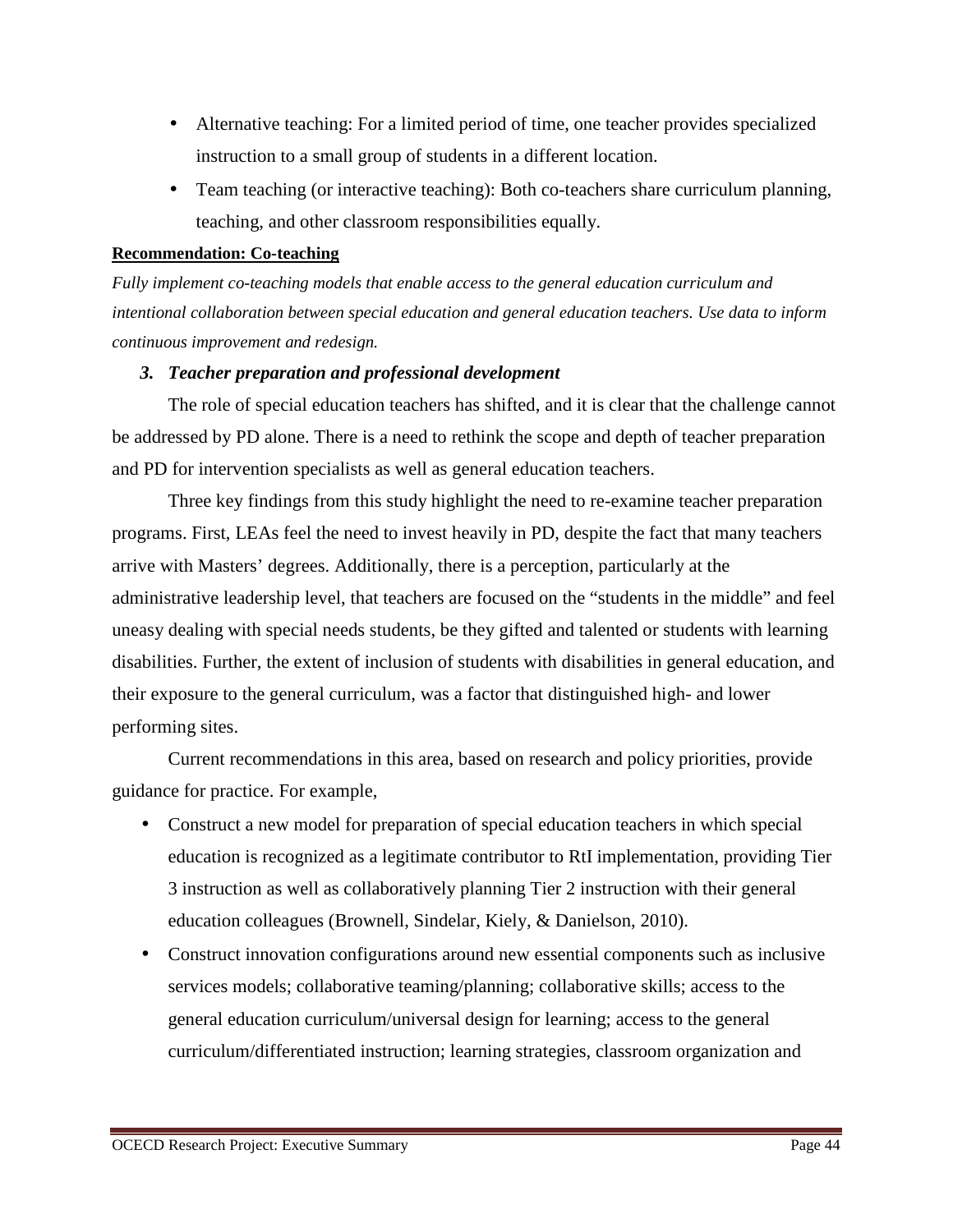behavior management, scientifically based reading instruction; family involvement; and student self-determination and collaboration (Holdheide & Reschly, 2008).

- Generate teaching effectiveness with job-embedded professional learning in teacher evaluation (Coggshal, Rasmussen, Colton, Milton, & Jacques, 2012).
- Design inclusive building educator evaluation systems that support students with disabilities (Holdheide, 2013).
- Recognize the unique and complex role of special education teachers in new teacher evaluation systems (Council for Exceptional Children, 2012; Holdheide, Browder, Warren, Buzick, & Jones, 2012).

# **Recommendation: Teacher Preparation**

*Redesign teacher preparation programs to prepare students more completely for competencies needed to work collaboratively within inclusive settings, including new roles and responsibilities for intervention specialists and differentiated instruction for general education teachers.* 

# **Recommendation: Professional Development**

*Provide collaborative PD opportunities including supports for job-embedded professional learning in inclusive settings.* 

# **Cluster 3: Leveraged Focus**

# *1. Early literacy*

Findings from this study confirm the critical role of early intervention and early identification of students' needs and abilities. Early literacy proficiency is a known predictor of later school success, and an essential component of early intervention strategies. Recent legislation strengthens the longstanding third-grade guarantee to give greater emphasis to reading instruction in early grades. The significance of early identification and intervention for students with disabilities is highlighted in this study, both in the synthesis of successful practices noted in similar large-scale studies as well as findings from the current study of Ohio schools. Wellestablished instructional practices in the pre-K through grade three were noted in the higher performing districts as a strategy by which to meet the individual needs of diverse learners.

Current research and policy recommendations provide guidance for practice. For example,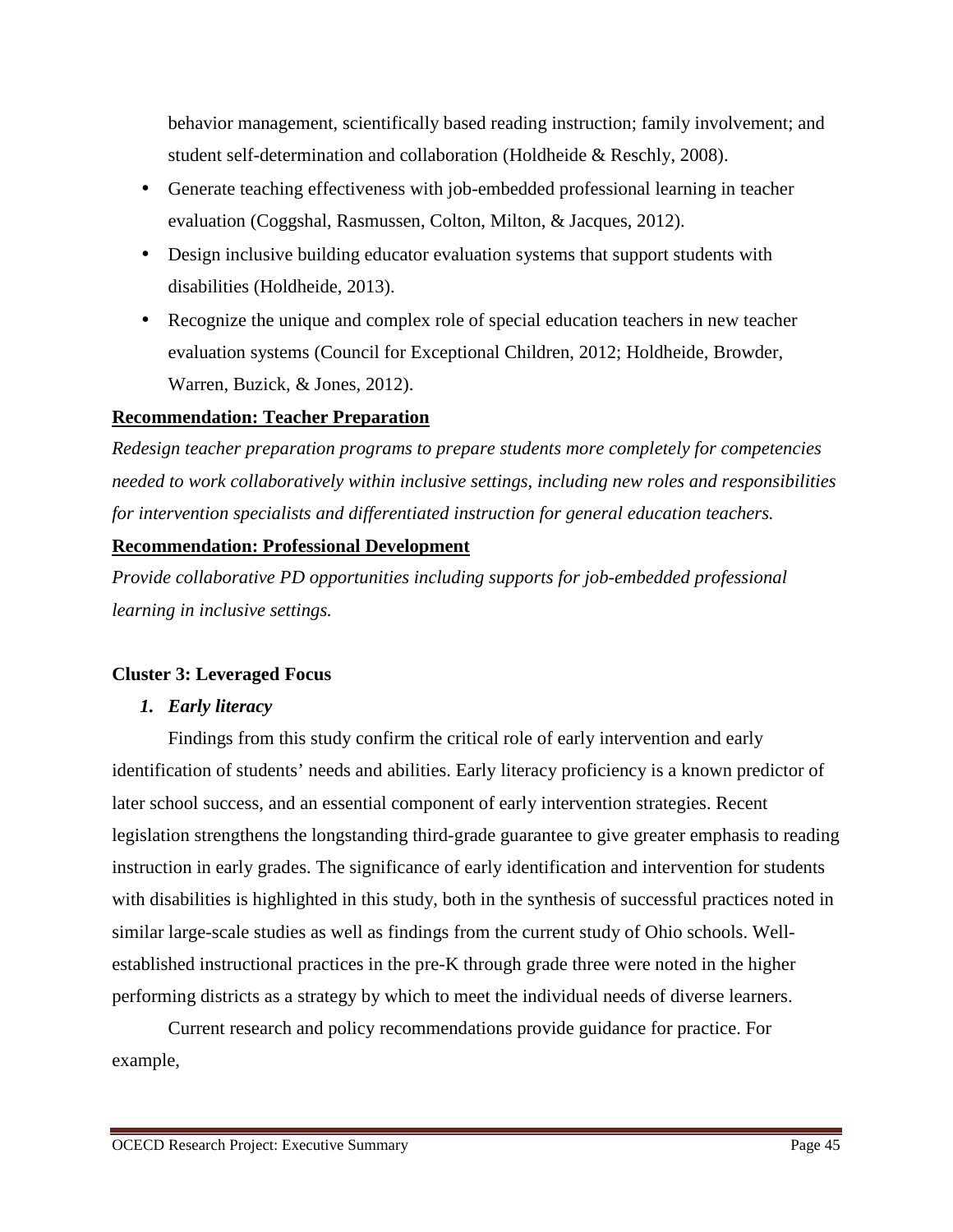- The Institute of Education Sciences (IES) provides a synthesis of what has been learned from research grants on early intervention and childhood education funded by the IES National Center for Education Research and National Center for Special Education Research and published in peer-reviewed outlets through June 2010 (Diamond, Justice, Siegler, & Snyder, 2013).
- The Emily Hall Tremaine Foundation and Campaign for Grade-Level Reading presents a comprehensive report and action plan to help children with dyslexia/learning disabilities reach grade-level reading proficiency (Fiester, 2013a).
- The NAESP Foundation Task Force on Learning provides a vision and action steps for transforming education across the pre-K–grade three (National Association of Elementary School Principals, 2010).
- The Annie E. Casey Foundation provides updated research that underscores the urgency of ensuring that children develop proficient reading skills by the end of third grade, especially those living in poverty or in impoverished communities (Fiester, 2013b).

# **Recommendation: Early Literacy**

*Focus attention and commitment on students with disabilities within the context of early literacy initiatives and the new third-grade reading guarantee. Implement evidence-based practices and use data for continuous improvement. Draw from the most current early intervention research and incorporate findings.* 

# *2. Postsecondary readiness*

Preparation of students for postsecondary options is central to work of schools. This readiness is the outcome indicator that predicts later success in life. For students with disabilities, the pathway may be toward career readiness, college readiness, or both. Choices are often complicated. In the current study, when asked questions about programs available for lower functioning students as well as transition practices, partnerships with career-technical education programs were frequently reported by interviewees. These are often operated in collaborative arrangements and require increased coordination to ensure high-quality pathways to success for students with disabilities.

The College and Career Readiness and Success Center (CCRS) at American Institutes for Research provides guidance for practice on a number of related topics. For example,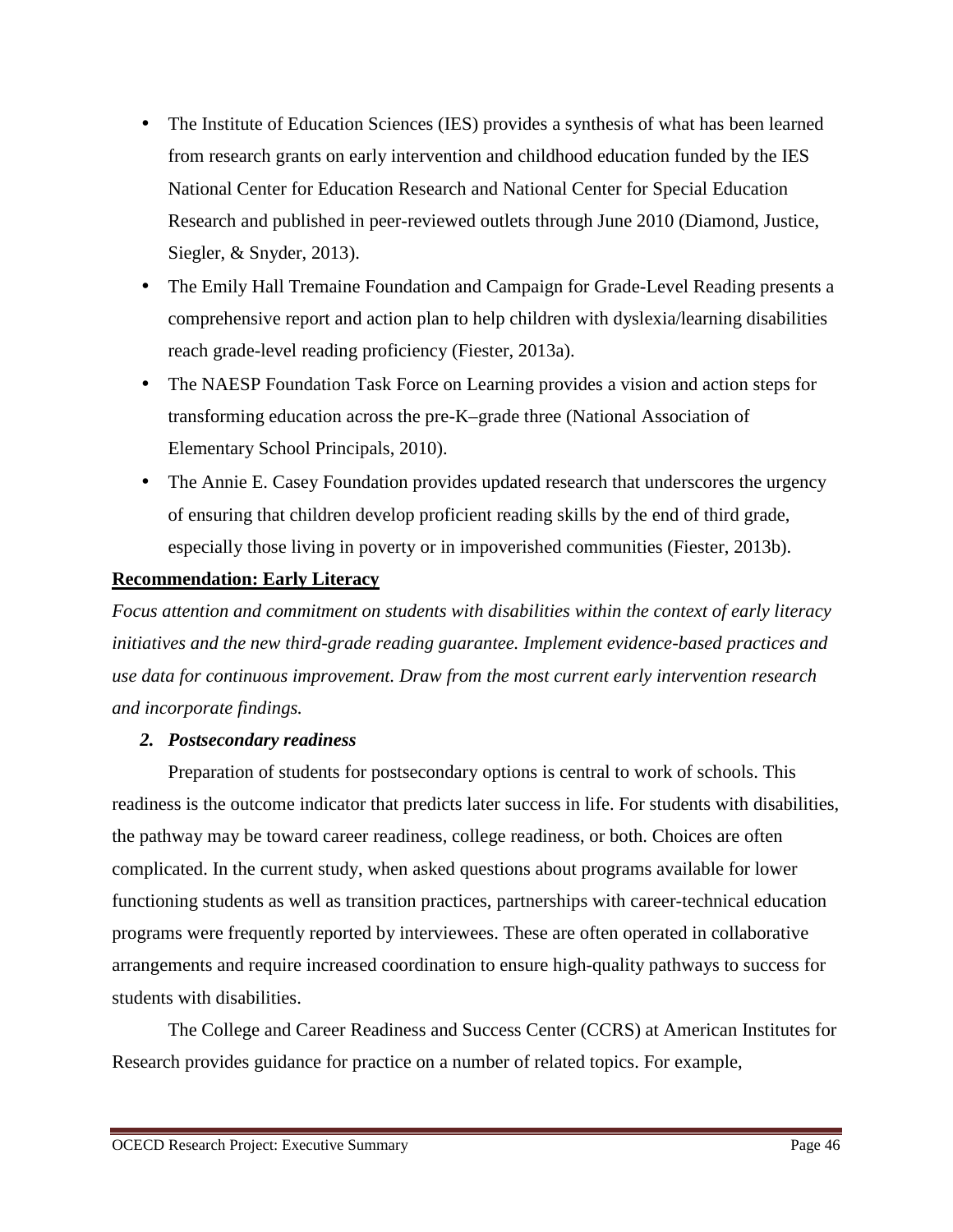- Strategies to prepare students with disabilities and special needs for college and career, including examples of current programs and policies that help students with disabilities to transition successfully to college and career (Brand, Valent, & Danielson, 2013).
- How social and emotional learning (SEL) can help students to be college- and careerready, including examples of initiatives and programs and outcomes and measures that can be used to assess SEL programming (Dymnicki, Sambolt, & Kidron, 2013).
- How career and technical education (CTE) can help students be college- and career-ready (Brand, Valent, & Browning, 2013).
- How to synthesize, organize, and evaluate an increasingly complicated and crowded field of college and career readiness initiatives (Lebow, Harris, & Smerdon, 2012).

# **Recommendation: Postsecondary Readiness**

*Focus attention and commitment on students with disabilities within the context of college and career readiness initiatives and new graduation requirements. Implement evidence-based practices and use data for continuous improvement. Draw from the most current research and incorporate findings.* 

# *3. Parent partnerships*

The current study found that the more successful districts were located in communities that prized education and were engaged. The key was not so much what the schools did to engage parents but how the community reacted to the schools. Indeed, the schools that appeared to be doing more for parent engagement were those that described their parents as disengaged. This is often a multilayered challenge that overlaps issues of poverty and distressed families and communities. Solutions are not easy.

A body of evidence on parent engagement and innovative student-centered strategies can be drawn from the research. For example,

- Henderson and Mapp (2002) provide a synthesis of 51 studies about the impact of family and community involvement on student achievement and effective strategies to connect schools, families, and community.
- WestEd's Academic Parent-Teacher Teams (APTT) put a new and effective twist on parent-teacher interaction that gives parents new ways to understand their children's progress, prepares teachers to coach parents on key concepts each child is expected to master at each grade level, helps parents to understand that they are a key part of the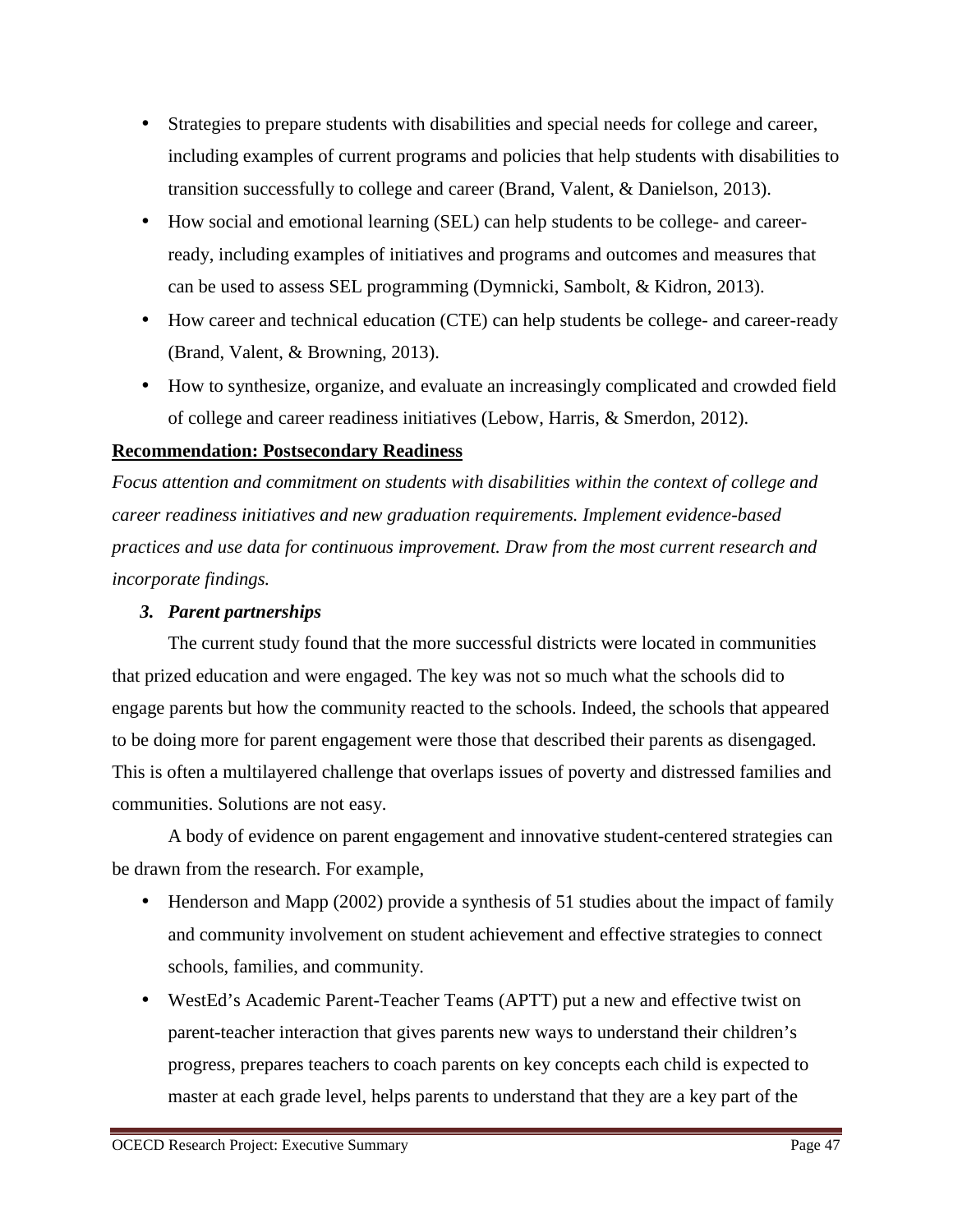process, sets specific short-term academic goals and shows how to work on them at home (WestEd, 2013).

• Woodruff and Jennings (2012) provide a construct for development of strategies of intentional family engagement when implementing RtI as a means to connect family and communities to school and district academic goals for students.

## **Recommendation: Parent Partnerships**

*Focus attention and commitment on partnerships that strengthen parental capacity to support student learning and make informed decisions for and with their children with disabilities.* 

# **Recommendations for Further Research**

This comparative case study approach has served well to uncover and confirm several findings about school resources and processes that differentiate school districts in their ability to meet the needs of students with disabilities. The challenge and benefit of research is that when it answers one question, it may raise three or four new ones. Therefore, this report concludes with some suggestions for further research that would continue on the path of learning more about what works for students with disabilities in Ohio. The recommendations support OCECD plans for a subsequent study that incorporates special education growth analysis for high-, middle-, and low-achieving schools. Further study also could inform new special education requirements for results driven accountability (RDA) outlined by the U.S. Department of Education, Office for Special Education Programs (OSEP).

The following suggested focus areas are based on what has been learned from the current study and the need to respond to the evolving system of educational reform initiatives. The suggestions are framed in the form of research questions for subsequent studies using rigorous methods.

Teacher Perceptions: The perception scales used in this initial case study (i.e., in the areas of vision, teacher support, technology, behavior management, curriculum/interventions, inclusion, use of data, and community/family involvement) revealed marked contrasts between groups of teachers in the high and low LEAs. Research can explore the question, What is the best way to improve these scales while considering their use as self-assessment tools for districts seeking improvements in their readiness to serve students with disabilities?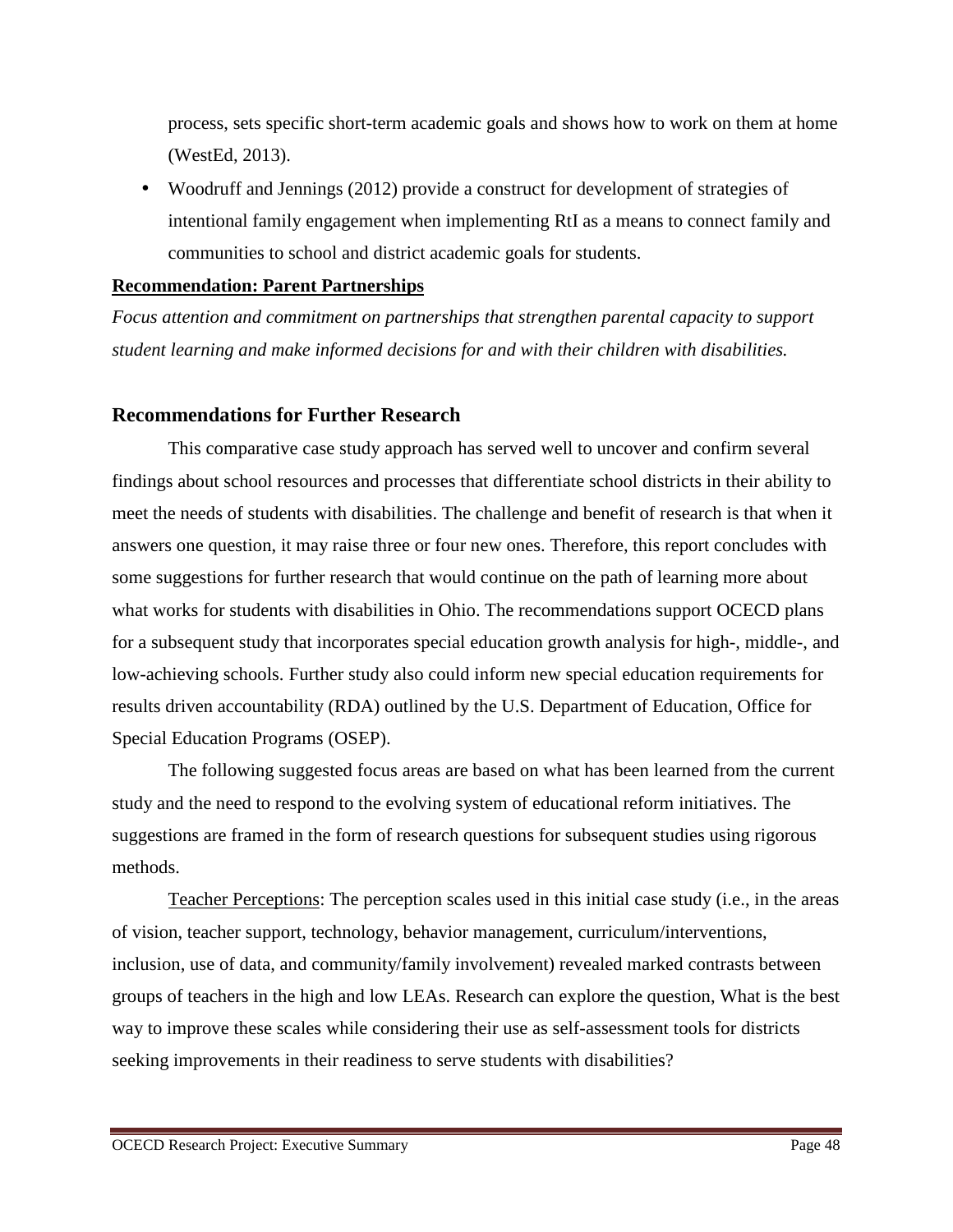Value-Added Consequences: As Ohio embarks on value-added approaches for assessment and accountability for schools and school personnel, research is need to address the question, what can be learned that gives us the best picture about how students with disabilities fare on these metrics, how do schools accommodate these growth measures into their process and achievement reporting, and how are the results attributed to the qualities of general and special education teachers? What are the unfolding and likely future consequences?

Individualized Education Programs (IEPs) Process: How can the IEP process for students with disabilities become more focused and accountable for each child's learning and take less time and resources to prepare, monitor, and update? Challenges for evolution of the IEP process include incorporation of Student Learning Objectives (SLOs) and student growth measures for value-added assessment and accountability; implementation of standards that incorporate new elements of the Ohio Learning Standards and shifts in practice for ELA/literacy and math; more limited guidelines for use of accommodations with new online assessments; transition planning; and forging stronger parent partnerships.

Pre-K–3 Literacy Development: As Ohio embarks on its statewide Third-Grade Reading Guarantee initiative, how the initiative will impact students with disabilities' retention and performance, and the match of school resources to the needs of each of these students? Also, what are the prior learning conditions that most clearly differentiate those students with disabilities who require retention and additional interventions from those who do not?

Postsecondary Readiness: In light of Ohio's new report card and graduation requirements, coupled with an increased focus on college or career readiness, what are the challenges faced by LEAs in ensuring—and documenting—that their students with disabilities are well prepared to move on from high school into the world of work or further education and training? Also, how are LEAs working with CTE schools (and others) to align the skills acquired by the students in CTE settings with Ohio's New Learning Standards?

Promising Technologies: What kinds of educational technology and e-Learning strategies (including blended learning) are yielding the most promising results for students with disabilities?

Finding Efficiencies: In what ways do LEAs—as well as ODE and others—ensure compliance with the myriad statutory and regulatory provisions for special education in ways that are most efficient and improve productivity?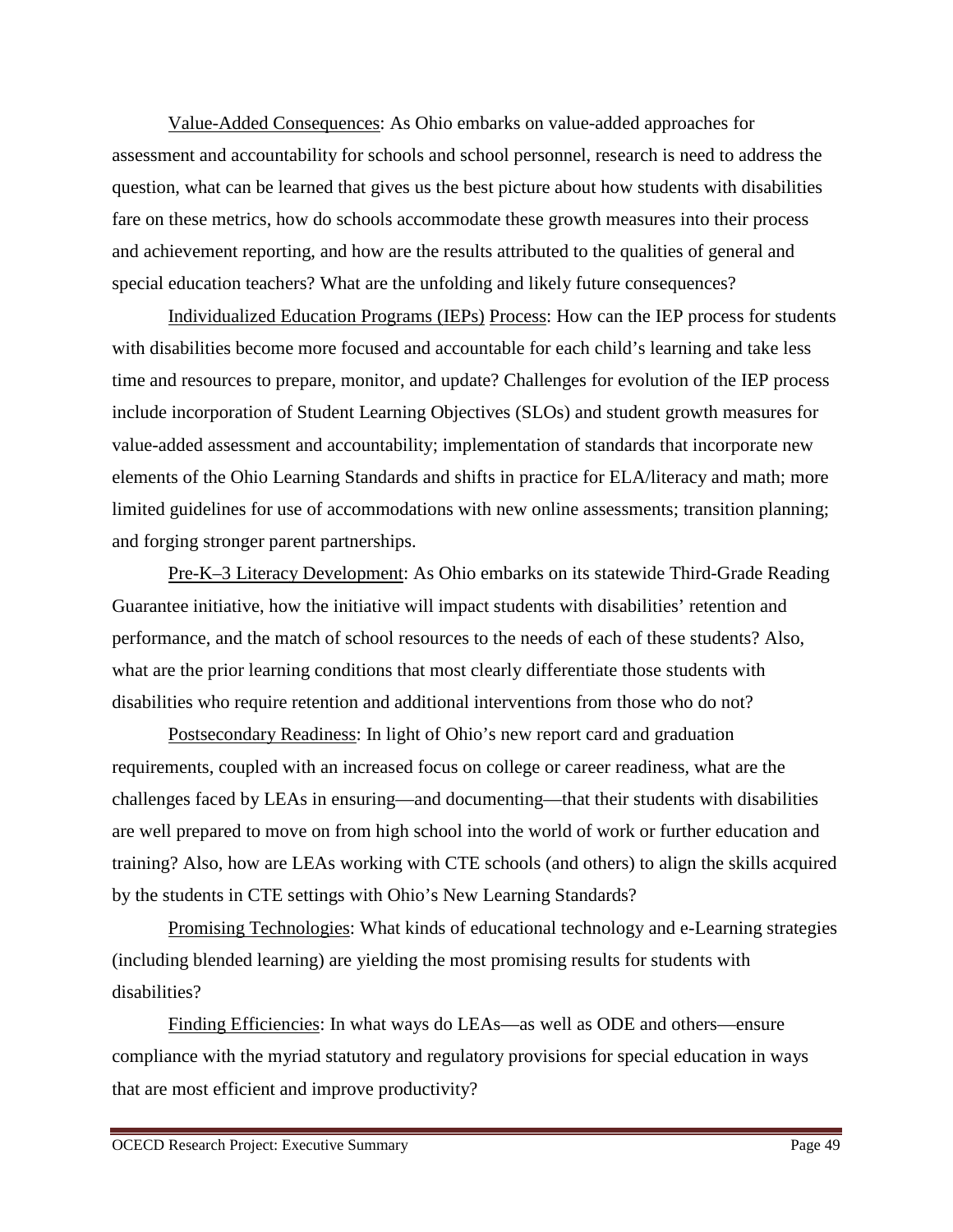Open Enrollment: What are the reasons for student movement and what are the consequences? Open enrollment was not a topic in the present study, but interviewees volunteered comments about this policy. Statements may reflect the unintended consequences of open enrollment. Some receiving (successful) LEAs were concerned that they were receiving increased numbers of needy students who will eventually exceed the teachers' ability to provide them with quality education. This process also could weaken community engagement, as the community may become dispersed. Alternatively, the parting (less successful) LEA perceives that the best students are leaving while the neediest students are staying (or being refused by the receiving LEAs). A longitudinal analysis that tracks students' movement across districts could document selectivity trends, especially for students with disabilities. Case studies of districts with open enrollment agreements and large demographic shifts in student populations could shed light on the reasons for student movement and its consequences.

Parent Choice: How does the school system support parents to be full partners in making Free Appropriate Public Education (FAPE) decisions in the best interests of their children? As parents are afforded more and more choices in terms of how and where their child with a disability will be best served (scholarships, vouchers, open-enrollments, community schools, home-schooling, etc.), what are the most salient considerations and values they use in making such choices? How do parents acquire and filter the information available to them to consider the array of possible choices of services for their children?

### **In summary**

ODE and OCECD planned the OCECD Research Project with the purpose of enhancing understanding of the practices that are aligned with positive educational outcomes for students with disabilities. The research team conducted a rigorous, albeit exploratory, study that compares and contrasts practices used in successful and less successful school districts across the state. Findings were analyzed within and across typologies to highlight those practices that are unique to school districts where students with disabilities are attaining high performance levels on state assessments. Study findings, conclusions, and recommendations can be used as foundations for policies and practices that further successful education for students with disabilities in Ohio.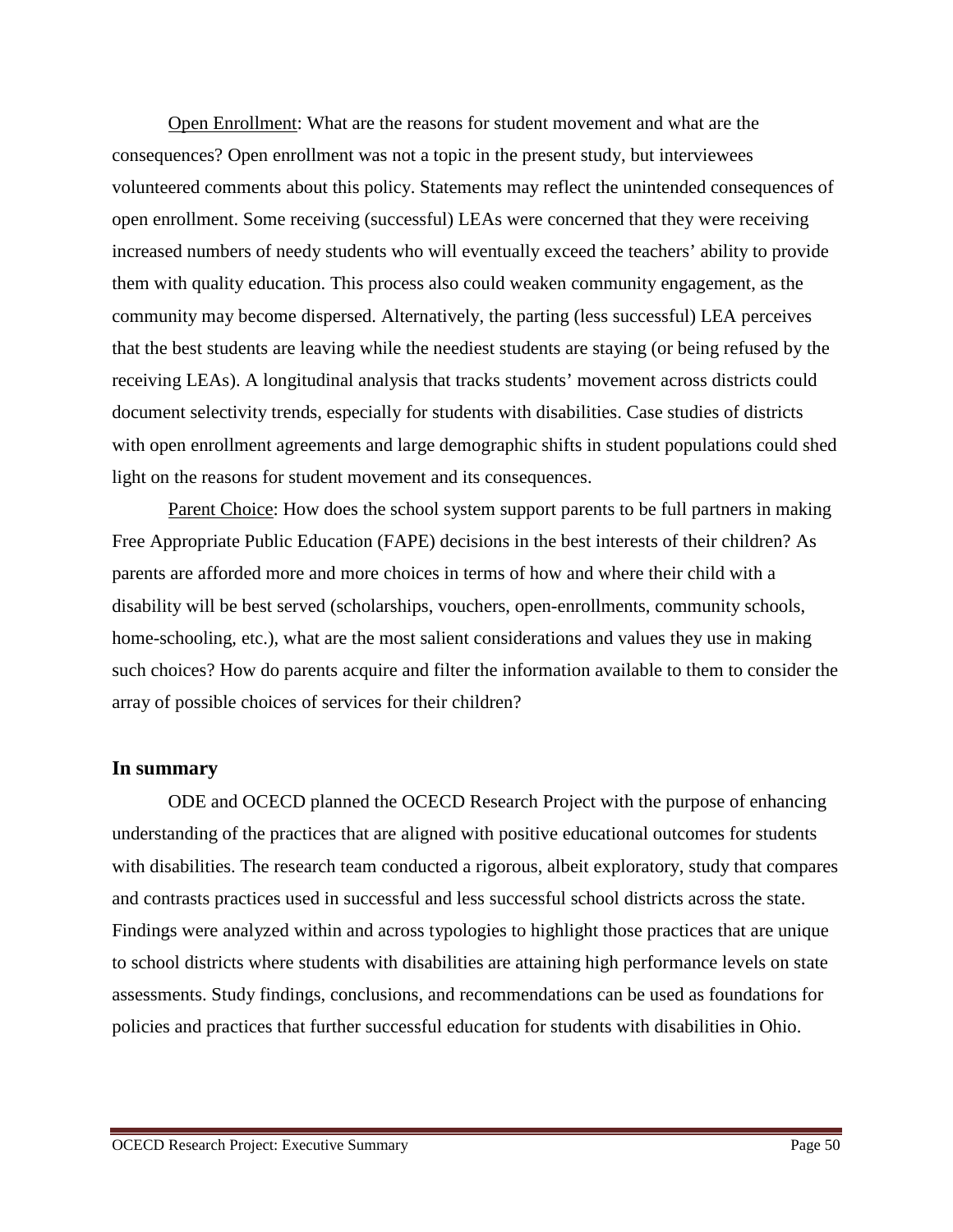# **REFERENCES**

- Anderson, A. B., & DeCesare, D. (2008). Profiles of success: Eight Colorado schools that are closing the achievement gap. Denver, CO: Donnell-Kay and the Piton Foundation. Retrieved from http://www.dkfoundation.org/sites/default/files/files/profilesofsuccess-3- 4-2008.pdf
- Bowers, A. (2008). Promoting excellence: Good to Great, NYC's District 2, and the case of a high-performing school district. *Leadership and Policy in Schools, 7,* 154-177.
- Brand, B., Valent, A., & Browning, A. (2013). *How career and technical education can help students be college and career ready: A primer.* Washington, D.C.: College and Career Readiness and Success Center at American Institutes for Research.
- Brand, B., Valent, A., & Danielson, L. (2013). *Improving college and career readiness for students with disabilities.* Washington, D.C.: College and Career Readiness and Success Center at American Institutes for Research.
- Brownell, M. T., Sindelar, P. T., Kiely, M. T., & Danielson, L. C. (2010). Special education teacher quality and preparation: Exposing foundations, constructing a new model. *Exceptional Children, 76*(3), 357-377.
- Coggshal, J., Rasmussen, C., Colton, A., Milton, J., & Jacques, C. (2012). *Generating teaching effectiveness: The role of job-embedded professional learning in teacher evaluation: A research and policy brief.* Washington, DC: National Comprehensive Center for Teacher Quality.
- Council for Exceptional Children. (2007). *CEC position on response to intervention (RTI): The unique role of special education and special educators.* Arlington, VA: Author. Retrieved from http://www.eric.ed.gov/PDFS/ED499403.pdf
- Council for Exceptional Children. (2012). *CEC position on special education teacher evaluation.*  Arlington, VA: Author. Retrieved from http://www.cec.sped.org/~/media/Files/Policy/CEC%20Professional%20Policies%20and %20Positions/just%20TE%20position.pdf
- Craig, J., Butler, A., Cairo, L. III., Wood, C., Gilchrist, C., Holloway, J. & Moats, S. (2005). *A case study of six high performing schools in Tennessee*. AEL at Edvantia. Retrieved from http://www.edvantia.org/products/pdf/TN\_High\_Performers.pdf
- Dailey, D., Fleischman, S., Gil, L., Holtzman, D., O'Day, J., & Vosmer, C. (2005). *Toward more effective school districts: A review of the knowledge base*. Washington, D.C.: American Institutes for Research. Retrieved from http://www.ped.state.nm.us/ div/psb/dl10/AIR%20Toward%20more%20effective%20school%20districts.pdf
- Diamond, K. E., Justice, L. M., Siegler, R. S., & Snyder, P. A. (2013). *Synthesis of IES research on early intervention and early childhood education*. Washington, D.C.: IES National Center for Special Education Research, U.S. Department of Education.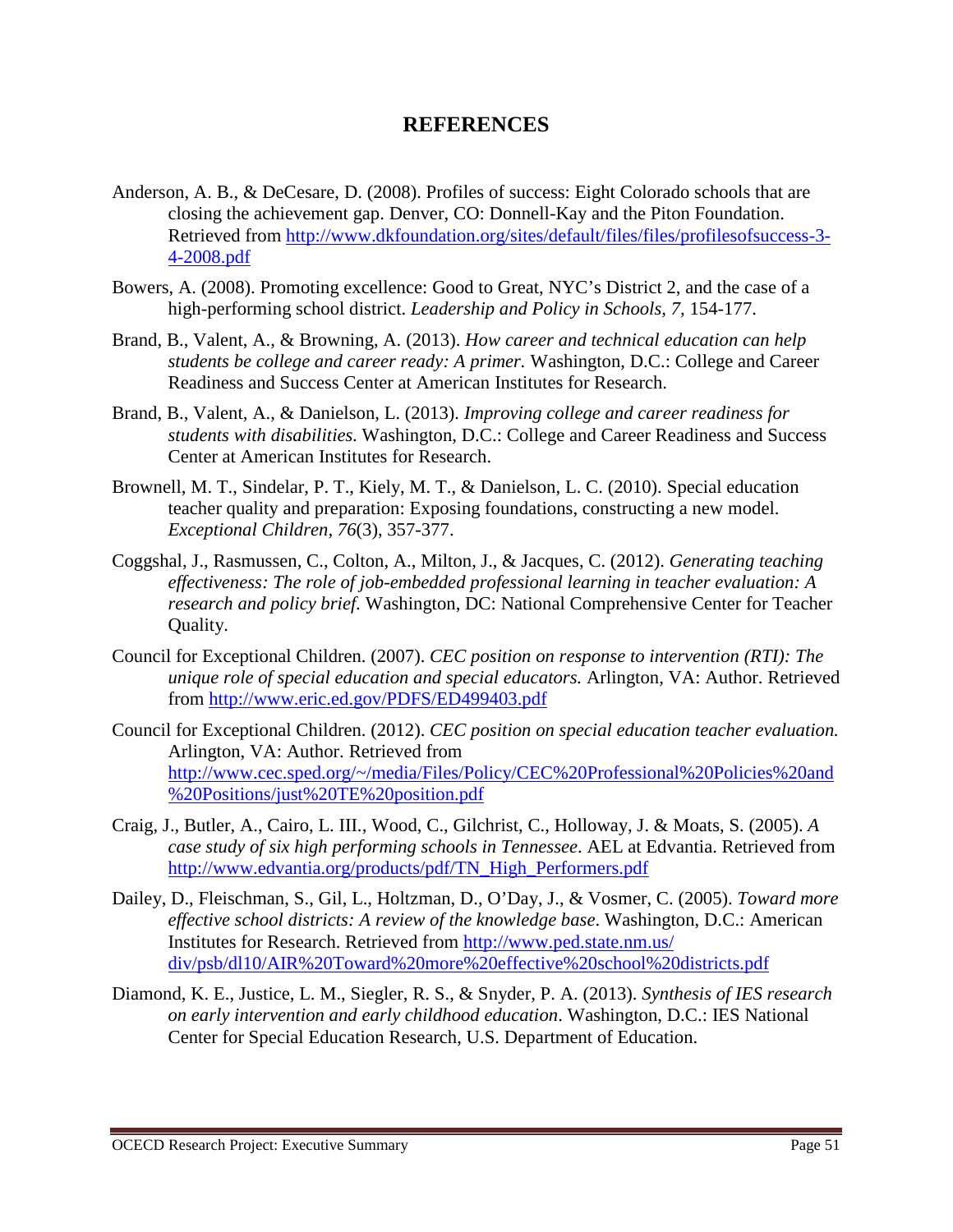- Dymnicki, A., Sambolt, M., & Kidron, Y. (2013). *Improving college and career readiness by incorporating social and emotional learning.* Washington, D.C.: College and Career Readiness and Success Center at American Institutes for Research.
- Edmonds, B. C., & Spradlin, T. (2010). What does it take to become a high-performing special education planning district? A study of Indiana's special education delivery service system. *Remedial and Special Education*, *31*, 320-329.
- Elliott, J., & Morrison, D. (2008). *Response to intervention: Blueprints for implementation (district level).* Alexandria, VA: National Association of State Directors of Special Education.
- Ellis, S., Gaudet, R., Hoover, M., Rizoli, C. K., & Mader, M. (2004). *A study of MCAS achievement and promising practices in urban special education. Report of field research findings.* Hadley, MA: University of Massachusetts, Donahue Institute. Retrieved from http://www.donahue.umassp.edu/docs/field\_rsrch\_findings
- Fiester, L. (2013a). *Don't "DYS" our kids: Dyslexia and the quest for grade-level reading proficiency*. New Haven, CT: Emily Hall Tremaine Foundation and Campaign for Grade-Level Reading.
- Fiester, L. (2013b). *Early warning confirmed: A research update on third-grade reading*. Baltimore, MD: Annie E. Casey Foundation.
- Fixsen, D. L., Naoom, S. F., Blase, K. A., Friedman, R. M., & Wallace, F. (2005). *Implementation research: A synthesis of the literature*. Tampa, FL: University of South Florida.
- Gersten, R., Chard, D. J., Jayanthi, M., Baker, S. K., Morphy, P., & Flojo, J. (2008). *Mathematics instruction for students with disabilities or difficulty learning mathematics: A synthesis of the intervention research.* Portsmouth, NH: Center on Instruction at RMC Research Corporation.
- Griffiths, A. J., Parson, L. B., Burns, M. K., VanDerHeyden, A., & Tilly, W. D. (2007). *Response to intervention: Research for practice.* Alexandria, VA: National Association of State Directors of Special Education.
- Hagelskamp, C., & DiStasi, C. (2012). *Failure is not an option: How principals, teachers, students, and parents from Ohio's high-achieving, high-poverty schools explain their success*. Columbus, Ohio: Ohio Business Roundtable, the Ohio Department of Education, and the Ohio State University. Retrieved from http://www.publicagenda.org/pages/failure-is-not-an-option
- Henderson, A., & Mapp, K. (2002). *A new wave of evidence: The impact of school, family, and community connections on student achievement*. Retrieved from www.sedl.org/connections/resources/evidence.pdf
- Holdheide, L. (2013). Inclusive design: Building educator evaluation systems that support students with disabilities. *Special Issues Brief.* Washington, DC: Center on Great Teachers and Leaders at American Institutes for Research.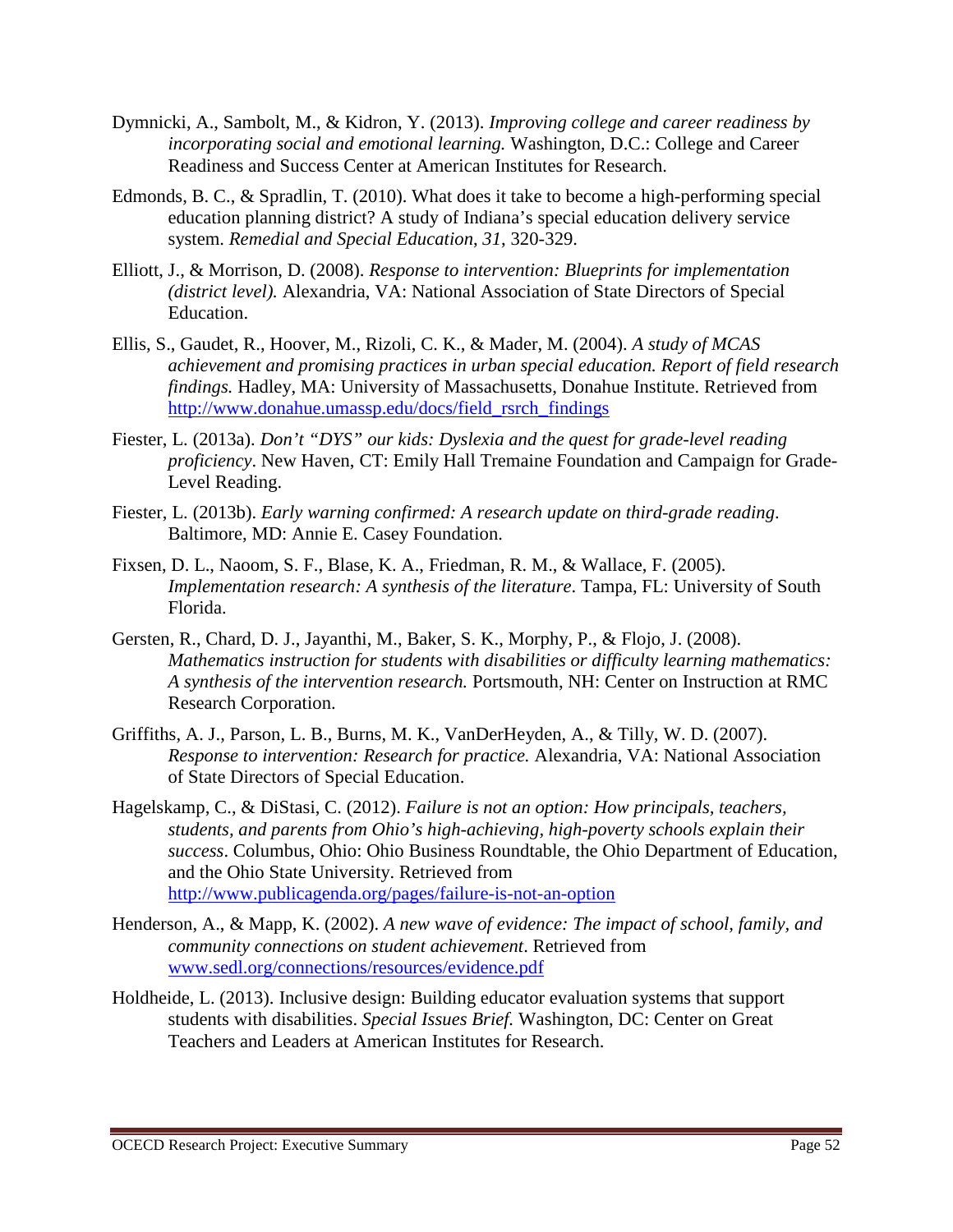- Holdheide, L. R., Browder, D., Warren, S., Buzick, H., & Jones, N. (2012). *Summary of using student growth to evaluate educators of students with disabilities: Issues, challenges, and next steps.* Washington, DC: National Comprehensive Center for Teacher Quality, Council of Chief State School Officers, Education Testing Services (ETS). Retrieved from http://www.isbe.state.il.us/peac/pdf/using\_student\_growth\_summary0112.pdf
- Holdheide, L. R., & Reschly, D. J. (2008, June). *Teacher preparation to deliver inclusive services to students with disabilities.* Washington, DC: National Comprehensive Center for Teacher Quality.
- Huberman, M., & Parrish, T. (2001). *Lessons from California districts showing unusually strong academic performance for students in special education*. San Francisco, CA: California Comprehensive Center at WestEd. Retrieved from http://www.schoolsmovingup.net/cs/smu/view/rs/25889
- Huberman, M., Parrish, T., Arellanes, M., Gonzalez, R., & Scala, J. (2012). *Raising all boats: Identifying and profiling high-performing California school districts*. San Francisco, CA: California Comprehensive Center at WestEd. Retrieved from http://www.schoolsmovingup.net/cs/smu/view/rs/28429
- Institute of Education Sciences (IES), What Works Clearinghouse. (n.d.). *Evidence for what works in education*. Retrieved from http://www2.ed.gov/about/offices/list/ies/ncee/wwc.html
- Johnson, J. F., Perez, L., & Uline, C. L. (2013). *Teaching practices from America's best urban schools: A guide for school and classroom leaders.* Larchmont, NY: Eye on Education.
- Kannapel, P., & Clements, S. K. (2005). *Inside the black box of high-performing high-poverty schools.* Lexington, KY: Prichard Committee for Academic Excellence. Retrieved from http://www.cdl.org/resource-library/pdf/FordReportJE.pdf
- Kurns, S., & Tilly, W. D. (2007). *Response to intervention: Blueprints for implementation (school building level).* Alexandria, VA: National Association of State Directors of Special Education.
- Lebow, M., Harris, J., & Smerdon, B. (2012). *College and career development organizer.* Washington, D.C.: College and Career Readiness and Success Center at American Institutes for Research.
- Mandlawitz, M. (2003). *A tale of three cities: Urban perspectives on special education*. Washington, DC: Center on Education Policy. Retrieved from http://www.cepdc.org/publications/index.cfm?selectedYear=2003
- Martinez, R. S., Nellis, L. M., & Prendergast, K. A. (2006). Closing the achievement gap series: Part II, response to intervention: Basic elements, practical applications, and policy recommendations*. Center for Evaluation and Education Policy: Education Policy Brief, 4*(8).
- Marzano, R. J. (2003). *What works in schools: Translating research into action*. Alexandria, VA: Association for Supervision and Curriculum Development.
- Marzano, R. J. (2007). *The art and science of teaching: A comprehensive framework for effective instruction*. Alexandria, VA: Association for Supervision and Curriculum Development.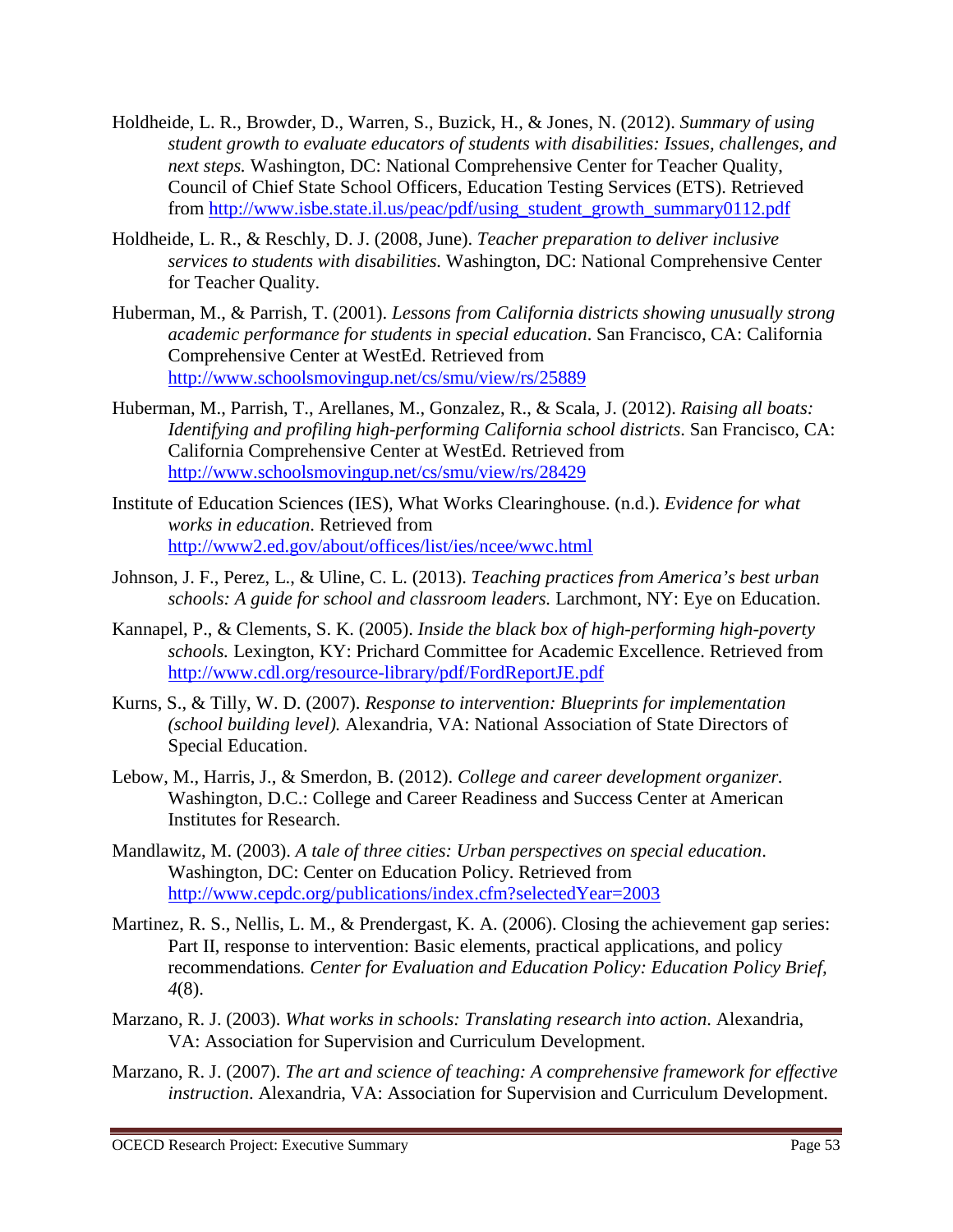- Marzano, R. J., Waters, T., & McNulty, B. (2005). *School leadership that works: From research to results*. Alexandria, VA: Association for Supervision and Curriculum Development.
- Morrison, J., & Magliocca, L. (2012). *Evaluation of Ohio's state personnel development grant (SPDG): Final report.* Columbus, OH: Ohio Department of Education, Office for Exceptional Children.
- National Association for Elementary School Principals. (2010). *Building and supporting an aligned system: A vision for transforming education across the pre-k-grade three years*. Alexandria, VA: Author.
- Ohio Leadership Advisory Council. (2013). *Ohio's Leadership Development Framework* (2nd ed.). Columbus, OH: Author.
- Ohio State University (OSU), Center for Special Needs Populations. (2005). *Schools of promise for students with disabilities.* Ohio Department of Education. Retrieved from http://www.ode.state.oh.us/GD/Templates/Pages/ODE/ODEDetail.aspx?page=3&TopicR elationID=1369&ContentID=4082&Content=115420
- Ragland, M., Clubine, B., Knight, D. L., Schneider, C. L., & Smith, P. A. (2001). *Opening doors: Promising lessons from five Texas high schools*. Austin, TX: Charles A. Dana Center, The University of Texas, Austin. Retrieved from http://www.utdanacenter.org/products/research.php
- RMC Research Corporation. (2003). *Multiple case study on effective practices in urban schools: Piloting of the SOP implementation inventory.* Columbus, OH: Ohio Department of Education, Schools of Promise. Retrieved from http://www.ode.state.oh.us/GD/Templates/Pages/ODE/ODEDetail.aspx?page=3&TopicR elationID=1369&ContentID=4082&Content=115420
- Robinson, S., Stempel, A., & McCree, I. (2005). *Gaining traction, gaining ground: How some high schools accelerate learning for struggling students*. Washington, DC: The Education Trust. Retrieved from http://www.edtrust.org/dc/publication/gaining-traction-gainingground-how-some-high-schools-accelerate-learning-for-struggl
- Scammacca, N., Roberts, G., Vaughn, S., Edmonds, M., Wexler, J., Reutebuch, C. K., & Targesen, J. K. (2007). *Interventions for adolescent struggling readers: A meta-analysis with implications for practice.* Portsmouth, NH: Center on Instruction at RMC Research Corporation.
- Scammacca, N., Vaughn, S., Roberts, G., Wanzek, J., & Targesen, J. (2007). *Extensive reading interventions in grades K-3: From research to practice.* Portsmouth, NH: Center on Instruction at RMC Research Corporation.
- Scruggs, T. A., Mastropieri, M. A., & McDuffie, K. A. (2007). Co-teaching in inclusive classrooms: A metasynthesis of qualitative research. *Exceptional Children, 73*(4), 392- 416.
- Shannon, G. S., & Bylsma, P. (2007). *The nine characteristics of high-performing schools: A research-based resource for schools and districts to assist with improving student*  learning (2<sup>nd</sup> ed.). Olympia, WA: OSPI. Retrieved from http://www.k12.wa.us/research/pubdocs/NineCharacteristics.pdf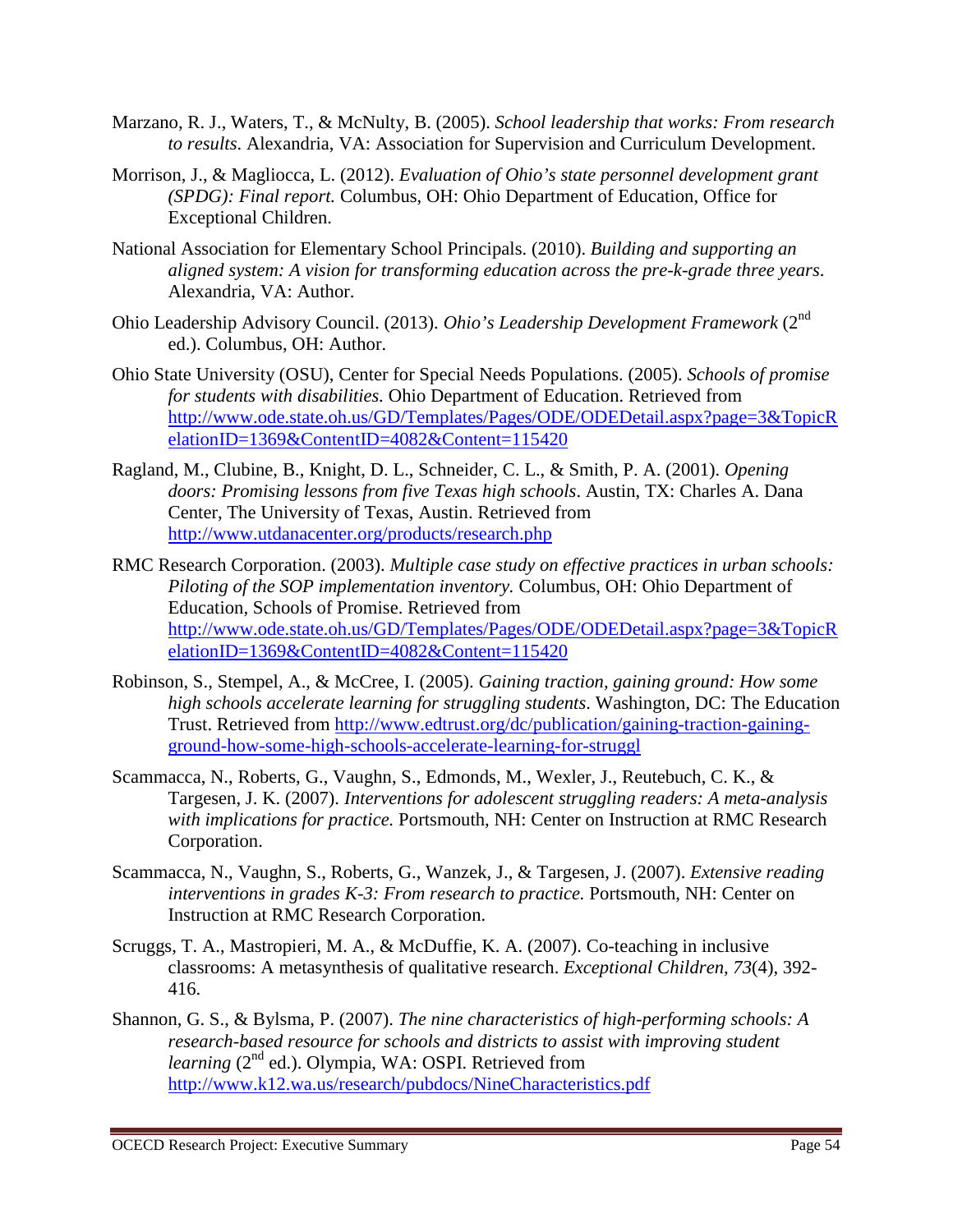- Suffren, Q., & Wallace, T. J. (2010). *Needles in a haystack: Lessons from Ohio's highperforming, high-need urban schools.* Washington, DC: Fordham Institute. Retrieved from http://www.edexcellence.net/publications/needles-in-a-haystack.html
- Telfer, D. M. (2011). *Moving your numbers: Five districts share how they used assessment and accountability to increase performance for students with disabilities as part of districtwide improvement*. Minneapolis, MN: University of Minnesota, National Center on Educational Outcomes.
- WestEd. (2013). Parents as partners in student achievement. *R&D Alert*, *14* (1). Retrieved from http://www.wested.org/online\_pubs/rd-13-01.pdf
- William, T., Kirst, M., & Haertel, E. (2005). *Similar students, different results: Why do some schools do better?* Mountain View, CA: EdSource. Retrieved from http://www.edsource.org/iss\_research\_SimStu\_initial.html
- Woodruff, D., & Jennings, D. A. (2012). *RtI and family engagement: A construct for intentionality.* Washington, D.C.: National Center on Response to Intervention at American Institutes for Research. Retrieved from http://www.rti4success.org/webinar/rtifamily-engagement-construct-intentionallity-4651
- Yin, R. K. (2009). *Case study research: Design and methods*. Thousand Oaks, CA: Sage.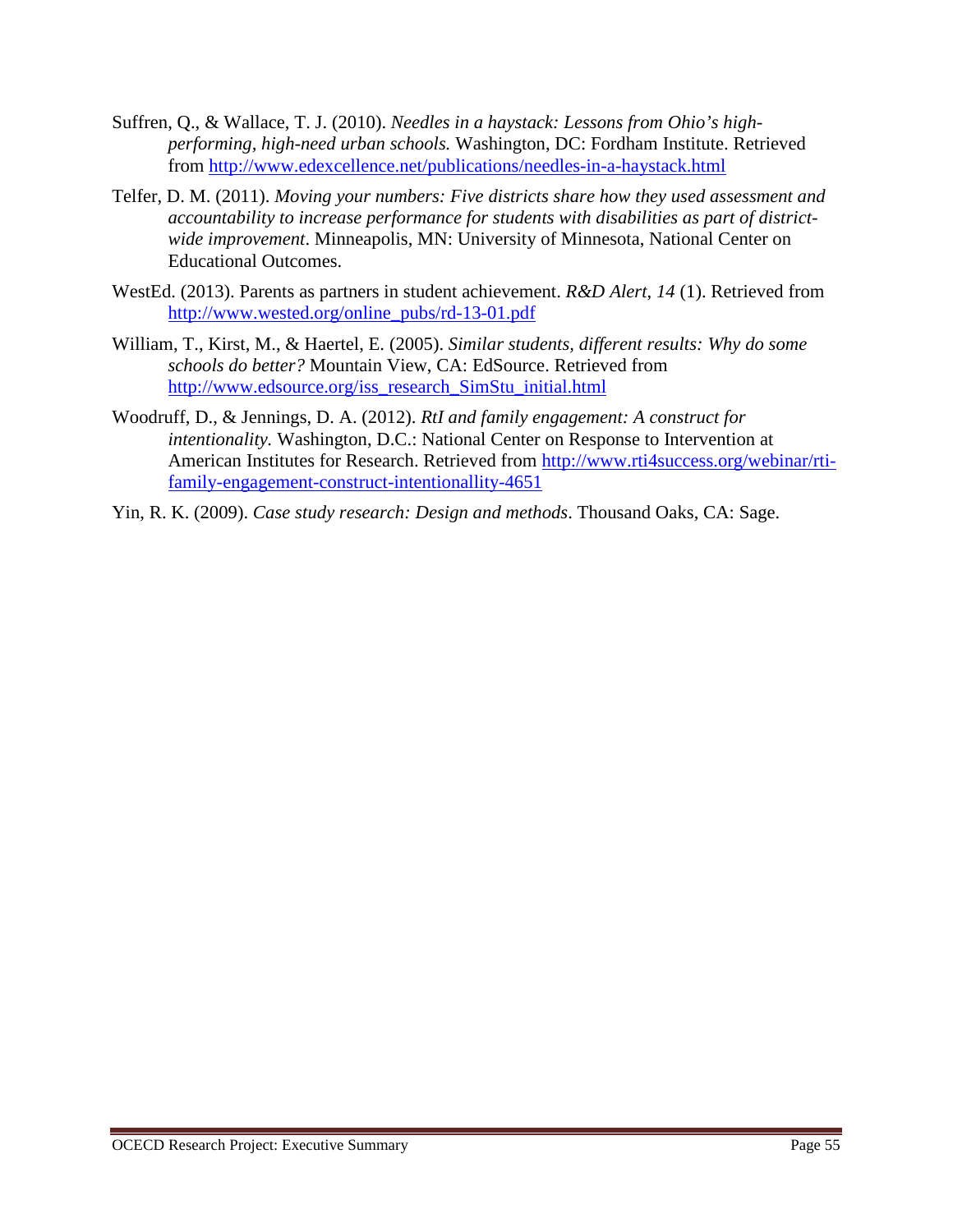# **APPENDIX A: RESOURCES**

This appendix includes resources aligned with the Recommendations for Practice outlined in the final chapter, "Conclusions and Recommendations." The resources are intended to support implementation of the study's recommendations.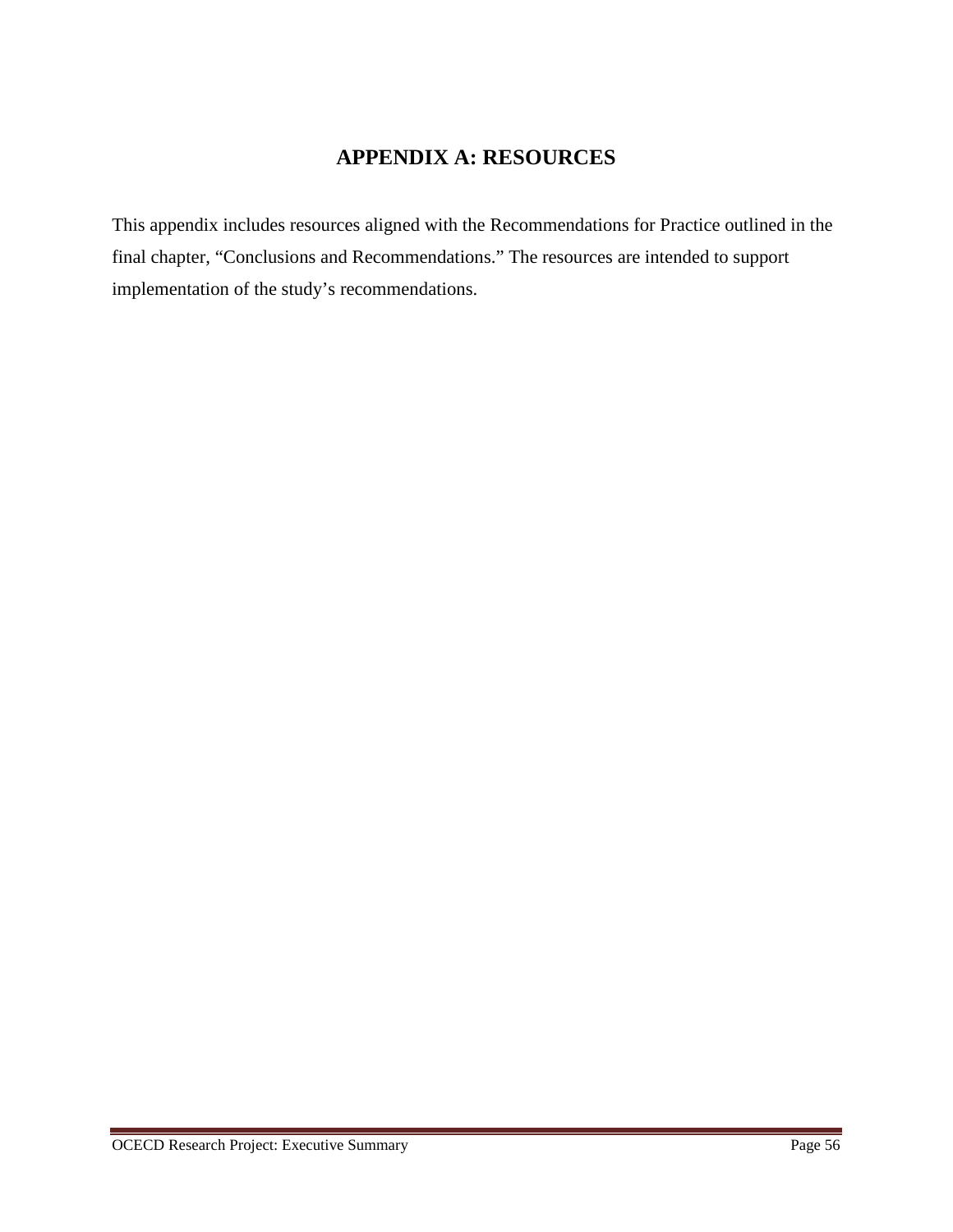| <b>Leadership for Implementation of Evidence-based Practices</b>                                                                                                                                                                                                                                                                                                              |                                                                                                                                                                                                                                                                                                                                                                                                                                                                                                                                                                                                                                                                                                                                                                                                                                                                         |  |
|-------------------------------------------------------------------------------------------------------------------------------------------------------------------------------------------------------------------------------------------------------------------------------------------------------------------------------------------------------------------------------|-------------------------------------------------------------------------------------------------------------------------------------------------------------------------------------------------------------------------------------------------------------------------------------------------------------------------------------------------------------------------------------------------------------------------------------------------------------------------------------------------------------------------------------------------------------------------------------------------------------------------------------------------------------------------------------------------------------------------------------------------------------------------------------------------------------------------------------------------------------------------|--|
| <b>Citation</b>                                                                                                                                                                                                                                                                                                                                                               | <b>Description</b>                                                                                                                                                                                                                                                                                                                                                                                                                                                                                                                                                                                                                                                                                                                                                                                                                                                      |  |
| <b>Implementation</b><br>Fixsen, D. L., Naoom, S. F., Blase, K. A., Friedman, R.<br>M., & Wallace, F. (2005). Implementation research: A<br>synthesis of the literature. Tampa, FL: University of South<br>Florida, Louis de la Parte Florida Mental Health Institute.<br>The National Implementation Research Network (FMHI<br>Publication #231)<br>http://nirn.fmhi.usf.edu | The goal of this literature review was to synthesize research in the area of<br>implementation and to determine what was known about relevant components and<br>conditions of implementation. The study includes practical guidance such as a<br>conceptual framework for implementation of defined practices and programs, core<br>implementation components, summary of a meta-analysis of the effects of training and<br>coaching on teachers' implementation in the classroom, and examples of different<br>types of fidelity measures across programs.                                                                                                                                                                                                                                                                                                             |  |
| <b>Evidence-Based Practices</b><br>Coalition for Evidence-Based Policy. (2003). Identifying<br>and implementing educational practices supported by<br>rigorous evidence: A user friendly guide. Washington,<br>D.C.: U.S. Department of Education, Institute of<br>Education Sciences, National Center for Education<br><b>Evaluation and Regional Assistance</b>             | This guide assists educational practitioners in evaluating whether an educational<br>intervention is backed by rigorous evidence of effectiveness and in implementing<br>evidence-based interventions in their schools or classrooms. The term <i>intervention</i> is<br>defined as an educational practice, strategy, curriculum, or program. The guide is<br>organized in four parts: A description of the randomized, controlled trial and why it is a<br>critical factor in the establishment of "strong" evidence of an intervention's<br>effectiveness; How to evaluate whether an intervention is backed by "strong" evidence<br>of effectiveness; How to evaluate whether an intervention is backed by "possible"<br>evidence of effectiveness; and Important factors to consider when implementing an<br>evidence-based intervention in schools or classrooms. |  |
| <b>What Works in Education</b><br>The What Works Clearinghouse (WWC)<br>www.whatworks.ed.gov                                                                                                                                                                                                                                                                                  | The What Works Clearinghouse (WWC) was established in 2002 by the U.S.<br>Department of Education's Institute of Education Sciences (IES) to provide educators,<br>policymakers, and the public with a central, independent, and trusted source of<br>scientific evidence of what works in education. To WWC reviews and reports on<br>studies of interventions (education programs, products, practices, and policies) in<br>selected topic areas. WWC reviews of evidence apply a set of standards that follow<br>scientifically valid criteria for determining the effectiveness of these interventions. The<br>WWC provides its findings in accessible, online reports, and include evaluation studies<br>that pass the WWC standards for each identified intervention.                                                                                             |  |
| <b>What Works in Education</b><br>Doing What Works (DWW)<br>http://dww.ed.gov/                                                                                                                                                                                                                                                                                                | Doing What Works (DWW) is a Web site dedicated to assisting teachers in the<br>implementation of effective educational practices. It contains practice guides<br>developed by the U.S. Department of Education's Institute of Education Sciences (IES)<br>that evaluate research on the effectiveness of teaching practices described in the guides<br>and examples of possible ways this research may be used. Content for each practice is                                                                                                                                                                                                                                                                                                                                                                                                                            |  |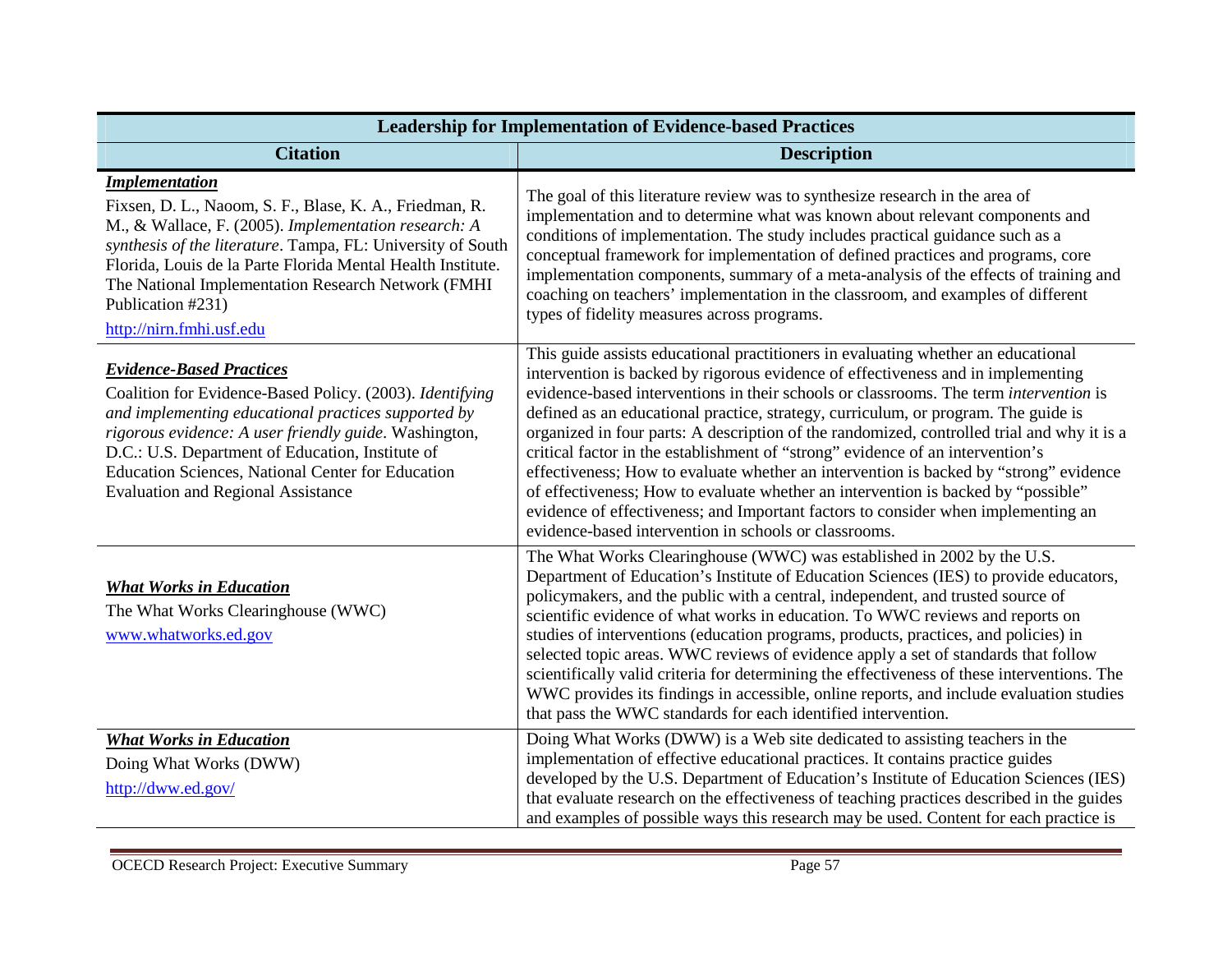| <b>Leadership for Implementation of Evidence-based Practices</b>                                                                                                                                                                                                                |                                                                                                                                                                                                                                                                                                                                                                                                                                                                                                                                                                                                                                                                                                                                                                                                                                                                                                                                      |  |
|---------------------------------------------------------------------------------------------------------------------------------------------------------------------------------------------------------------------------------------------------------------------------------|--------------------------------------------------------------------------------------------------------------------------------------------------------------------------------------------------------------------------------------------------------------------------------------------------------------------------------------------------------------------------------------------------------------------------------------------------------------------------------------------------------------------------------------------------------------------------------------------------------------------------------------------------------------------------------------------------------------------------------------------------------------------------------------------------------------------------------------------------------------------------------------------------------------------------------------|--|
| <b>Citation</b>                                                                                                                                                                                                                                                                 | <b>Description</b>                                                                                                                                                                                                                                                                                                                                                                                                                                                                                                                                                                                                                                                                                                                                                                                                                                                                                                                   |  |
|                                                                                                                                                                                                                                                                                 | organized into four areas: Practice Summary (to gain an overview of a practice and see<br>the issues it addresses), Learn What Works (understand the research base behind the<br>practice), See How it Works (access examples of schools engaged in these practices),<br>and Do What Works (use examples of tools to improve practice). Content areas include<br>data-driven improvement, quality teaching, literacy, math and science, comprehensive<br>support, and early childhood.                                                                                                                                                                                                                                                                                                                                                                                                                                               |  |
| <b>What Works in Schools</b><br>Marzano, R. J. (2003). What works in schools: Translating<br>research into action. Alexandria, VA: Association for<br>Supervision and Curriculum Development<br>http://www.ascd.org/publications/books/102271.aspx                              | This resource synthesizes 35 years of research to provide clear and unequalled insight<br>into the nature of schooling. Factors that affect student achievement are defined and<br>answers are offered to once-elusive questions such as how schools can set academic<br>goals that do not underestimate student potential and how do all students have equal<br>opportunity to learn given current curriculum requirements.                                                                                                                                                                                                                                                                                                                                                                                                                                                                                                         |  |
| <b>Leadership Practices</b><br>Marzano, R. J., Waters, T., & McNulty, B. (2005). School<br>leadership that works: From research to results.<br>Alexandria, VA: Association for Supervision and<br>Curriculum Development.<br>http://www.ascd.org/publications/books/105125.aspx | Drawing from 35 years of studies, the authors explain critical leadership principles that<br>every administrator needs to know: (a) 21 leadership responsibilities that have a<br>significant effect on student learning and the correlation of each responsibility to<br>academic achievement gains; (b) The difference between first- and second-order<br>change and the leadership responsibilities—in rank order—that are most important for<br>each; (c) How to choose the right work to focus on to improve student achievement;<br>(d) The advantages and disadvantages of comprehensive school reform models for<br>improving student achievement; (e) 11 factors and 39 actions that help in taking a site-<br>specific approach to improvement of student achievement; and (f) A five-step plan for<br>effective school leadership that includes a strong team, distributed responsibilities, and<br>31 team action steps. |  |
| <b>Leadership Practices</b><br>Keller-Allen, C. (2009). Superintendent leadership:<br>Promoting general and special education collaboration.<br>Alexandria, VA: National Association of State Directors<br>of Special Education.<br>http://eric.ed.gov/?id=ED529803             | The spotlight on local education agencies (LEAs) in their efforts to improve the<br>performance of all students, including historically underperforming subgroups, has<br>increased scrutiny of LEA leadership. Superintendents' responsibilities have become<br>more complex, stressful, and challenging as they are required to navigate new federal<br>and state requirements and meet accountability expectations, all while answering to<br>multiple, sometimes competing, constituencies. These changes came at a time when<br>more superintendents were retiring, job turnover was increasing, and the candidate<br>pool for experienced district administrators was shrinking. This study examined the<br>role of the superintendent in promoting, developing, and sustaining a culture of                                                                                                                                   |  |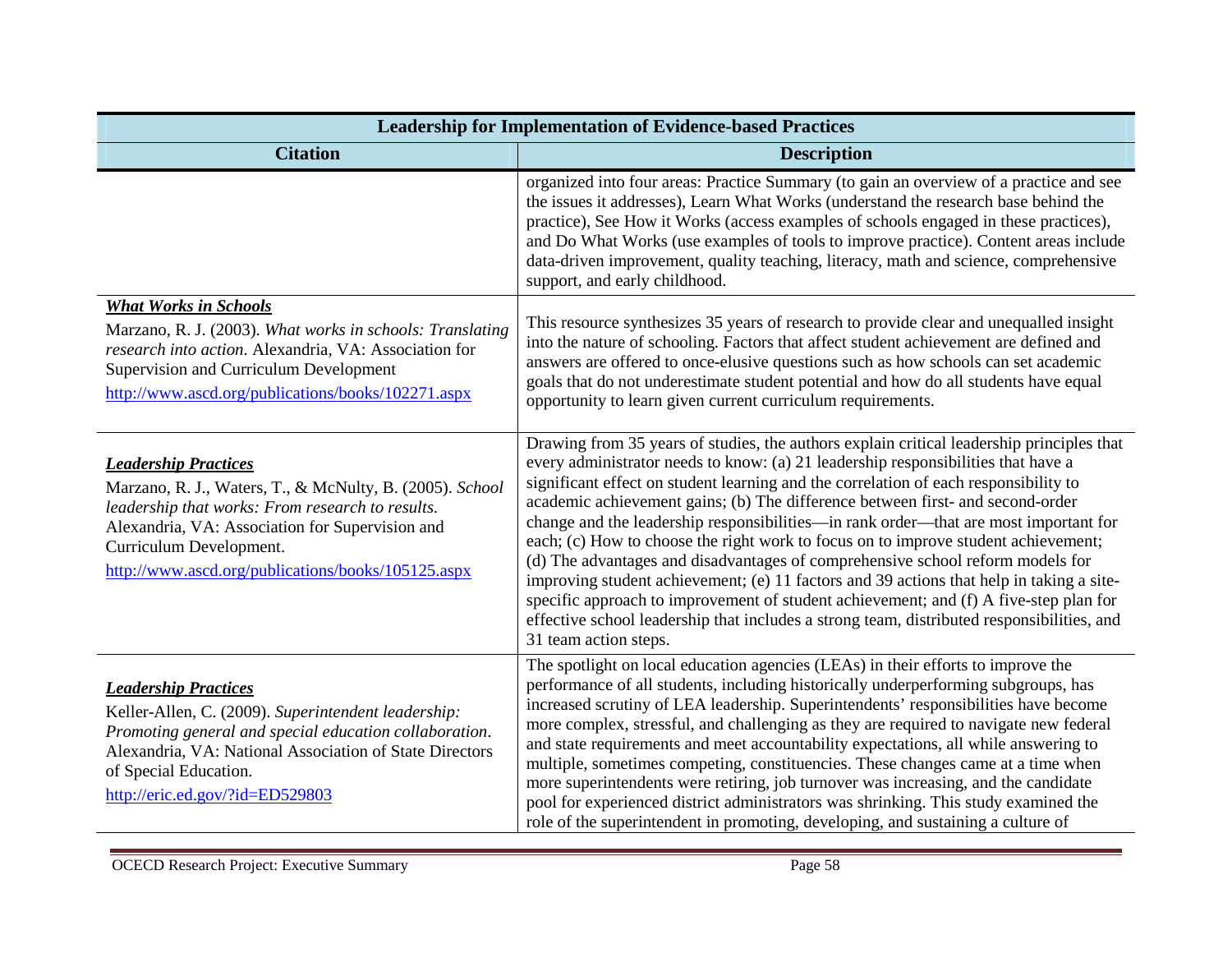| <b>Leadership for Implementation of Evidence-based Practices</b>                                                                                                                                                                                                                                                                                               |                                                                                                                                                                                                                                                                                                                                                                                                                                                                                                                                                                                                                                                                                                                                                                                                                                                                                                                                                                                                                                                                                                                                  |  |
|----------------------------------------------------------------------------------------------------------------------------------------------------------------------------------------------------------------------------------------------------------------------------------------------------------------------------------------------------------------|----------------------------------------------------------------------------------------------------------------------------------------------------------------------------------------------------------------------------------------------------------------------------------------------------------------------------------------------------------------------------------------------------------------------------------------------------------------------------------------------------------------------------------------------------------------------------------------------------------------------------------------------------------------------------------------------------------------------------------------------------------------------------------------------------------------------------------------------------------------------------------------------------------------------------------------------------------------------------------------------------------------------------------------------------------------------------------------------------------------------------------|--|
| <b>Citation</b>                                                                                                                                                                                                                                                                                                                                                | <b>Description</b>                                                                                                                                                                                                                                                                                                                                                                                                                                                                                                                                                                                                                                                                                                                                                                                                                                                                                                                                                                                                                                                                                                               |  |
|                                                                                                                                                                                                                                                                                                                                                                | collaboration between general and special educators throughout the LEA. Selected<br>superintendents described their rationale for advancing a culture of collaboration, the<br>strategies they implemented, the challenges they faced in doing so, and their<br>recommendations to other superintendents.                                                                                                                                                                                                                                                                                                                                                                                                                                                                                                                                                                                                                                                                                                                                                                                                                        |  |
| <b>Leadership Practices</b><br>Ohio's Leadership Development Framework. (2013). A<br>Report on the work of the Ohio Leadership Advisory<br>Council from 2007-2013 (2 <sup>nd</sup> ed.). Columbus, Ohio:<br>Buckeye Association of School Administrators and the<br>Ohio Department of Education.<br>http://www.ohioleadership.org/                            | Ohio's Leadership Development Framework is based on the concept of shared<br>leadership. This framework promotes the use of collaborative structures-district<br>leadership teams (DLTs), building leadership teams (BLTs), and teacher-based teams<br>(TBTs)—to lead schools and share the responsibility for improving student<br>achievement. The framework identifies six essential leadership practice areas that<br>outline what the superintendent, DLT, BLT, and TBTs need to do to improve<br>instructional practices and student performance: (a) Data and the decision-making<br>process, (b) Focused goal-setting process, (c) Instruction and the learning process, (d)<br>Community engagement process, (e) resource management process, and (f) governance<br>process. The Ohio Leadership Advisory Council (OLAC) has created online learning<br>modules to support implementation; these are any-time, any-place learning<br>opportunities available free to Ohio educators. The modules include research and<br>content from national experts, streaming video, Ohio exemplars of best practices, and<br>more. |  |
| <b>Leadership Practices</b><br>Morrison, J., & Magliocca, L. (2012). Evaluation of<br>Ohio's state personnel development grant (SPDG): Final<br>report. Columbus, OH: Ohio Department of Education,<br>Office for Exceptional Children.<br>(Available from Ohio's regional State Support Teams)                                                                | Ohio Improvement Process: Level of Implementation Rubric<br>A survey/self-reflection tool that includes (a) Use of collaborative structures and<br>processes; (b) Setting expectations for the effective use of data; (c) Shared<br>accountability across and within every level of the organization; and (d) Intentional use<br>of resources to support achievement and instruction.                                                                                                                                                                                                                                                                                                                                                                                                                                                                                                                                                                                                                                                                                                                                            |  |
| <b>Leadership Practices</b><br>Telfer, D. M. (2012). A synthesis of lessons learned: How<br>districts used assessment and accountability to increase<br>performance for students with disabilities as part of<br>district-wide improvement. Minneapolis, MN: University<br>of Minnesota. National Center on Educational Outcomes.<br>www.MovingYourNumbers.org | This resource examines how school districts with vastly different demographics<br>increase the performance of students with disabilities and other at-risk learners as part<br>of whole-district reform efforts. Case studies of featured districts provide evidence that<br>students with disabilities, like all other students, can learn at higher levels when adults<br>focus their collective efforts on improving instructional practice, consistently<br>implement core work across the district, and use assessment and accountability as a<br>lever for ongoing system and student learning improvement. A tool is available for<br>district self-assessment of implementation and scalability of six key practices: use data                                                                                                                                                                                                                                                                                                                                                                                           |  |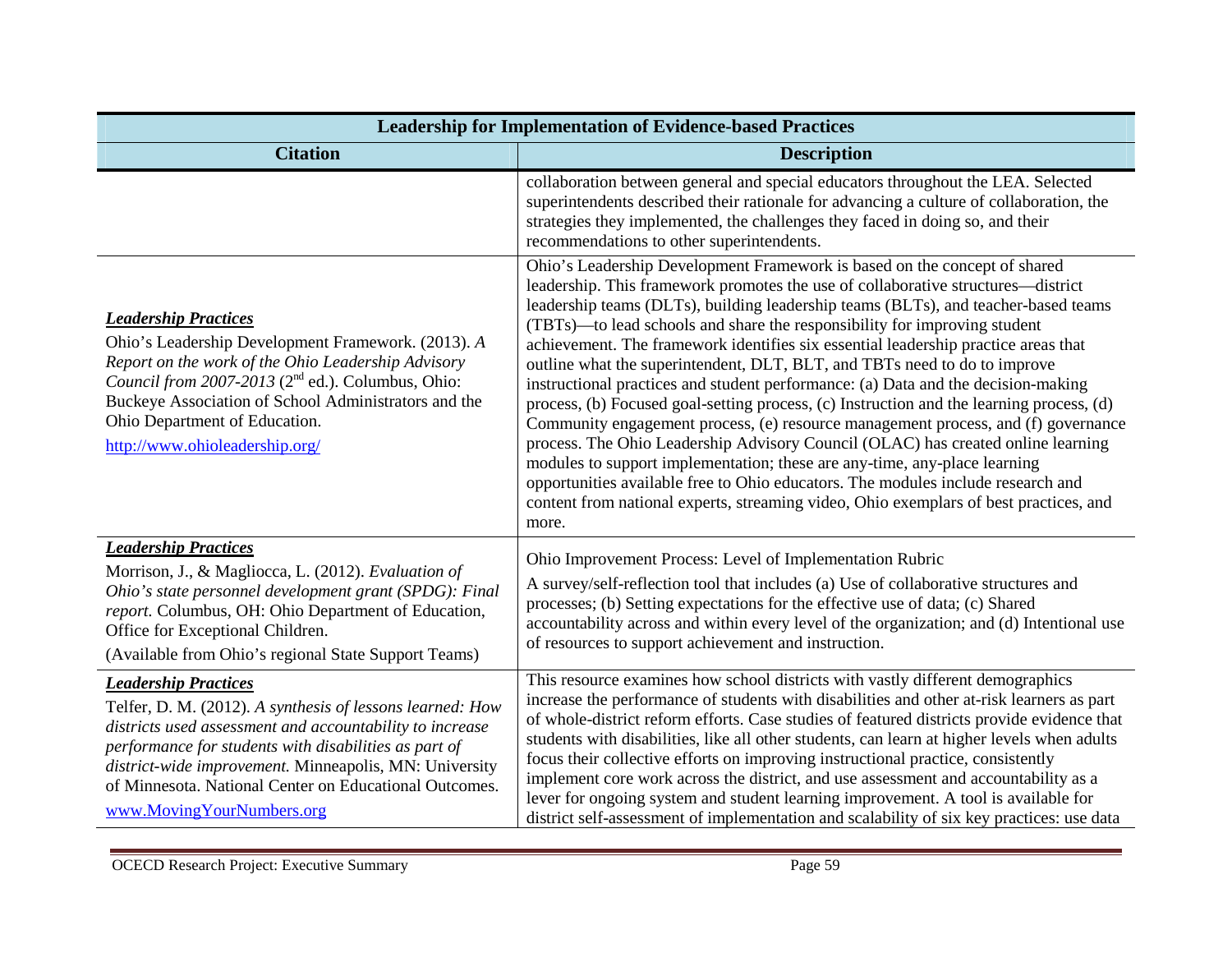| <b>Leadership for Implementation of Evidence-based Practices</b>                                                                                                                                                                                                                      |                                                                                                                                                                                                                                                                                                                                                                                                                                                                                                                                                                                                                                                                        |  |
|---------------------------------------------------------------------------------------------------------------------------------------------------------------------------------------------------------------------------------------------------------------------------------------|------------------------------------------------------------------------------------------------------------------------------------------------------------------------------------------------------------------------------------------------------------------------------------------------------------------------------------------------------------------------------------------------------------------------------------------------------------------------------------------------------------------------------------------------------------------------------------------------------------------------------------------------------------------------|--|
| <b>Citation</b>                                                                                                                                                                                                                                                                       | <b>Description</b>                                                                                                                                                                                                                                                                                                                                                                                                                                                                                                                                                                                                                                                     |  |
|                                                                                                                                                                                                                                                                                       | well; focus your goals; shared instructional practices; implement deeply; monitor and<br>provide feedback and support; inquire and learn.                                                                                                                                                                                                                                                                                                                                                                                                                                                                                                                              |  |
| <b>Instructional Practices</b><br>City, E. A., Elmore, R. F., Flarman, S. E., & Teitel, L.<br>(2009). Instructional rounds in education. Cambridge,<br>MA: Harvard Education Press:<br>http://hepg.org/hep/book/99                                                                    | Instructional Rounds in Education is intended to help education leaders and<br>practitioners develop a shared understanding of what high-quality instruction looks like<br>and what schools and districts need to do to support it. Inspired by the medical-rounds<br>model used by physicians, the authors have pioneered a new form of professional<br>learning known as instructional rounds networks. From this process, educators develop<br>a shared practice of observing, discussion, and analyzing learning and teaching.                                                                                                                                     |  |
| <b>Instructional Practices</b><br>Marzano, R. J. (2007). The art and science of teaching: A<br>comprehensive framework for effective instruction.<br>Alexandria, VA: Association for Supervision and<br>Curriculum Development.<br>http://www.ascd.org/publications/books/107001.aspx | Though classroom instructional strategies should clearly be based on sound science<br>and research, knowing when to use them and with whom is more than an art. This<br>resource presents a model for ensuring quality teaching that balances the need for<br>research-based data with the equally vital need to understand the strengths and<br>weaknesses of individual students.                                                                                                                                                                                                                                                                                    |  |
| <b>Instructional Practices</b><br>Johnson, J. F., Perez, L., & Uline, C. L. (2013). Teaching<br>practices from America's best urban schools: A guide for<br>school and classroom leaders. Larchmont, NY: Eye on<br>Education.<br>http://eric.ed.gov/?id=ED538917                      | Lessons learned from recipients of the National Excellence in Urban Education Award<br>sponsored by the National Center for Urban School Transformation (NCUST). Criteria<br>for selection include evidence that a high percentage of SWDs are achieving greater<br>proficiency in at least two academic subjects; percentage of SWDs demonstrating<br>proficiency on state assessments, and SWDs demonstrating year-to-year achievement<br>gains on state assessments or other indicators of success. Lead author Joe Johnson<br>currently serves as Executive Director of NCUST and formerly served with ODE<br>where he began Ohio's Schools of Promise Initiative. |  |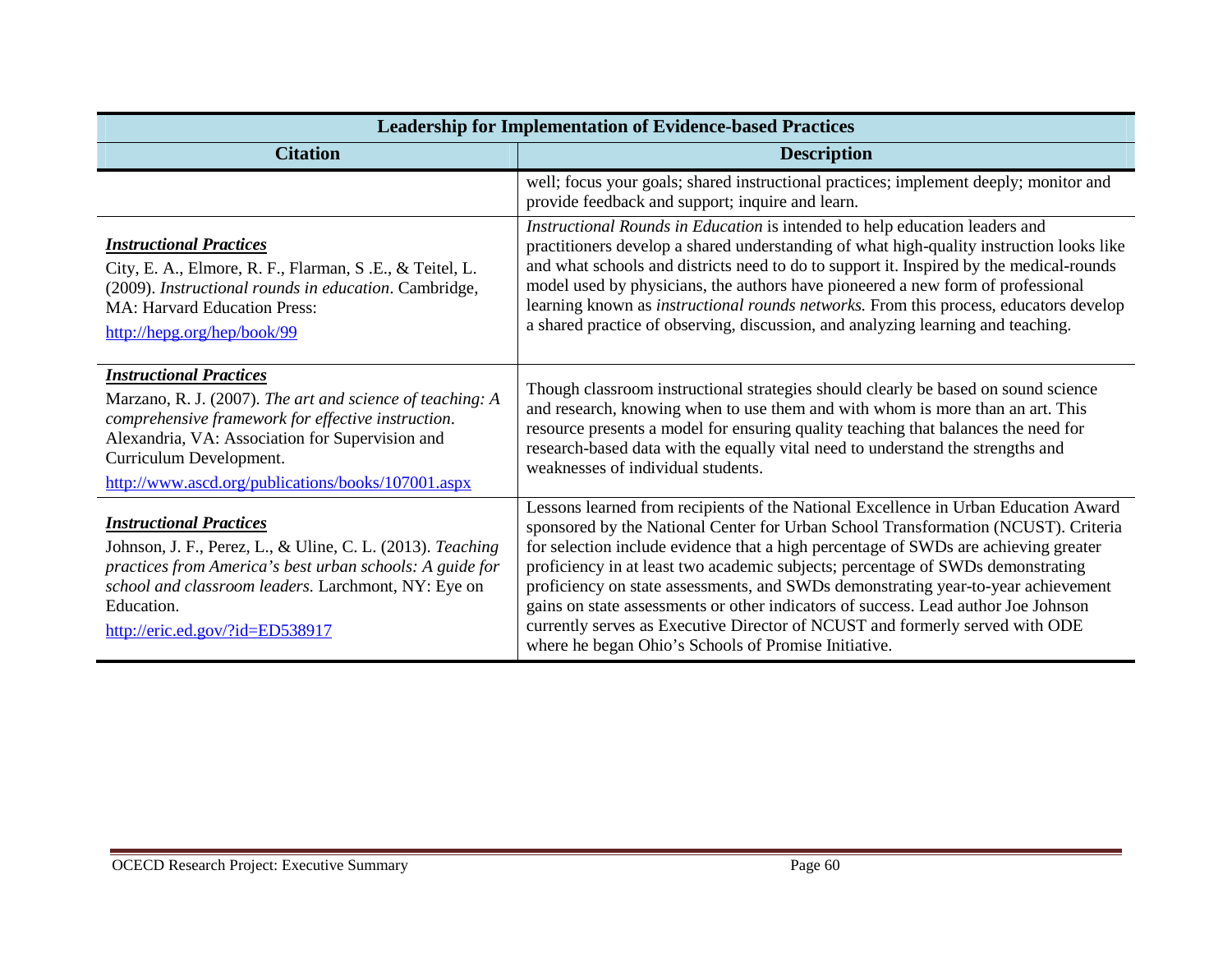| <b>Multitiered Systems of Intervention and Supports</b>                                                                                                                                                                                                                                                                                                                                                             |                                                                                                                                                                                                                                                                                                                                                                                                                                                                                                                                                                                                                                                                                                                                                                                                                                                             |  |
|---------------------------------------------------------------------------------------------------------------------------------------------------------------------------------------------------------------------------------------------------------------------------------------------------------------------------------------------------------------------------------------------------------------------|-------------------------------------------------------------------------------------------------------------------------------------------------------------------------------------------------------------------------------------------------------------------------------------------------------------------------------------------------------------------------------------------------------------------------------------------------------------------------------------------------------------------------------------------------------------------------------------------------------------------------------------------------------------------------------------------------------------------------------------------------------------------------------------------------------------------------------------------------------------|--|
| <b>Citation</b>                                                                                                                                                                                                                                                                                                                                                                                                     | <b>Description</b>                                                                                                                                                                                                                                                                                                                                                                                                                                                                                                                                                                                                                                                                                                                                                                                                                                          |  |
| <b>RtI</b> and Closing the Achievement Gap<br>Martinez, R. S., Nellis, L. M., & Prendergast, K. A. (2006). Closing<br>the achievement gap series: Part II, response to intervention: Basic<br>elements, practical applications, and policy recommendations.<br>Center for Evaluation and Education Policy: Education Policy Brief,<br>$4(8)$ .<br>http://eric.ed.gov/?id=ED495749                                   | This policy brief provides readers with a broad overview of Response to<br>Intervention (RtI). RtI refers to an integrated, school-wide method of<br>service delivery across general and special education that promotes<br>successful school outcomes for all students. This brief discusses the<br>impetus behind RtI, which stems from flaws in the current special<br>education system, describes the principal components of RtI, and<br>highlights several model RtI programs around the country. Finally, the<br>paper makes policy recommendations for the implementation of RtI in a<br>sample state.                                                                                                                                                                                                                                              |  |
| <b>RtI and Role of Special Education and Special Educators</b><br>Council for Exceptional Children. (2007). CEC position on response<br>to intervention (RTI): The unique role of special education and<br>special educators. Arlington, VA: Author.<br>Retrieved from http://www.eric.ed.gov/PDFS/ED499403.pdf                                                                                                     | The CEC recognizes the potential impact of RtI on the education of all<br>children, roles of special educators, and the special education system. The<br>RtI process is designed to identify struggling learners early, to provide<br>access to needed interventions, and to help identify children with<br>disabilities. It is a process intended to assist in identifying children with<br>disabilities by providing data about how a child responds to scientifically<br>based intervention as part of the comprehensive evaluation required for<br>identification of any disability. Special educators play an integral role and<br>have a strong and clear identity in the RtI process. To that end, CEC<br>believes that any RtI process must include nonnegotiable guarantees<br>related to special education and the key role of special educators. |  |
| <b>RtI</b> and Early Childhood<br>The Division for Early childhood of the Council for Exceptional<br>Children (DEC), National Association for the Education of Young<br>Children (NAEYC), & National Head Start Association (NHSA).<br>2013. Frameworks for response to intervention and early childhood:<br>Description and implications.<br>http://www.naeyc.org/files/naeyc/RTI%20in%20Early%20Childhoo<br>d.pdf | The purpose of this jointly developed paper was to define early childhood<br>RtI frameworks and to promote a broader understanding and discussion of<br>the topic.                                                                                                                                                                                                                                                                                                                                                                                                                                                                                                                                                                                                                                                                                          |  |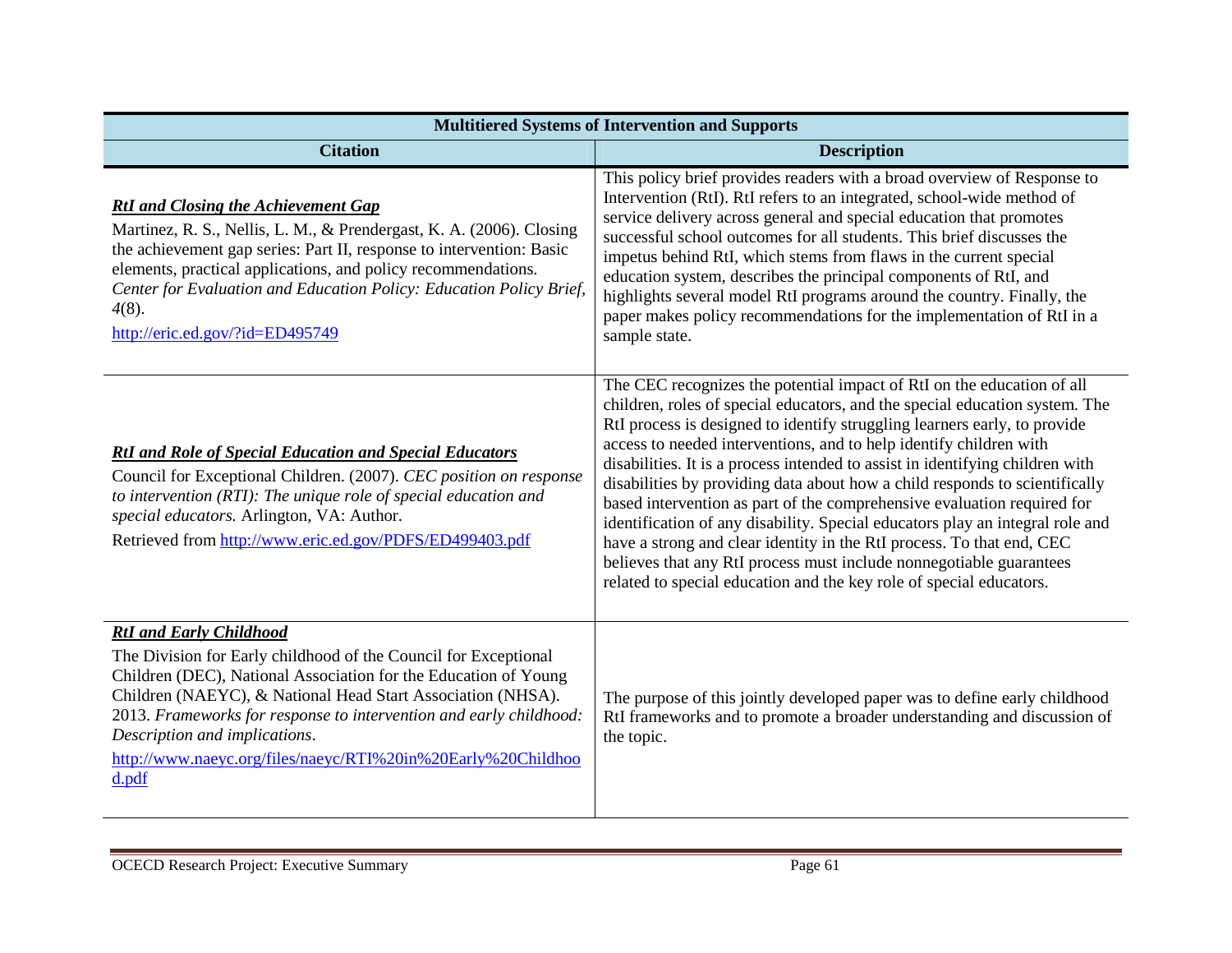| <b>Multitiered Systems of Intervention and Supports</b>                                                                                                                                                                                                                                                                                                                                                                                                                                             |                                                                                                                                                                                                                                                                                                                                                                                                                                                                                                                                                                                                                                                                                                                                                                  |  |
|-----------------------------------------------------------------------------------------------------------------------------------------------------------------------------------------------------------------------------------------------------------------------------------------------------------------------------------------------------------------------------------------------------------------------------------------------------------------------------------------------------|------------------------------------------------------------------------------------------------------------------------------------------------------------------------------------------------------------------------------------------------------------------------------------------------------------------------------------------------------------------------------------------------------------------------------------------------------------------------------------------------------------------------------------------------------------------------------------------------------------------------------------------------------------------------------------------------------------------------------------------------------------------|--|
| <b>Citation</b>                                                                                                                                                                                                                                                                                                                                                                                                                                                                                     | <b>Description</b>                                                                                                                                                                                                                                                                                                                                                                                                                                                                                                                                                                                                                                                                                                                                               |  |
| <b>RtI</b> and <b>High</b> School<br>Duffy, H. (2007). Meeting the needs of significantly struggling<br>learners in high school: A look at approaches to tiered intervention.<br>Washington, D.C.: National High School Center at American<br>Institutes for Research.<br>http://www.rti4success.org/pdf/high_school.pdf                                                                                                                                                                            | This brief describes issues related to the implementation of RtI at the high<br>school level and explains the supports needed to implement the RtI system.<br>The resource provides an overview of RtI and describes specific<br>components including a comparison of the standard treatment and problem<br>solving approaches. The paper describes current research on RtI and<br>secondary education and also provides a case study of a high school that<br>implemented RtI.                                                                                                                                                                                                                                                                                  |  |
| <b>Reading Interventions K-3</b><br>Scammacca, N., Vaughn, S., Roberts, G., Wanzek, J., & Targesen, J.<br>(2007). Extensive reading interventions in grades K-3: From<br>research to practice. Portsmouth, NH: Center on Instruction at RMC<br>Research Corporation.<br>http://www.centeroninstruction.org/extensive-reading-interventions-<br>in-grades-k-3-from-research-to-practice                                                                                                              | This report summarizes 12 peer-reviewed, quality research studies and<br>synthesizes findings on the effectiveness of extensive reading interventions<br>(comparing at least 100 instructional sessions) for struggling K-3 readers.<br>It explains the related implications for practice for students with reading<br>problems or learning disabilities in an RtI setting.                                                                                                                                                                                                                                                                                                                                                                                      |  |
| <b>Reading Interventions/Adolescent Struggling Readers</b><br>Scammacca, N., Roberts, G., Vaughn, S., Edmonds, M., Wexler, J.,<br>Reutebuch, C. K., & Targesen, J. K. (2007). Interventions for<br>adolescent struggling readers: A meta-analysis with implications for<br>practice. Portsmouth, NH: Center on Instruction at RMC Research<br>Corporation.<br>http://www.centeroninstruction.org/interventions-for-adolescent-<br>struggling-readers-a-meta-analysis-with-implications-for-practice | Results of this meta-analysis provide guidance for interventions for<br>struggling adolescent readers and outlines major implications for practice.<br>The report focuses on interventions designed to improve students' use of<br>reading comprehension strategies. It also considers the impact of<br>interventions that target improved reading vocabulary, accurate decoding<br>of unfamiliar words in text, and increased reading fluency.                                                                                                                                                                                                                                                                                                                  |  |
| <b>Math Interventions</b><br>Jayanthi, M., Gersten, R., & Baker, S. (2008). Mathematics<br>instruction for students with disabilities or difficulty learning<br>mathematics: A guide for teachers. Portsmouth, NH: Center on<br>Instruction at RMC Research Corporation.<br>http://www.centeroninstruction.org/mathematics-instruction-for-<br>students-with-learning-disabilities-or-difficulty-learning-<br>mathematics-a-guide-for-teachers                                                      | This guide for teachers is a companion piece to the meta-analysis<br>Mathematics Instruction for Students with Learning Disabilities or<br>Difficulty Learning Mathematics: A Synthesis of the Intervention Research.<br>Based on the findings of this report, seven effective instructional practices<br>were identified for teaching mathematics to K-12 students with learning<br>disabilities. It describes these practices including recommendations from<br>The Final Report of the National Mathematics Advisory Panel, specifies<br>research-based recommendations for students with learning disabilities and<br>for students who are experiencing difficulties in learning mathematics but<br>are not identified as having a math learning disability. |  |

÷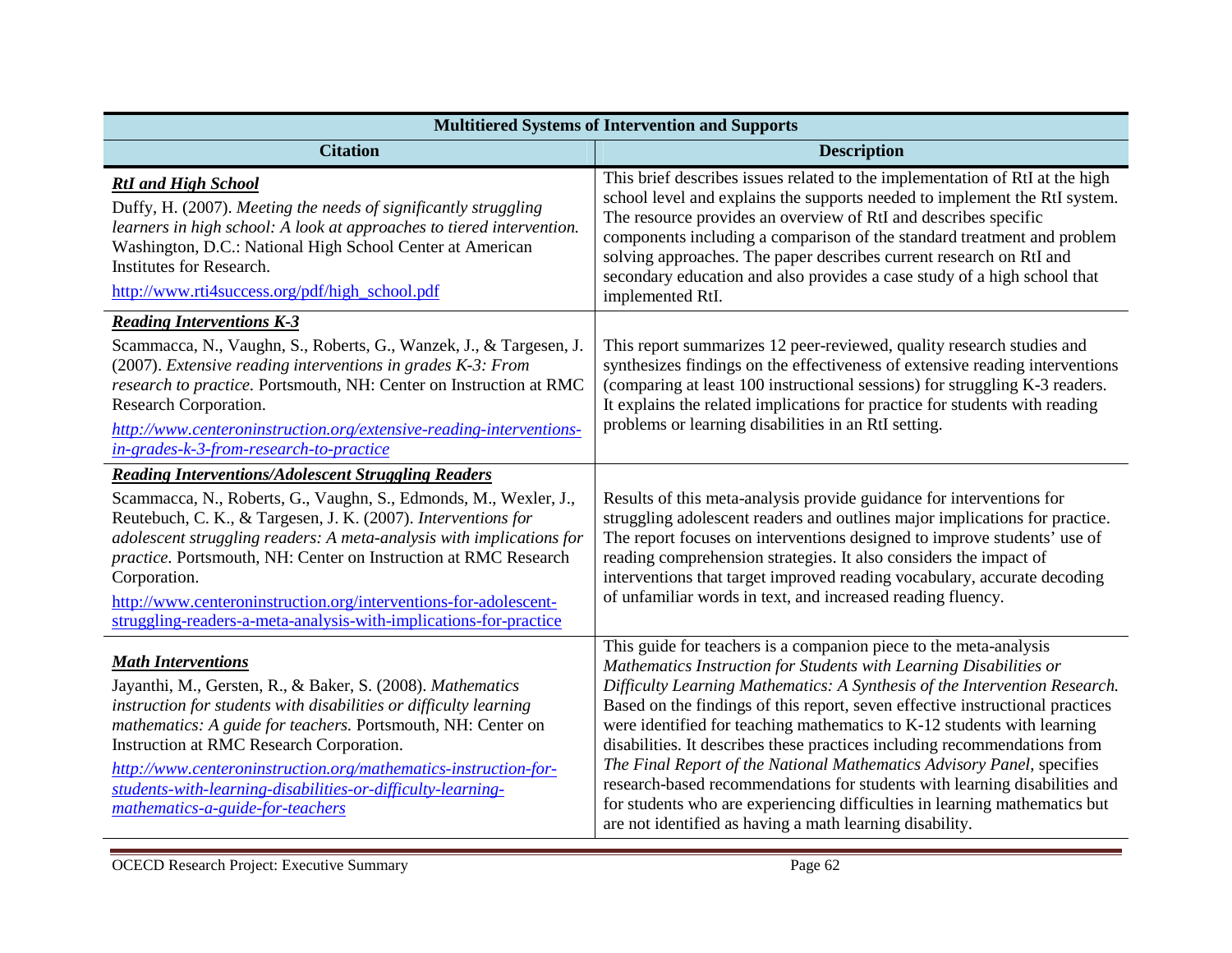| <b>Multitiered Systems of Intervention and Supports</b>                                                                                                                                                                                                                                                                                               |                                                                                                                                                                                                                                                                                                                                                                                                                                                                                                                                                                                                                                                                    |
|-------------------------------------------------------------------------------------------------------------------------------------------------------------------------------------------------------------------------------------------------------------------------------------------------------------------------------------------------------|--------------------------------------------------------------------------------------------------------------------------------------------------------------------------------------------------------------------------------------------------------------------------------------------------------------------------------------------------------------------------------------------------------------------------------------------------------------------------------------------------------------------------------------------------------------------------------------------------------------------------------------------------------------------|
| <b>Citation</b>                                                                                                                                                                                                                                                                                                                                       | <b>Description</b>                                                                                                                                                                                                                                                                                                                                                                                                                                                                                                                                                                                                                                                 |
| <b>RtI Research and Implementation</b><br>Griffiths, A. J., Parson, L. B., Burns, M. K., VanDerHeyden, A., &<br>Tilly, W. D. (2007). Response to intervention: Research for practice.<br>Alexandria, VA: National Association of State Directors of Special<br>Education (NASDSE).<br>http://www.nasdse.org/portals/0/documents/rti_bibliography2.pdf | NASDSE provided a comprehensive review of research related to both<br>traditional (special education eligibility determination) and more recent<br>(general education inclusionary practices) approaches to RtI to inform<br>local decision-making. Chapters include "Improving Core Instruction for<br>All Students" (Tier 1 application), "Intensive Instruction" (Tier II<br>application), "Intensive Instruction" (Tier 3 application), and approaches to<br>RtI for "Social-Emotional Behavior Purposes" (Tiers 1, 2, and 3<br>application).                                                                                                                  |
| <b>RtI Implementation (District Level)</b><br>Elliott, J., & Morrison, D. (2008) Response to intervention:<br>Blueprints for implementation (district-level edition). Alexandria,<br>VA: NASDSE.<br>http://www.nasdse.org/LinkClick.aspx?fileticket=H7i7vsEPEck%3D<br>$&$ tabid=36                                                                    | RtI is defined as the practice of providing high quality instruction and<br>interventions matched to student need, monitoring progress frequently to<br>make decisions about changes in instruction or goals, and applying student<br>response data to important education decisions. RtI should be applied to<br>decisions in general, remedial and special education, creation of a well-<br>integrated system of instruction/intervention guided by student outcome<br>data. This district-level guide is organized around the following<br>components: (a) Consensus-Building, (b) District Infrastructure-Building,<br>and (c) District-Level Implementation. |
| <b>RtI Implementation (School Level)</b><br>Kurns, S., & Tilly, W. D. (2008). Response to intervention:<br>Blueprints for implementation (school building-level edition).<br>Alexandria, VA: NASDSE.<br>http://www.nasdse.org/LinkClick.aspx?fileticket=0XXmIiiQOGo%3<br>$D\&$ tabid=36                                                               | This school building-level guide (a companion to the district-level guide)<br>is addresses the following topics: Consensus Building, Infrastructure<br>Building, and Implementation.                                                                                                                                                                                                                                                                                                                                                                                                                                                                               |

e e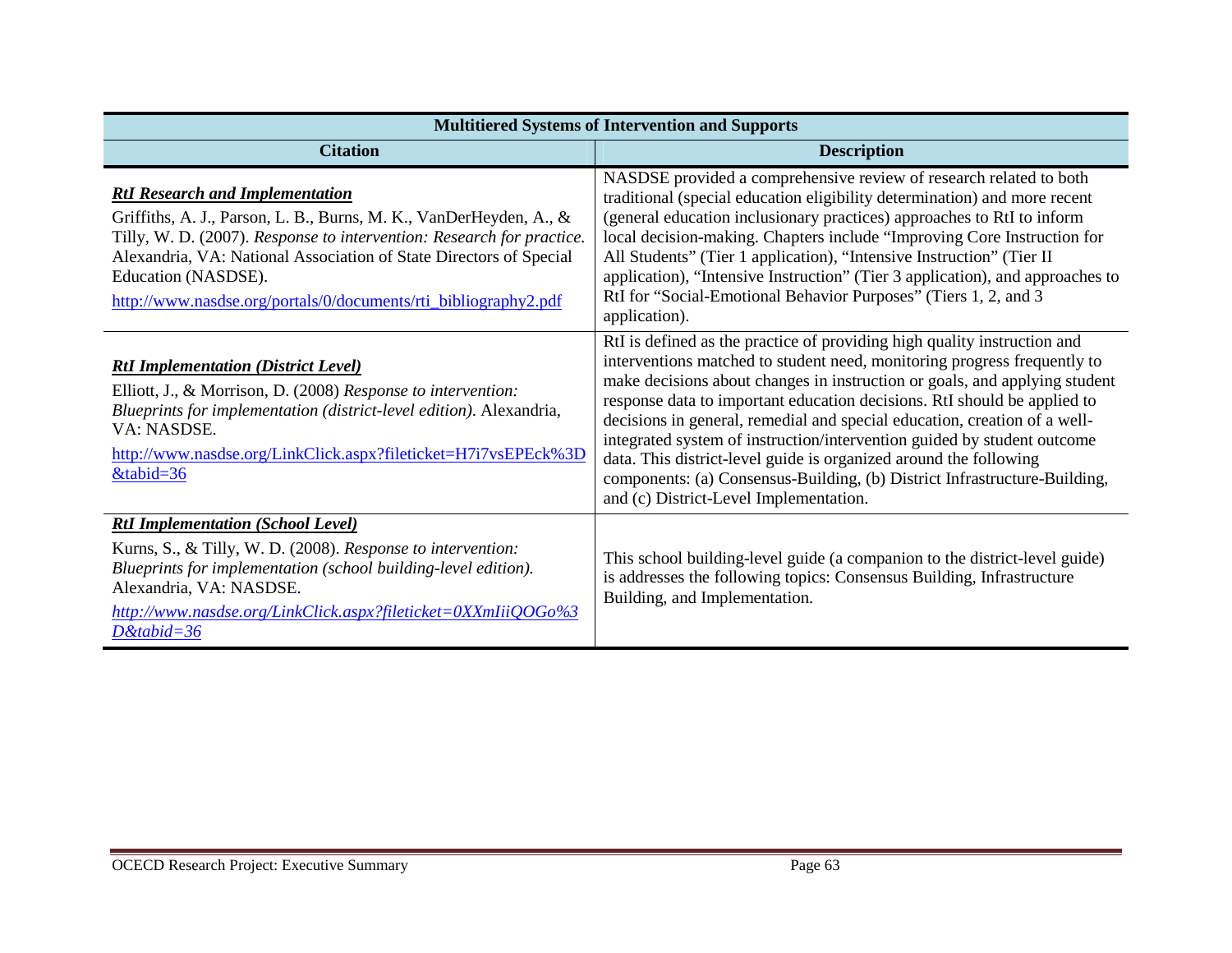| <b>Co-Teaching</b>                                                                                                                                                                                                                                              |                                                                                                                                                                                                                                                                                                                                                                                                                                                                                                                                                                                                                                                                             |  |
|-----------------------------------------------------------------------------------------------------------------------------------------------------------------------------------------------------------------------------------------------------------------|-----------------------------------------------------------------------------------------------------------------------------------------------------------------------------------------------------------------------------------------------------------------------------------------------------------------------------------------------------------------------------------------------------------------------------------------------------------------------------------------------------------------------------------------------------------------------------------------------------------------------------------------------------------------------------|--|
| <b>Citation</b>                                                                                                                                                                                                                                                 | <b>Description</b>                                                                                                                                                                                                                                                                                                                                                                                                                                                                                                                                                                                                                                                          |  |
| <b>Co-Teaching</b><br>Scruggs, T. A., Mastropieri, M. A., & McDuffie, K. A. (2007).<br>Co-teaching in inclusive classrooms: A metasynthesis of<br>qualitative research. Exceptional Children, 73(4), 392-416<br>http://eric.ed.gov/?id=EJ817512                 | Thirty-two qualitative investigations of co-teaching in inclusive classrooms<br>were included in this metasynthesis that employed qualitative research<br>integration techniques. The study concluded that co-teachers generally support<br>co-teaching, although a number of important needs were identified, including<br>planning time, student skill level, and training; many of these needs were linked<br>to administrative support.                                                                                                                                                                                                                                 |  |
| <b>Co-Teaching</b><br>Hanover Research. (2012). The effectiveness of the co-teaching<br>model: Literature review. Washington, D.C.: Author.<br>http://www.hanoverresearch.com/wp-<br>content/uploads/2012/05/Effectiveness-of-Co-Teaching-<br>Membership.pdf    | The report provides an overview of the literature on co-teaching as a mode of<br>instruction for children with and without disabilities. Co-teaching is described<br>as method that draws on the strengths of both the general educator, who<br>understands the structure, content, and pacing of the general education<br>curriculum, and the special educator, who can identify unique learning needs of<br>individual students and enhance curriculum and instruction to match these<br>needs. This resource includes discussion of best practices in the implementation<br>of co-teaching, as well as rubrics for measuring cooperative efficacy among co-<br>teachers. |  |
| Co-Teaching<br>Gately, S. E., & Gately, F. J. (2001) Understanding co-teaching<br>components. Teaching Exceptional Children, 33(4), 40-47.<br>https://inclusiveed.wikispaces.com/file/view/Understanding+CoT<br>eaching+Components.pdf                          | In this article, the authors describe the components of co-teaching and give<br>examples of what the teacher interactions of that component may resemble at<br>each of the developmental stages of co-teaching: beginning, compromise, and<br>collaborative. Also included is the Co-teaching Rating Scale (CTRS) along with<br>descriptions of how teachers and administrators can use it to develop<br>appropriate objectives and directions for co-teachers.                                                                                                                                                                                                             |  |
| <b>Co-Teaching</b><br>National Dissemination Center for Children with Disabilities<br>(NICHEY). (2011). Co-teaching: General and special educators<br>working together. Washington, D.C.: Author.<br>http://nichcy.org/schoolage/effective-practices/coteaching | This practice-oriented Web page provides information about the following<br>topics: various approaches to co-teaching; setting up shop together: tips,<br>strategies, and checklists; PD modules on co-teaching, co-teaching blogs; and<br>resources from state departments of education.                                                                                                                                                                                                                                                                                                                                                                                   |  |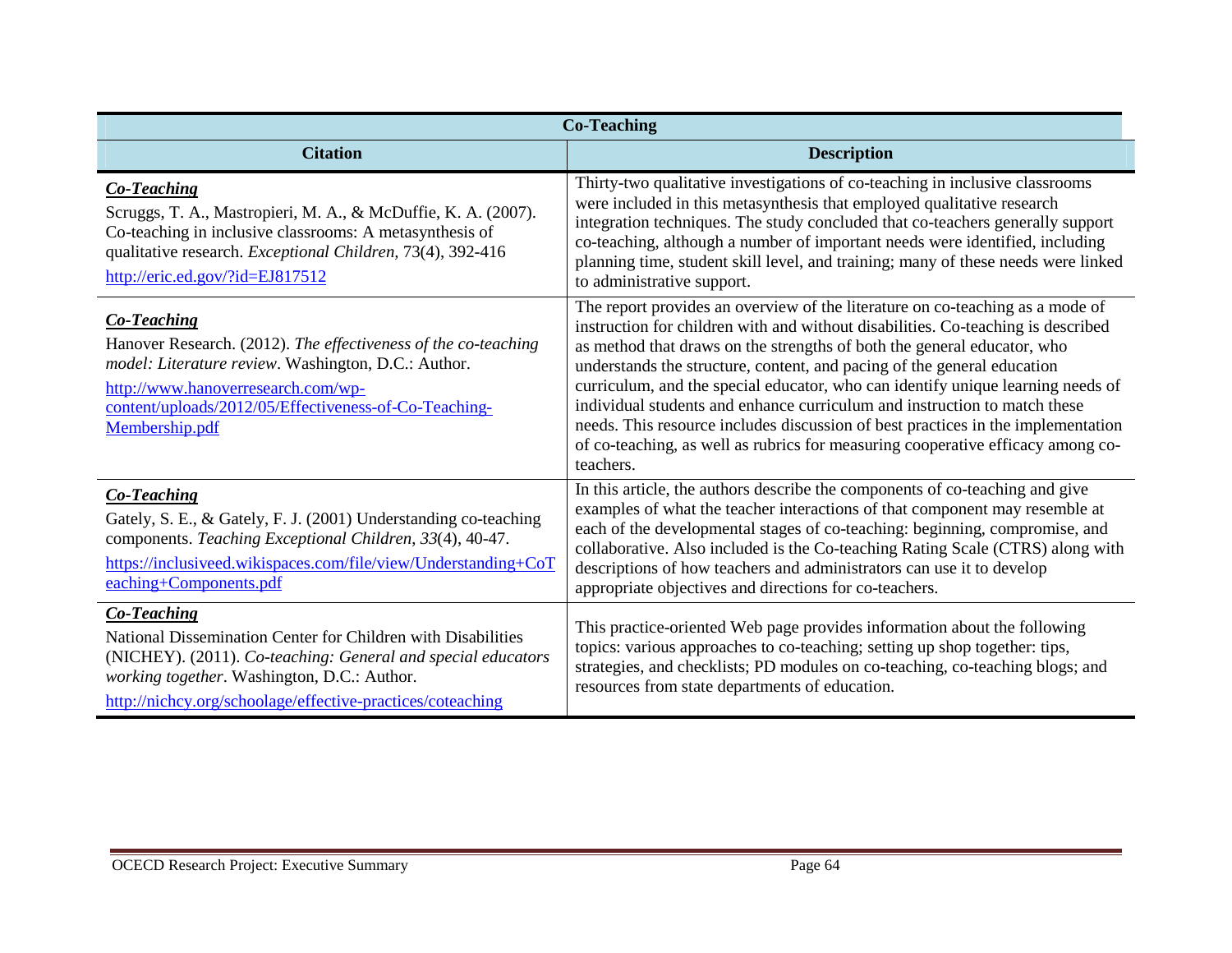| <b>Teacher Preparation and Professional Development</b>                                                                                                                                                                                                                                                                                                            |                                                                                                                                                                                                                                                                                                                                                                                                                                                                                                                                                                                                                                                                                                 |  |
|--------------------------------------------------------------------------------------------------------------------------------------------------------------------------------------------------------------------------------------------------------------------------------------------------------------------------------------------------------------------|-------------------------------------------------------------------------------------------------------------------------------------------------------------------------------------------------------------------------------------------------------------------------------------------------------------------------------------------------------------------------------------------------------------------------------------------------------------------------------------------------------------------------------------------------------------------------------------------------------------------------------------------------------------------------------------------------|--|
| <b>Citation</b>                                                                                                                                                                                                                                                                                                                                                    | <b>Description</b>                                                                                                                                                                                                                                                                                                                                                                                                                                                                                                                                                                                                                                                                              |  |
| <b>Special Education Teacher Preparation</b><br>Brownell, M. T., Sindelar, P. T., Kiely, M. T., & Danielson, L. C.<br>(2010). Special education teacher quality and preparation: Exposing<br>foundations, constructing a new model. Exceptional Children, 76(3),<br>357-377.<br>http://cec.metapress.com/content/j18319315615h157/                                 | This general article discusses changes in special education teacher<br>preparation over time. The study presents historical development of special<br>education, with discussion of political context, case law, and assumptions<br>about teacher quality during the different eras. The article proposes<br>changes to special education teacher preparation based in the RTI<br>framework.                                                                                                                                                                                                                                                                                                    |  |
| <b>Teacher Preparation for Inclusive Services</b><br>Holdheide, L. R., & Reschly, D. J. (2008). Teacher preparation to<br>deliver inclusive services to students with disabilities. Washington,<br>D.C.: National Comprehensive Center for Teacher Quality.<br>http://www.isbe.state.il.us/peac/pdf/using_student_growth_summary<br>0112.pdf                       | An innovation configuration for best practices organized around new<br>essential components such as inclusive service models; collaborative<br>teaming/planning; collaborative skills; access to the general education<br>curriculum/universal design for learning; access to the general<br>curriculum/differentiated instruction; learning strategies, classroom<br>organization, and behavior management; scientifically based reading<br>instruction; family involvement; and student self-determination and<br>collaboration.                                                                                                                                                              |  |
| <b>Teacher Evaluation Systems</b><br>Holdheide, L. (2013). Inclusive design: Building educator evaluation<br>systems that support students with disabilities: Special issues brief.<br>Washington, D.C.: Center on Great Teachers and Leaders at<br>American Institutes for Research.<br>http://www.gtlcenter.org/sites/default/files/GTL Inclusive Design.p<br>df | This Special Issues Brief addresses how challenges in teacher evaluation<br>implementation fidelity, in many cases, can be reduced when a singular<br>evaluation system for all teachers is in place. In particular, the study<br>describes several advantages to employment of the same evaluation system<br>for teachers of students with disabilities, including advantages related to<br>inclusion, integration, collaboration, and shared understanding. Key design<br>considerations and potential action steps are identified. In addition, each<br>design consideration discussion includes links to case studies that illustrate<br>implementation.                                    |  |
| <b>Teacher Evaluation Systems</b><br>Council for Exceptional Children. (2012). The Council for<br>Exceptional Children's position on special education teacher<br>evaluation. Arlington, VA: Author.<br>http://cecblog.typepad.com/files/position_on_special_education_teac<br>her_evaluation_background.pdf.                                                      | The complex role of the special education teacher is recognized as<br>evaluations must take into account the population of children and youth<br>and their range of exceptionalities taught and supported by special<br>education teachers during a given school year. Evaluations also must be<br>conducted by evaluators with expertise related to evidence-based service<br>delivery models and individualized teaching practices and interventions in<br>special education. Evaluators must understand how, when, and why these<br>practices are implemented and the specific roles and responsibilities of<br>special education teachers. Multiple indicators of special education teacher |  |

e e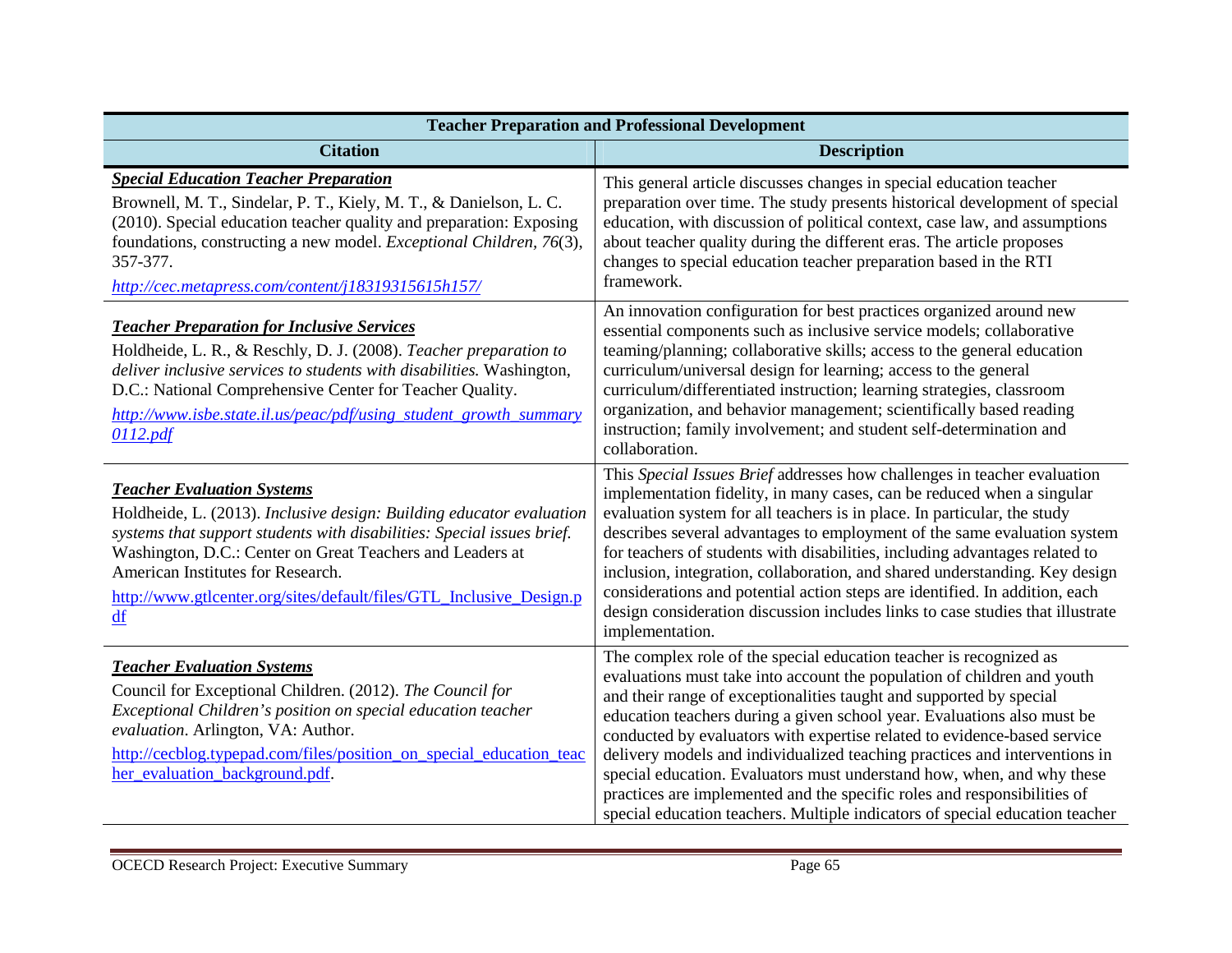| <b>Teacher Preparation and Professional Development</b>                                                                                                                                                                                                                                                                                                                                                                                                                                                                                                                          |                                                                                                                                                                                                                                                                                                                                                                                                                                                                                                                                                                                                                                                                                                                                                                                                                                                                                                                                                                                                                                                                                                                                               |  |
|----------------------------------------------------------------------------------------------------------------------------------------------------------------------------------------------------------------------------------------------------------------------------------------------------------------------------------------------------------------------------------------------------------------------------------------------------------------------------------------------------------------------------------------------------------------------------------|-----------------------------------------------------------------------------------------------------------------------------------------------------------------------------------------------------------------------------------------------------------------------------------------------------------------------------------------------------------------------------------------------------------------------------------------------------------------------------------------------------------------------------------------------------------------------------------------------------------------------------------------------------------------------------------------------------------------------------------------------------------------------------------------------------------------------------------------------------------------------------------------------------------------------------------------------------------------------------------------------------------------------------------------------------------------------------------------------------------------------------------------------|--|
| <b>Citation</b>                                                                                                                                                                                                                                                                                                                                                                                                                                                                                                                                                                  | <b>Description</b>                                                                                                                                                                                                                                                                                                                                                                                                                                                                                                                                                                                                                                                                                                                                                                                                                                                                                                                                                                                                                                                                                                                            |  |
|                                                                                                                                                                                                                                                                                                                                                                                                                                                                                                                                                                                  | effectiveness may include: IEP development and implementation,<br>development of lesson plans, skill in providing access to the general<br>education curriculum, classroom environment and management,<br>identification and implementation of appropriate instructional strategies,<br>measures of student growth that are fair and accurate representations of<br>both student growth and special education teacher's contribution to that<br>growth, progress monitoring and assessment, collaboration with colleagues<br>and families, contributions to the school community, and participation in<br>ongoing PD. Attention also is directed to issues of reasonable case loads<br>and paperwork responsibilities, competitive salaries and benefits, access to<br>resources, and positive working conditions including collegial and<br>administrative supports.                                                                                                                                                                                                                                                                         |  |
| <b>Teacher Evaluation Systems</b><br>Holdheide, L., Browder, D., Warren, S., Buzick, H., & Jones, N.<br>(2012). Summary of "Using Student Growth to Evaluate Educators<br>of Students with Disabilities: Issues, Challenges, and Next Steps."<br>Washington, D.C.: State Special Education and Teacher<br>Effectiveness Experts and Researchers, National Comprehensive<br>Center for Teacher Quality (TQ Center), Council of Chief State<br>School Officers, Education Testing Services (ETS).<br>http://www.isbe.state.il.us/peac/pdf/using_student_growth_summary<br>0112.pdf | Holdheide et al. (2012) provide a summary of issues related to the use of<br>student growth to evaluate educators of students with disabilities. Issues<br>were generated by a national expert stakeholder group convened by the<br>National Comprehensive Center for Teacher Quality, Council of Chief<br>State Schools Officers, and Education Testing Services. Participants in the<br>two-day forum concluded that little is known about the use of student<br>growth as a component in teacher evaluation. This is the case for all<br>students, but it is even more so for students with disabilities. Among other<br>topics, implications for the use of Student Learning Objectives (SLOs) as a<br>measure of teacher evaluation are explored. The similarity of the goal<br>establishment and monitoring process to the development of IEPs is<br>highlighted as a potential benefit. Other potential benefits cited include the<br>fact that SLOs can be aligned to district and school improvement goals and<br>that team-based SLOs can foster increased collaboration among general<br>education and special education teachers. |  |
| <b>Teacher Evaluation Systems</b><br>Holdheide, L. R., Goe, L., Croft, A., & Reschly, D. J. (2010).<br>Challenges in evaluating special education teachers and English<br>language learner specialists. Washington, DC: National<br>Comprehensive Center for Teacher Quality.                                                                                                                                                                                                                                                                                                    | This research and policy brief addresses the challenges associated with<br>evaluation of special education (SPED) and English language learner<br>(ELL) specialists. The study presents results of a survey of more than<br>1,100 state and district directors of special education and interviews with<br>administrators across the United States. The study found that most<br>evaluation systems cannot differentiate among teachers based on                                                                                                                                                                                                                                                                                                                                                                                                                                                                                                                                                                                                                                                                                              |  |

e e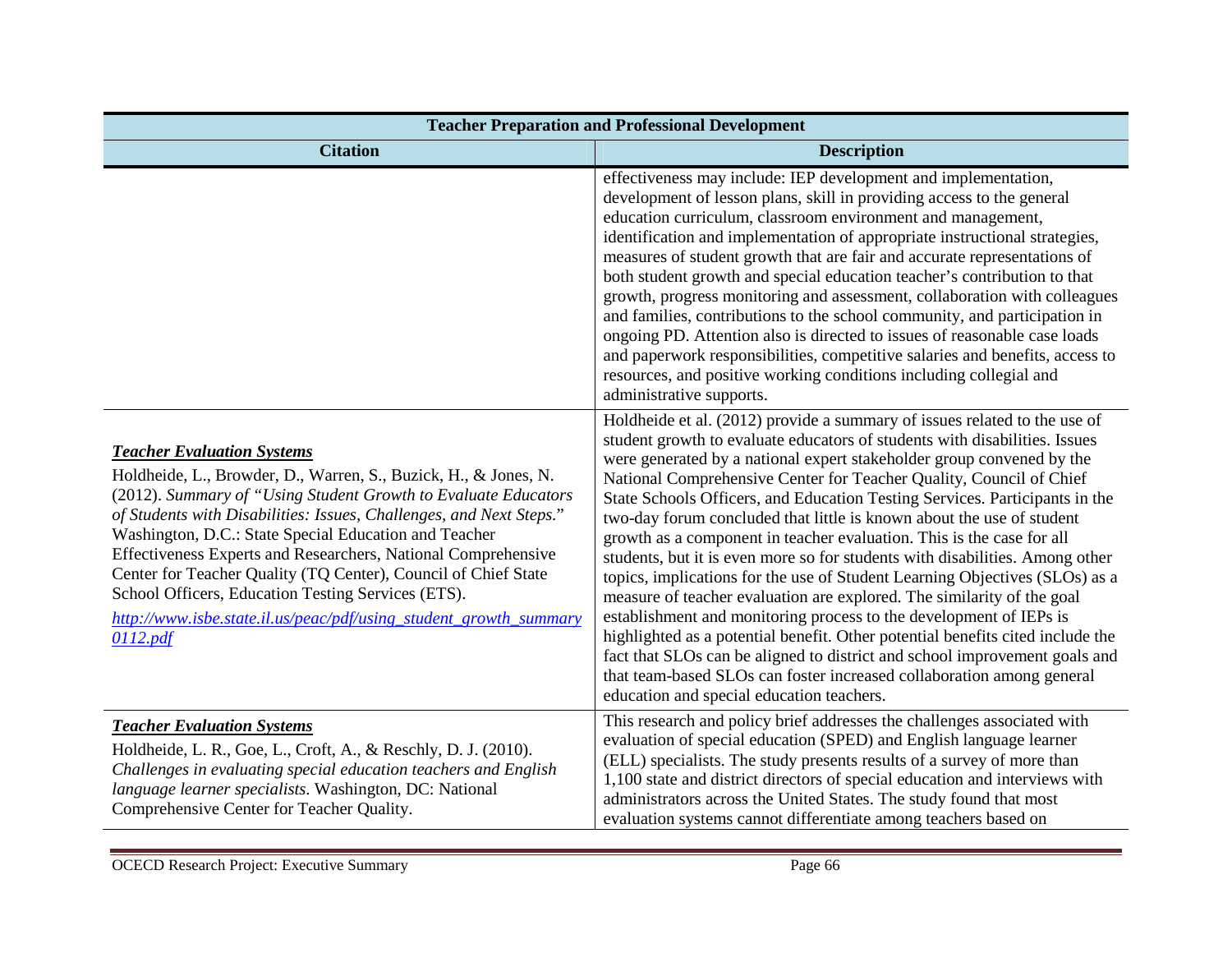| <b>Teacher Preparation and Professional Development</b>                                                                                                                                                                                                                                                                                                                                                                                  |                                                                                                                                                                                                                                                                                                                                                                                                                                                                                                                                                                                                                                                                                                                                                                                                                                          |  |
|------------------------------------------------------------------------------------------------------------------------------------------------------------------------------------------------------------------------------------------------------------------------------------------------------------------------------------------------------------------------------------------------------------------------------------------|------------------------------------------------------------------------------------------------------------------------------------------------------------------------------------------------------------------------------------------------------------------------------------------------------------------------------------------------------------------------------------------------------------------------------------------------------------------------------------------------------------------------------------------------------------------------------------------------------------------------------------------------------------------------------------------------------------------------------------------------------------------------------------------------------------------------------------------|--|
| <b>Citation</b>                                                                                                                                                                                                                                                                                                                                                                                                                          | <b>Description</b>                                                                                                                                                                                                                                                                                                                                                                                                                                                                                                                                                                                                                                                                                                                                                                                                                       |  |
| http://www.tqsource.org/publications/July2010Brief.pdf                                                                                                                                                                                                                                                                                                                                                                                   | specialized roles or consider the challenges of working with at-risk<br>students and specific contexts. Further, it notes that little to no research<br>exists that directly links education and training of SPED teachers to student<br>outcomes. The paper discusses typical measures used to evaluate teacher<br>performance (e.g., observations, value-added models, portfolios, self-<br>assessments) and outlines issues/challenges related their use with SPED<br>and ELL teachers. Problems related to assessment of the performance of<br>teachers in co-teaching contexts also are discussed. The paper presents<br>numerous recommendations to make evaluation of SPED and ELL<br>teachers more effective and valid. Practical examples of various<br>approaches to SPED and ELL teacher evaluation are presented throughout. |  |
| <b>Professional Development</b><br>Coggshal, J., Rasmussen, C., Colton, A., Milton, J., & Jacques, C.<br>(2012). Generating teaching effectiveness: The role of job-embedded<br>professional learning in teacher evaluation: A research and policy<br>brief. Washington, D.C.: National Comprehensive Center for<br>Teacher Quality.<br>http://education.ky.gov/teachers/hieffteach/documents/generatingtea<br>ching%20effectiveness.pdf | This research and policy brief outlines the research on how teachers learn<br>best and essential conditions for professional learning: A culture of trust,<br>continuous learning, and collaborative inquiry; well-supported and<br>effective coaches, teacher leaders, and principals; teacher teams such as<br>content or grade-level teams, vertical cross-content teams, and data teams;<br>facilitators to ensure that collaborative team time is purposeful and<br>productive; common collaborative learning time; prioritization and<br>allocation of resources; alignment with school and district goals and<br>priorities, and instructional resources such as curriculum and assessments.                                                                                                                                      |  |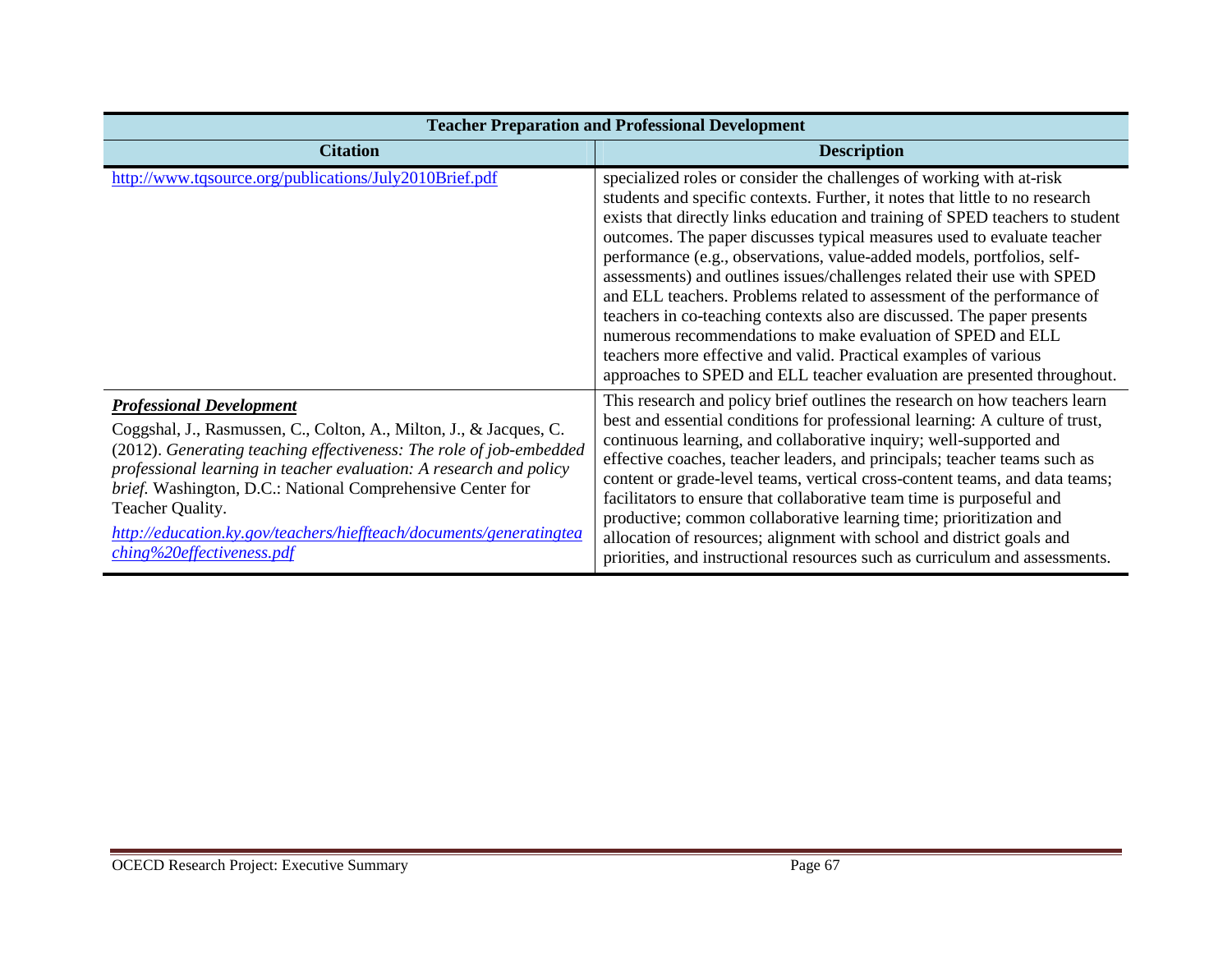| <b>Early Literacy</b>                                                                                                                                                                                                                                                                                                                              |                                                                                                                                                                                                                                                                                                                                                                                                                                                                                                                                                                                                                                                                                                                                                                                                                                                                                                                                                                                                                                                                                                                                          |  |
|----------------------------------------------------------------------------------------------------------------------------------------------------------------------------------------------------------------------------------------------------------------------------------------------------------------------------------------------------|------------------------------------------------------------------------------------------------------------------------------------------------------------------------------------------------------------------------------------------------------------------------------------------------------------------------------------------------------------------------------------------------------------------------------------------------------------------------------------------------------------------------------------------------------------------------------------------------------------------------------------------------------------------------------------------------------------------------------------------------------------------------------------------------------------------------------------------------------------------------------------------------------------------------------------------------------------------------------------------------------------------------------------------------------------------------------------------------------------------------------------------|--|
| <b>Citation</b>                                                                                                                                                                                                                                                                                                                                    | <b>Description</b>                                                                                                                                                                                                                                                                                                                                                                                                                                                                                                                                                                                                                                                                                                                                                                                                                                                                                                                                                                                                                                                                                                                       |  |
| <b>Early Literacy Research</b><br>Diamond, K. E., Justice, L. M., Siegler, R. S., & Snyder, P.<br>A. (2013). Synthesis of IES research on early intervention<br>and early childhood education. Washington, D.C.: IES<br>National Center for Special Education Research, U.S.<br>Department of Education.<br>http://ues.ed.gov/ncser/pubs/20133001/ | This synthesis describe what has been learned from research grants on early<br>intervention and childhood education funded by the Institute of Education<br>Sciences (IES) National Center for Education Research and National Center for<br>Special Education Research and published in peer-reviewed outlets through June<br>2010. This synthesis describes contributions to the knowledge base produced by<br>IES-funded research for four focal areas: (a) Early childhood classroom<br>environments and general instructional practices, (b) Educational practices<br>designed to impact children's academic and social outcomes, (c) Measurement of<br>young children's skills and learning, and (d) Professional development for early<br>educators. The authors also raise important questions for education research in the<br>future, including: (a) What are the crucial features of high-quality early childhood<br>education? (b) Which instruction is most effective for which children and under<br>what circumstances? and (c) How do we effectively and efficiently support<br>teachers in improving their instruction? |  |
| <b>Early Literacy Research and Dyslexia</b><br>Fiester, L. (2013). Don't "DYS" our kids: Dyslexia and the<br>quest for grade-level reading proficiency. New Haven, CT:<br>Emily Hall Tremaine Foundation and Campaign for Grade-<br>Level Reading.<br>www.tremainefoundation.org/content/dys                                                       | The Emily Hall Tremaine Foundation and Campaign for Grade-Level Reading<br>present a comprehensive report and action plan for helping children with learning<br>disabilities reach grade-level reading proficiency. About 2.4 million children<br>across the nation have been diagnosed with learning disabilities but the question<br>remains, how successful is the U.S. education system in teaching these students to<br>read? This report provides an overview of the history and progress in<br>understanding and meeting the needs of children with dyslexia, as well as the<br>persisting challenges that must be overcome to ensure that all students can read<br>proficiently by the third grade. The document also highlights best practices and<br>examples of solutions that are already working in communities. Based on<br>interviews with nearly 30 experts, the report includes a collection of<br>recommended actions for advancing this movement.                                                                                                                                                                     |  |
| <b>Early Literacy Research and Communities</b><br>Fiester, L. (2013). Early warning confirmed: A research<br>update on third-grade reading. Baltimore, MD: The Annie E.<br>Casey Foundation.<br>http://www.aecf.org/KnowledgeCenter/Publications.aspx?pub                                                                                          | Updated research in this report underscores the urgency of ensuring that children<br>develop proficient reading skills by the end of third grade, especially those living<br>in poverty or in impoverished communities. A follow-up to 2010's "Early<br>Warning: Why Reading by the End of third Grade Matters," this report supports<br>the link between reading deficiencies and broader social consequences, including                                                                                                                                                                                                                                                                                                                                                                                                                                                                                                                                                                                                                                                                                                                |  |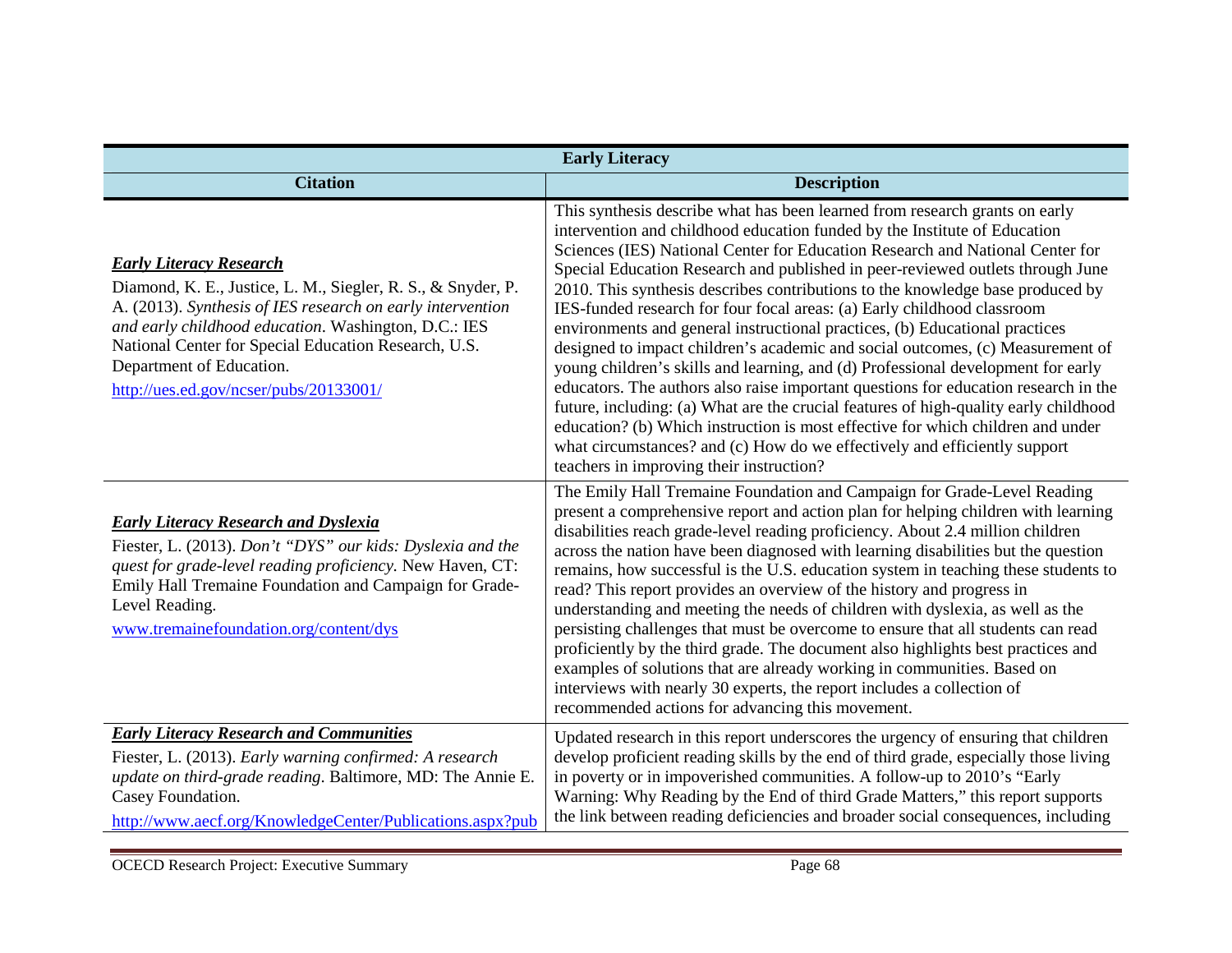| <b>Early Literacy</b>                                                                                                                                                                                                                                                                                                                                                                                                                                        |                                                                                                                                                                                                                                                                                                                                                                                                                                                                                                                                                                                                                                                                                                                                                                                                                |  |
|--------------------------------------------------------------------------------------------------------------------------------------------------------------------------------------------------------------------------------------------------------------------------------------------------------------------------------------------------------------------------------------------------------------------------------------------------------------|----------------------------------------------------------------------------------------------------------------------------------------------------------------------------------------------------------------------------------------------------------------------------------------------------------------------------------------------------------------------------------------------------------------------------------------------------------------------------------------------------------------------------------------------------------------------------------------------------------------------------------------------------------------------------------------------------------------------------------------------------------------------------------------------------------------|--|
| <b>Citation</b>                                                                                                                                                                                                                                                                                                                                                                                                                                              | <b>Description</b>                                                                                                                                                                                                                                                                                                                                                                                                                                                                                                                                                                                                                                                                                                                                                                                             |  |
| guid=%7B58440238-1626-476F-AFDA-1                                                                                                                                                                                                                                                                                                                                                                                                                            | how living in poor households and high-poverty neighborhoods contributes to<br>racial disparities in literacy skills in America and how low achievement in reading<br>impacts an individual's future potential. Factors that contribute to third-grade<br>reading proficiency include school readiness, chronic absence, summer learning,<br>family stressors, and high-quality teaching.                                                                                                                                                                                                                                                                                                                                                                                                                      |  |
| Early Literacy and Pre-K through Grade 3 Alignment                                                                                                                                                                                                                                                                                                                                                                                                           |                                                                                                                                                                                                                                                                                                                                                                                                                                                                                                                                                                                                                                                                                                                                                                                                                |  |
| The Pre-K Coalition. (2011). Ensuring America's Future:<br>Policy statements and recommendations from national<br>education organizations.<br>http://www.nea.org/assets/docs/prekcoalitionreport2011.pdf<br>The Pre-K Coalition. (2011). Policy brief: The importance of<br>aligning pre-K through $3^{rd}$ grade.<br>http://www.centerforpubliceducation.org/Main-Menu/Pre-<br>kindergarten/Pre-K-Coalition/Policy-Documents/Issue-brief-<br>$Dec-2011.pdf$ | The Pre-K Coalition is a collaboration among the nation's most influential<br>education groups [the American Association of School Administrators (AASA),<br>American Federation of Teachers (AFT), Council of Chief State School Officers<br>(CCSSO), National Association of Elementary School Administrators (NAESP),<br>National Association of State Boards of Education (BASBE), National Education<br>Association (NEA), and the National School Boards Association (NSBA)] to<br>develop common principles for pre-K policy in federal legislation and build<br>national awareness about the importance of pre-K education.                                                                                                                                                                            |  |
| <b>Early Literacy and Pre-K through Grade 3 Alignment</b><br>NAESP Foundation Task Force on Early Learning. (2010).<br>Building and supporting an aligned system: A vision for<br>transforming education across the pre-K-grade three years.<br>Alexandria, VA: Author.<br>http://www.naesp.org/transforming-early-childhood-<br>education-pre-k-grade-3                                                                                                     | This report describes a standards-based pre-K-3 system in which: (a) All children<br>and families have access to high-quality learning and care; (b) Programs are based<br>upon evidence and data; (c) Teachers and leaders are well-trained, suitably<br>compensated, and supported in the classroom; and (d) Children's learning and<br>development are assessed and fostered in a truly comprehensive fashion to capture<br>all the ingredients that contribute to their success in school and in life. To achieve<br>this vision, the report recommends 10 action steps that address funding, federal<br>and state policy integration, workforce development, and standards and<br>assessments for young children to guide the hard work involved in aligning early<br>childhood and elementary education. |  |
| <b>Early Literacy and College and Career Readiness</b>                                                                                                                                                                                                                                                                                                                                                                                                       |                                                                                                                                                                                                                                                                                                                                                                                                                                                                                                                                                                                                                                                                                                                                                                                                                |  |
| ACT, Inc. (2013). College and career readiness: The<br>importance of early learning. ACT Policy Report. Iowa City,<br>IA: Author.<br>http://www.act.org/research/policymakers/pdf/ImportanceofE<br>arlyLearning.pdf                                                                                                                                                                                                                                          | This report reaffirms the importance of early learning and addresses the growing<br>need for a system to support early learning in schools, as well as the obligation of<br>educators and policymakers to promote public awareness of the advantages of<br>early learning.                                                                                                                                                                                                                                                                                                                                                                                                                                                                                                                                     |  |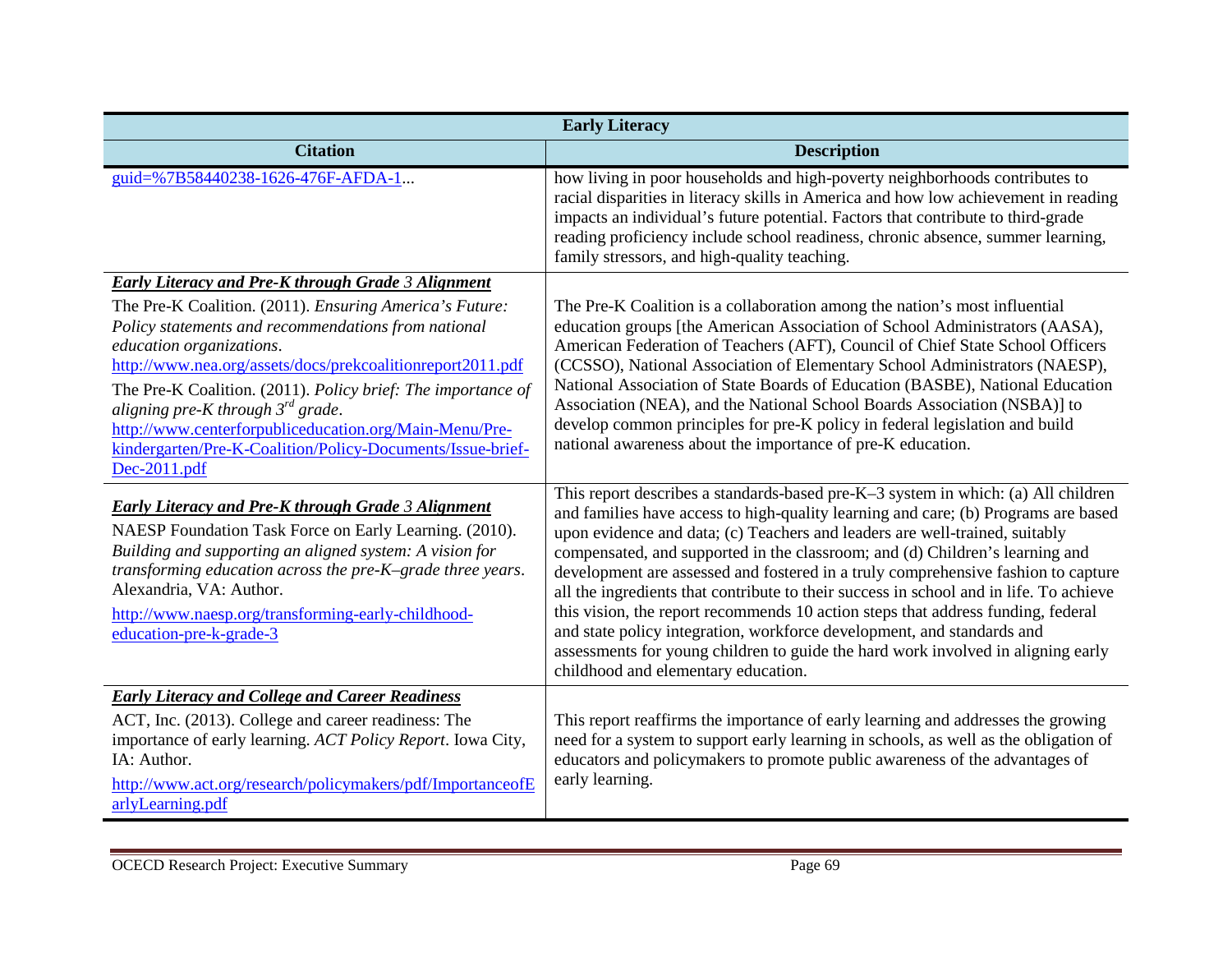| <b>Postsecondary Readiness</b>                                                                                                                                                                                                                                                                                                                                                                                                                                   |                                                                                                                                                                                                                                                                                                                                                                                                                                                                                                                                                                                                                                                |  |
|------------------------------------------------------------------------------------------------------------------------------------------------------------------------------------------------------------------------------------------------------------------------------------------------------------------------------------------------------------------------------------------------------------------------------------------------------------------|------------------------------------------------------------------------------------------------------------------------------------------------------------------------------------------------------------------------------------------------------------------------------------------------------------------------------------------------------------------------------------------------------------------------------------------------------------------------------------------------------------------------------------------------------------------------------------------------------------------------------------------------|--|
| <b>Citation</b>                                                                                                                                                                                                                                                                                                                                                                                                                                                  | <b>Description</b>                                                                                                                                                                                                                                                                                                                                                                                                                                                                                                                                                                                                                             |  |
| <b>College/Career Readiness and Students with Disabilities</b><br>Brand, B., Valent, A., & Danielson, L. (2013). Improving college and<br>career readiness for students with disabilities. Washington, D.C.: College<br>and Career Readiness and Success Center at American Institutes for<br>Research.<br>http://www.ccrscenter.org/products-resources/improving-college-and-<br>career-readiness-students-disabilities                                         | This issue brief is intended to assist educators to develop a better<br>understanding of strategies by which prepare students with disabilities<br>and special needs for college and career. The brief provides context<br>and background on the numbers of students with disabilities who are<br>college- and career-ready, examines issues and strategies related to<br>preparation and readiness for postsecondary education and careers,<br>and includes examples of current programs and policies that help<br>students with disabilities to successfully transition to college and<br>career.                                            |  |
| <b>College/Career Readiness and Social/Emotional Learning</b><br>Dyminicki, A., Sambolt, M., & Kidron, Y. (2013). Improving college and<br>career readiness by incorporating social and emotional learning.<br>Washington, D.C.: College and Career Readiness and Success Center at<br>American Institutes for Research.<br>http://www.ccrscenter.org/products-resources/improving-college-and-<br>career-readiness-incorporating-social-and-emotional           | This issue brief is intended to assist educators in developing a better<br>understanding of how social and emotional learning (SEL) can help<br>students to be college- and career-ready. The brief provides a short<br>description of SEL, why it is needed, and what it looks like in<br>practice. In addition, examples of standards that support SEL at the<br>federal and state levels, current SEL initiatives and programs, and<br>outcomes and measures that can be used to assess SEL programming<br>are described. A list of resources is included at the end of this brief<br>for policymakers who are interested in learning more. |  |
| <b>College/Career Readiness and Career Technical Education</b><br>Brand, B., Valent, A., & Browning, A. (2013). How career and technical<br>education can help students be college and career ready: A primer.<br>Washington, D.C.: College and Career Readiness and Success Center at<br>American Institutes for Research.<br>http://www.ccrscenter.org/products-resources/how-career-and-technical-<br>education-can-help-students-be-college-and-career-ready | This brief provides an overview of the evolution of CTE in the United<br>States, reviews what CTE looks like in practice, and highlights issues<br>that face CTE in the field that must be overcome for it to become an<br>impactful and wide-reaching strategy by which to prepare students for<br>postsecondary success. The paper also discusses the importance of<br>these programs in allowing students opportunities to acquire the<br>competencies required in today's workplace and to learn about<br>various careers by experiencing work and workplaces.                                                                             |  |
| <b>College/Career Readiness Initiatives</b><br>AIR (2012). College and career development organizer. Washington,<br>D.C.: College and Career Readiness and Success Center at American<br>Institutes for Research.                                                                                                                                                                                                                                                | This college and career development organizer was created to<br>synthesize and organize an increasingly complicated and crowded<br>field of college and career readiness initiatives. The organizer,<br>composed of three strands, can be used to map the efforts of SEAs<br>and LEAs as well as the many organizations developed to research                                                                                                                                                                                                                                                                                                  |  |

e e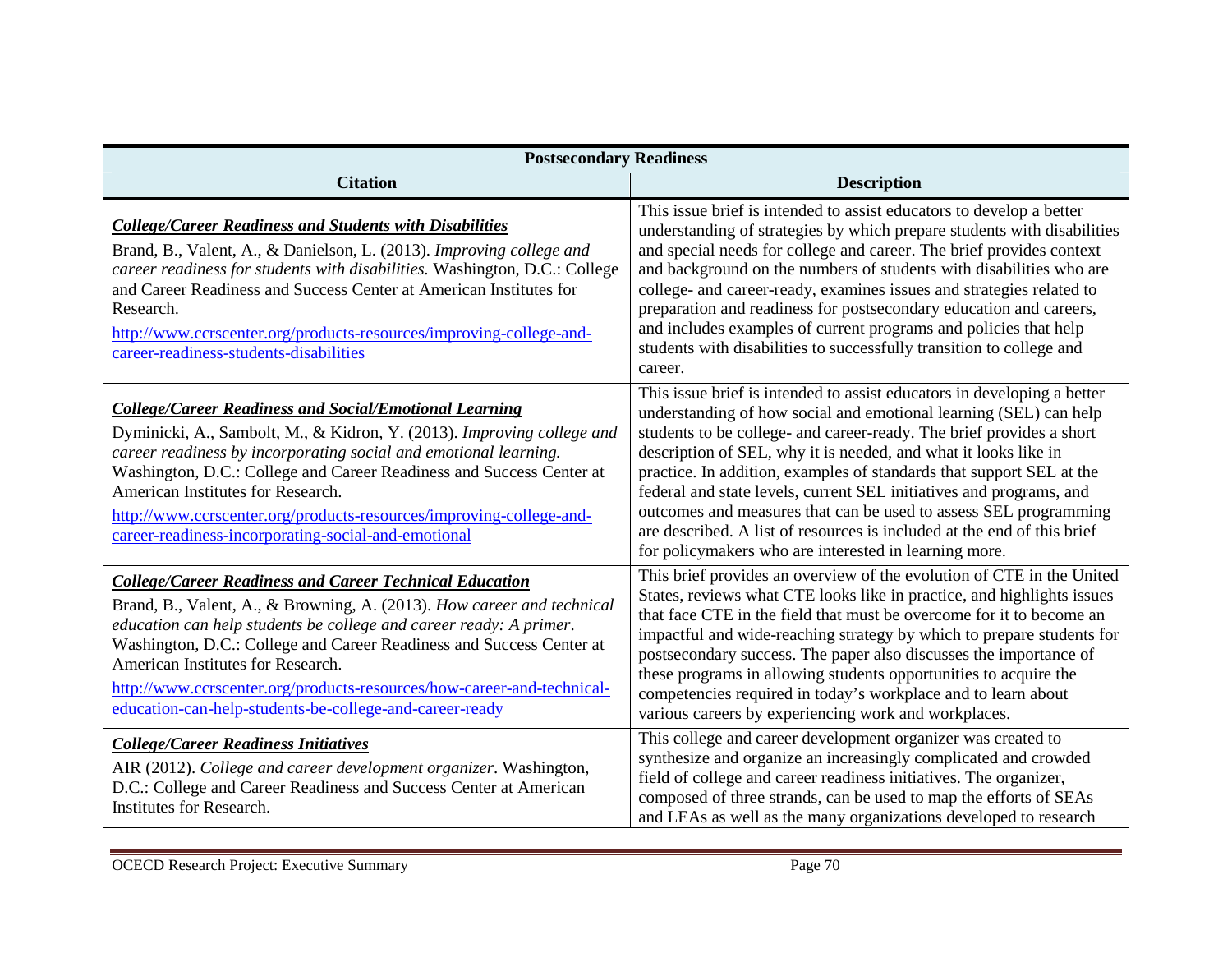| <b>Postsecondary Readiness</b>                                                                                                                                                                                                                                                                                                                                                                                                                  |                                                                                                                                                                                                                                                                                                                                                                                                                                                                                                                                                                                                                                                                                      |  |
|-------------------------------------------------------------------------------------------------------------------------------------------------------------------------------------------------------------------------------------------------------------------------------------------------------------------------------------------------------------------------------------------------------------------------------------------------|--------------------------------------------------------------------------------------------------------------------------------------------------------------------------------------------------------------------------------------------------------------------------------------------------------------------------------------------------------------------------------------------------------------------------------------------------------------------------------------------------------------------------------------------------------------------------------------------------------------------------------------------------------------------------------------|--|
| <b>Citation</b>                                                                                                                                                                                                                                                                                                                                                                                                                                 | <b>Description</b>                                                                                                                                                                                                                                                                                                                                                                                                                                                                                                                                                                                                                                                                   |  |
| www.ccrscenter.org/ccrs-landscape                                                                                                                                                                                                                                                                                                                                                                                                               | and provide support for college and career readiness. The organizer<br>also can be used as a set of building blocks to help SEA, LEAs,<br>schools, and other organizations to develop college and career<br>readiness strategies and initiatives to address student needs.<br>Stakeholders can use the components of the organizer to ensure they<br>are designing comprehensive college and career readiness definitions<br>and strategies that address all aspects of the field that are essential to<br>their context. The paper includes three strands, each broken down into<br>four increasingly specific segments organized by strands, threads,<br>components, and examples. |  |
| <b>College/Career Readiness and District Role</b><br>Author. (2013). The district role in supporting college and career<br>readiness for students: Perspectives from Long Beach, Albuquerque, and<br>Philadelphia. Washington, D.C.: College and Career Readiness and<br>Success Center at American Institutes for Research.<br>http://www.ccrscenter.org/products-resources/district-role-supporting-<br>college-and-career-readiness-students | This brief builds upon recommendations from a 2009 Institute of<br>Education Sciences (IES) Practice Guide that describes evidence-<br>based practices that promote postsecondary access for high school<br>students.                                                                                                                                                                                                                                                                                                                                                                                                                                                                |  |

π